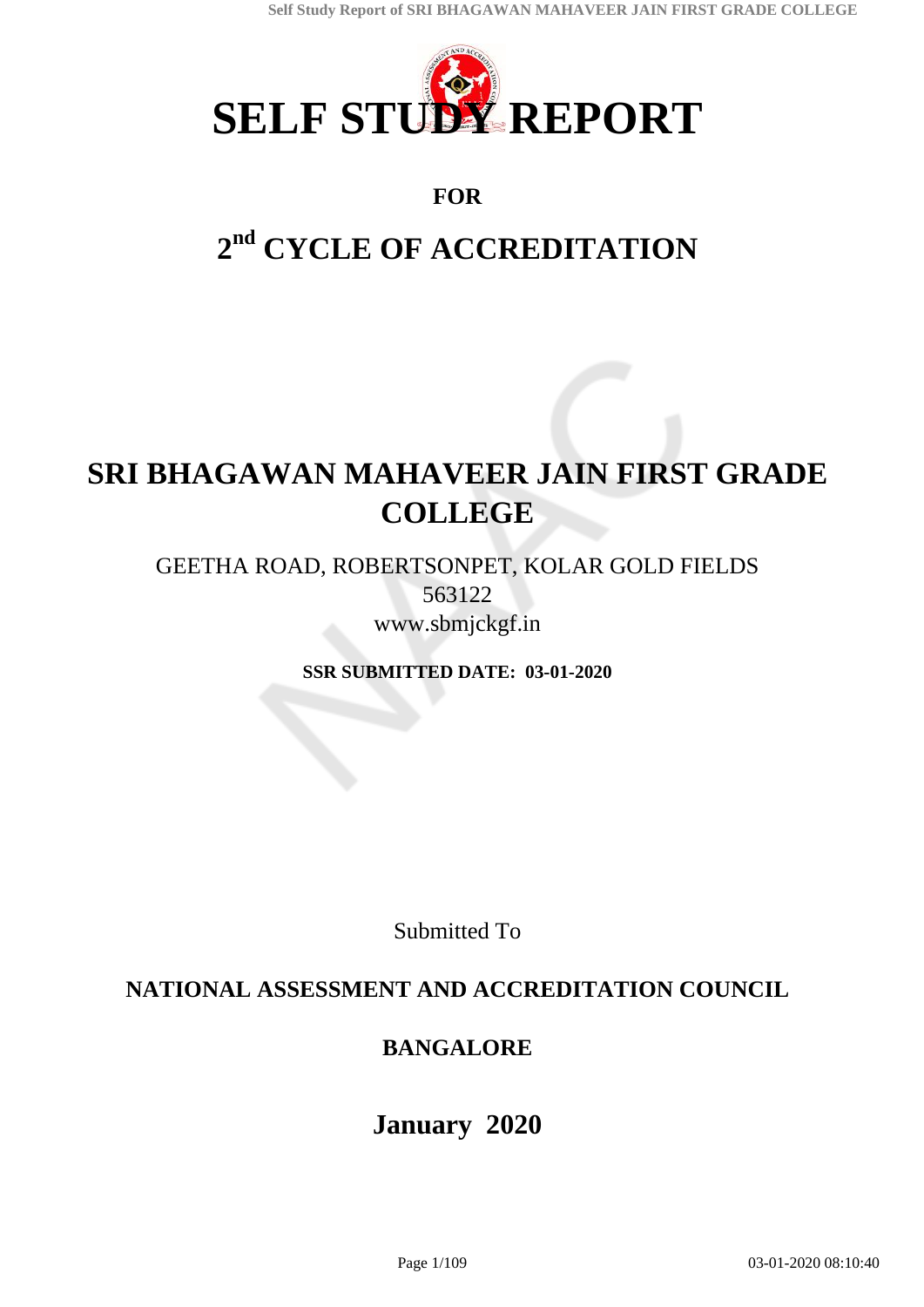# **1. EXECUTIVE SUMMARY**

# **1.1 INTRODUCTION**

Sri Bhagawan Mahaveer Jain First Grade College, K.G.F, of the JGI, was established in 2004 to render its services in the field of Education, in the gloriously city, once famous for its mining history.

 With excellent infrastructure the Institution is located in the heart of the city making it convenient for the students of the locality, nearby villages and towns to commute.

The aim of the Institution is to provide quality education and to enable the dreams of the young to come true, by playing a vital role in identifying, nurturing and developing the skills of the students.

The UG and PG courses are offered at affordable fees that any strata of financial background can pursue their dreams through education that makes them confident and enables them to compete. Concerning the underprivileged, the Institution offers various scholarships to benefit and uplift the students.

The Institution has offered excellent holistic education and has developed the students with the support of qualified and resourceful team of Faculty. The Institution's efforts for success have resulted in evident achievements with the students securing Several University Ranks with Gold Medals.

In par with academics, all round development of students is catered. Encouragement in Sports, co-curricular, extra-curricular, extension, research and outreach activities are given through Professional coaching. Staff and student are facilitated to publish and present research papers in Journals. Monitoring a student's discipline, academics and emotions is done through various procedures like Mentoring and Counseling. Affiliated to Bangalore University earlier and now to Bangalore North University, the institution is accreditated by NAAC with 'B' Grade (I Cycle) in the year 2013 with the CGPA of 2.38.

With various Value Added, Skill Development and Capacity Enhancement Programmes offered at the Intuition, it becomes mandate that student is transformed into a complete professional, as the institution gives necessary exposure to complete professionally. The institution has won several laurels, which includes National Level Championships, Outstanding contribution awards, Star Club Awards, etc., Not to limit, the Institutions has facilitated the IT organizations with able personnels through Campus Recruitments.

Thus, creating a better tomorrow for the world we live in.

#### **Vision**

To make SBMJC, KGF a nurturing ground for holistic development of young minds by providing intellectual nourishment and wholesome education to develop emotional stability and strength to respond creatively to the challenges of a work filled with relentless competition.

#### **Mission**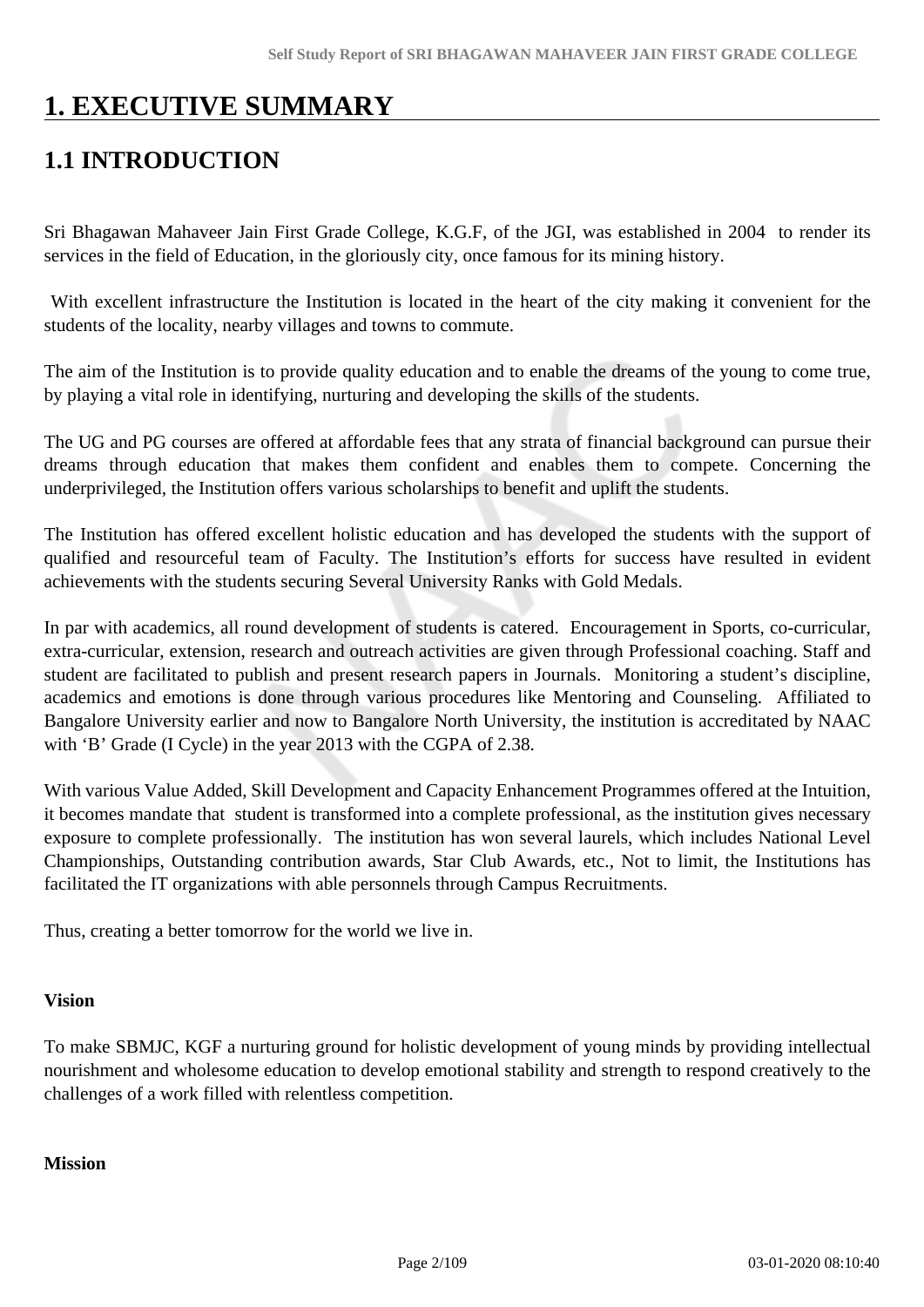To develop SBMJC, KGF into a campus of excellence to strive for continuous improvement, to provide quality education, to help students achieve all round development of personality.

# **1.2 Strength, Weakness, Opportunity and Challenges(SWOC)**

# **Institutional Strength**

### **Institutional Strength:**

- Curriculum enrichment with several value added, skill development and capacity building programs bridging the gap between academics and industry.
- Teaching and learning with innovative practices including experiential participative and blended learning.
- Research cell supporting paper presentations and publications, organizing national seminars and conferences with conference proceedings bearing in ISBN number on regular basis.
- Extension activities with a great social impact and several awards.
- Automated library, ICT enabled and smart class rooms.
- University ranks and gold medals accompanied with national level awards for skill development and consistent good results.
- Institutional level scholarships for merit, economical weaker section, physically challenged and sports.
- Good governance and efficient administration.
- Placement support.
- Green initiatives like vertical garden, rain water harvesting and LED lights.
- BOSCH bridge centre for the under privileged and drop outs.

# **Institutional Weakness**

#### **Institutional Weakness**

- Limited scope for horizontal growth of the building due to the underground mining at Kolar Gold Fields.
- A limited number of specialized courses.
- Consultancy expertise of the faculty still remains unearthed.
- Collaborative research activities not initiated.

# **Institutional Opportunity**

# **Institutional Opportunities:**

- Increase in number of MOUs/Linkages.
- Mobilizing of funds for undertaking Research.
- Entrepreneurship development.
- Increase in the number of Post Graduate programs.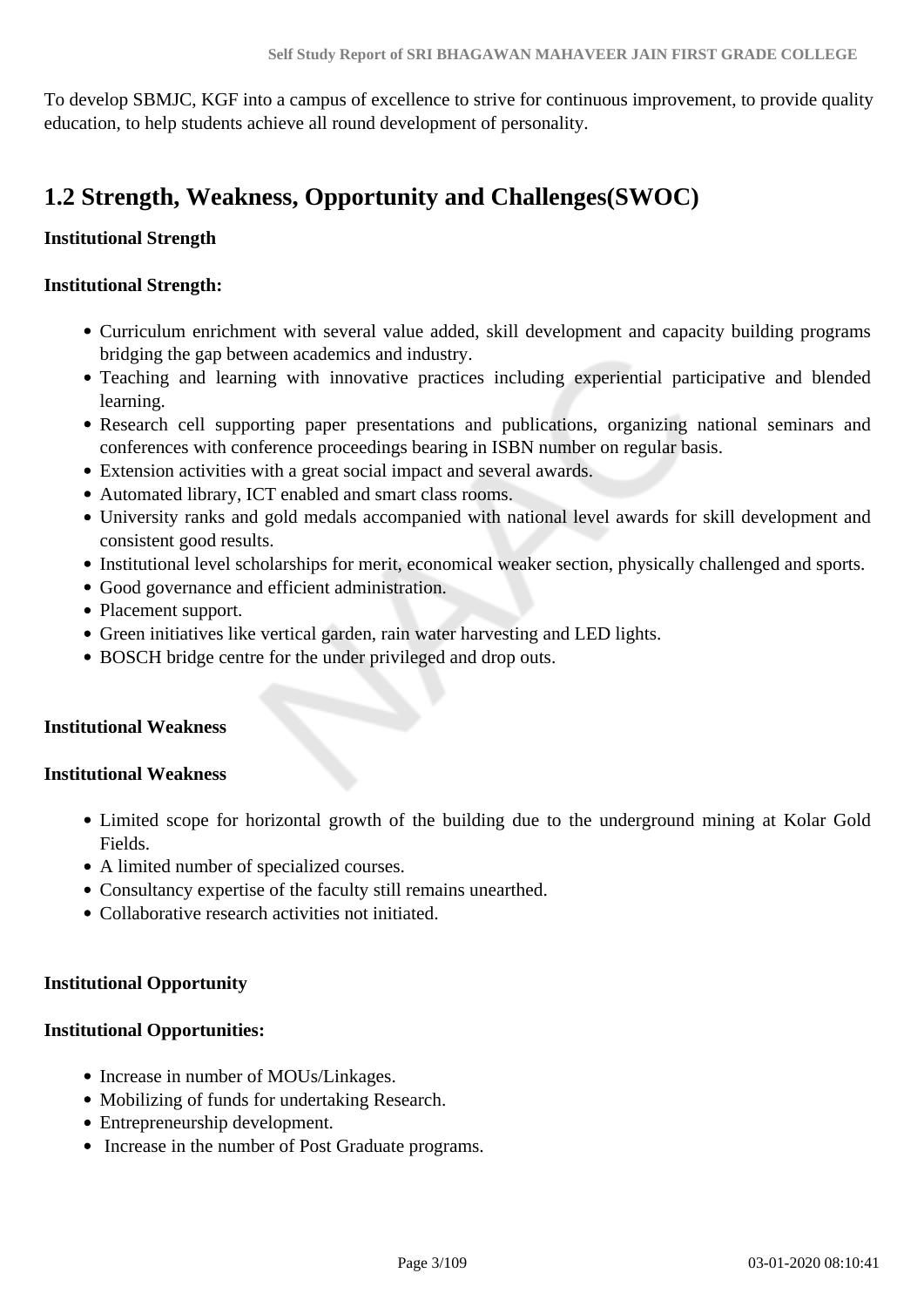#### **Institutional Challenge**

# **Institutional Challenges:**

- Self financing institution.
- Student exchange and faculty exchange programs.
- Changing dynamics of job market.
- Limited facilities for differently abled students.

# **1.3 CRITERIA WISE SUMMARY**

#### **Curricular Aspects**

The institution is affiliated under Bangalore University and Bangalore North University, it has

limited scope in curriculum design but commits itself to effective curriculum delivery and enrichment.

In 2014 the curriculum was modified by the Bangalore University and follows CBCS Pattern. Indian Constitution & Human rights, Environmental studies, Computer Fundamentals, Science & Society and Culture & Diversity, introduced as compulsory papers for the undergraduate students.

A comprehensive system of systematic work allotment, lesson plan, periodic review & feedback from students has been developed. It is closely monitored by the concerned academic heads.

The institute plays a role in the process of curriculum design and implementation of the university through senior faculty members who are members of BOS & BOE of the affiliating & other Autonomous Colleges.

In the last five years 19 certificate courses of different durations have been offered.

In 2018-19 college introduced M Com affiliated to Bangalore North University.

It is mandatory to take up field projects for BBA & BGB students and other departments takes initiatives to take students for field visit & Internship.

Value added programmes, skill development programmes like Tally, Clinical research, Stock marketing, Python, Data analytics, Digital marketing, Soft skill, and Java are introduced and made mandatory to strengthen the prescribed syllabus. In the last five years more than 18 value added programmes have been introduced and completed successfully.

In order to sensitise the students on cross cutting issues like environmental sustainability,Gender studies, Human values & professional ethics the Bodhi Vruksh Trust Bangalore conducted courses on gender studies. Online course Swayam, NPTEL was introduced in 2018 with good number of students registered.

The Feedback received from the students & stake holders are carefully analyzed discussed and appropriate action are initiated at various bodies including department academic committee and governing council.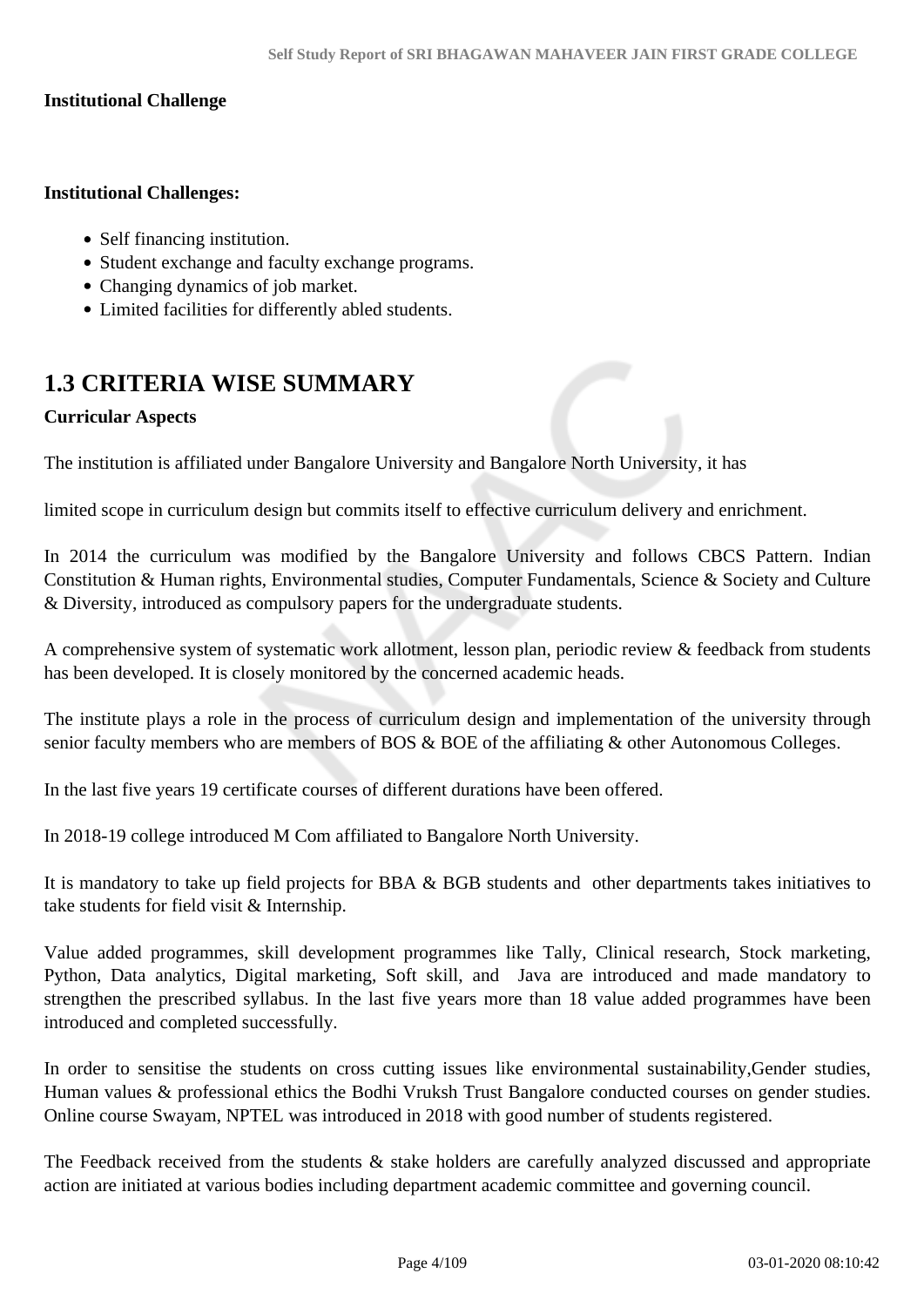# **Teaching-learning and Evaluation**

The institution offers the degree in commerce, management and Science and admits the students on the basis of university norms. The students belonging to SC/ST, minority communities, women and economically weaker sections of the society are given priority in admission. The Institution has 52 full time teachers. The Excellent mentor-mentee system of the institute takes care of the academic and stress related issues.The faculty members completed PhD are 8, MPhil -16 and NET-3, SLET- 1, KSET-2

*The Average teaching experience of the faculty members is* 10 years. The University conducts semester examinations. The regulations of the university are strictly followed and communicated to the students. The progress of the students is closely monitored by conducting internal exams & tests and also through Project work, Seminar presentation, Assignments and by participation in the various co-curricular, extra-curricular and outreach/extension activities

Grievances with regard to the internal marks are referred to the Principal, through the concerned HOD and the evaluation of University exams are referred to the University in a transparent manner via the Administrative Office. The institution assesses the learning levels of the students after admission and organizes special Programmers for advanced learners and slow learners. The slow learners are given additional learning assignments and corresponding arrangements are made in terms of bridge course & remedial classes. Advanced learners participate in the activities such as paper presentation, workshop, and seminars & quiz competition. Lead various clubs and forums. The institution organizes internship, fieldtrips and industrial visits to enhance the skills and knowledge.The college ensures student centric approach with a learning environment which nurtures exploring various skills and critical thinking of student . Teachers prepare lesson plan as well as work diary with the LMS being implemented currently. Teaching plans, methods and evaluation process are framed in order to attain programme outcomes (POs) and course outcomes (COs).

Participative learning methods are adopted includes class test, open book test, quiz, ice breaking activities, model making, add making, & group discussions. ICT enabled teaching methods in the form of Google Class Rooms,Videos and subject CDs are practiced.

# **Research, Innovations and Extension**

The Research Cell creates a vibrant eco system for Quality Research with the output of innovations in the institution. The institution has taken initiatives to empower the individuals to create research culture and to conduct research work on current issues. It encourages the various departments in organizing seminars, conferences and workshops for the students and faculty members.

The research cell also modulates sanction of the seed money from management for the minor projects through VAP at the department level and the papers published and presented at National and International conferences. The research cell motivates the students to participate in **Research Education Advancement Program organized by Bangalore Association for Science Education and IISc.**

The incubation centre started with BOSCH Identified as the Model Centre of the district. BOSCH identifies the underprivileged School, College dropouts and unemployed youth to provide the designed short term employable training program with different skills for employability.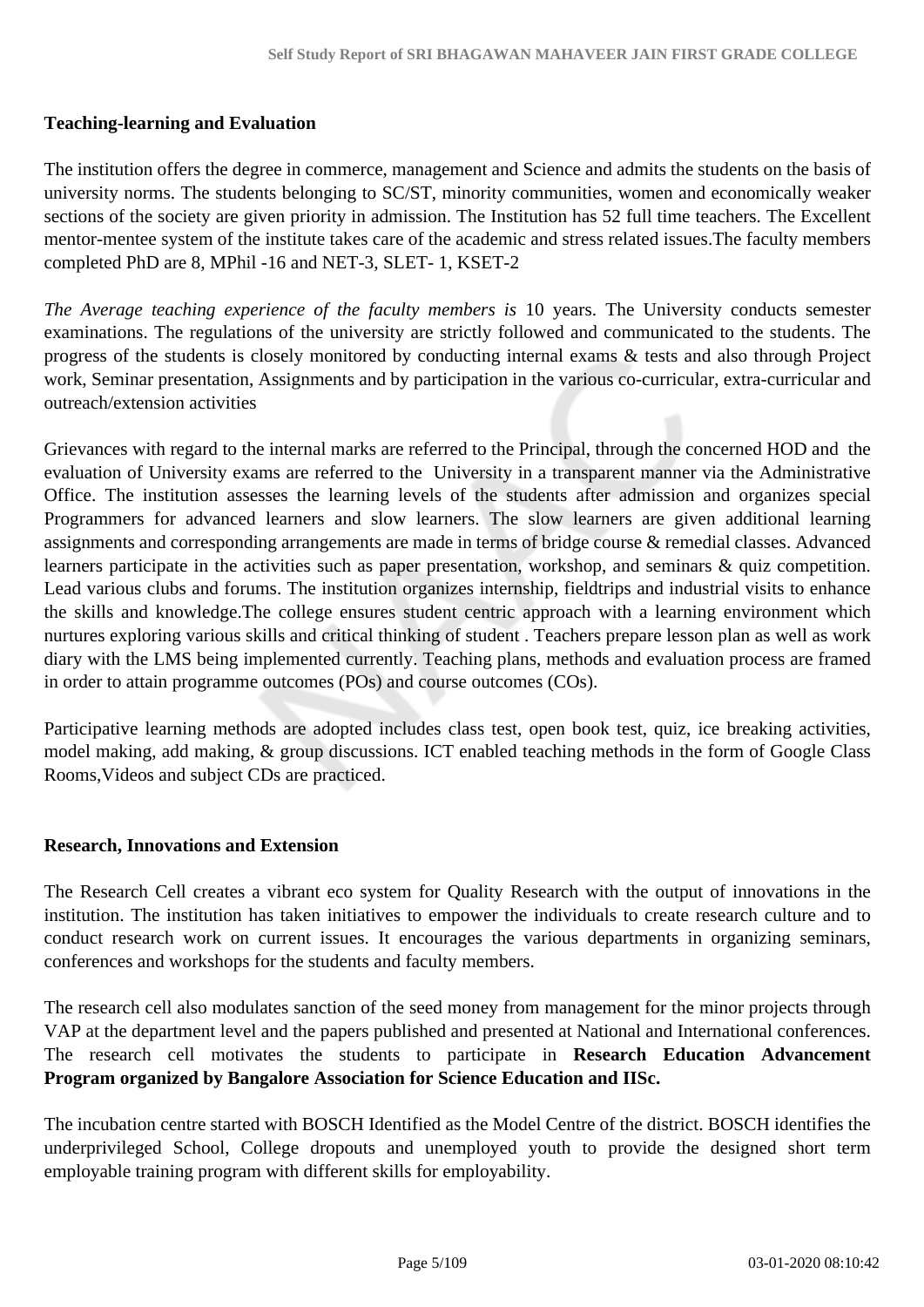This spirit of innovation encompasses various programs for creation and transfer of knowledge through departmental activities such as chef kings, brand war and marketing expo.

09 books and 122 papers were published in conference-proceedings with ISBN and ISSN number and 52 papers published in UGC listed Journals. The institution has taken initiatives to introduce the conference proceedings by the various departments.

The institution has extremely active extension units-NSS, Rotaract Club and Indian Red Cross with active participants

The institution received 18 recognition awards and Rotaract club won the highest awards such as Best President, Best Secretary, Best club, Mera Swachh Vidyalaya, Indian book of records, Star Club for their dedication towards the upliftment of needy people.

The department initiates to organize field trips and Internship to understand the concepts through practical based learning. Functional MoUs with industries and corporate houses is obtained to strengthen the industry academia innovative practices

#### **Infrastructure and Learning Resources**

The Institution has adequate infrastructure facilities spread over 22000 sq.ft. for facilitating teaching learning process. The college has 40 class rooms, 13 well equipped laboratories, administrative block, well stacked library, IQAC room, counseling room, Open Auditorium, common room for girls, wash rooms, store rooms, parking lot, canteen with complete 64 CCTV surveillance caters to the needs of the students.

Exclusive sports place with indoor games and gymnasium centre, outdoor games are conducted in the BEML sports complex, ground of the JGI school, Municipal ground and 6000sq.ft. land is taken on agreement in the next lane for lawn Tennis and Cricket.

The Teaching learning process is strengthened with 4 smart class rooms, Conference Hall, Seminar Hall Bosch room and 4 Labs which are enabled with ICT facility.

The college Library is fully automated with Easilylib 4.3.3 and OPAC installed. The Library has a good collection of Books, Periodicals and Newspapers, with its own blog www//sbmjckgf.in/wplib where question papers and other informations are posted. The Library conducts extension activities like Book Talk and Book Week annually. The footfall in the library is about 250 per day. The Library hour is allotted in the regular time table to motivate the reading habits among the students.

There are four computer labs in the Institution with 142 Desktop computers of Core4 Processor with 8 GB RAM, 1TB Hard disk.

The Desktop Computers are connected with LAN.

The Internet Leased Line Connection of 6 Mbps and 4 FTTH connections of 100 Mbps Bandwidth. The Campus is enabled with Wi-Fi facilities

The Softwares available in the Labs are C, TurboC++, Java, Oracle, Tally, Netbeans, Python, Visual Basic, Ms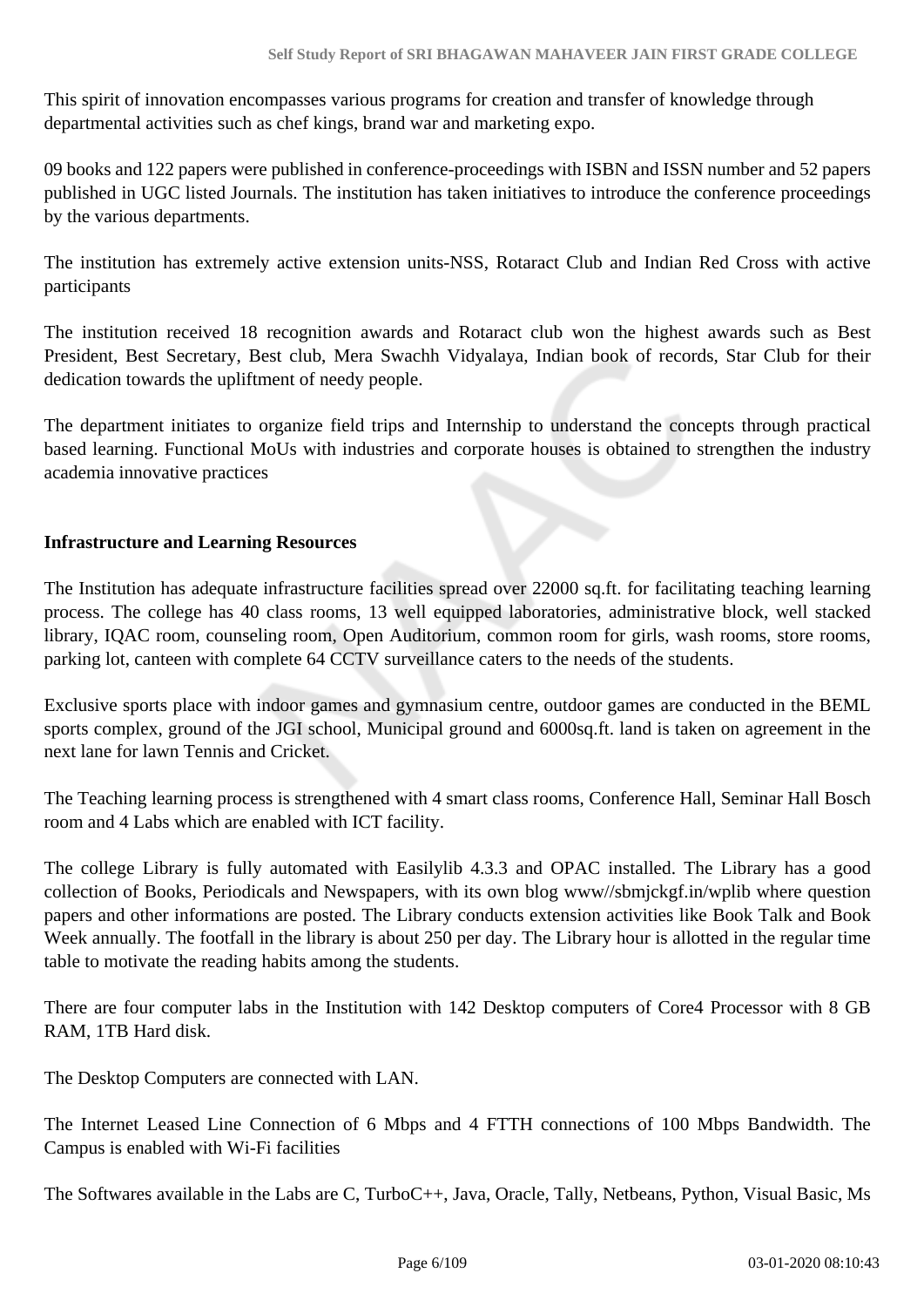Office, GNUSIM80805, Dreamviewer.

Student Computer ratio 1:1 available at a given time,

The institution maintains a clean environment by hired agency for housekeeping.

Uninterrupted electricity supply is ensured in the campus with the help of 80 KV Diesel Power and UPS systems are maintained.

The other infrastructural maintenance services are rendered by the respective vendors with AMC.

System Administrator and electrician are appointed for the concerned domains.

#### **Student Support and Progression**

The institution has a very well support system towards student progression with various academic and extracurricular activities to see that quality education and required skill is acquired by the student to build a successful career through an energetic platform created by various cells and forums which organizes activities towards student support.

The management supports the students for their academic excellence in the form of various scholarship. Apart from this it also helps for scholarship from the Karnataka state Government.

The institution provides personal counseling to students through student counselor and by bringing an eminent resource person from external resource to support their Academic and Non-Academic performances.

Vocational training is provided to students in the form of certificate courses and also in the form of workshops which enhances the skills required to build their career.

The grievance cell addresses the student grievances. There is a mechanism of grievance redressal , which follows the system of 7 working days as review period and required action shall be taken to fix the grievance.

The anti ragging cell ensures that the campus is ragging free. The senior welcome the juniors with freshers party which helps to build their interpersonal bonding.

The Institution also sees to it that guidance to competitive exams is provided to all students through resource person from various fields, availability of library books such as all competitive exam related books, employment newspapers etc.

The placement cell provides through placement drives to the aspiring final year students by arranging job fair, workshops, expo to give real time exposure to prepare themselves for self employment .

Sports and cultural activities are organized at institutional level, department level and inter collegiate level which is evident from various trophies and prizes won at inter collegiate and university level.

The institution has energetic student welfare association which actively take part in every activity of the institution. The institution has a registered alumni association and get involved in annual alumni meet. The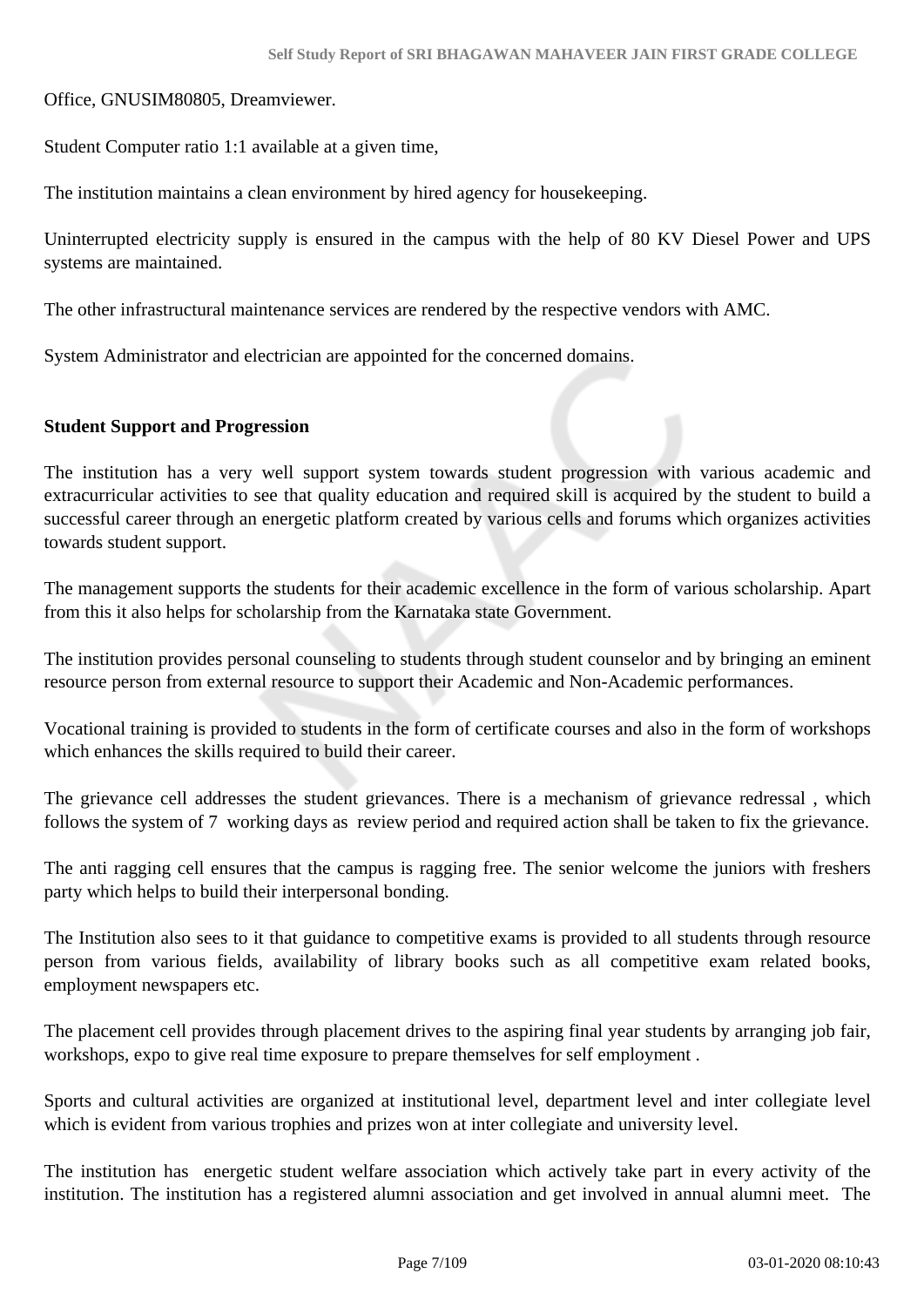alumni helps the institution with non financial resources of services like, guest lectures, conducts mock interview, sharing their view on corporate experiences, supports placement .

#### **Governance, Leadership and Management**

The Governance at the Institution is reflective of a competent Leadership which fulfills the vision and mission of the institution. The key role of the management is clearly one of laying down broad fundamentals of functioning and providing the essential financial, infrastructural and human support necessary for the institution. The Chairman and the governing council are the topmost authorities in the governance. The Managing Trustee oversees the functioning and needs of the institution. Operational authority is vested in the head of the institution, the Principal who allots functional duties among the various units – the Heads of the various departments, the Office Superintendent, the PRO, the Heads of the various forums and cells etc. The institution practices decentralization and participative management.

E-Governance is practiced by the college in administration, finance, accounts, admissions, examination, library, etc. Welfare schemes are provided ranging from medical insurance, provident fund, paid maternity leave, financial support to participate in workshops, conferences, present and publish research papers, etc. Professional development/ administrative training programmes are organized for the teaching and non teaching staff. The performance of the teaching and non teaching staff is assessed through an appraisal system. The institution has an effective financial management system with a systematic auditing mechanism. The accounts of the institution are audited by a certified external chartered accountant. Tuition fees are the major source of income of this self financed institution.

The Internal Quality Assurance Cell plays a dominant role in the planning and execution of quality enhancement initiatives in the academic and administrative domains like faculty development programmes, workshops, conferences, guest lectures, recruitment, etc. It plays a pivotal role in ensuring the quality of the teaching-learning process and learning outcomes at periodic intervals. Annual quality assurance reports are prepared and submitted. Academic administrative audit and initiation of follow up action is carried out. There has been a continuous, incremental growth in the post accreditation period by the addition of a new postgraduate course, M. Com., research activities, organization of seminars, workshops, conferences, career development and placement services, upgradation of hardware, software, etc.

#### **Institutional Values and Best Practices**

#### **Institutional Values and Best Practices**

The college is committed in providing value based holistic education since the inception of the college. Gender Equity promotion programs in providing and focused on safety and security of the students and teachers. Counseling is done for the needy. College ensures all environmental issues by utilizing LED bulbs, proper disposal of E Waste and rain water harvesting. Facilities for Differently abled students are provided.

#### **Best Practices**

Two best practices of the Institution

1. **BOSCH BRIDGE Vocational Training Center:** The objective of this Training Center is to identify the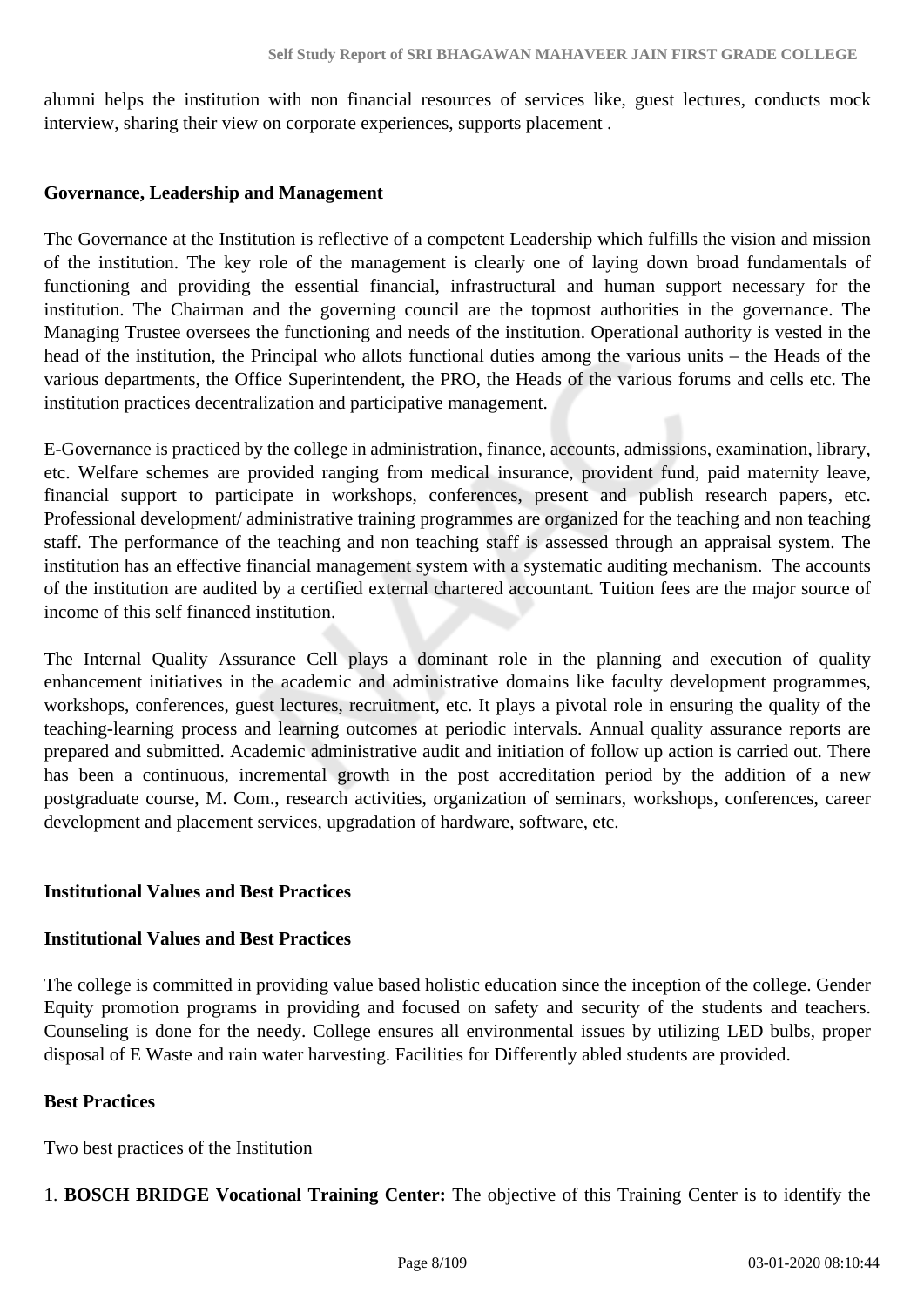underprivileged SSLC/PUC/Degree dropouts and provide them short term employable training program with curriculum designed by BOSCH BRIDGE, with trained staff and provide them Certificate through BOSH and NSDC and placement at various Industries. This creates a platform to students to choose employment or career in higher education as a choice.

**2. Promotion and preservation of Tradition and Cultural Heritage:** The objective of this practice is to promote and preserve the Traditional and Cultural Heritage to accommodate the diversity of Indian culture by organizing fests like Kannada Habba, Kannada Siri, Kannada Natakotsava, Kannada Jatre, Kannada Oostava, Janapadha Siri, Janapadha Sambhram, Hindhi Diwas, Gurupoornima, Saraswathi Pooja, Traditional food fest, International Yoga Day and Ethnic Day.

#### **Institutional Distinctiveness**

Our educational framework is based on the foundational concept of providing a Holistic education for all the students equally with a Moto **Start with us and End with Success**. Our Co-curriculum added with the Curriculum ensures that our students develop into well-rounded individuals mentally, socially, physically and culturally.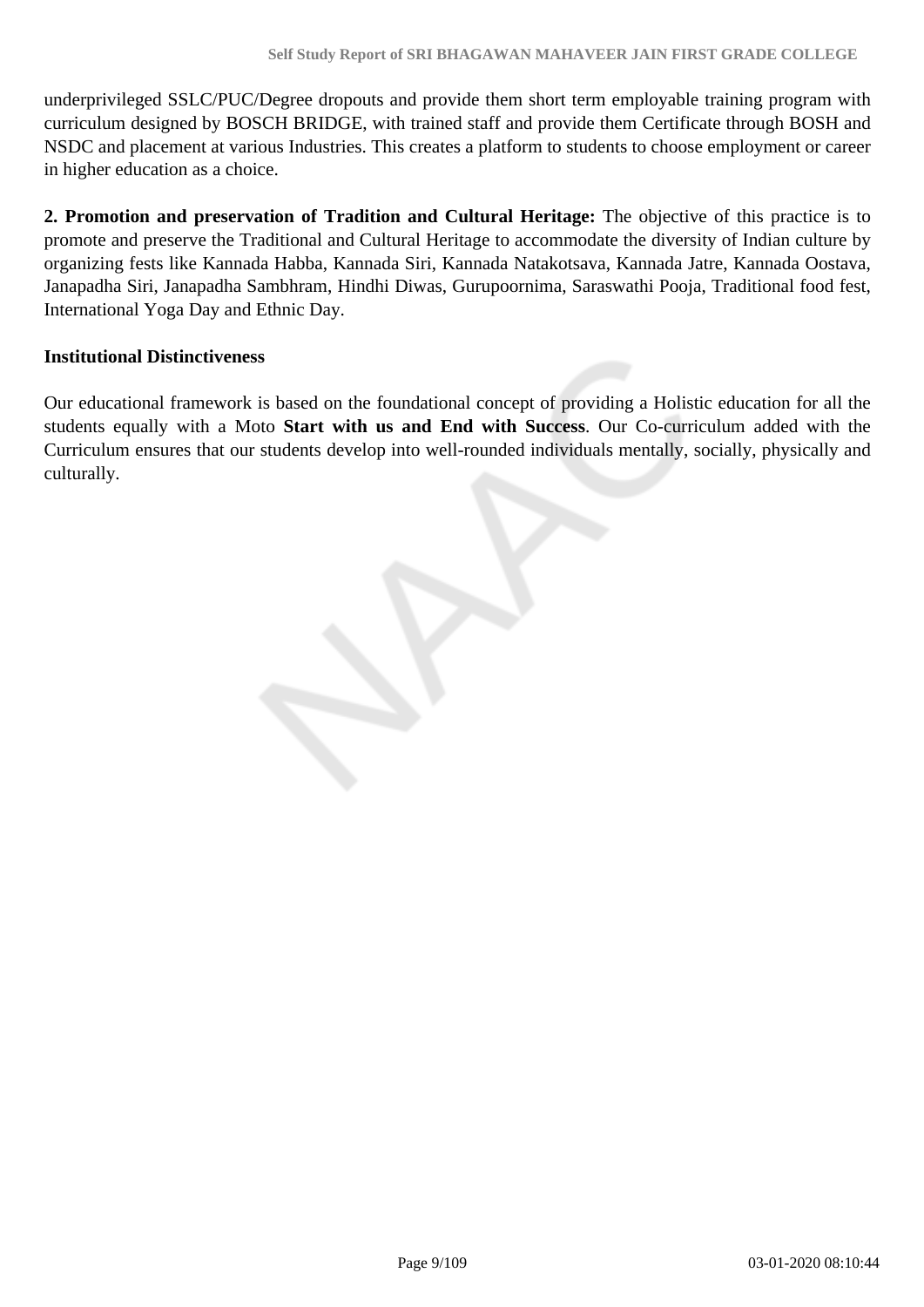# **2. PROFILE**

# **2.1 BASIC INFORMATION**

| Name and Address of the College |                                                          |  |
|---------------------------------|----------------------------------------------------------|--|
| Name                            | SRI BHAGAWAN MAHAVEER JAIN FIRST<br><b>GRADE COLLEGE</b> |  |
| Address                         | GEETHA ROAD, ROBERTSONPET, KOLAR<br><b>GOLD FIELDS</b>   |  |
| City                            | <b>KOLAR GOLD FIELDS</b>                                 |  |
| <b>State</b>                    | Karnataka                                                |  |
| Pin                             | 563122                                                   |  |
| Website                         | www.sbmjckgf.in                                          |  |
|                                 |                                                          |  |

| <b>Contacts for Communication</b> |                           |                                          |               |                          |                              |
|-----------------------------------|---------------------------|------------------------------------------|---------------|--------------------------|------------------------------|
| <b>Designation</b>                | <b>Name</b>               | <b>Telephone with</b><br><b>STD Code</b> | <b>Mobile</b> | Fax                      | <b>Email</b>                 |
| Principal                         | Rekha Sethi               | 08153-272224                             | 9844252714    | 08153-27215<br>$\theta$  | rekhasethi71@gma<br>il.com   |
| IQAC / CIQA<br>coordinator        | <b>JAYAPANDI</b><br>AN L. | 08153-261833                             | 9740825425    | $\overline{\phantom{0}}$ | jayapandian186@g<br>mail.com |

| <b>Status of the Institution</b> |                                   |
|----------------------------------|-----------------------------------|
| <b>Institution Status</b>        | <b>Private and Self Financing</b> |

| Type of Institution |              |  |
|---------------------|--------------|--|
| By Gender           | Co-education |  |
| By Shift            | Regular      |  |

| <b>Recognized Minority institution</b>     |    |
|--------------------------------------------|----|
| If it is a recognized minroity institution | No |
|                                            |    |

| <b>Establishment Details</b>         |                      |
|--------------------------------------|----------------------|
| Date of establishment of the college | $\pm 21 - 05 - 2004$ |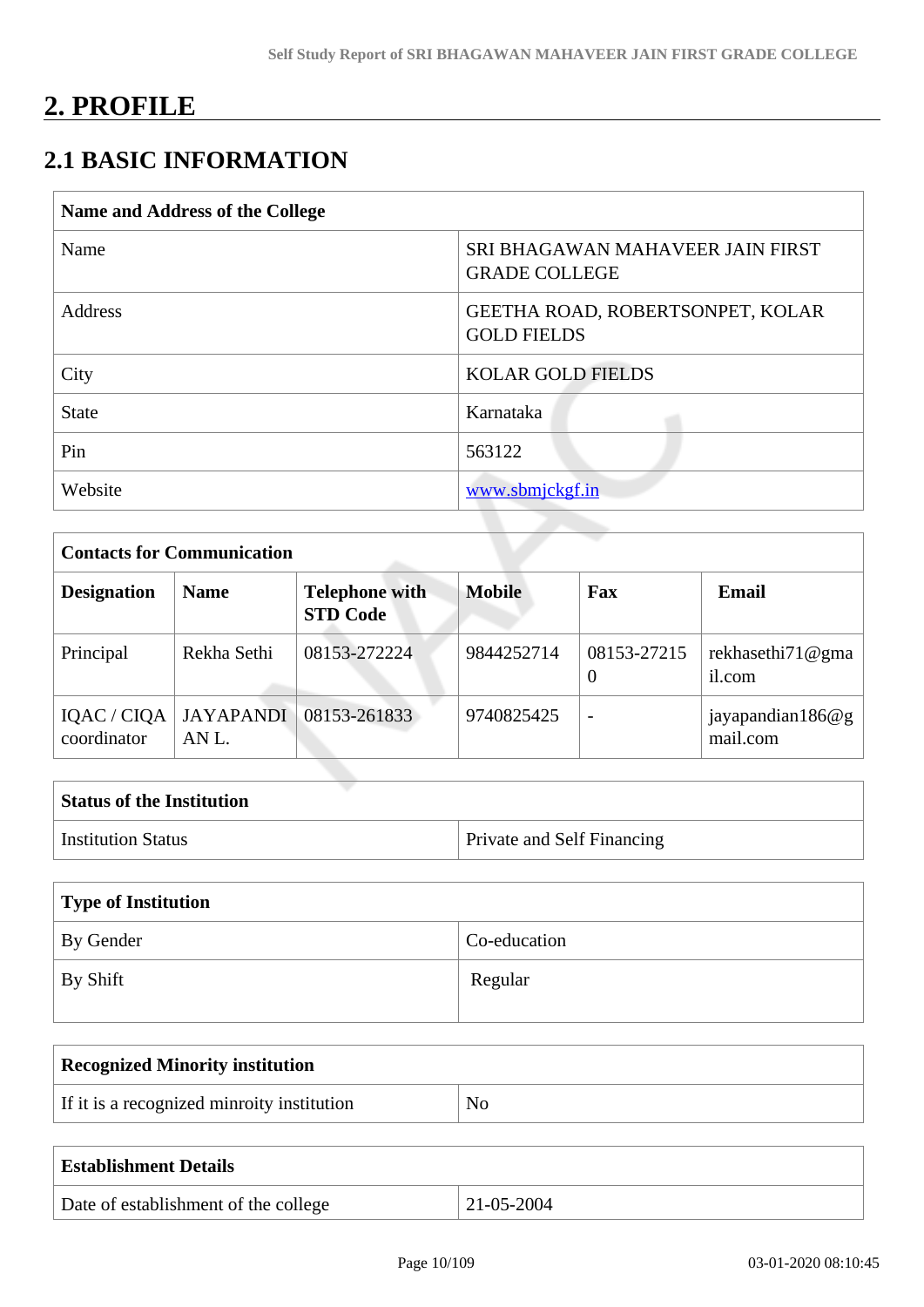| University to which the college is affiliated/ or which governs the college (if it is a constituent<br>college) |                                   |                      |  |  |
|-----------------------------------------------------------------------------------------------------------------|-----------------------------------|----------------------|--|--|
| <b>University name</b><br><b>State</b><br><b>Document</b>                                                       |                                   |                      |  |  |
| Karnataka                                                                                                       | <b>Bangalore North University</b> | <b>View Document</b> |  |  |

# **Details of UGC recognition**

| <b>Under Section</b> | Date       | <b>View Document</b> |
|----------------------|------------|----------------------|
| 2f of UGC            | 04-07-2011 | <b>View Document</b> |
| $12B$ of UGC         |            |                      |

|                                                           | Details of recognition/approval by stationary/regulatory bodies like<br>AICTE, NCTE, MCI, DCI, PCI, RCI etc(other than UGC) |                                        |                              |                |
|-----------------------------------------------------------|-----------------------------------------------------------------------------------------------------------------------------|----------------------------------------|------------------------------|----------------|
| <b>Statutory</b><br><b>Regulatory</b><br><b>Authority</b> | <b>Recognition/App</b><br>roval details Inst<br>itution/Departme<br>nt programme                                            | Day, Month and<br>year(dd-mm-<br>yyyy) | <b>Validity in</b><br>months | <b>Remarks</b> |
| No contents                                               |                                                                                                                             |                                        |                              |                |

| <b>Details of autonomy</b>                                                                                                           |                                   |
|--------------------------------------------------------------------------------------------------------------------------------------|-----------------------------------|
| Does the affiliating university Act provide for<br>conferment of autonomy (as recognized by the<br>UGC), on its affiliated colleges? | Yes<br>autonomydoc_1577954741.pdf |
| If yes, has the College applied for availing the<br>autonomous status?                                                               | N <sub>0</sub>                    |

| <b>Recognitions</b>                                                                   |    |
|---------------------------------------------------------------------------------------|----|
| Is the College recognized by UGC as a College<br>with Potential for Excellence (CPE)? | No |
| Is the College recognized for its performance by<br>any other governmental agency?    | No |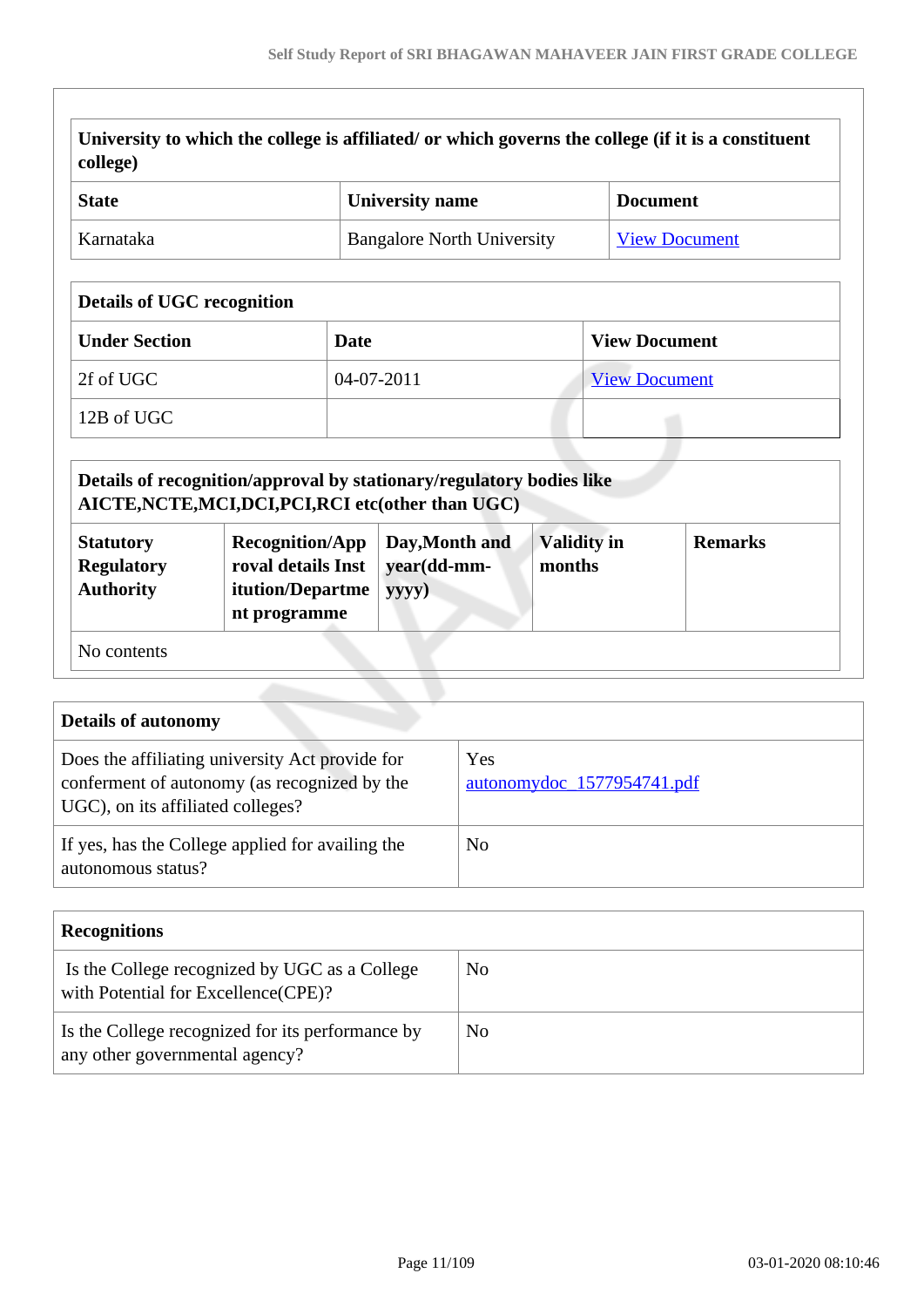| <b>Location and Area of Campus</b> |                                                                  |            |                                |                             |
|------------------------------------|------------------------------------------------------------------|------------|--------------------------------|-----------------------------|
| <b>Campus Type</b>                 | <b>Address</b>                                                   | Location*  | <b>Campus Area</b><br>in Acres | Built up Area in<br>sq.mts. |
| Main campus<br>area                | <b>GEETHA ROAD,</b><br>ROBERTSONPET, KOLAR<br><b>GOLD FIELDS</b> | Semi-urban | 0.5                            | 89200                       |

# **2.2 ACADEMIC INFORMATION**

|                                  | Details of Programmes Offered by the College (Give Data for Current Academic year) |                                     |                                             |                                        |                                      |                                             |
|----------------------------------|------------------------------------------------------------------------------------|-------------------------------------|---------------------------------------------|----------------------------------------|--------------------------------------|---------------------------------------------|
| <b>Programme</b><br><b>Level</b> | Name of Pr<br>ogramme/C<br>ourse                                                   | <b>Duration</b> in<br><b>Months</b> | <b>Entry</b><br>Qualificatio<br>$\mathbf n$ | <b>Medium of</b><br><b>Instruction</b> | <b>Sanctioned</b><br><b>Strength</b> | No.of<br><b>Students</b><br><b>Admitted</b> |
| <b>UG</b>                        | <b>BA, Arts</b>                                                                    | 36                                  | <b>PUC</b>                                  | English                                | 60                                   | $\overline{0}$                              |
| <b>UG</b>                        | BCom,Com<br>merce                                                                  | 36                                  | <b>PUC</b>                                  | English                                | 250                                  | 153                                         |
| <b>UG</b>                        | BBA, Manag<br>ement<br><b>Studies</b>                                              | 36                                  | <b>PUC</b>                                  | English                                | 100                                  | 58                                          |
| <b>UG</b>                        | BCA,Compu<br>ter Science                                                           | 36                                  | <b>PUC</b>                                  | English                                | 80                                   | 72                                          |
| <b>UG</b>                        | BSc, Physical<br>Science                                                           | 36                                  | <b>PUC</b>                                  | English                                | 90                                   | 18                                          |
| <b>UG</b>                        | <b>BSc,Life</b><br>Science                                                         | 36                                  | <b>PUC</b>                                  | English                                | 45                                   | $\mathbf{0}$                                |
| <b>UG</b>                        | <b>BSc,Life</b><br>Science                                                         | 36                                  | <b>PUC</b>                                  | English                                | 45                                   | 16                                          |
| PG                               | MCom,Com<br>merce                                                                  | 24                                  | <b>DEGREE</b>                               | English                                | 30                                   | 25                                          |

**Position Details of Faculty & Staff in the College**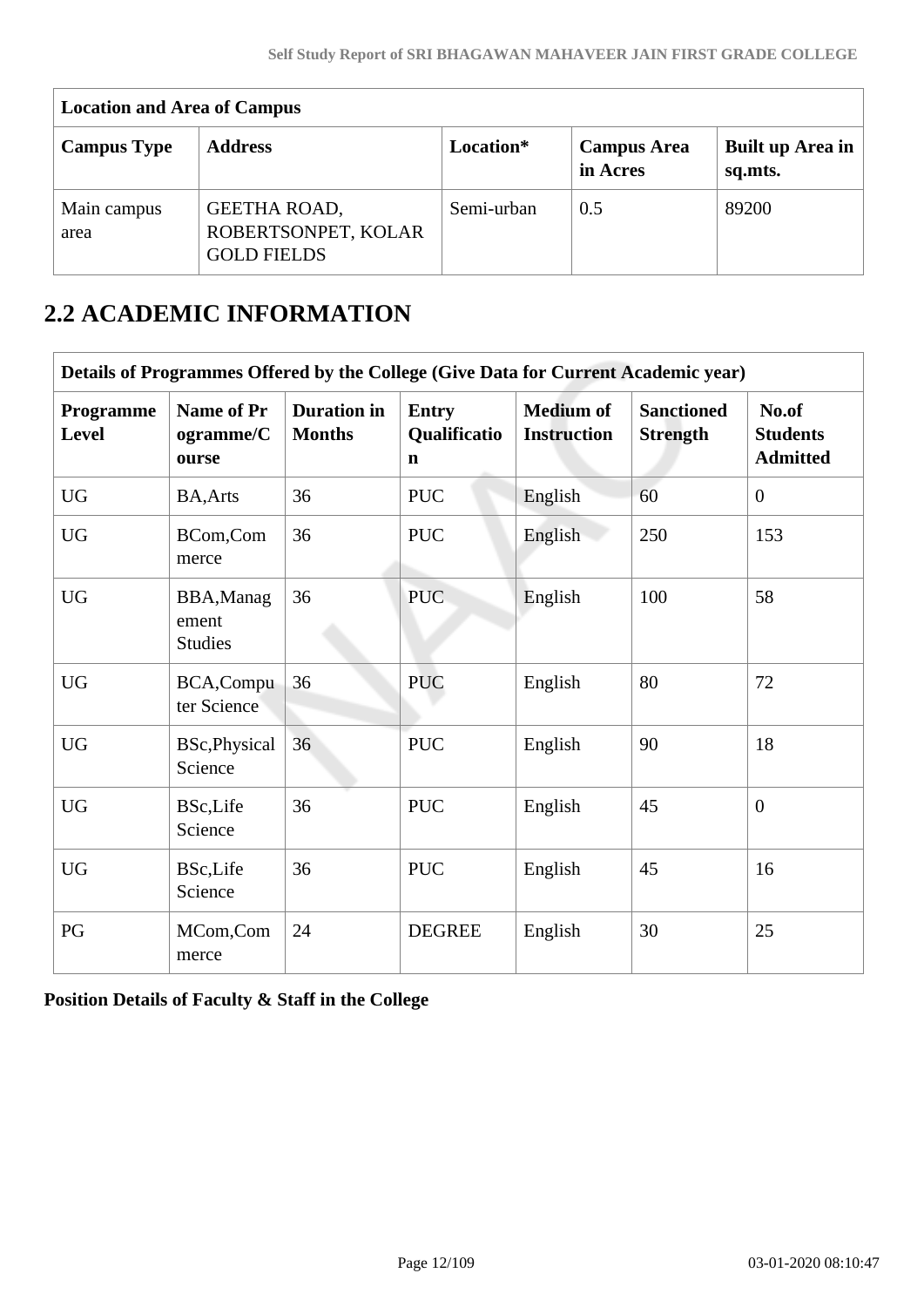| <b>Teaching Faculty</b>                                                             |                  |                |              |                            |              |              |                            |                  |      |        |                |                |
|-------------------------------------------------------------------------------------|------------------|----------------|--------------|----------------------------|--------------|--------------|----------------------------|------------------|------|--------|----------------|----------------|
|                                                                                     | <b>Professor</b> |                |              | <b>Associate Professor</b> |              |              | <b>Assistant Professor</b> |                  |      |        |                |                |
|                                                                                     | Male             | Female         | Others       | Total                      | Male         | Female       | Others                     | Total            | Male | Female | Others         | Total          |
| Sanctioned by the<br>UGC /University<br>State<br>Government                         |                  |                |              | $\overline{4}$             |              |              |                            | $\overline{2}$   |      |        |                | 46             |
| Recruited                                                                           | $\overline{2}$   | $\overline{2}$ | $\mathbf{0}$ | $\overline{4}$             | $\mathbf{1}$ | $\mathbf{1}$ | $\overline{0}$             | $\overline{2}$   | 17   | 29     | $\overline{0}$ | 46             |
| Yet to Recruit                                                                      |                  |                |              | $\overline{0}$             |              |              |                            | $\boldsymbol{0}$ |      |        |                | $\mathbf{0}$   |
| Sanctioned by the<br>Management/Soci<br>ety or Other<br>Authorized<br><b>Bodies</b> |                  |                |              | $\overline{4}$             |              |              |                            | $\overline{2}$   |      |        |                | 46             |
| Recruited                                                                           | $\overline{2}$   | $\overline{2}$ | $\mathbf{0}$ | $\overline{4}$             | $\mathbf{1}$ | $\mathbf{1}$ | $\overline{0}$             | $\overline{2}$   | 17   | 29     | $\overline{0}$ | 46             |
| Yet to Recruit                                                                      |                  |                |              | $\overline{0}$             |              |              |                            | $\overline{0}$   |      |        |                | $\overline{0}$ |

| <b>Non-Teaching Staff</b>                                                       |             |               |                  |                |  |  |  |  |
|---------------------------------------------------------------------------------|-------------|---------------|------------------|----------------|--|--|--|--|
|                                                                                 | <b>Male</b> | <b>Female</b> | <b>Others</b>    | <b>Total</b>   |  |  |  |  |
| Sanctioned by the<br><b>UGC</b> / University State<br>Government                |             |               |                  | 23             |  |  |  |  |
| Recruited                                                                       | 17          | 6             | $\overline{0}$   | 23             |  |  |  |  |
| Yet to Recruit                                                                  |             |               |                  | $\overline{0}$ |  |  |  |  |
| Sanctioned by the<br>Management/Society<br>or Other Authorized<br><b>Bodies</b> |             |               |                  | 23             |  |  |  |  |
| Recruited                                                                       | 17          | 6             | $\boldsymbol{0}$ | 23             |  |  |  |  |
| Yet to Recruit                                                                  |             |               |                  | $\overline{0}$ |  |  |  |  |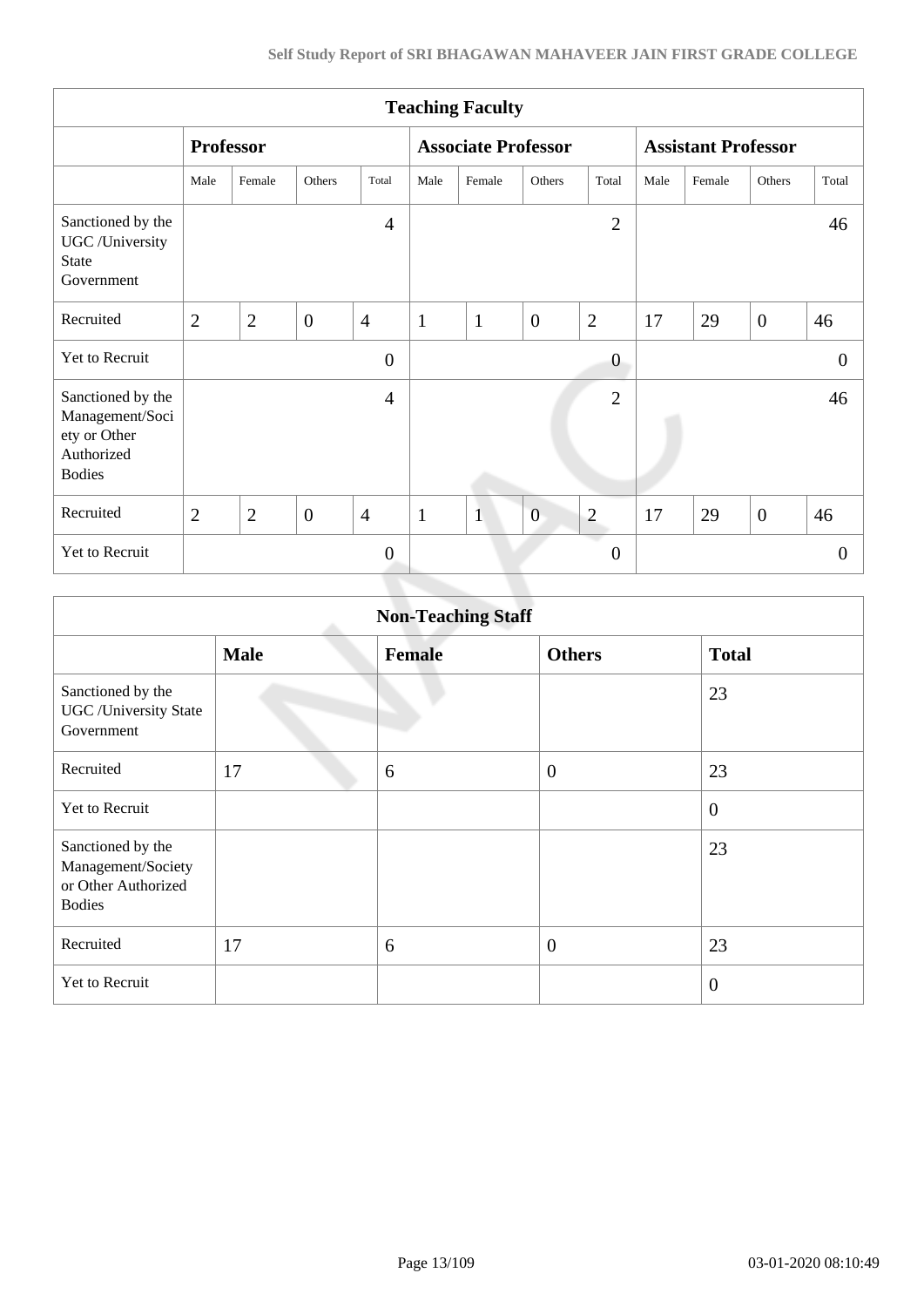| <b>Technical Staff</b>                                                          |             |              |                |                |  |  |  |  |  |
|---------------------------------------------------------------------------------|-------------|--------------|----------------|----------------|--|--|--|--|--|
|                                                                                 | <b>Male</b> | Female       | <b>Others</b>  | <b>Total</b>   |  |  |  |  |  |
| Sanctioned by the<br><b>UGC</b> / University State<br>Government                |             |              |                | 3              |  |  |  |  |  |
| Recruited                                                                       | 3           | $\theta$     | $\overline{0}$ | 3              |  |  |  |  |  |
| Yet to Recruit                                                                  |             |              |                | $\overline{0}$ |  |  |  |  |  |
| Sanctioned by the<br>Management/Society<br>or Other Authorized<br><b>Bodies</b> |             |              |                | 3              |  |  |  |  |  |
| Recruited                                                                       | 3           | $\mathbf{0}$ | $\overline{0}$ | 3              |  |  |  |  |  |
| Yet to Recruit                                                                  |             |              |                | $\overline{0}$ |  |  |  |  |  |

# **Qualification Details of the Teaching Staff**

|                                     | <b>Permanent Teachers</b> |                |                |                            |                |                |                            |                |                |                |  |
|-------------------------------------|---------------------------|----------------|----------------|----------------------------|----------------|----------------|----------------------------|----------------|----------------|----------------|--|
| <b>Highest</b><br>Qualificatio<br>n | <b>Professor</b>          |                |                | <b>Associate Professor</b> |                |                | <b>Assistant Professor</b> |                |                |                |  |
|                                     | Male                      | Female         | <b>Others</b>  | Male                       | Female         | Others         | Male                       | Female         | Others         | Total          |  |
| D.sc/D.Litt.                        | $\overline{0}$            | $\mathbf{0}$   | $\overline{0}$ | $\theta$                   | $\overline{0}$ | $\mathbf{0}$   | $\overline{0}$             | $\theta$       | $\overline{0}$ | $\overline{0}$ |  |
| Ph.D.                               | $\overline{2}$            | $\overline{2}$ | $\overline{0}$ | $\mathbf{1}$               | $\mathbf{1}$   | $\overline{0}$ | $\overline{0}$             | $\overline{0}$ | $\overline{0}$ | 6              |  |
| M.Phil.                             | 1                         | $\mathbf{1}$   | $\overline{0}$ | $\theta$                   | $\overline{0}$ | $\overline{0}$ | $\overline{4}$             | 7              | $\overline{0}$ | 13             |  |
| PG                                  | $\theta$                  | $\theta$       | $\theta$       | $\overline{0}$             | $\overline{0}$ | $\overline{0}$ | 13                         | 20             | $\overline{0}$ | 33             |  |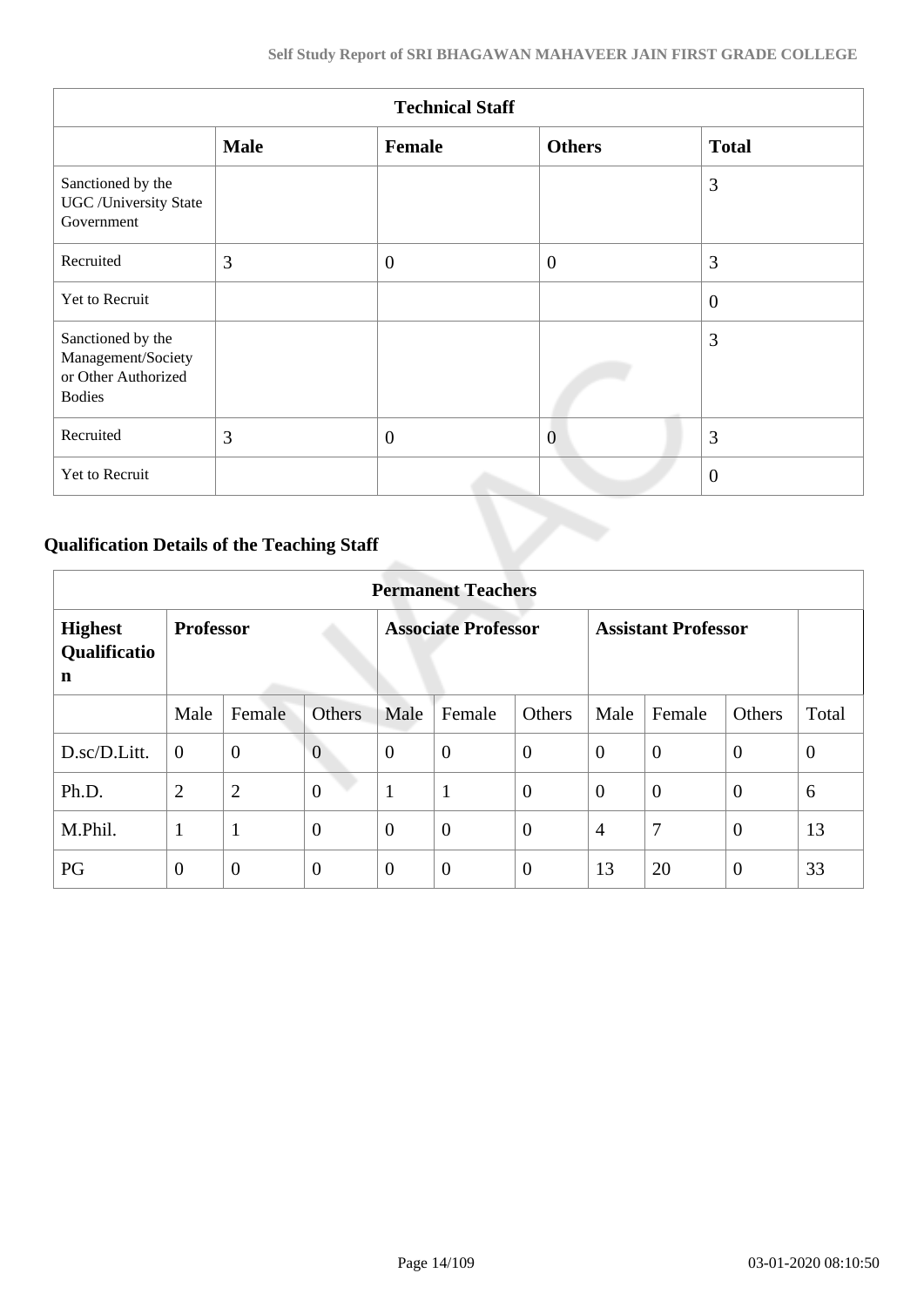| <b>Temporary Teachers</b>                     |                  |                |                            |                |                  |                            |                |                |                |                |  |
|-----------------------------------------------|------------------|----------------|----------------------------|----------------|------------------|----------------------------|----------------|----------------|----------------|----------------|--|
| <b>Highest</b><br>Qualificatio<br>$\mathbf n$ | <b>Professor</b> |                | <b>Associate Professor</b> |                |                  | <b>Assistant Professor</b> |                |                |                |                |  |
|                                               | Male             | Female         | Others                     | Male           | Female           | Others                     | Male           | Female         | Others         | Total          |  |
| D.sc/D.Litt.                                  | $\theta$         | $\overline{0}$ | $\boldsymbol{0}$           | $\overline{0}$ | $\overline{0}$   | $\overline{0}$             | $\overline{0}$ | $\overline{0}$ | $\overline{0}$ | $\overline{0}$ |  |
| Ph.D.                                         | $\overline{0}$   | $\overline{0}$ | $\overline{0}$             | $\overline{0}$ | $\boldsymbol{0}$ | $\overline{0}$             | $\overline{0}$ | $\theta$       | $\theta$       | $\overline{0}$ |  |
| M.Phil.                                       | $\overline{0}$   | $\overline{0}$ | $\overline{0}$             | $\overline{0}$ | $\overline{0}$   | $\overline{0}$             | $\overline{0}$ | $\overline{0}$ | $\theta$       | $\overline{0}$ |  |
| PG                                            | $\theta$         | $\overline{0}$ | $\theta$                   | $\overline{0}$ | $\overline{0}$   | $\theta$                   | $\overline{0}$ | $\overline{0}$ | $\overline{0}$ | $\theta$       |  |

|                                     | <b>Part Time Teachers</b> |                |                |                            |                  |                  |                            |                |                  |                |  |
|-------------------------------------|---------------------------|----------------|----------------|----------------------------|------------------|------------------|----------------------------|----------------|------------------|----------------|--|
| <b>Highest</b><br>Qualificatio<br>n | <b>Professor</b>          |                |                | <b>Associate Professor</b> |                  |                  | <b>Assistant Professor</b> |                |                  |                |  |
|                                     | Male                      | Female         | Others         | Male                       | Female           | Others           | Male                       | Female         | Others           | Total          |  |
| D.sc/D.Litt.                        | $\boldsymbol{0}$          | $\mathbf{0}$   | $\overline{0}$ | $\overline{0}$             | $\overline{0}$   | $\overline{0}$   | $\theta$                   | $\overline{0}$ | $\boldsymbol{0}$ | $\overline{0}$ |  |
| Ph.D.                               | $\overline{0}$            | $\overline{0}$ | $\overline{0}$ | $\overline{0}$             | $\overline{0}$   | $\overline{0}$   | $\Omega$                   | $\theta$       | $\overline{0}$   | $\theta$       |  |
| M.Phil.                             | $\theta$                  | $\overline{0}$ | $\overline{0}$ | $\overline{0}$             | $\boldsymbol{0}$ | $\boldsymbol{0}$ | $\theta$                   | $\overline{0}$ | $\overline{0}$   | $\theta$       |  |
| PG                                  | $\overline{0}$            | $\overline{0}$ | $\overline{0}$ | $\theta$                   | $\overline{0}$   | $\overline{0}$   | $\overline{0}$             | $\overline{0}$ | $\overline{0}$   | $\theta$       |  |

| <b>Details of Visting/Guest Faculties</b> |             |               |               |              |  |  |  |
|-------------------------------------------|-------------|---------------|---------------|--------------|--|--|--|
| <b>Number of Visiting/Guest Faculty</b>   | <b>Male</b> | <b>Female</b> | <b>Others</b> | <b>Total</b> |  |  |  |
| engaged with the college?                 |             |               |               |              |  |  |  |

**Provide the Following Details of Students Enrolled in the College During the Current Academic Year**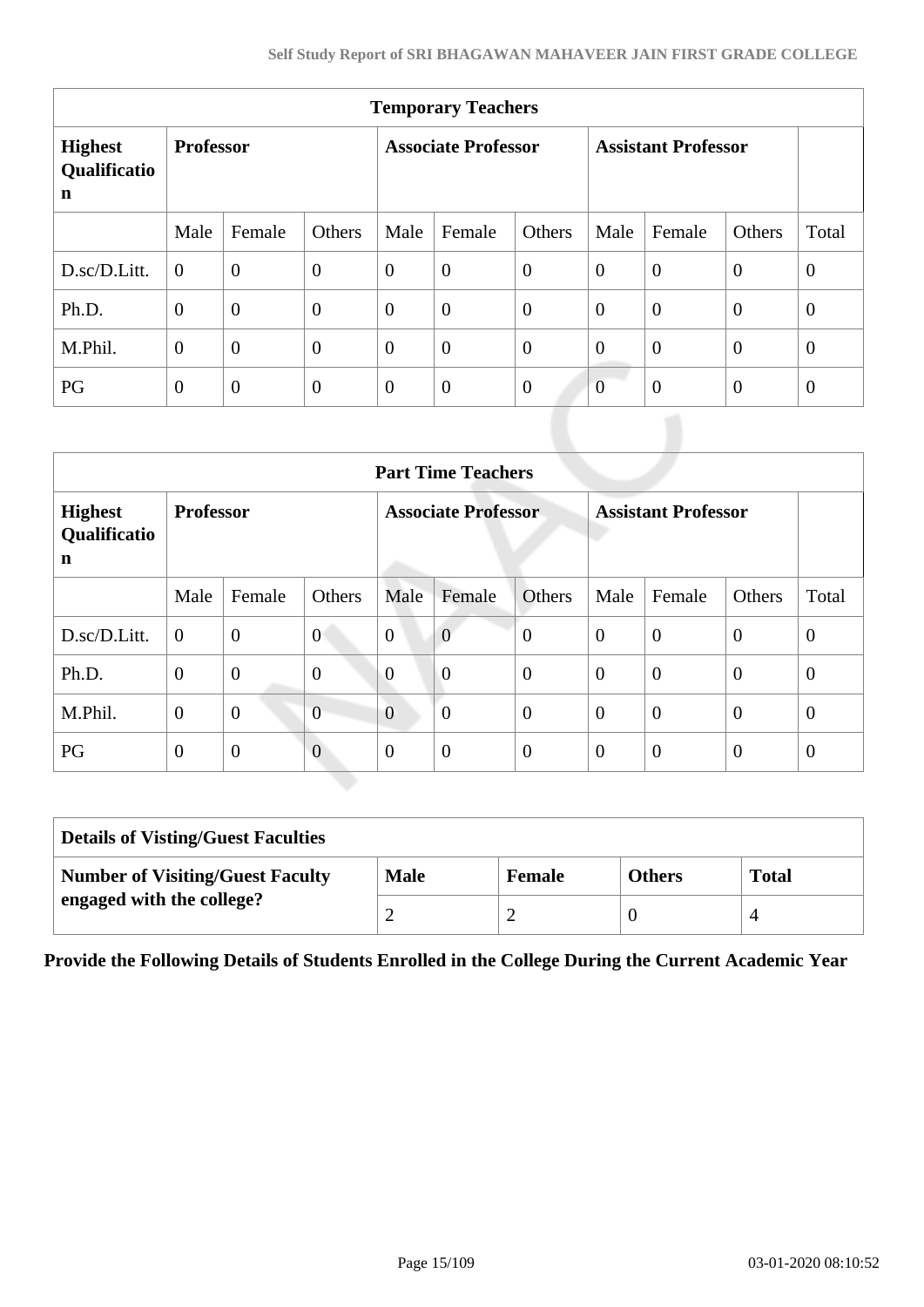| Programme     |        | <b>From the State</b><br><b>Where College</b><br>is Located | <b>From Other</b><br><b>States of India</b> | <b>NRI Students</b> | Foreign<br><b>Students</b> | <b>Total</b>   |
|---------------|--------|-------------------------------------------------------------|---------------------------------------------|---------------------|----------------------------|----------------|
| <b>UG</b>     | Male   | 149                                                         | 5                                           | $\overline{0}$      | $\overline{0}$             | 154            |
|               | Female | 161                                                         | 3                                           | $\overline{0}$      | $\theta$                   | 164            |
|               | Others | $\overline{0}$                                              | $\boldsymbol{0}$                            | $\overline{0}$      | $\overline{0}$             | $\theta$       |
| PG            | Male   | 8                                                           | $\overline{0}$                              | $\overline{0}$      | $\overline{0}$             | 8              |
|               | Female | 17                                                          | $\boldsymbol{0}$                            | $\overline{0}$      | $\mathbf{0}$               | 17             |
|               | Others | $\overline{0}$                                              | $\overline{0}$                              | $\mathbf{0}$        | $\overline{0}$             | $\overline{0}$ |
| Certificate / | Male   | 154                                                         | $\boldsymbol{0}$                            | $\overline{0}$      | $\overline{0}$             | 154            |
| Awareness     | Female | 164                                                         | $\boldsymbol{0}$                            | $\overline{0}$      | $\overline{0}$             | 164            |
|               | Others | $\overline{0}$                                              | $\overline{0}$                              | $\overline{0}$      | $\mathbf{0}$               | $\theta$       |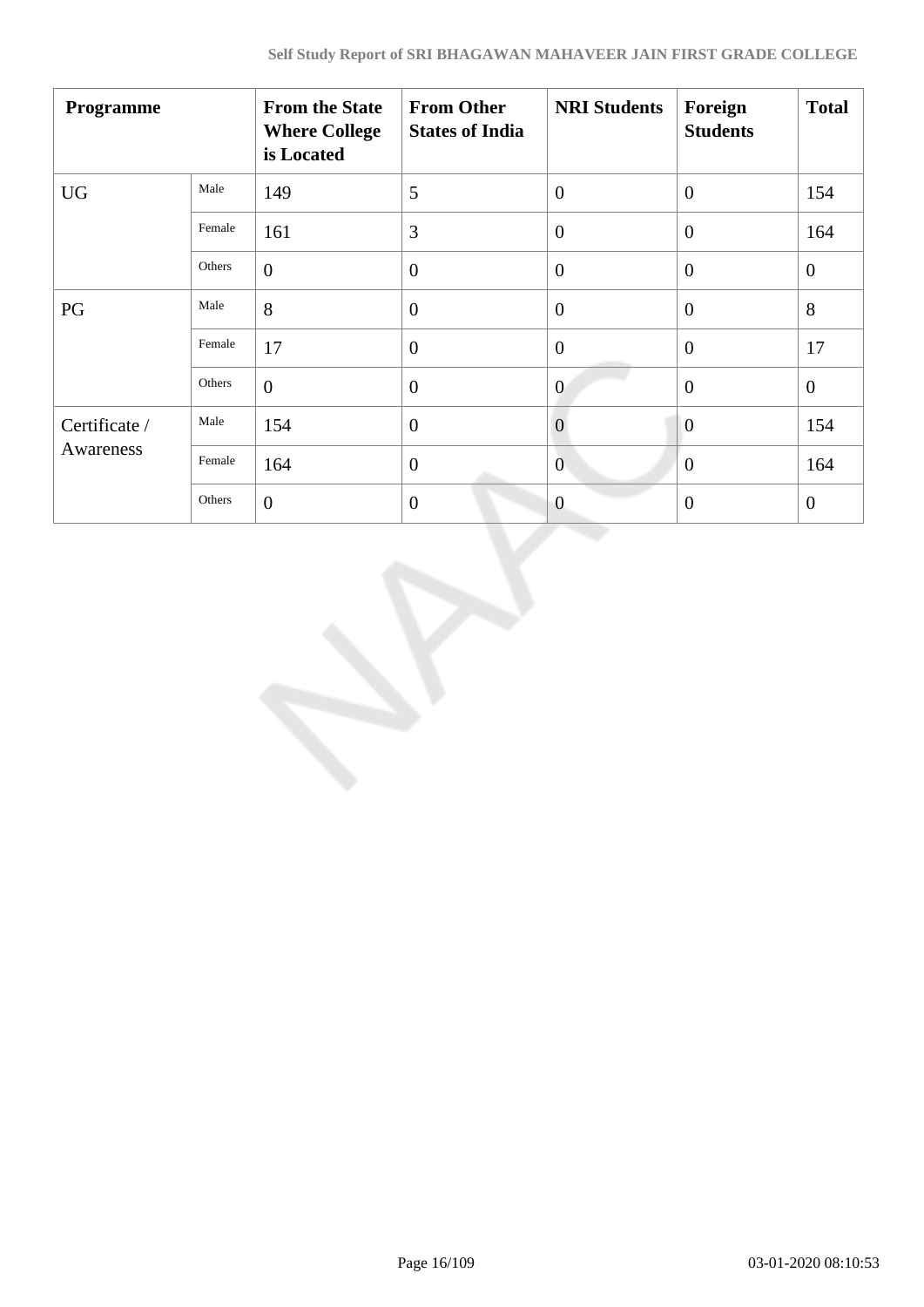| 1 cal 5             |        |                  |                  |                |                |
|---------------------|--------|------------------|------------------|----------------|----------------|
| Programme           |        | Year 1           | Year 2           | Year 3         | Year 4         |
| SC                  | Male   | 39               | 34               | 31             | 28             |
|                     | Female | 65               | 52               | 65             | 40             |
|                     | Others | $\boldsymbol{0}$ | $\mathbf{0}$     | $\overline{0}$ | $\overline{0}$ |
| $\operatorname{ST}$ | Male   | $\mathbf{2}$     | $\mathbf{1}$     | $\overline{0}$ | $\overline{0}$ |
|                     | Female | $\overline{4}$   | $\overline{4}$   | $\mathbf{1}$   | $\overline{2}$ |
|                     | Others | $\overline{0}$   | $\boldsymbol{0}$ | $\overline{0}$ | $\overline{0}$ |
| OBC                 | Male   | 107              | 114              | 78             | 70             |
|                     | Female | 123              | 116              | 100            | 72             |
|                     | Others | $\overline{0}$   | $\overline{0}$   | $\overline{0}$ | $\overline{0}$ |
| General             | Male   | 8                | 18               | $18\,$         | 30             |
|                     | Female | 23               | 13               | 23             | 23             |
|                     | Others | $\overline{0}$   | $\overline{0}$   | $\overline{0}$ | $\overline{0}$ |
| Others              | Male   | $\overline{0}$   | $\boldsymbol{0}$ | $\overline{0}$ | $\overline{0}$ |
|                     | Female | $\overline{0}$   | $\boldsymbol{0}$ | $\overline{0}$ | $\overline{0}$ |
|                     | Others | $\overline{0}$   | $\mathbf{0}$     | $\overline{0}$ | $\overline{0}$ |
| Total               |        | 371              | 352              | 316            | 265            |

**Provide the Following Details of Students admitted to the College During the last four Academic Years**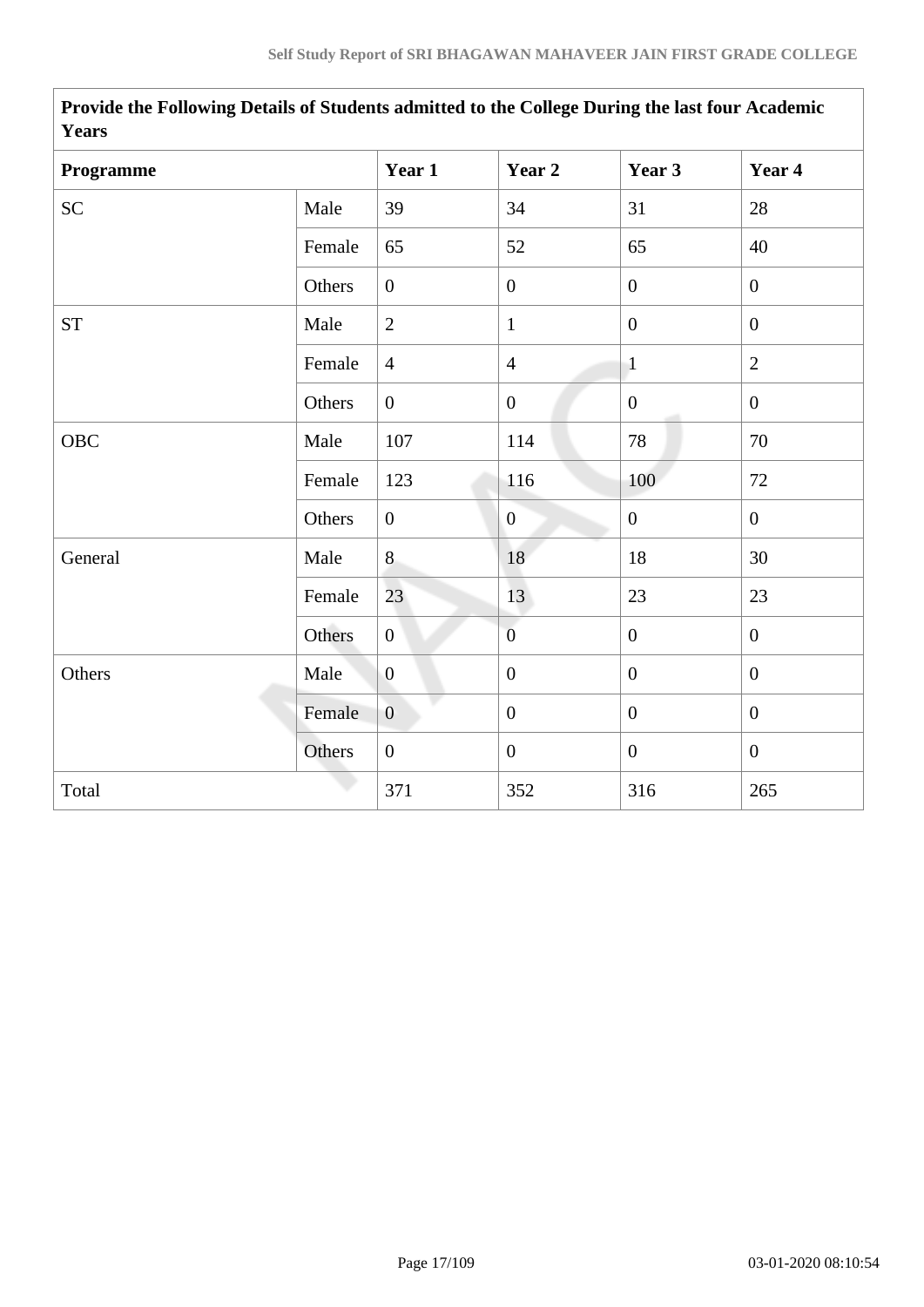# **3. Extended Profile**

# **3.1 Program**

# **Number of courses offered by the institution across all programs during the last five years**

| <b>Response:</b> $8 \vert$ File Description | Document             |
|---------------------------------------------|----------------------|
| Institutional Data in Prescribed Format     | <b>View Document</b> |

#### **Number of programs offered year-wise for last five years**

| 2018-19 | 2017-18 | 2016-17 | 2015-16 | 2014-15 |
|---------|---------|---------|---------|---------|
|         |         |         |         |         |

# **3.2 Students**

# **Number of students year-wise during the last five years**

| 2018-19                                        | 2017-18 | 2016-17 |          | 2015-16              | 2014-15 |  |
|------------------------------------------------|---------|---------|----------|----------------------|---------|--|
| 1022                                           | 940     | 879     |          | 822                  | 841     |  |
| <b>File Description</b>                        |         |         | Document |                      |         |  |
| <b>Institutional Data in Prescribed Format</b> |         |         |          | <b>View Document</b> |         |  |

# **Number of seats earmarked for reserved category as per GOI/State Govt rule year-wise during the last five years**

| 2018-19                                 | 2017-18 | 2016-17 |          | 2015-16              | 2014-15 |  |
|-----------------------------------------|---------|---------|----------|----------------------|---------|--|
| 350                                     | 335     | 335     |          | 335                  | 335     |  |
| <b>File Description</b>                 |         |         | Document |                      |         |  |
| Institutional data in prescribed format |         |         |          | <b>View Document</b> |         |  |

# **Number of outgoing / final year students year-wise during the last five years**

| 2018-19 | 2017-18 | 2016-17 | 2015-16 | 2014-15 |
|---------|---------|---------|---------|---------|
| 262     | 226     | 234     | 198     | 258     |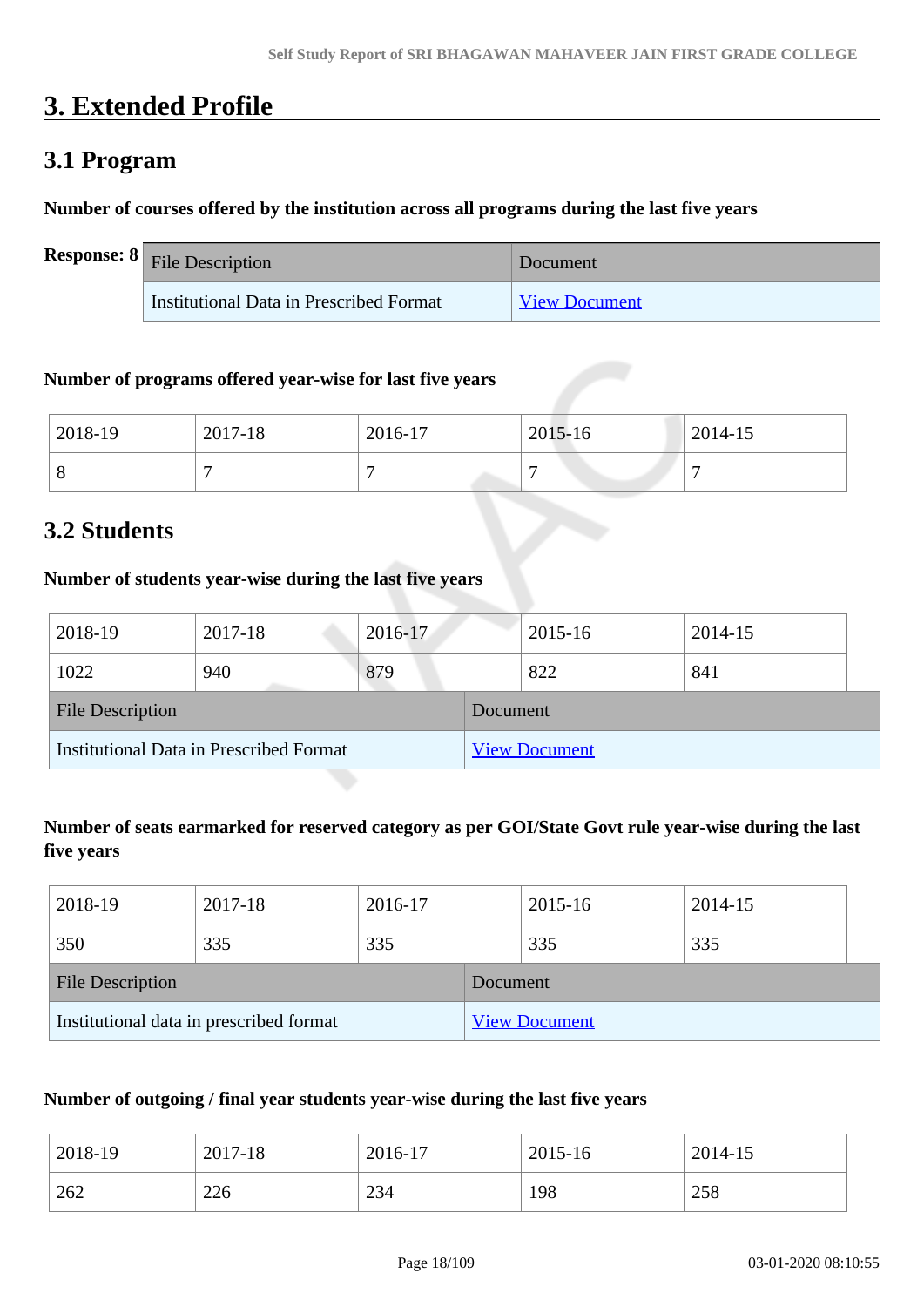| <b>File Description</b>                 | Document             |
|-----------------------------------------|----------------------|
| Institutional Data in Prescribed Format | <b>View Document</b> |

# **3.3 Teachers**

# **Number of full time teachers year-wise during the last five years**

| 2018-19                                 | 2017-18 | 2016-17 |          | 2015-16              | 2014-15 |  |
|-----------------------------------------|---------|---------|----------|----------------------|---------|--|
| 52                                      | 47      | 47      |          | 47                   | 45      |  |
| <b>File Description</b>                 |         |         | Document |                      |         |  |
| Institutional Data in Prescribed Format |         |         |          | <b>View Document</b> |         |  |

# **Number of sanctioned posts year-wise during the last five years**

| 2018-19                                 | 2017-18 | 2016-17 |          | 2015-16              | 2014-15 |
|-----------------------------------------|---------|---------|----------|----------------------|---------|
| 52                                      | 47      | 47      |          | 47                   | 45      |
| <b>File Description</b>                 |         |         | Document |                      |         |
| Institutional data in prescribed format |         |         |          | <b>View Document</b> |         |

# **3.4 Institution**

# **Total number of classrooms and seminar halls**

# **Response: 42**

# **Total Expenditure excluding salary year-wise during the last five years ( INR in Lakhs)**

| 2018-19   | 2017-18   | 2016-17   | 2015-16   | 2014-15   |
|-----------|-----------|-----------|-----------|-----------|
| 206.11971 | 167.35695 | 165.83447 | 158.38337 | 153.97786 |

#### **Number of computers**

#### **Response: 142**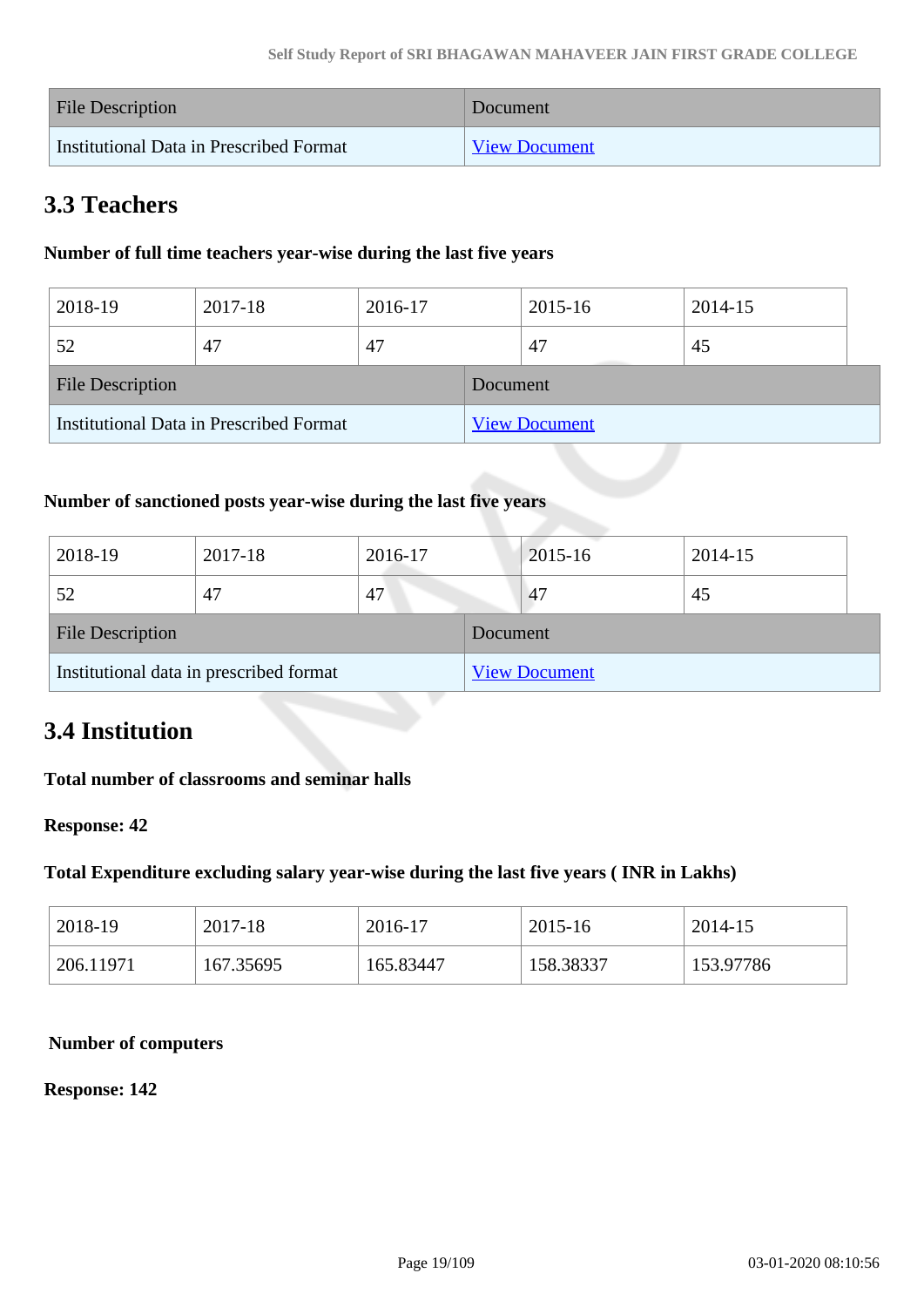# **4. Quality Indicator Framework(QIF)**

# **Criterion 1 - Curricular Aspects**

# **1.1 Curricular Planning and Implementation**

 **1.1.1 The institution ensures effective curriculum delivery through a well planned and documented process** 

# **Response:**

- Sri Bhagawan Mahaveer Jain First Grade College, KGF is well known for imparting quality education among the communities of learners and enabling every learner to have holistic development of their personality.
- The Institution is affiliated to the Bangalore University/Bangalore North University and strictly adheres to the prescribed syllabus.
- The plan for effective implementation of the curriculum begins with keeping in mind the diverse group of students coming from rural, semi-urban and vernacular areas.
- The Institution organizes **orientation program** for the fresher's and the Principal elucidates the rules, regulations, various courses, cells, forum, mandatory additional programs,CBCS pattern prescribed by the Bangalore University/Bangalore North University, vision and mission of the institution. The respective department conducts orientation program on the scope of the subject and the outcome of the course.
- The strategies for the implementations of the curriculum begins with the staff meeting conducted by the HOD'S for allocation of the subject based on the subject specialisation and expertise and preparation of timetable.
- The various methodologies adopted for curriculum delivery includes the conventional chalk and talk, inductive and deductive methods, audio visual aids, demonstration, role palys, experential and participative learning, group discussions.
- Study materials are provided wherever necessary in the class as well as made available in the **FLIP BOOKS** and the curriculum implementation is monitored through the lesson plan book and work diary.
- The effective curriculum delivery is carried out in regular classes along with remedial classes, **bridge course** and exclusively with **library hour.**
- Curriculum enrichment is done through a number of value added, skill development, and capacity building programms, hands on training accompined with regular guest lectures, Seminars, Conferences, Workshops, co-curricular and extension activities.
- The faculty members of various departments are deputed to attend the workshops, subject enrichment and curricular enhancement programs.
- With online attendance system, the parents immediately get an information on the presence or absence of their wards through SMS alerts.
- The mentors of each class monitor the academic and professional growth and solve personal issues of students, if any. In the parent – teacher meet the performance of the student is discussed.
- The field trips, student's projects, internship and Value Added Program conducted by the departments are a part of the curriculum.
- Students are also encouraged to carry out various in-house projects and to participate in competitions at inter collegiate/University/State/National level in addition to syllabus prescribed by the university.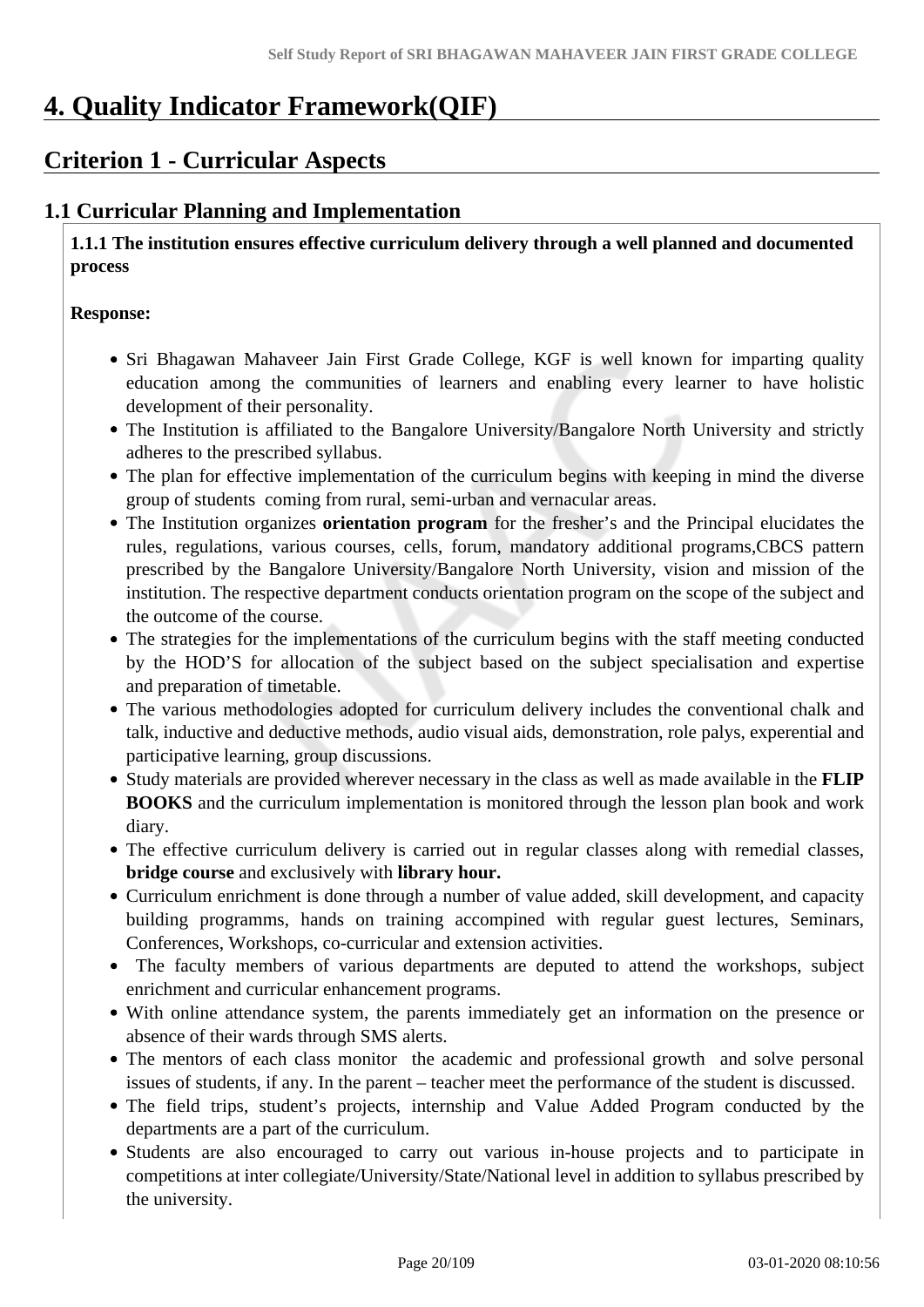- Adequate facilities in the form of Laboratories, Equipments and consumables are provided. Every department has a Departmental Library and computers with broadband internet connectivity which enable them to prepare notes and multimedia presentations.
- The Faculty members and students access the Inflibnet(N-list) by using their credentials to access the e-books and journals.
- Feedback is sought from students, teachers and other stake holders to make curriculum deivery more effective.
- The semester ends with the meeting for discussion of syllabus completion and proposal of practical date for the university examination and the plan for the next semester.

| <b>File Description</b>         | <b>Document</b>      |
|---------------------------------|----------------------|
| Any additional information      | <b>View Document</b> |
| Link for Additional Information | <b>View Document</b> |

# **1.1.2 Number of certificate/diploma program introduced during the last five years**

# **Response:** 23

# 1.1.2.1 **Number of certificate/diploma programs introduced year-wise during the last five years**

| 2018-19 | 2017-18 | 2016-17 | $2015 - 16$ | 2014-15 |  |
|---------|---------|---------|-------------|---------|--|
| 05      | 06      | 04      | 04          | 04      |  |

| <b>File Description</b>                              | <b>Document</b>      |
|------------------------------------------------------|----------------------|
| Minutes of relevant Academic Council/BOS<br>meetings | <b>View Document</b> |
| Details of the certificate/Diploma programs          | <b>View Document</b> |
| Any additional information                           | <b>View Document</b> |

# **1.1.3 Percentage of participation of full time teachers in various bodies of the Universities/ Autonomous Colleges/ Other Colleges, such as BoS and Academic Council during the last five years**

# **Response:** 6.3

1.1.3.1 Number of teachers participating in various bodies of the Institution, such as BoS and Academic Council year-wise during the last five years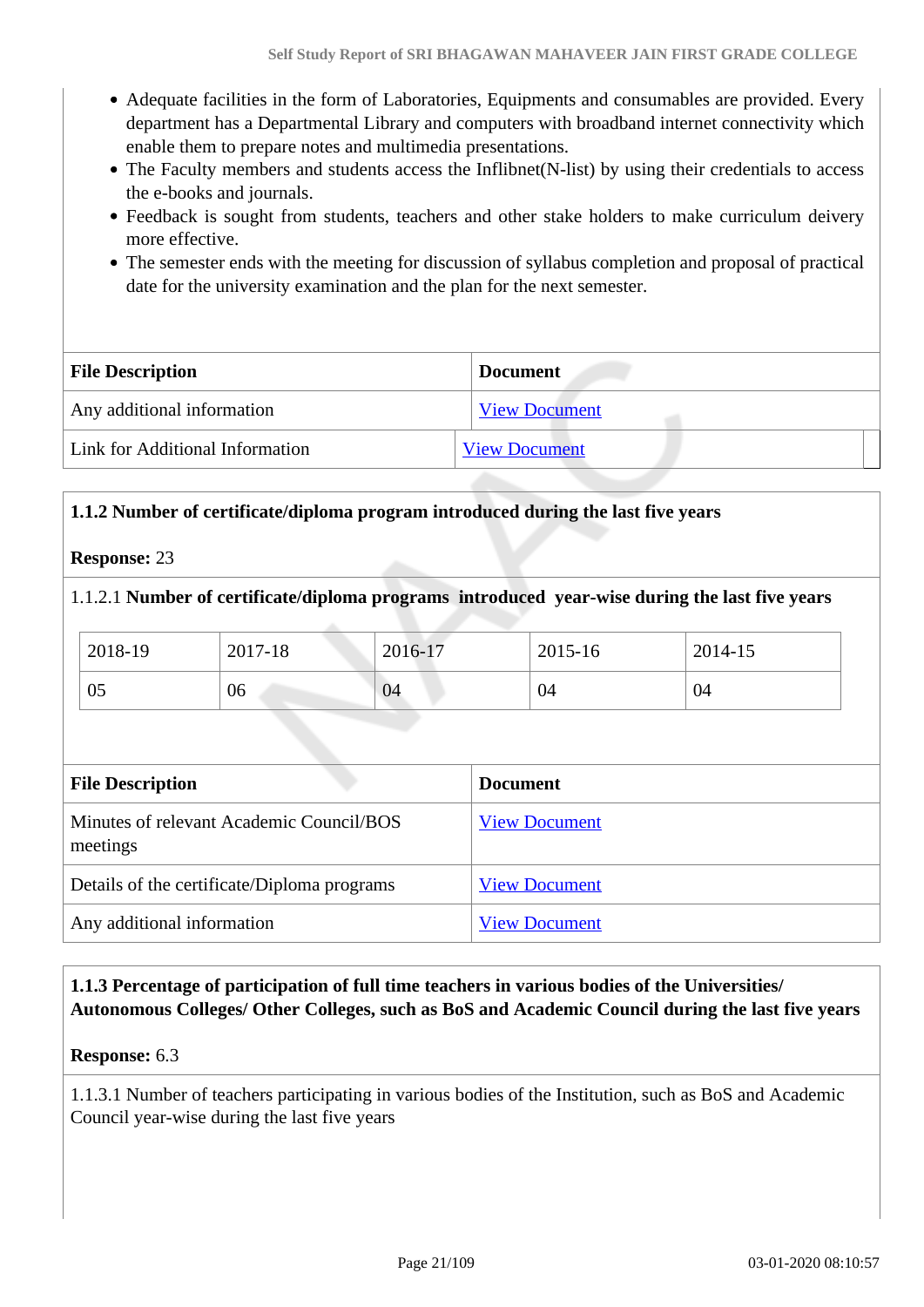|  | 2018-19                 | 2017-18                                                | 2016-17 |                 | 2015-16              | 2014-15 |  |
|--|-------------------------|--------------------------------------------------------|---------|-----------------|----------------------|---------|--|
|  | 01                      | 01                                                     | 01      |                 | 00                   | 00      |  |
|  |                         |                                                        |         |                 |                      |         |  |
|  |                         |                                                        |         |                 |                      |         |  |
|  | <b>File Description</b> |                                                        |         | <b>Document</b> |                      |         |  |
|  |                         | Details of participation of teachers in various bodies |         |                 | <b>View Document</b> |         |  |

# **1.2 Academic Flexibility**

 **1.2.1 Percentage of new Courses introduced out of the total number of courses across all Programs offered during last five years**

# **Response:** 12.5

1.2.1.1 How many new courses are introduced within the last five years

Response: 01

| <b>File Description</b>                               | <b>Document</b>      |
|-------------------------------------------------------|----------------------|
| Minutes of relevant Academic Council/BOS<br>meetings. | <b>View Document</b> |
| Details of the new courses introduced                 | <b>View Document</b> |
| Any additional information                            | <b>View Document</b> |

# **1.2.2 Percentage of programs in which Choice Based Credit System (CBCS)/Elective course system has been implemented**

**Response:** 100

1.2.2.1 Number of programmes in which CBCS/ Elective course system implemented.

Response: 08

| <b>File Description</b>                               | <b>Document</b>      |
|-------------------------------------------------------|----------------------|
| Name of the programs in which CBCS is<br>implemented  | <b>View Document</b> |
| Minutes of relevant Academic Council/BOS<br>meetings. | <b>View Document</b> |
| Any additional information                            | <b>View Document</b> |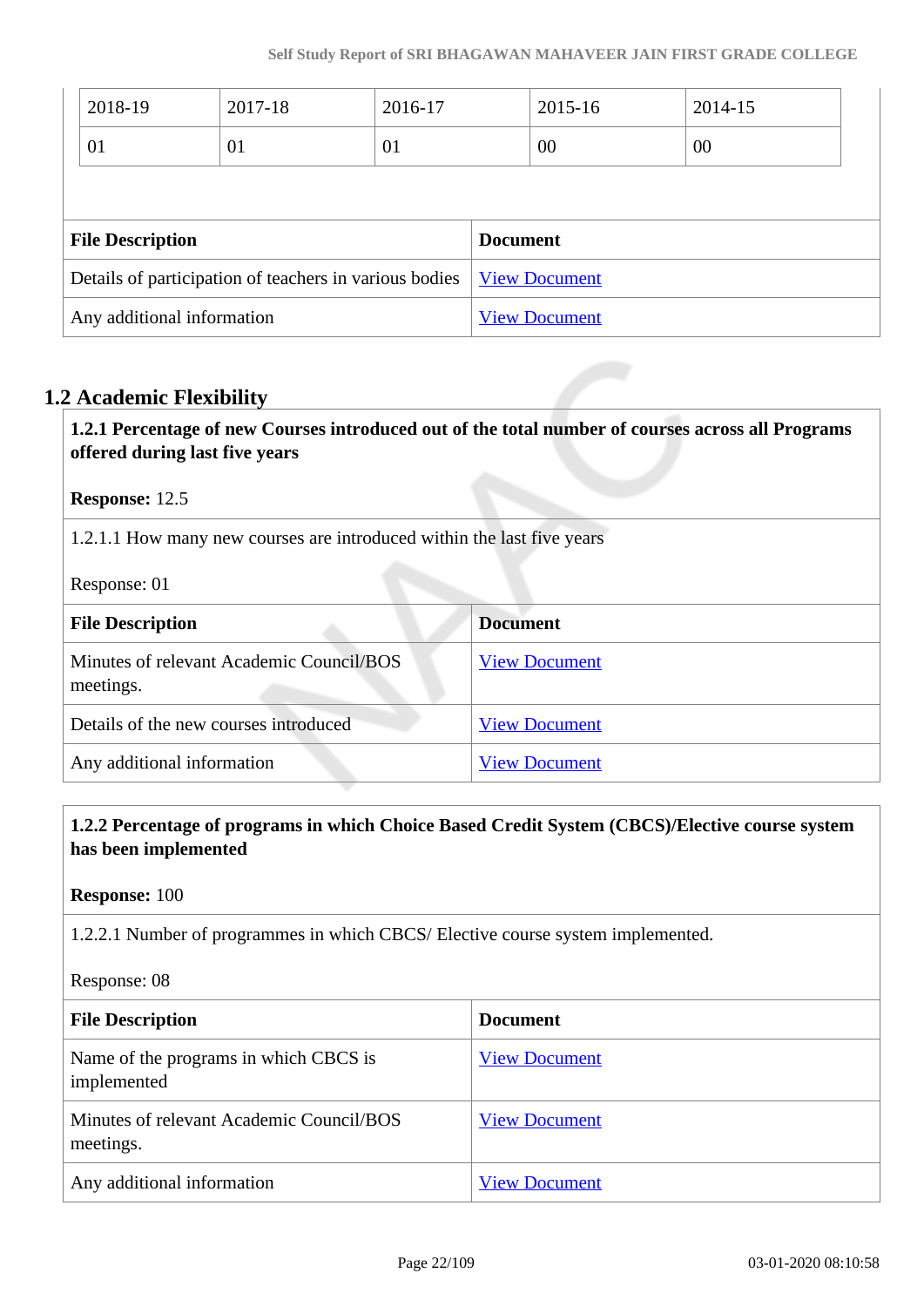**1.2.3 Average percentage of students enrolled in subject related Certificate/ Diploma programs/Addon programs as against the total number of students during the last five years**

#### **Response:** 68.34

1.2.3.1 Number of students enrolled in subject related Certificate or Diploma or Add-on programs yearwise during the last five years

| 2018-19 | 2017-18 | 2016-17 | 2015-16 | 2014-15 |
|---------|---------|---------|---------|---------|
| 718     | 760     | 495     | 625     | 490     |

| <b>File Description</b>                                                                        | <b>Document</b>      |
|------------------------------------------------------------------------------------------------|----------------------|
| Details of the students enrolled in Subjects related<br>to certificate/Diploma/Add-on programs | <b>View Document</b> |
| Any additional information                                                                     | <b>View Document</b> |

# **1.3 Curriculum Enrichment**

 **1.3.1 Institution integrates cross- cutting issues relevant to Gender, Environment and Sustainability, Human Values and Professional Ethics into the Curriculum**

**Response:** 

**List of Core Courses**

- *Gender studies, Environmental studies, Human values & Professional Ethics, and culture and diversity, science and society.*
- The institution addresses to integrate different issues into the curriculum. The college imparts holistic education through various value based program to the students reflecting the core values of higher education for their overall development.

# **Gender Studies**

- We are offering a **certificate courses** on gender studies, to create gender consciousness among students in association with resources from BHODHI VRUKSH NGO
- The students are developing a frame work for thinking about power relations connected to social constructions of gender, race, class, sexuality, ability, age, and nationality through multiple perspectives and theories.
- Students get an opportunity to obtain practical tools for promotion of equity across social, political, and economic spheres.

# **Environmental Science**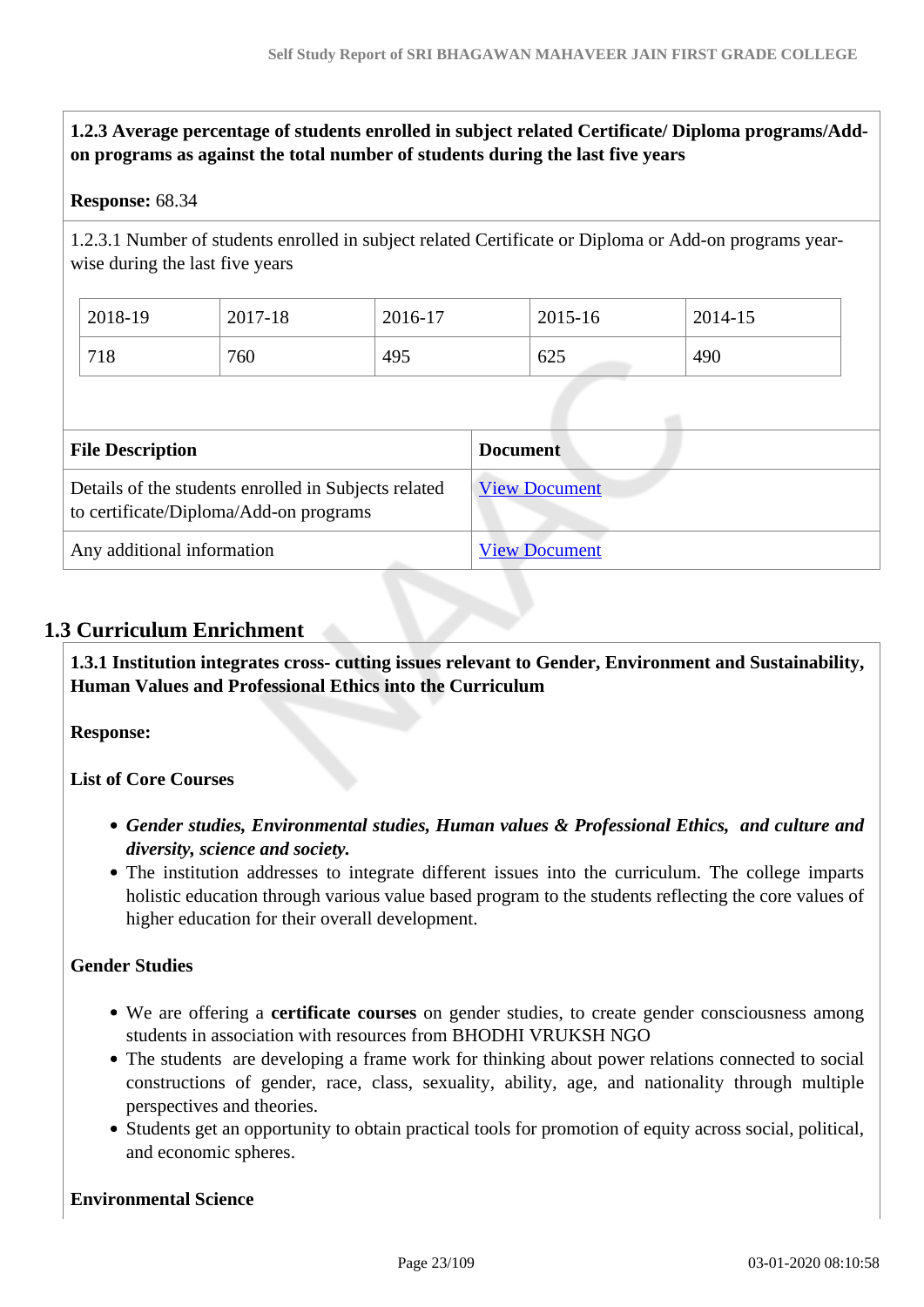- Environmental studies as a part of curriculum as non core paper which every students has to **Mandatorily Study** and the award of the Degree is dependent on the students completion in this paper.
- Through this study individuals and community gain awareness of their environment and acquired knowledge, skill, experience and determine to act individually and collectively to solve environmental problems and its sustainability.
- The ECO club and the NSS also contributes to the environmental sustainability measures with awareness rallies and various activities.

# **Human Values & Professional Ethics**

- A **self designed** course on Human values and professional Ethics has been continuously delivered to the students at the UG level in the form of a **certificate program.**
- This course gives the effect of bonding, comforting and reassuring with trust, respect, honesty, dignity, courtesy, punctuality, discipline, sincerity.
- Professional ethics encompass the personal and corporate standards of behavior expected by professionals.

# **Culture, Diversity and Society**

- **Culture, Diversity and Society** is being taught as a part of curriculum as non core paper which every student has to **Mandatorily Study** and the award of the Degree is dependent on the students completion in this paper.
- This subject throws light on Indian culture, diversity and society, this instills in the students a healthy respect for Indian culture and society and promotion of cultural heritage.

| <b>File Description</b>           | <b>Document</b>      |
|-----------------------------------|----------------------|
| <b>Any Additional Information</b> | <b>View Document</b> |
| Link for Additional Information   | <b>View Document</b> |

 **1.3.2 Number of value added courses imparting transferable and life skills offered during the last five years**

#### **Response:** 18

1.3.2.1 Number of value-added courses imparting transferable and life skills offered during the last five years

Response: 18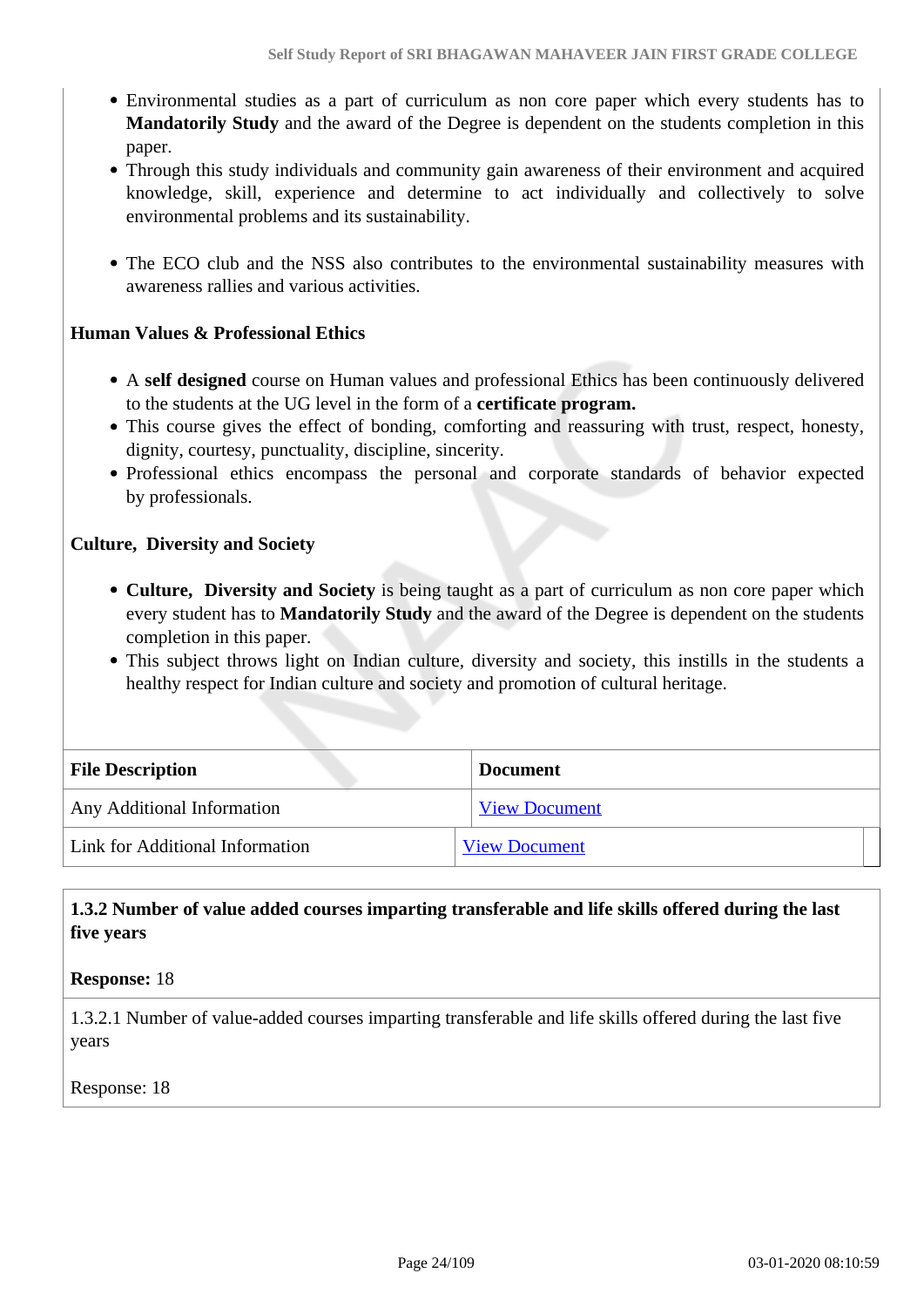| <b>File Description</b>                                                      | <b>Document</b>      |
|------------------------------------------------------------------------------|----------------------|
| Details of the value-added courses imparting<br>transferable and life skills | <b>View Document</b> |
| Brochure or any other document relating to value<br>added courses.           | <b>View Document</b> |
| Any additional information                                                   | <b>View Document</b> |

# **1.3.3 Percentage of students undertaking field projects / internships**

#### **Response:** 12.82

1.3.3.1 Number of students undertaking field projects or internships

| Response: 131 |  |
|---------------|--|
|---------------|--|

| <b>File Description</b>                 | <b>Document</b>      |
|-----------------------------------------|----------------------|
| List of students enrolled               | <b>View Document</b> |
| Institutional data in prescribed format | <b>View Document</b> |
| Any additional information              | <b>View Document</b> |

# **1.4 Feedback System**

 **1.4.1 Structured feedback received from 1) Students, 2)Teachers, 3)Employers, 4)Alumni and 5)Parents for design and review of syllabus-Semester wise/ year-wise A.Any 4 of the above**

**B.Any 3 of the above**

**C. Any 2 of the above**

**D. Any 1 of the above**

# **Response:** B.Any 3 of the above

| <b>File Description</b>                                                                                                                           | <b>Document</b>      |
|---------------------------------------------------------------------------------------------------------------------------------------------------|----------------------|
| Any additional information                                                                                                                        | <b>View Document</b> |
| Action taken report of the Institution on feedback<br>report as stated in the minutes of the Governing<br>Council, Syndicate, Board of Management | <b>View Document</b> |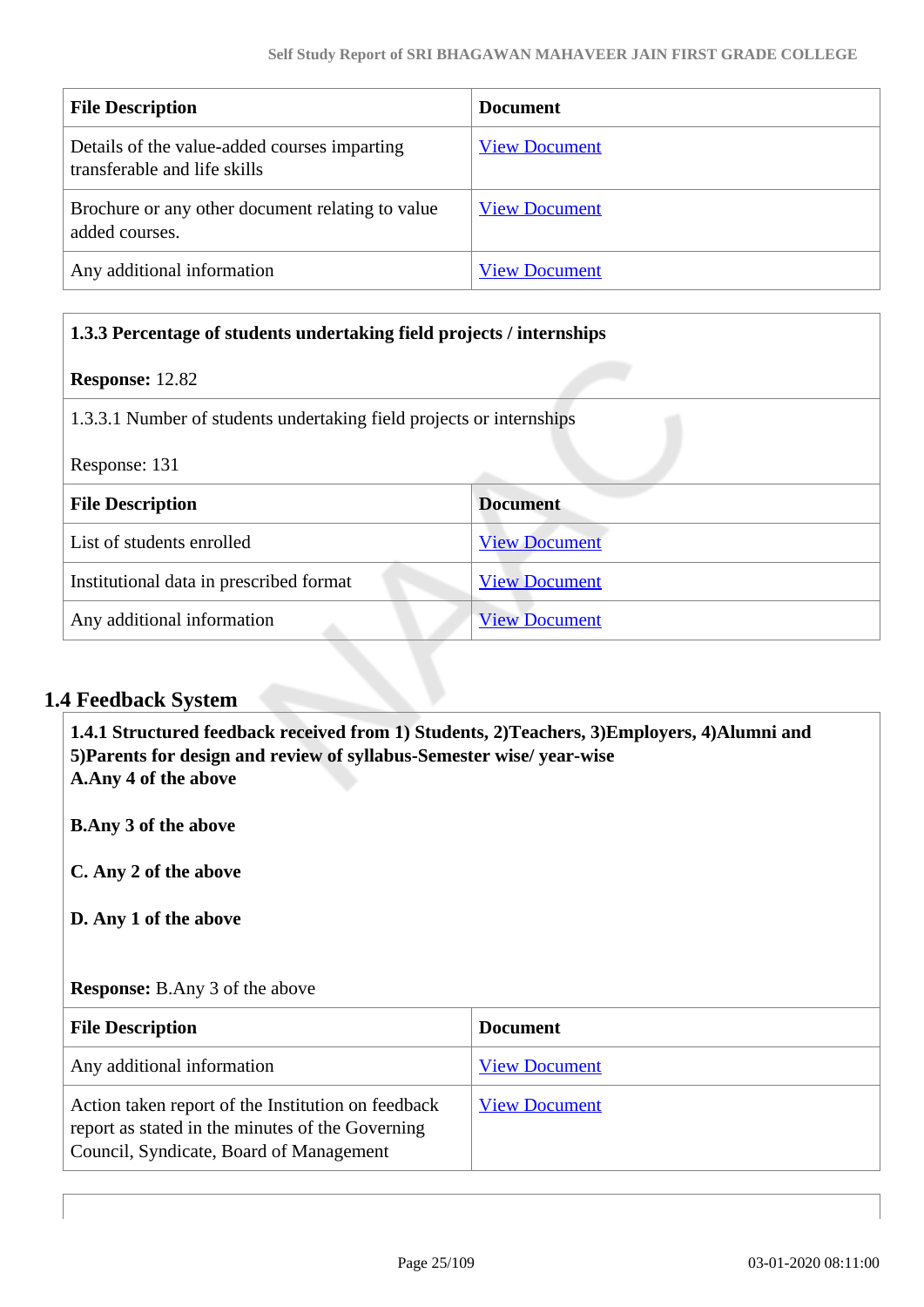**1.4.2 Feedback processes of the institution may be classified as follows: A. Feedback collected, analysed and action taken and feedback available on website**

- **B. Feedback collected, analysed and action has been taken**
- **C. Feedback collected and analysed**
- **D. Feedback collected**

**Response:** B. Feedback collected, analysed and action has been taken

| <b>File Description</b>    | <b>Document</b>      |
|----------------------------|----------------------|
| Any additional information | <b>View Document</b> |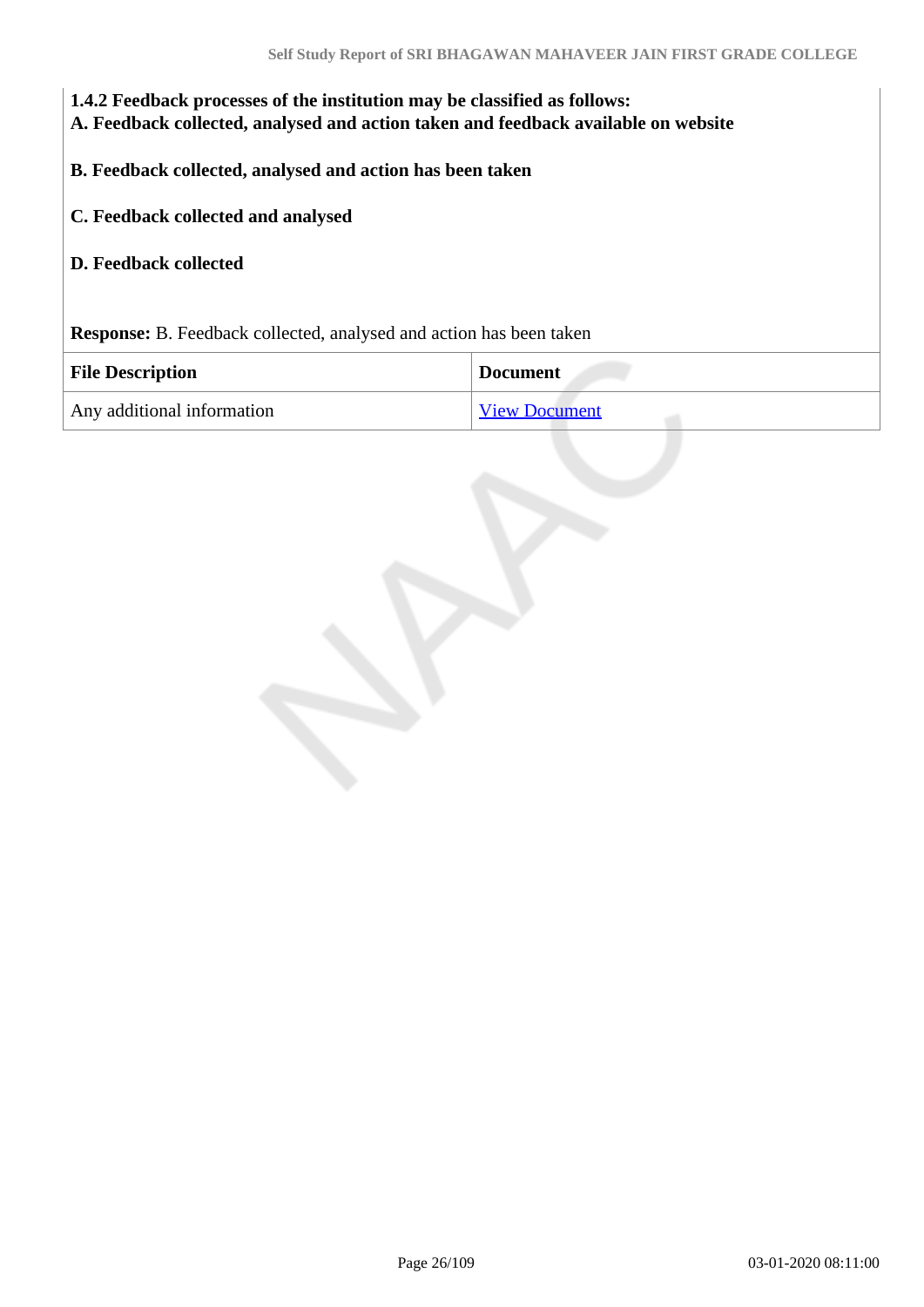# **Criterion 2 - Teaching-learning and Evaluation**

# **2.1 Student Enrollment and Profile**

**2.1.1 Average percentage of students from other States and Countries during the last five years**

# **Response:** 0.64

2.1.1.1 Number of students from other states and countries year-wise during the last five years

| 2018-19 | 2017-18 | 2016-17 | 2015-16 | 2014-15 |
|---------|---------|---------|---------|---------|
| 08      | 06      | 07      | 03      | 05      |

| <b>File Description</b>                       | <b>Document</b>      |  |
|-----------------------------------------------|----------------------|--|
| List of students (other states and countries) | <b>View Document</b> |  |
| Institutional data in prescribed format       | <b>View Document</b> |  |
| Any additional information                    | <b>View Document</b> |  |

# **2.1.2 Average Enrollment percentage (Average of last five years)**

# **Response:** 47.32

2.1.2.1 Number of students admitted year-wise during the last five years

| 2018-19 | 2017-18 | 2016-17 | 2015-16 | 2014-15 |
|---------|---------|---------|---------|---------|
| 372     | 352     | 317     | 269     | 291     |

# 2.1.2.2 Number of sanctioned seats year-wise during the last five years

| 2018-19 | 2017-18 | 2016-17 | 2015-16 | 2014-15 |
|---------|---------|---------|---------|---------|
| 700     | 670     | 670     | 670     | 670     |

| <b>File Description</b>                 | <b>Document</b>      |
|-----------------------------------------|----------------------|
| Institutional data in prescribed format | <b>View Document</b> |
| Any additional information              | <b>View Document</b> |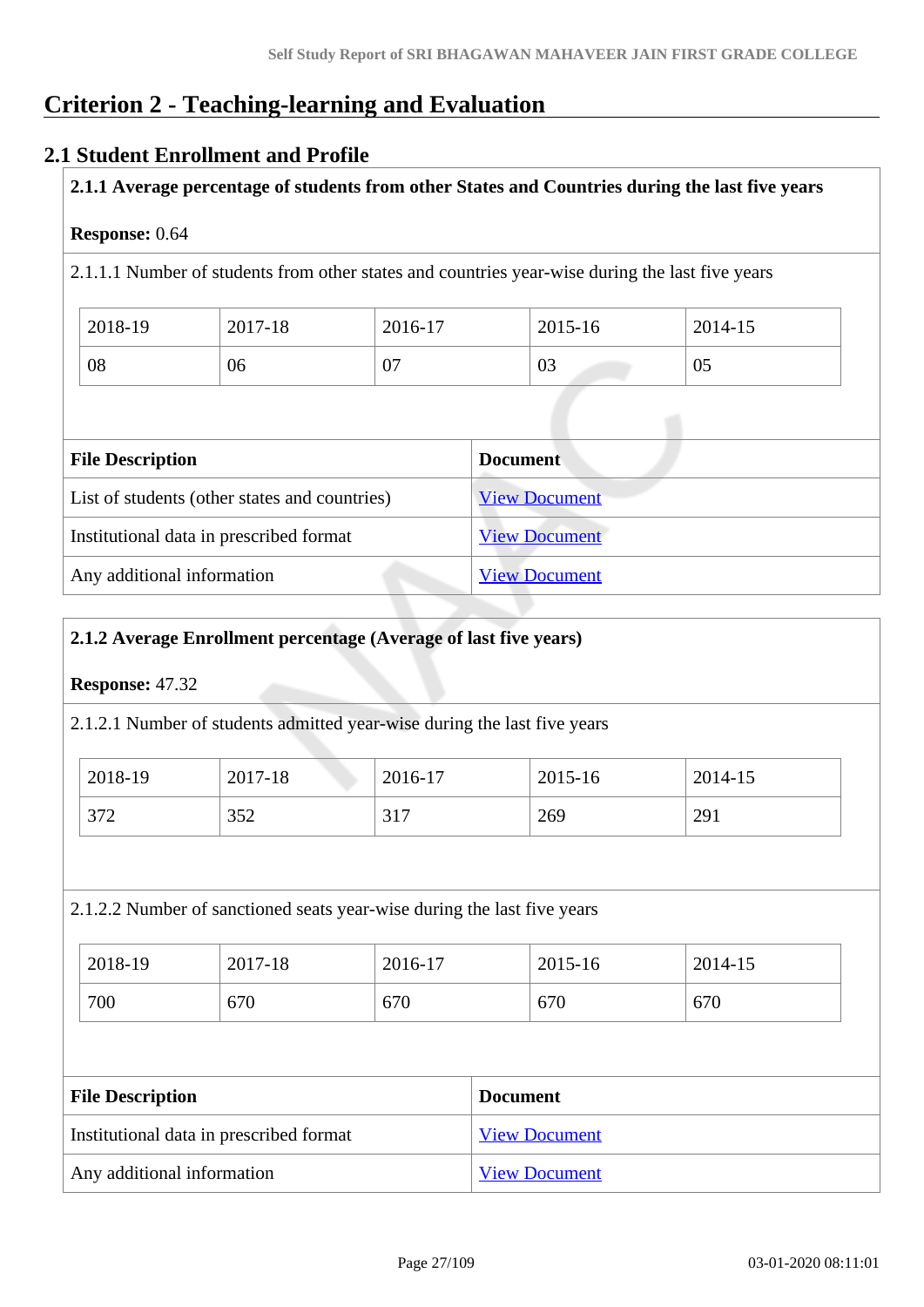# **2.1.3 Average percentage of seats filled against seats reserved for various categories as per applicable reservation policy during the last five years**

### **Response:** 79.99

2.1.3.1 Number of actual students admitted from the reserved categories year-wise during the last five years

| 2018-19 | 2017-18            | 2016-17 | 2015-16 | 2014-15 |
|---------|--------------------|---------|---------|---------|
| 307     | 221<br>$J\angle 1$ | 276     | 216     | 233     |

| <b>File Description</b>                 | <b>Document</b>      |
|-----------------------------------------|----------------------|
| Institutional data in prescribed format | <b>View Document</b> |
| Any additional information              | <b>View Document</b> |

# **2.2 Catering to Student Diversity**

 **2.2.1 The institution assesses the learning levels of the students, after admission and organises special programs for advanced learners and slow learners**

**Response:** 

**The Institution has adopted the following process to assess the learning levels of the students after their admissions:**

- **Orientation and Induction programs**
- **Academic history**
- **Tests are conducted** to assess the knowledge level of the subjects of the students
- **Interactions between Teachers and Students** during lectures/practicals help in revealing unique talents of the students and **identify the nature of support required**.
- **Involvement in academic and co-curricular activities**

**Slow learners are identified as normal students with low expectations for success and giving up at the first sign of difficulty. The strategies adopted by the College to help slow learners are as follows:**

- **Bridge Courses** are conducted.
- **Remedial classes** are arranged
- **Cooperative Learning** strategies are adopted by encouraging bright students to help out those slow at understanding.
- Blended, experiential learning and hands on training are given
- Simplified learning material.
- Students with inadequate language skills are asked to join a mandatory S**oft skill programmes** conducted every semester.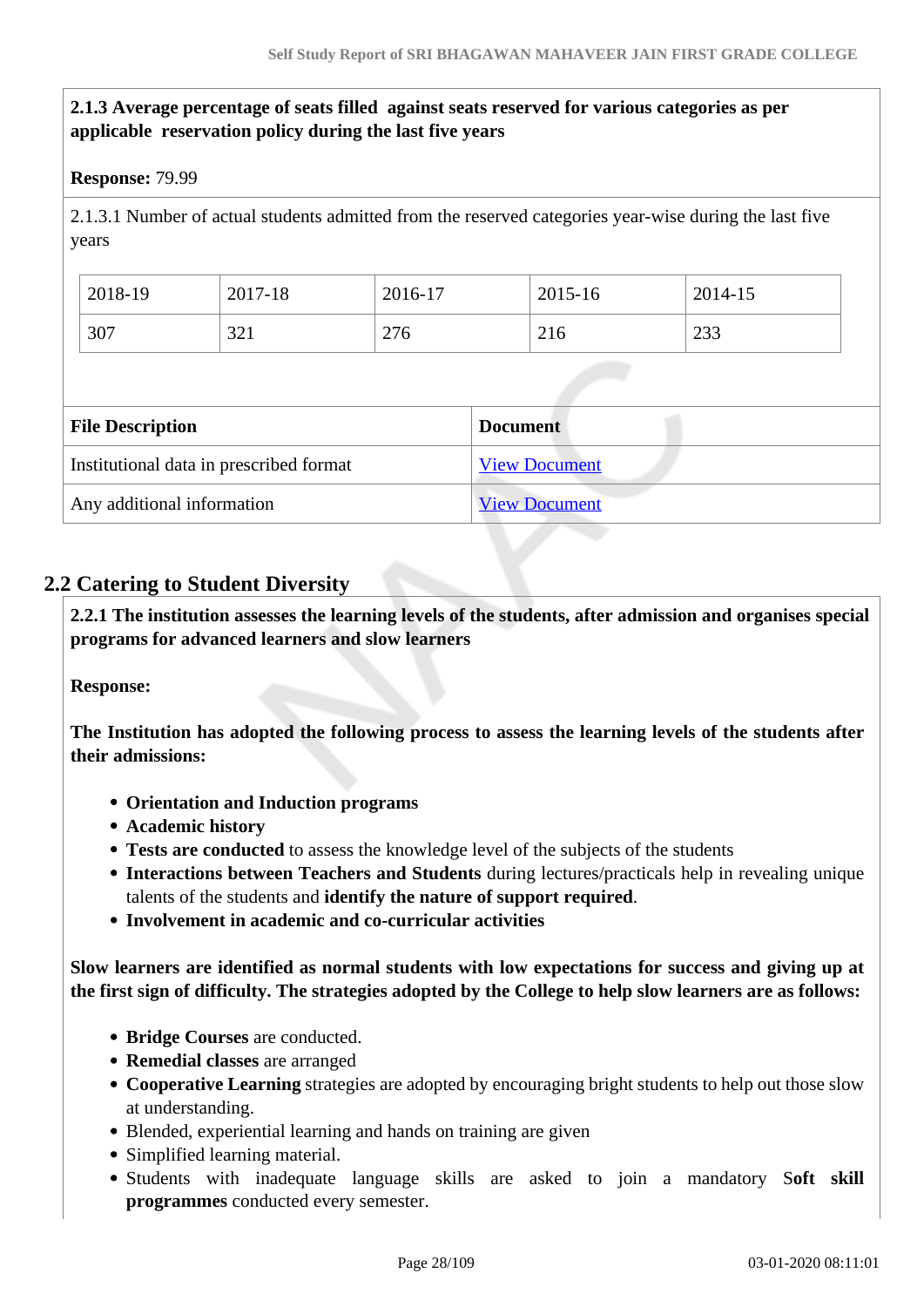**Mentors and Counselors** help to deal with psychological, social, academic and personal problems they might have and are counseled to explore their strength.

**Advanced learners are supported through the following:**

- **Critical and thought provoking situations are given.**
- **Project work is assigned**
- **Encouraged to lead and take part in Seminars, Presentations and Field Visits.**
- **Special courses** like Hardware and Networking, Tally, Digital Marketing, Android Application Development and Communication Skills are offered for improving their Academic Excellence.
- Encouraged to appear for various **Competitive Exams and also pursue Research**.
- **Internship programms**
- Merit scholarships
- Extended library facilities are provided by extra cards.
- Enhanced organisational and leaderships skills through clubs and forums.
- Recognition and rewards.

# **The Institution Supports students for holistic growth and development that caters to the needs of modern society.**

| <b>File Description</b>         | <b>Document</b>      |  |
|---------------------------------|----------------------|--|
| Any additional information      | <b>View Document</b> |  |
| Link for Additional Information | <b>View Document</b> |  |

#### **2.2.2 Student - Full time teacher ratio**

**Response:** 19.65

| <b>File Description</b>    | <b>Document</b>      |
|----------------------------|----------------------|
| Any additional information | <b>View Document</b> |

#### **2.2.3 Percentage of differently abled students (Divyangjan) on rolls**

#### **Response:** 0

2.2.3.1 Number of differently abled students on rolls

# Response: 00

| <b>File Description</b>                 | <b>Document</b>      |
|-----------------------------------------|----------------------|
| Institutional data in prescribed format | <b>View Document</b> |
| Any additional information              | <b>View Document</b> |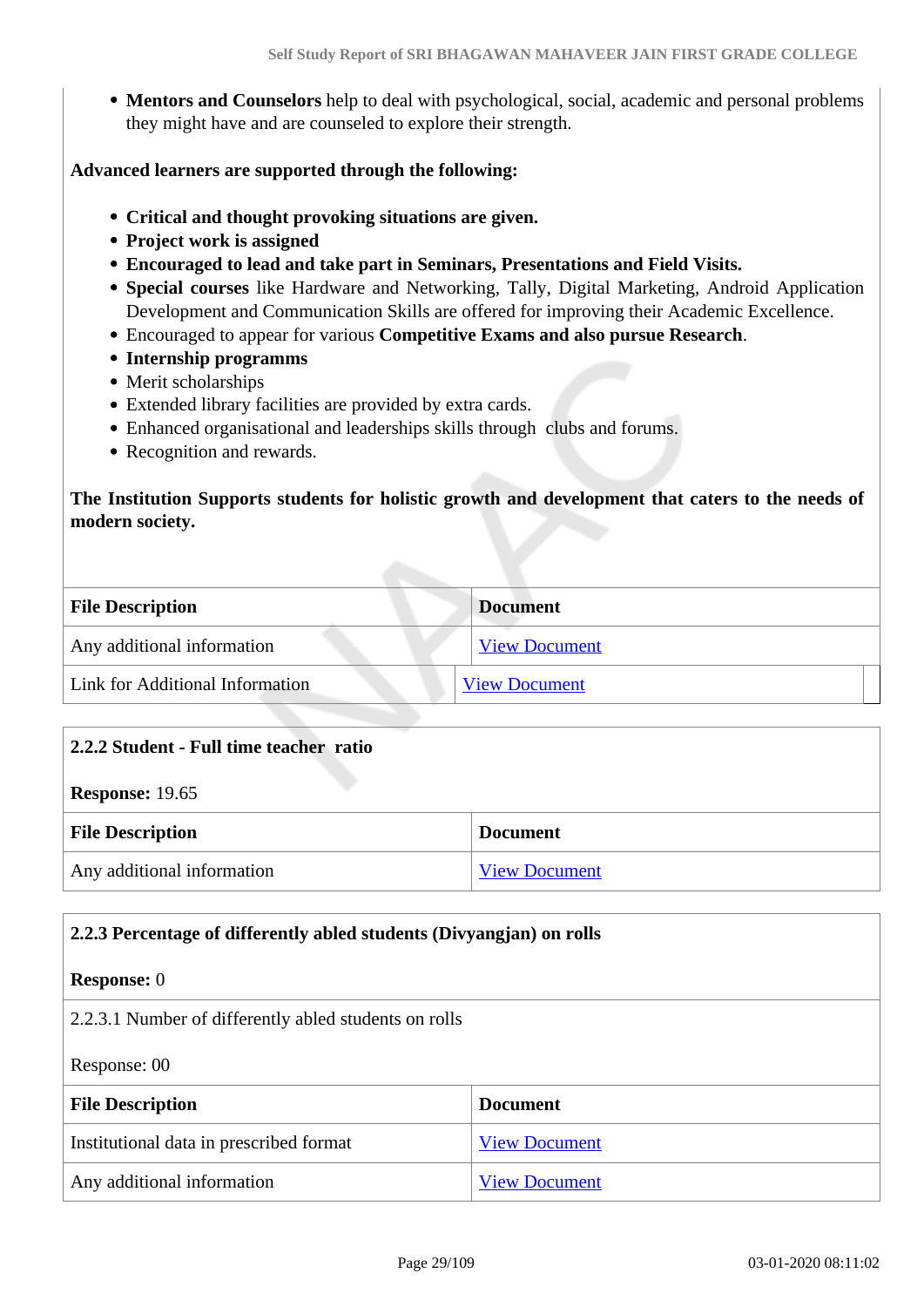# **2.3 Teaching- Learning Process**

 **2.3.1 Student centric methods, such as experiential learning, participative learning and problem solving methodologies are used for enhancing learning experiences**

### **Response:**

The Institution adheres to the distinct learning needs of students with varied interests, aspirations and diverse cultural backgrounds , a variety of **Student Centric** Methods have been adopted.

**Experiential Learning:** It helps the students to learn at the ground reality level and enables students to learn the subjects practically.

- Field trips, Industrial Tours, Internships and projects
- Special hands-on sessions in laboratory techniques.
- Model making, Marketing Expo, Science Expo, Brand Wars.

**Participative Learning**: The Students are actively involved in the learning process through this method, this is achieved by:

- Case Study Analysis
- Role plays
- Debate, Report writing, Poetry writing.
- Seminars
- Posters, models, charts, presentations, assignments and mini projects.
- Co curricular activities both Intra and Inter collegiate. These offer a platform to build sound knowledge, boost their confidence and improve their communication & presentation skills.

**Collaborative Learning** is supported through

• Group discussions, Quiz, Group projects and debates

**Blended Learning** or technology-mediated instruction is enabled with:

- LCD, Smart Class Rooms and Audiovisual aids
- Common websites and some of the other ICT tools used for exploring various domains of knowledge.
- Software such as Tally for Accounts, latest versions of  $C_{++}$ , Java, Oracle are also available.

**Independent Learning** is encouraged by assigning seminar topics and projects outside the prescribed curriculum for which students are motivated to use the central library.

#### **Others**

To keep pace with recent developments in various fields, Guest lectures and workshops/seminars/conferences are organized at the District, State and National levels by inviting experts as resource persons.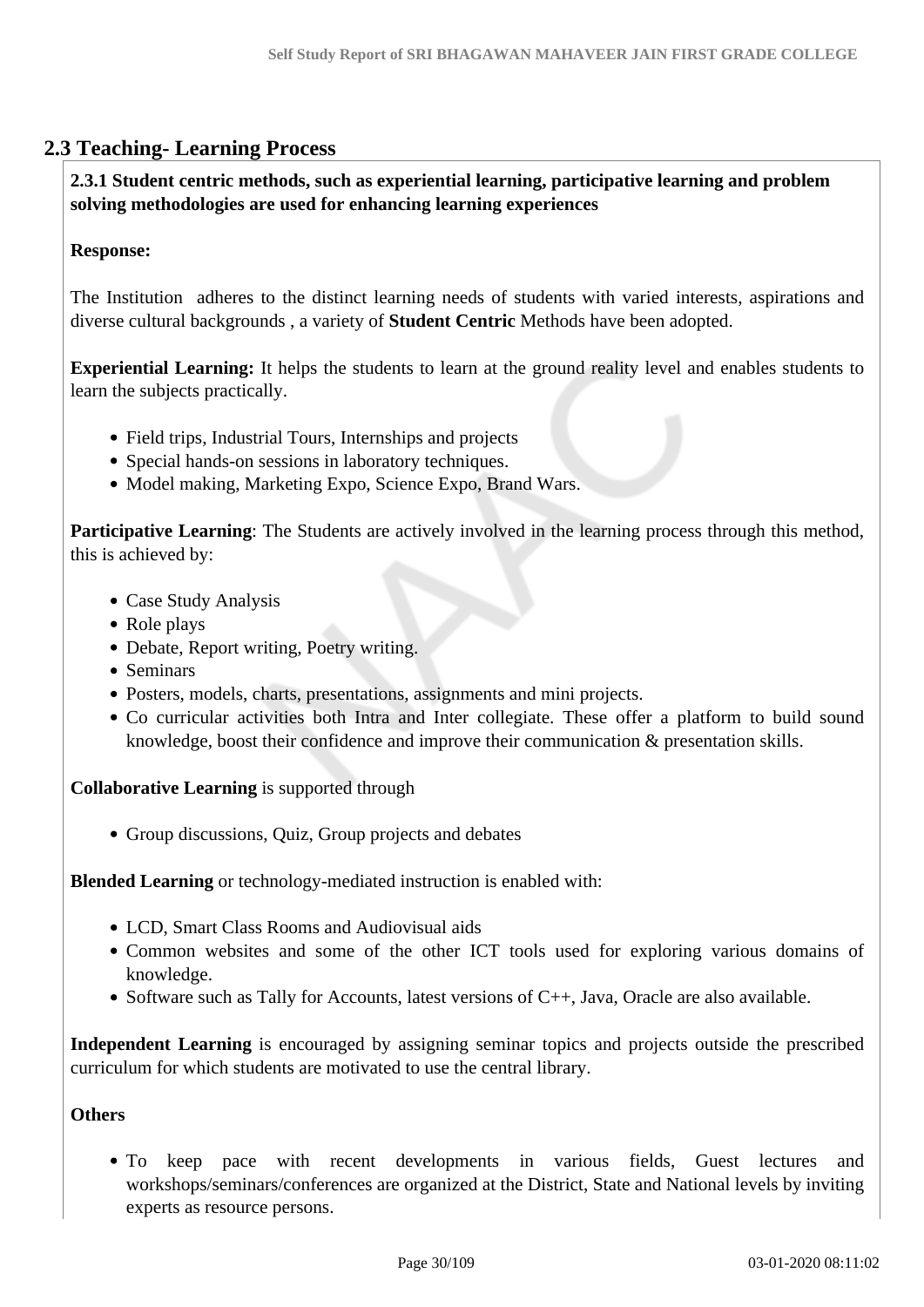To develop a strong personality, Value added programms and Personality Development Programms are conducted.

| <b>File Description</b>         | <b>Document</b>      |
|---------------------------------|----------------------|
| Any additional information      | <b>View Document</b> |
| Link for Additional Information | <b>View Document</b> |

| 2.3.2 Percentage of teachers using ICT for effective teaching with Learning Management Systems<br>(LMS), E-learning resources etc. |                      |  |
|------------------------------------------------------------------------------------------------------------------------------------|----------------------|--|
| <b>Response: 100</b>                                                                                                               |                      |  |
| 2.3.2.1 Number of teachers using ICT                                                                                               |                      |  |
| Response: 52                                                                                                                       |                      |  |
| <b>File Description</b>                                                                                                            | <b>Document</b>      |  |
| List of teachers (using ICT for teaching)                                                                                          | <b>View Document</b> |  |
| Any additional information                                                                                                         | <b>View Document</b> |  |
| Provide link for webpage describing the "LMS/<br>Academic management system"                                                       | <b>View Document</b> |  |

#### **2.3.3 Ratio of students to mentor for academic and stress related issues**

#### **Response:** 19.65

#### 2.3.3.1 Number of mentors

Response: 52

| <b>File Description</b>    | <b>Document</b>      |
|----------------------------|----------------------|
| Any additional information | <b>View Document</b> |

# **2.3.4 Innovation and creativity in teaching-learning**

**Response:** 

**Innovation in Teaching makes teaching and learning more effective. The teachers are dynamic and creative in adopting the following Innovative methods for enhancing the Teaching - Learning Process:**

The T**eachers Motivate and initiate an extensive discussion on subject related topics and**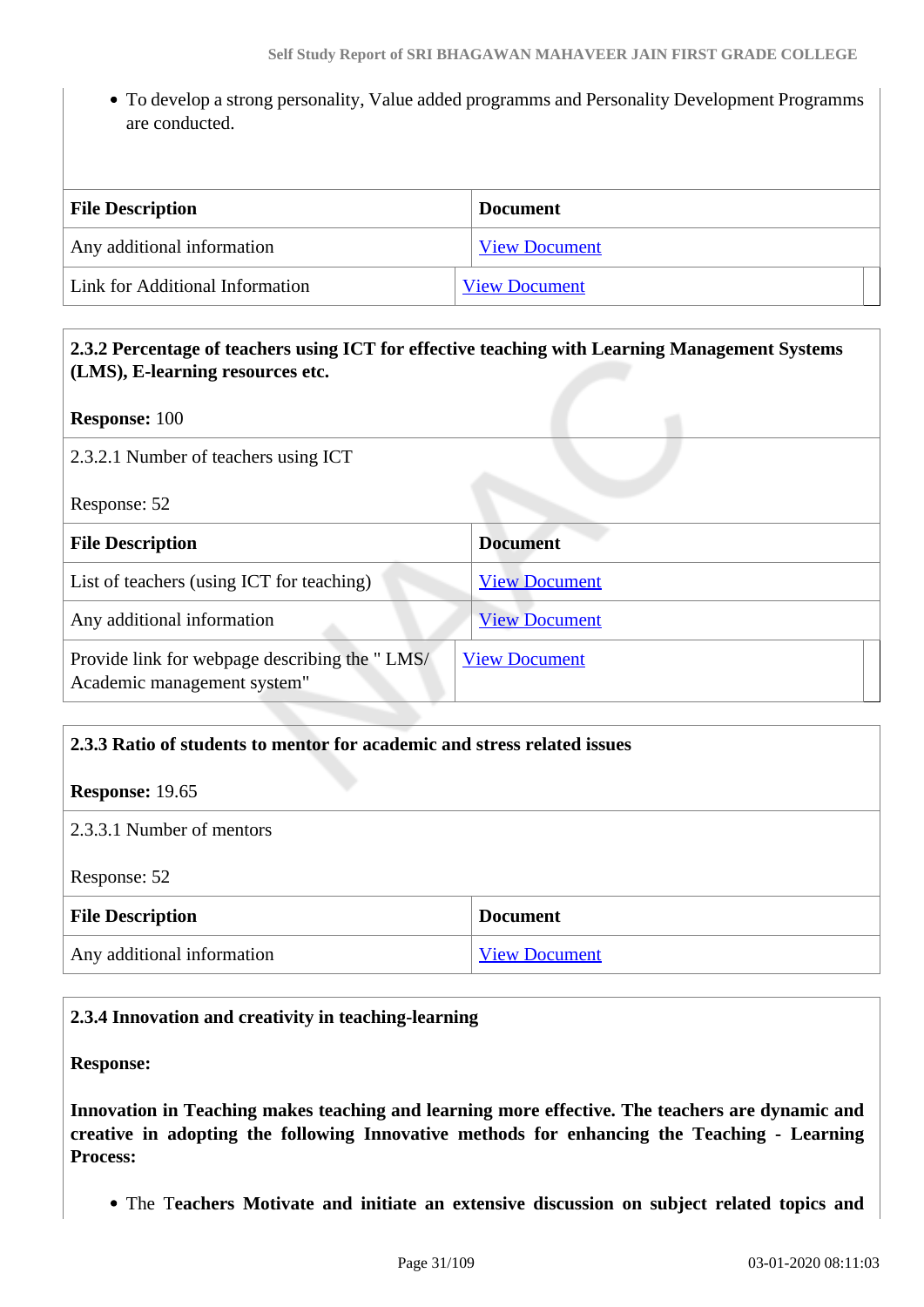**general issues** in the classroom with a motive to set a platform for the students to participate actively to discuss and debate on the various aspects of the issues.

- **Teaching** is made effective through S**ocial networking with Libraries and use of Educational CDs.**
- **Role plays** are adopted by Departments of Management, Commerce and Science to infuse the real world experience in the class-room teaching that helps the students to experience the ground reality.
- **Problem-Based Learning** is the approach that is most widely adopted by the departments of Management, Commerce, Mathematics and Science to encourage students to analyze the problem from its roots and learn to network the problems with apt solutions via real-life scenarios
- **Mind Map** technique is an innovative method used by various Departments, a technique that provides a pictorial illustration of a concept and sub concepts, so that it explains the relationships between them. This method enables the students to remember complex concepts with ease.
- Visits to Industries, Establishments, Museums and Science labs of National importance are regular feature in this Institution enabling the students **to learn beyond class-room** and draw experience from varied environments with a motive to bridge the gap between the theoretical learning and practical learning.
- The department of Languages follows strategies like **Role play, Debate and Discussions** to make their subjects more interestingly and adopt humour as an effective medium of teaching.

To sustain the Quality of Teaching in the Institution, the faculty members are encouraged to attend various Professional Development Courses, Training programs, Conferences and Workshops, to make teaching more effective and learner centric. For instance, to make them technically enabled with the usage of ICT resources and digital media extensively, an in-house workshop was arranged by IQAC to train the faculty to prepare their video lessons and presentations and making them available to the students virtually

The innovative technique adopted by the institution are

- Usage of Audio visual technology (PPT, OHP, Charts models, practical oriented learning, mind mapping, Google classroom, concept mapping.
- Activity based learning
- Outreach programs.

The institution adopts various creative tools to enhance the skill of the students the tools that are being used are

- Video lectures
- communication and language lab
- Brain storming
- Class outside the classroom
- Exploratory learning
- Role play
- model making
- Demonstrative Learning

| <b>File Description</b>    | <b>Document</b>      |
|----------------------------|----------------------|
| Any additional information | <b>View Document</b> |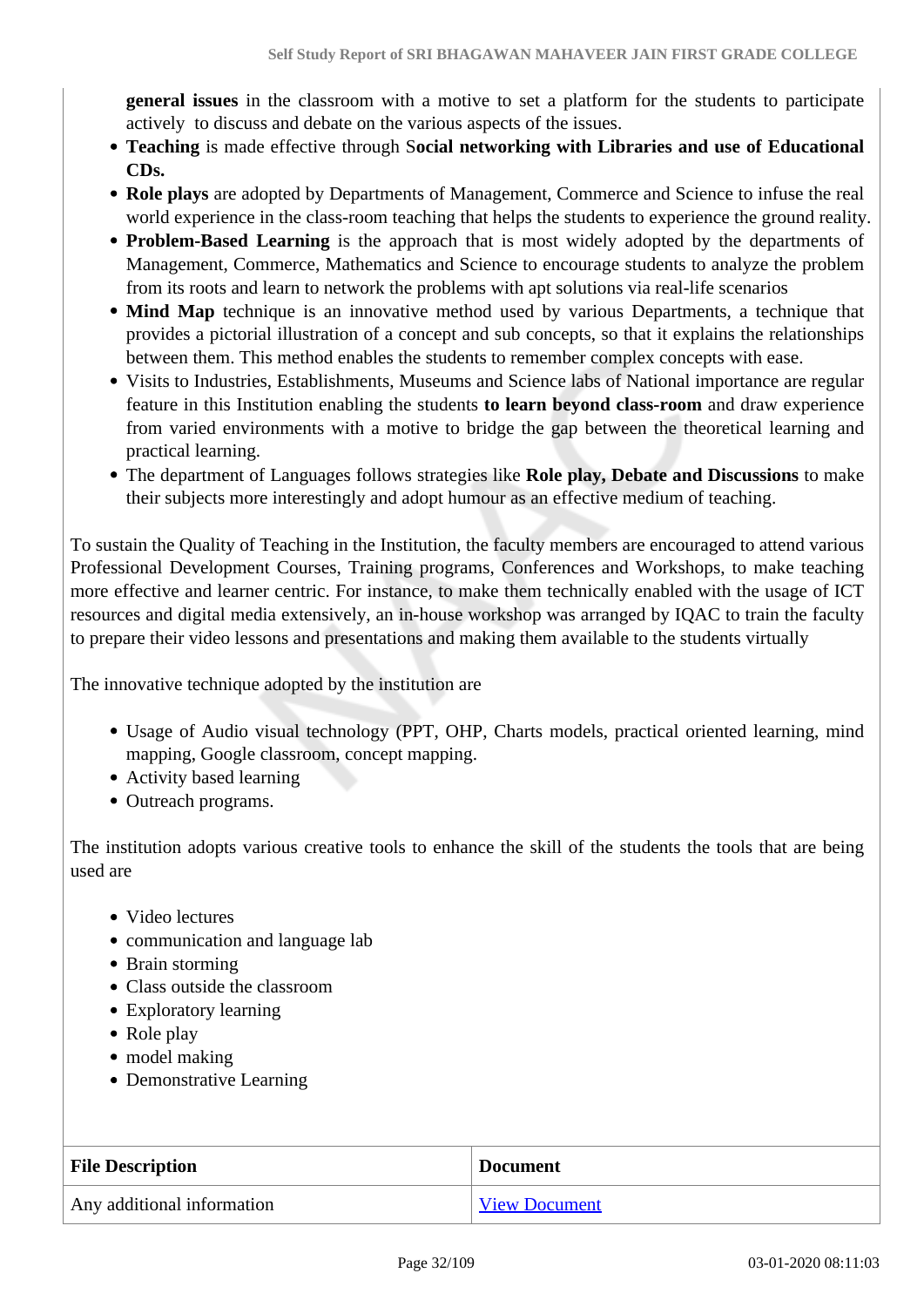# **2.4 Teacher Profile and Quality**

# **2.4.1 Average percentage of full time teachers against sanctioned posts during the last five years**

#### **Response:** 100

| <b>File Description</b>                                          | <b>Document</b>      |
|------------------------------------------------------------------|----------------------|
| Year wise full time teachers and sanctioned posts<br>for 5 years | <b>View Document</b> |
| List of the faculty members authenticated by the<br>Head of HEI  | <b>View Document</b> |
| Any additional information                                       | <b>View Document</b> |

# **2.4.2 Average percentage of full time teachers with Ph.D. during the last five years Response:** 9.62 2.4.2.1 Number of full time teachers with Ph.D. year-wise during the last five years 2018-19 2017-18 2016-17 2015-16 2014-15 6  $\begin{array}{|c|c|c|c|c|}\n6 & 5 & 4 & 4\n\end{array}$ **File Description Document** List of number of full time teachers with PhD and number of full time teachers for 5 years [View Document](https://assessmentonline.naac.gov.in/storage/app/hei/SSR/102034/2.4.2_1575630947_2269.xlsx)

Any additional information [View Document](https://assessmentonline.naac.gov.in/storage/app/hei/SSR/102034/2.4.2_1578052172_2269.pdf)

# **2.4.3 Teaching experience per full time teacher in number of years**

#### **Response:** 0.17

2.4.3.1 Total experience of full-time teachers

Response: 9

| <b>File Description</b>    | <b>Document</b>      |
|----------------------------|----------------------|
| Any additional information | <b>View Document</b> |

**2.4.4 Percentage of full time teachers who received awards, recognition, fellowships at State,**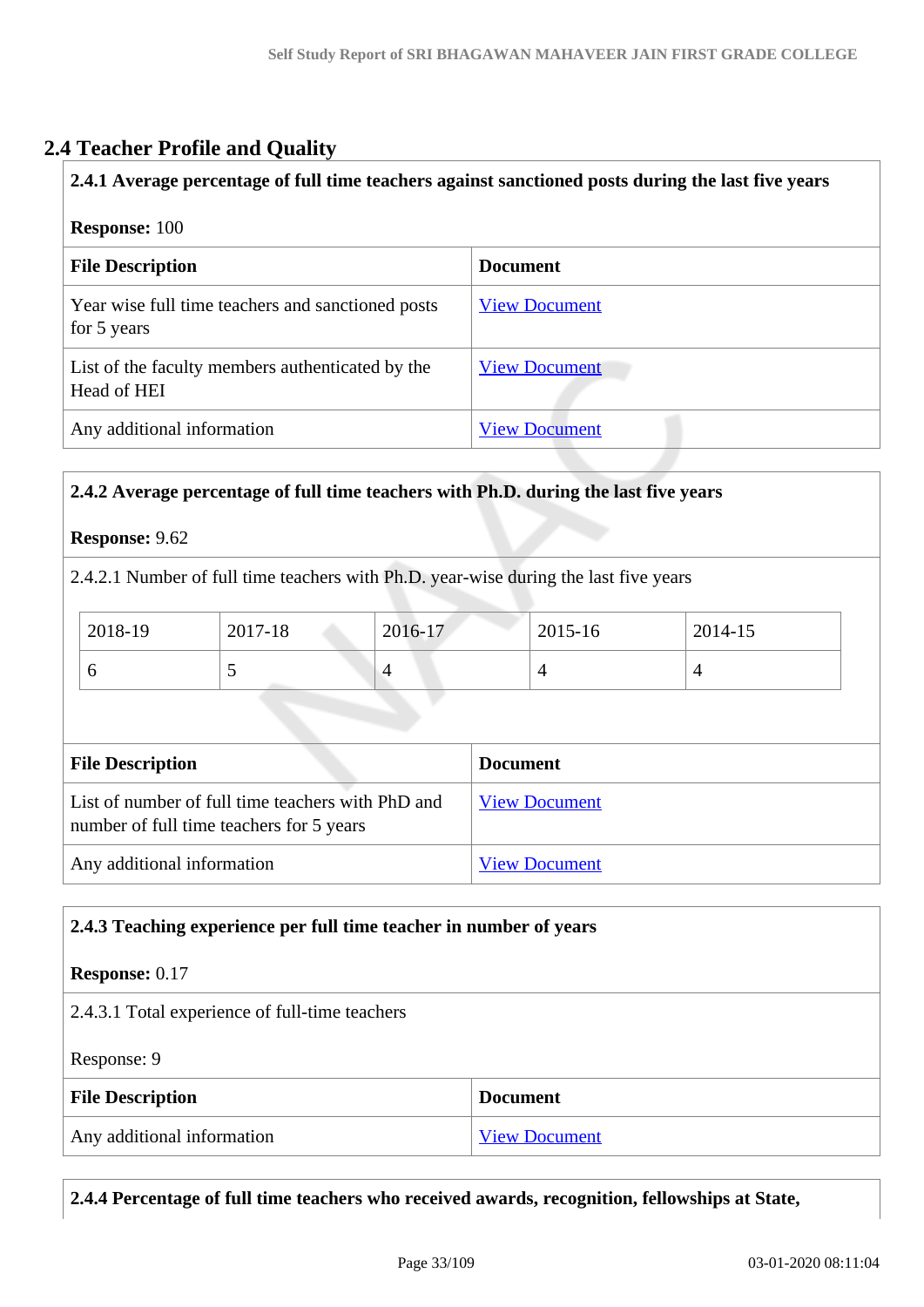# **National, International level from Government, recognised bodies during the last five years**

# **Response:** 2.1

2.4.4.1 Number of full time teachers receiving awards from state /national /international level from Government recognised bodies year-wise during the last five years

| 2018-19 | 2017-18 | 2016-17 | 2015-16 | 2014-15 |
|---------|---------|---------|---------|---------|
| 01      | 00      | 00      | 00      | 00      |

| <b>File Description</b>                          | <b>Document</b>      |  |
|--------------------------------------------------|----------------------|--|
| Institutional data in prescribed format          | <b>View Document</b> |  |
| e-copies of award letters (scanned or soft copy) | <b>View Document</b> |  |
| Any additional information                       | <b>View Document</b> |  |

# **2.4.5 Average percentage of full time teachers from other States against sanctioned posts during the last five years**

### **Response:** 16.4

2.4.5.1 Number of full time teachers from other states year-wise during the last five years

| 2018-19 | 2017-18 | 2016-17 | 2015-16  | 2014-15 |
|---------|---------|---------|----------|---------|
| 08      | 08      | 09      | ∩−<br>v, | 07      |

| <b>File Description</b>                                                                            | <b>Document</b>      |
|----------------------------------------------------------------------------------------------------|----------------------|
| List of full time teachers from other state and state<br>from which qualifying degree was obtained | <b>View Document</b> |
| Any additional information                                                                         | <b>View Document</b> |

# **2.5 Evaluation Process and Reforms**

# **2.5.1 Reforms in Continuous Internal Evaluation(CIE) system at the institutional level**

# **Response:**

The Institution and IQAC constantly works to develop and implement strategies for the continuous Enhancement of Quality by introducing Reforms in the Evaluation Pattern.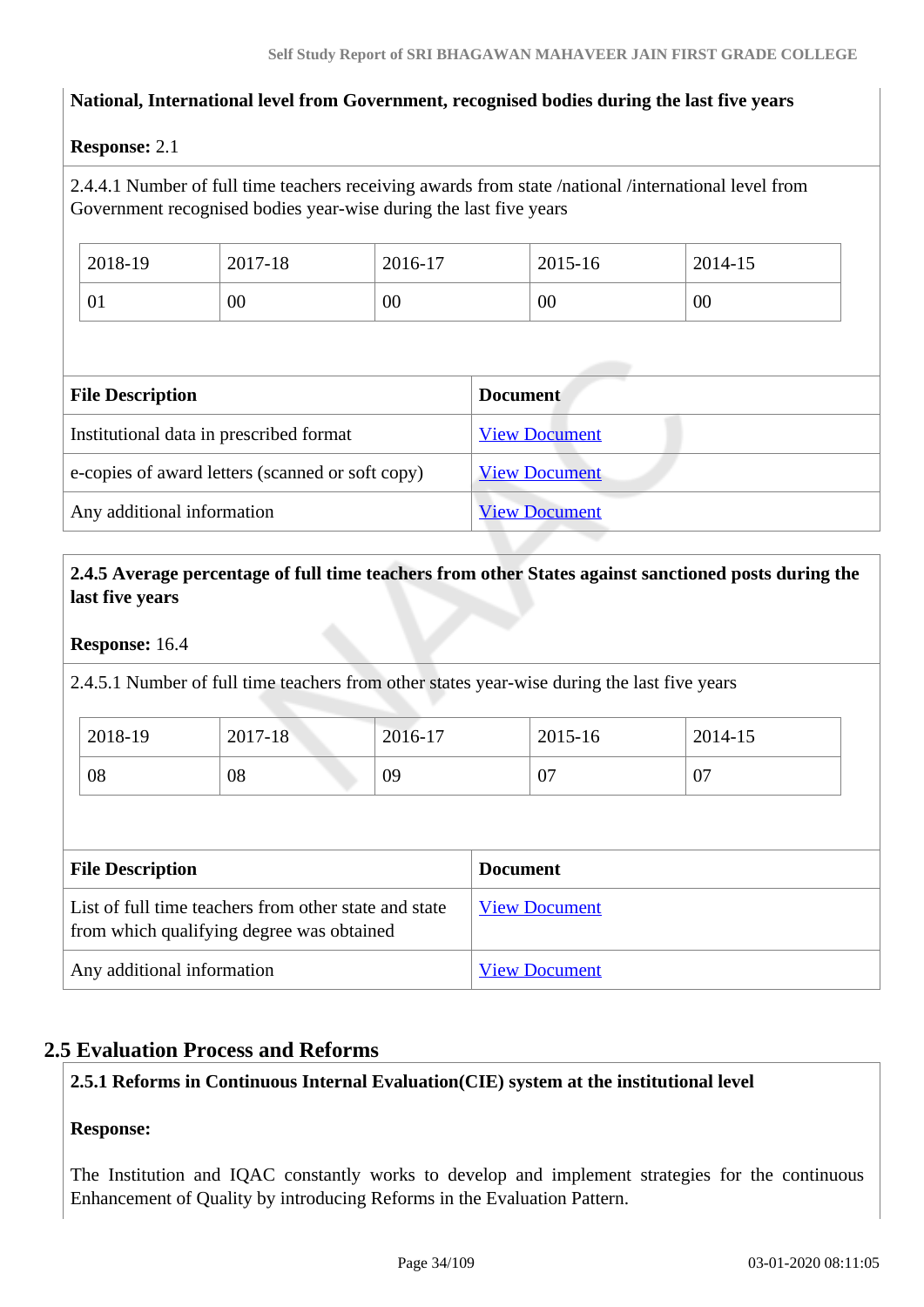- The Institution while adhering to Bangalore University and Bangalore North Univeristy norms regarding Evaluation, also believes that Examinations should be an integral part of the teachinglearning process. Hence, in the academic year 2014- 15, the College adopted a **Continuous Internal Evaluation (CIE)** which provides sufficient scope to test the skill and knowledge acquired by the students during the course of their study.
- Internal Evaluation is based on performance under various criteria -
	- **Attendance 10 Marks**
	- **Tests and internal examinations 10 Marks**
	- **Behaviour 05 Marks**
	- **Assignments 05 Marks**
- The College conducts **Tests and Internal Semester examination** to monitor the student's academic performance and their grades,.
- Various patterns of student evaluation are adopted through **Assignments, Case studies, Slip tests, Projects, Quiz, Presentations, Objective type questions and Group discussions.**
- The Institution closely monitors the Evaluation Process by specifying the methodology to be followed and records are maintained for the same.
- CIE approach ensures Continuous Evaluation of student learning so that any deficiency or problem encountered can be rectified promptly.
- Internal assessment has positively impacted the students which is reflected in the good performance in University Examinations bringing laurels to the Institution.

| <b>File Description</b>                | <b>Document</b>      |  |
|----------------------------------------|----------------------|--|
| Any additional information             | <b>View Document</b> |  |
| <b>Link for Additional Information</b> | <b>View Document</b> |  |

# **2.5.2 Mechanism of internal assessment is transparent and robust in terms of frequency and variety**

# **Response:**

The effectiveness of Continuous Internal Evaluation is grounded on Transparency of assessment, Frequency and Variety. In order to ensure **rigor and transparency** in the Internal Evaluation the following steps are taken:-

- For the conduct of the Internal Assessment Exams, the Institution adheres to the Almanac released by the University.
- At the Institutional level, the Examination Committee of the college, with the Principal, frames a schedule for the various examinations like **Unit tests, Internal Semester examination** as well as Practical Exams at the beginning of the academic year.
- All the details are printed in the Handbook which is distributed to the students at the beginning of the academic year.
- The pattern of Internal Assessment is communicated to the students respective subject teachers.
- The Examination Committee plans the timetable, seating arrangement well in advance to be displayed on the notice boards for the benefit of the students.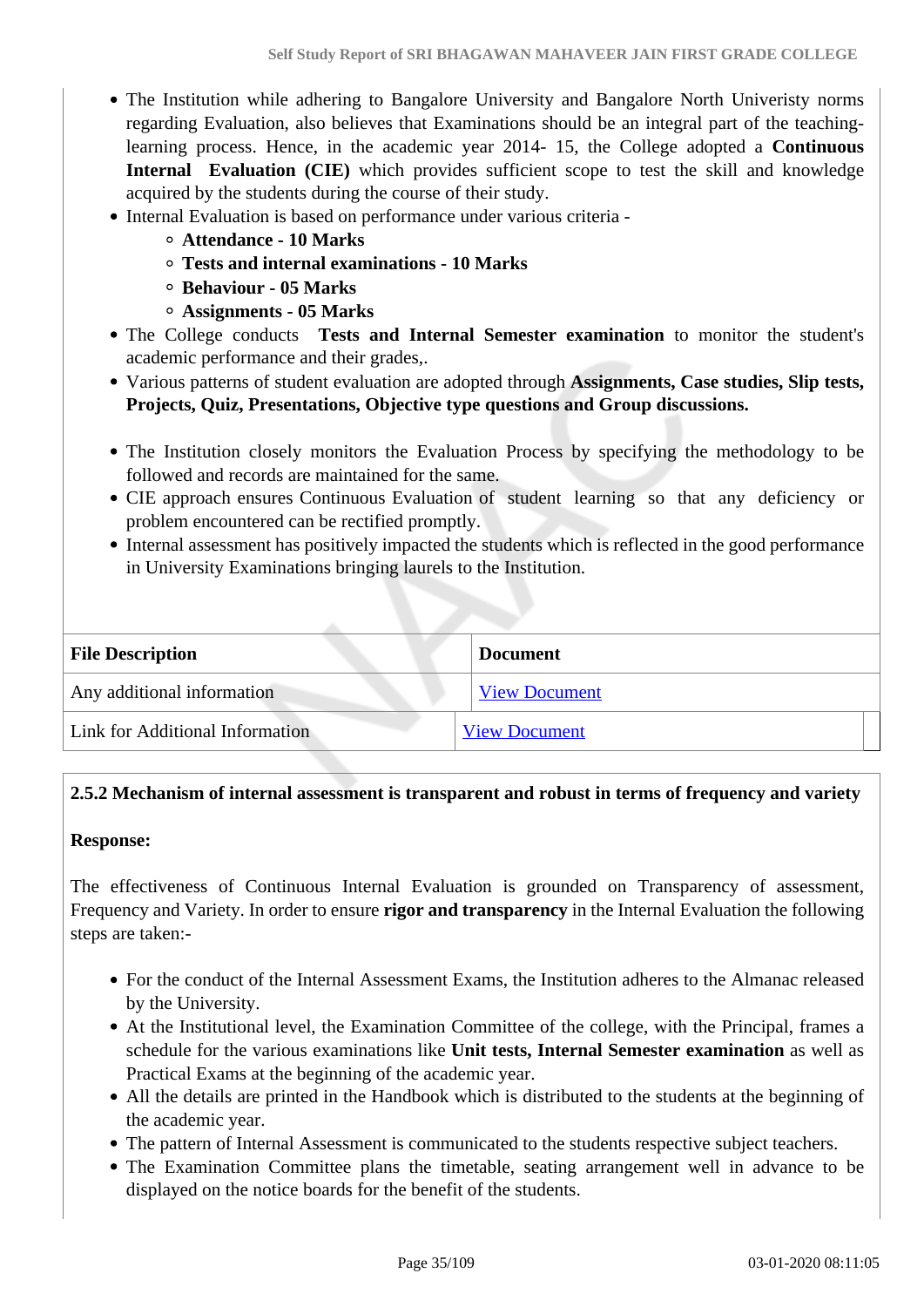- Before question papers are set, a detailed design is evolved indicating the weightage to be given to various areas of content, types of questions and the objectives of teaching/learning.
- After the completion of the examination, a list of those present and absent is prepared. **Absentees are informed to the parent through SMS**
- The evaluation is carried out within 3 days from the date of the last examination and informed the same to the students.
- The marks are entered in the Mentor record book which is verified by the Principal.
- The parents are informed on the progress of their wards in the parents teachers meeting. teacher meeting.
- The internal assessment marks obtained in the semester are displayed on the notice board at the end of the semester before the final submission of the same to the University portal.
- The students are allowed to approach their mentors, Heads and Principal for any ratifications if required.
- The ratified internal assessment marks are displayed again on the notice board and then submitted to the University.

The Methodology of Internal Evaluation not only helps to strengthen a student's subject knowledge base and build confidence but also help develop creativity, communication & presentation skills and critical thinking.

| <b>File Description</b>         | <b>Document</b>      |  |
|---------------------------------|----------------------|--|
| Any additional information      | <b>View Document</b> |  |
| Link for Additional Information | <b>View Document</b> |  |

# **2.5.3 Mechanism to deal with examination related grievances is transparent, time-bound and efficient**

# **Response:**

The College has an Effective Mechanism for Redressal of Grievances with reference to Evaluation at the College and University levels. The Institution strictly maintains Transparency in the entire evaluation process. The system monitors regularity in the conduct of examination and declaration of results and the College ensures regulatory mechanism for prompt action on possible errors by the following process:

# **University level**:

- At the University level, if any student feels that the score given to the student in any paper is not just, there is a provision for Recounting and /or Revaluation for the UG courses. For PG courses, there is a provision for only Recounting.
- The students can apply for revaluation within the time as announced by the University.
- The Administrative Staff provides necessary assistance and guidance to the students, from informing them of the dates/deadlines by way of announcements and/or displaying on the notice boards to guiding them regarding the procedure for applying for revaluation/ Re-appearing for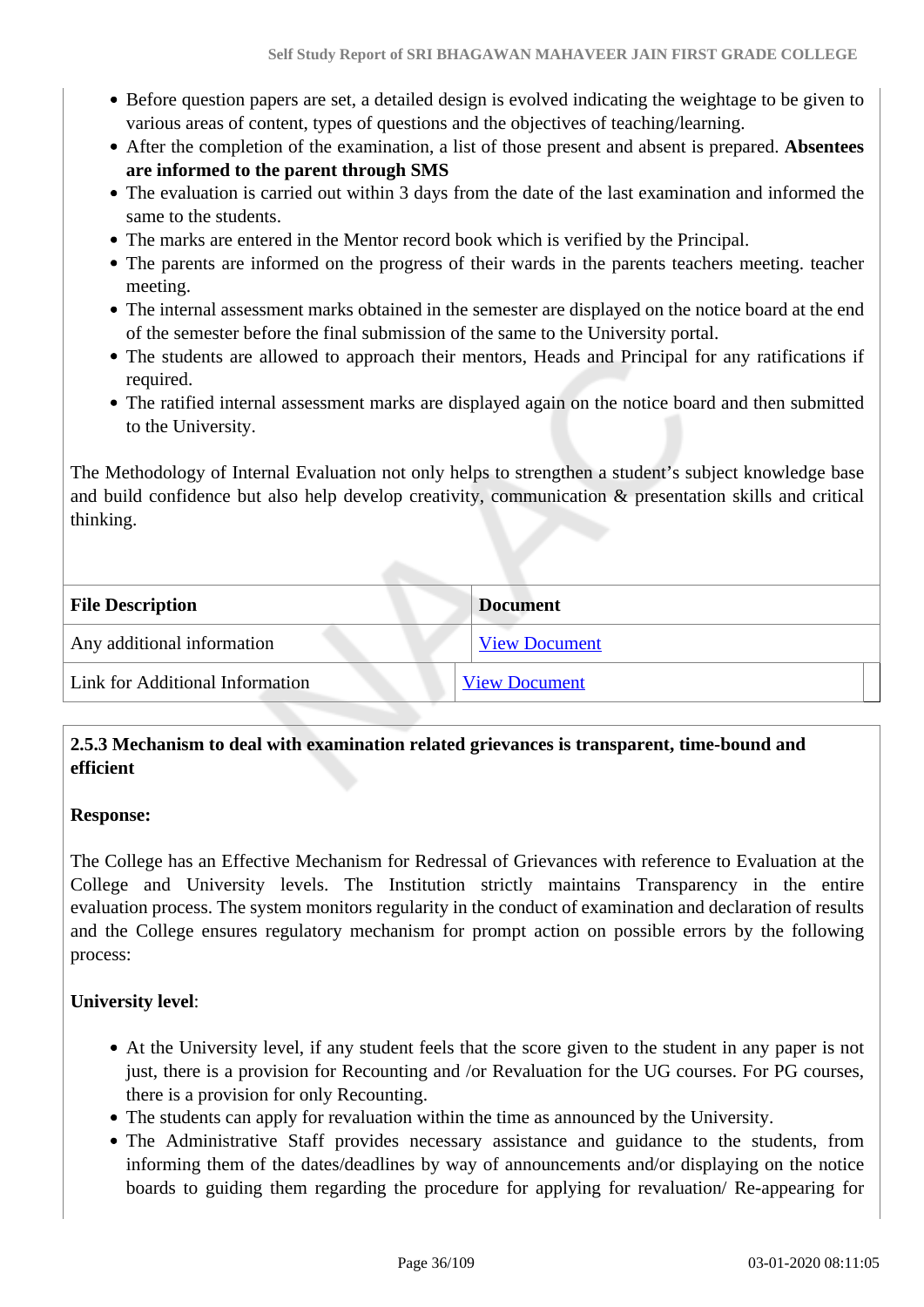examinations.

# **College level:**

- At the College level, all Internal Assessment Examinations are conducted as per the CCE pattern and the grading policy details along with the weightage attached to each component (e.g.in semester exam, internal semester exam, preparatory exam, assignments, projects etc) are explained to the students.
- In case a student has any queries he/she can talk to the respective department faculties and resolves the doubts on the matter as appropriate.
- The assessed answer-sheets are distributed to the students. The student can seek clarification from the teacher concerned regarding any grievances viz. unchecked part of answer, wrong posting of marks, totaling mistake etc.
- The respective subject incharge looks into the grievance and clarifies the points wherever the student has complaints.
- If not satisfied, the student may appeal to the Head of the Department.
- If the grievances are still unresolved, then the Principal refers the matter to the Examination Committee and Grievance Redressal Committee of the institution, who then take up the matter. These Committees examine the grievances and ensure justice to the student.
- Malpractice cases and any inconveniences with the seating arrangements are also effectively handled by the Examination Committee.
- The Institution instills a responsive and accountable attitude among the Faculty to ensure that, there is no laxity in terms of fair deals with the students.
- Since the students are bound to attend minimum 75% of the total lectures delivered in each subject to fulfill the University conditions for appearing in the final University Exam, attendance shortage cases are handled by the Principal.
- The students have the right to represent any other evaluation related grievance like questions from out of syllabus etc. to the concerned department. On receiving any such complaints, the HOD ascertains the veracity of it and corrective steps, if needed, are taken.
- The printed marks list of the Internal Assessment Examinations conducted as a part of University Examinations under the Semester pattern, which are sent to the University are also shown to the students.

| <b>File Description</b>         | <b>Document</b>      |
|---------------------------------|----------------------|
| Any additional information      | <b>View Document</b> |
| Link for Additional Information | <b>View Document</b> |

# **2.5.4 The institution adheres to the academic calendar for the conduct of CIE**

# **Response:**

• The University displays the calendar of events which includes the date of reopening and closing and schedule of submission of admission approvals, internals, practical examinations and final end semester examination in the website.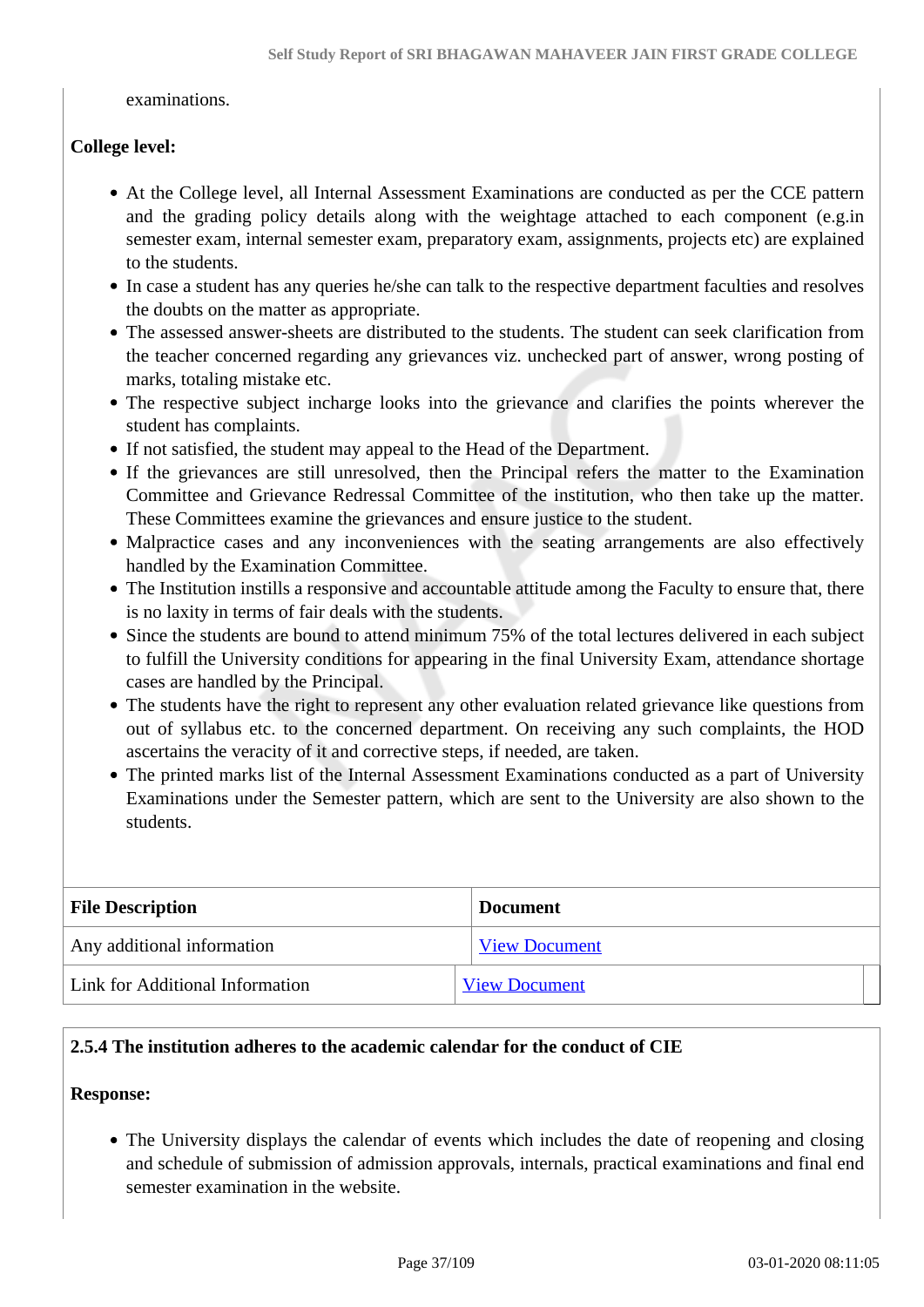- The institution prepares its calendar of events for CIE keeping in mind the dates given by the university and the institutional activities.
- All these details are printed in the Handbook which is distributed to the students at the beginning of the academic year.
- The Examination Committee of the college with the Principal determines the format and schedule of tests and assignments during the semester/year. The various examinations at the institutional level, like Unit tests, Internal semester examinations and Practical exams are planned at the beginning of the academic year.
- As an Institutional Policy **Continuous Internal Evaluation (CIE)** internal tests and examinations are normally conducted during the assigned class hours.
- The Institution strictly follows the Academic calendar for the conduct of Continuous Internal Evaluation.
- Assignments are given well in advance and the timely submission is ensured by the departments.
- Any significant deviation from the examination schedule is approved by the Principal after assessing the reasons for it and the students are notified of these changes.

Prior to the commencement of internal semester exams, the Examination Committee holds a meeting with the Principal to plan for the smooth conduct of exams.

| <b>File Description</b>         | <b>Document</b>      |
|---------------------------------|----------------------|
| Any additional information      | <b>View Document</b> |
| Link for Additional Information | <b>View Document</b> |

# **2.6 Student Performance and Learning Outcomes**

 **2.6.1 Program outcomes, program specific outcomes and course outcomes for all programs offered by the Institution are stated and displayed on website and communicated to teachers and students**

# **Response:**

The College has clearly stated learning outcomes of the Programs and Courses. The following mechanism is followed by the institution to communicate the learning outcomes to the teachers and students.

- Hard Copy of syllabi and Learning Outcomes are available in the departments for ready reference to the teachers and students.
- Learning Outcomes of the Programs and Courses are displayed on the notice board of each department.
- Soft Copy of all the **Courses are uploaded to the Institution website** for reference.https://sbmjckgf.in/pos.php
- The importance of the learning outcomes has been communicated to the teachers in every IQAC Meeting and faculty meeting.
- **IQAC** arranges various Training and Orientation programs for Faculty enrichment and for reinforcing expectations of the Institution. These sessions help teachers focus on ways and means to attain performance targets, elements of quality, and standards for performance in order to improve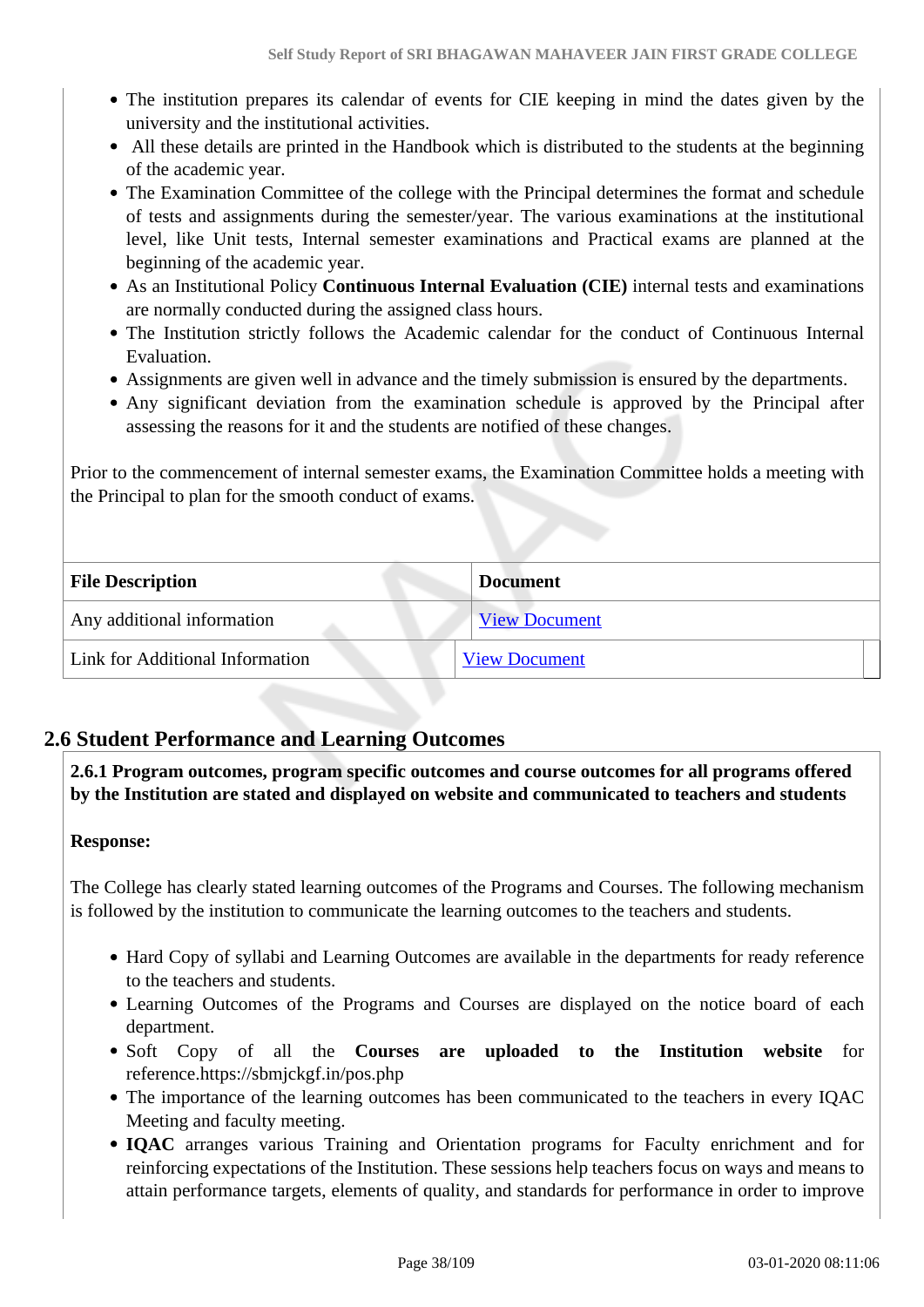classroom teaching and learning process.

- Teachers inform and orient about the Program and Course outcomes and Performance Targets to the students and their Parents before instruction begins.
- The program outcomes are explained in the orientation and induction programs conducted in the beginning of every academic year as well as when the students takes admission to a specific program.
- Teachers communicate the course outcomes both at the beginning and at the end of each semester for the students to understand the need, Scope and application of the same in the regular teaching hours.

Once students have internalized the elements of Quality and Standards for performance, they apply these criteria and standards to all of their learning and work.

| <b>Document</b>      |
|----------------------|
| <b>View Document</b> |
| <b>View Document</b> |
| <b>View Document</b> |
|                      |

# **2.6.2 Attainment of program outcomes, program specific outcomes and course outcomes are evaluated by the institution**

#### **Response:**

The Institution articulates what it wants students to achieve when they complete the program in terms of knowledge, skills, and values referred to as Program Outcomes, which are discipline non-specific.

By articulating these as things that students will know or be able to do, the benefits of a program of study can be clearly communicated to students, to faculty and to others in the institution.

The program's content, student experiences, and teaching methodologies are then aligned in an optimal way to help students achieve these learning outcomes. The college employs a continuous improvement process to evaluate and improve the effectiveness of each academic program.

# **Measuring the Attainment of POs, PSOs and COs**

- The process of measuring the attainment of COs, PSOs and POs starts from defining them at appropriate levels. These outcomes are printed in the handbooks, displayed on the Institutional website in addition to informing the students at the beginning of academic year.
- Faculty members are also oriented and motivated towards attainment of these outcomes.
- Conscious efforts are taken by the Management, IQAC and Heads of the Department to incorporate these outcomes in the various activities planned for the year.
- The assessment of these outcomes is done both formally and informally.
- Formal assessment generally refers to the standardized assessment that is used in evaluating the student and the placement activity report.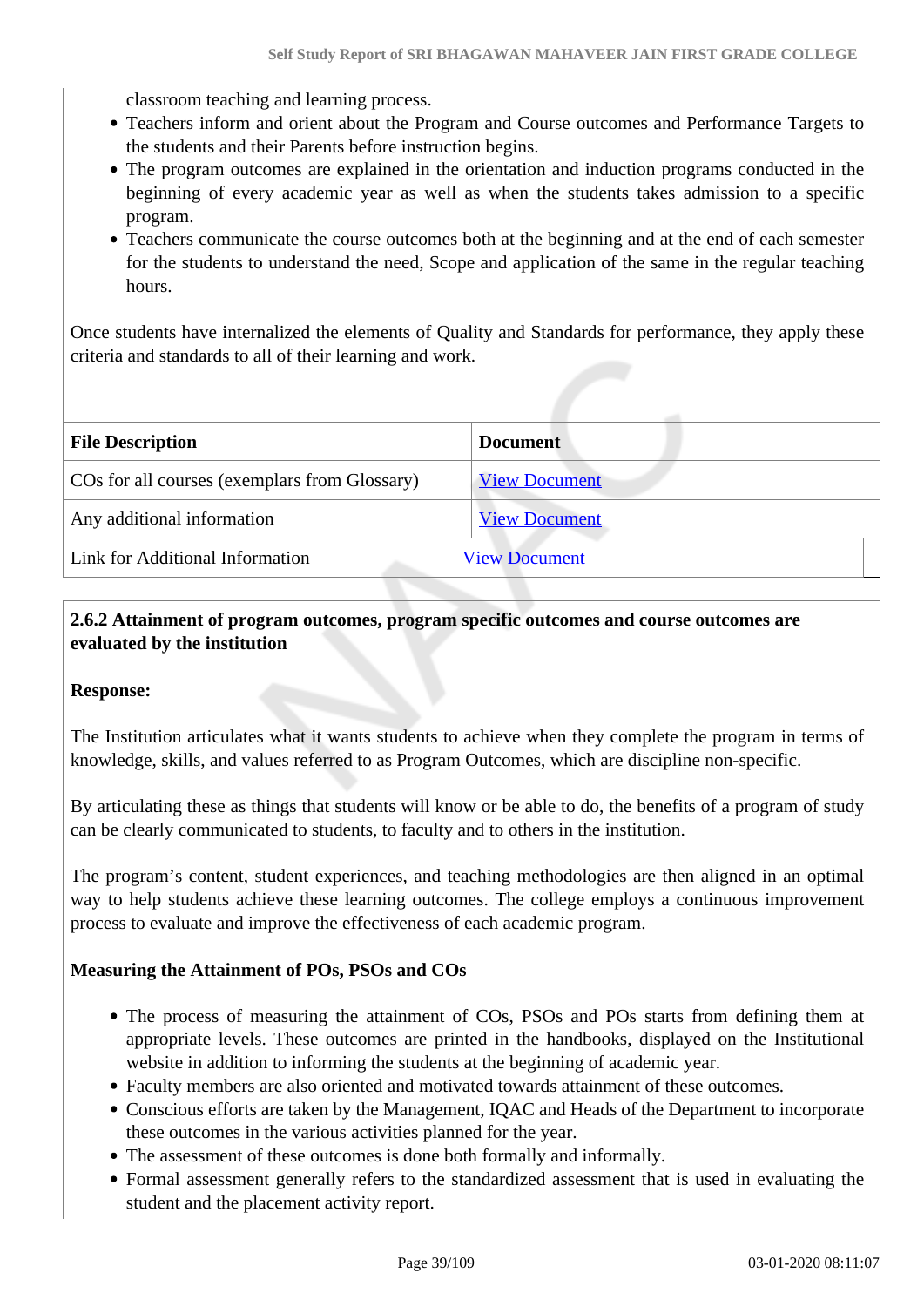- The method used in assessing the student includes final exam, internal semester test, assignments, mini projects and lab practicals. The big boost of our attainment of academic achievement is reflected through the attainment of University Ranks and consistent good results
- Informally the outcomes are also assessed through Parent Meets, Industry Interactions and success of alumni.

Although the Institution has always had a mechanism to evaluate the attainment of learning outcomes of the students, a structured designing of PO, PSOs and COs was done as per the NAAC requirement for the first time formally. A survey was made to evaluate the attainment of these outcomes on the scale of Strongly Agree, Agree, Disagree and Not Sure on a 4-point scale. This was carried out under questionnaire method.

This type of measurement helps the Institution and its faculty in identifying the level of attainment of course outcomes and program outcome and which in turn will help to monitor the students' performance in coming sessions as well as improving teaching efficiency.

| <b>File Description</b>         | <b>Document</b>      |
|---------------------------------|----------------------|
| Any additional information      | <b>View Document</b> |
| Link for Additional Information | <b>View Document</b> |

# **2.6.3 Average pass percentage of Students**

# **Response:** 83.18

2.6.3.1 Total number of final year students who passed the examination conducted by Institution.

# Response: 267

2.6.3.2 Total number of final year students who appeared for the examination conducted by the institution

Response: 321

| <b>File Description</b>                 | <b>Document</b>      |
|-----------------------------------------|----------------------|
| Institutional data in prescribed format | <b>View Document</b> |
| Any additional information              | <b>View Document</b> |

# **2.7 Student Satisfaction Survey**

# **2.7.1 Online student satisfaction survey regarding teaching learning process**

# **Response:**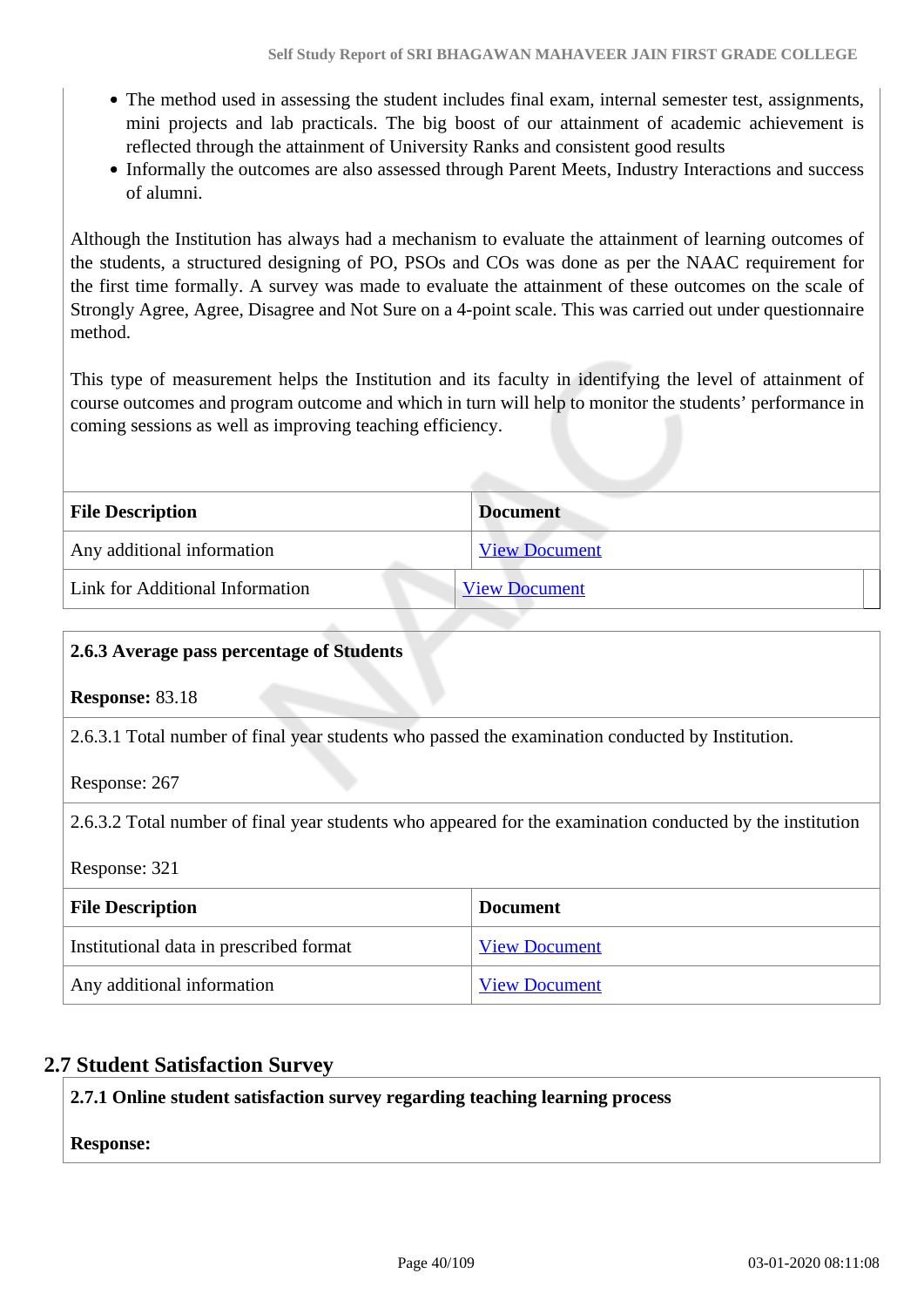# **Criterion 3 - Research, Innovations and Extension**

# **3.1 Resource Mobilization for Research**

 **3.1.1 Grants for research projects sponsored by government/non government sources such as industry ,corporate houses, international bodies, endowment, chairs in the institution during the last five years (INR in Lakhs)** 

# **Response:** 0

3.1.1.1 Total Grants for research projects sponsored by the non-government sources such as industry, corporate houses, international bodies, endowments, Chairs in the institution year-wise during the last five years(INR in Lakhs)

| 2018-19 | 2017-18 | 2016-17 | 2015-16 | 2014-15 |
|---------|---------|---------|---------|---------|
|         |         |         | ν       |         |

| <b>File Description</b>           | <b>Document</b>      |
|-----------------------------------|----------------------|
| List of project and grant details | <b>View Document</b> |

# **3.1.2 Percentage of teachers recognised as research guides at present**

**Response:** 0

3.1.2.1 Number of teachers recognised as research guides

 **3.1.3 Number of research projects per teacher funded, by government and non-government agencies, during the last five year**

# **Response:** 0

3.1.3.1 Number of research projects funded by government and non-government agencies during the last five years

3.1.3.2 Number of full time teachers worked in the institution during the last 5 years

# **3.2 Innovation Ecosystem**

 **3.2.1 Institution has created an ecosystem for innovations including incubation centre and other initiatives for creation and transfer of knowledge**

# **Response:**

The initiation of **incubation centre** started with **BOSCH** as startup. The aim of this program is to identify the underprivileged school, College dropouts and **unemployed youth and this programme is** providing the designed short term employable training program which provides a skill development model focuses on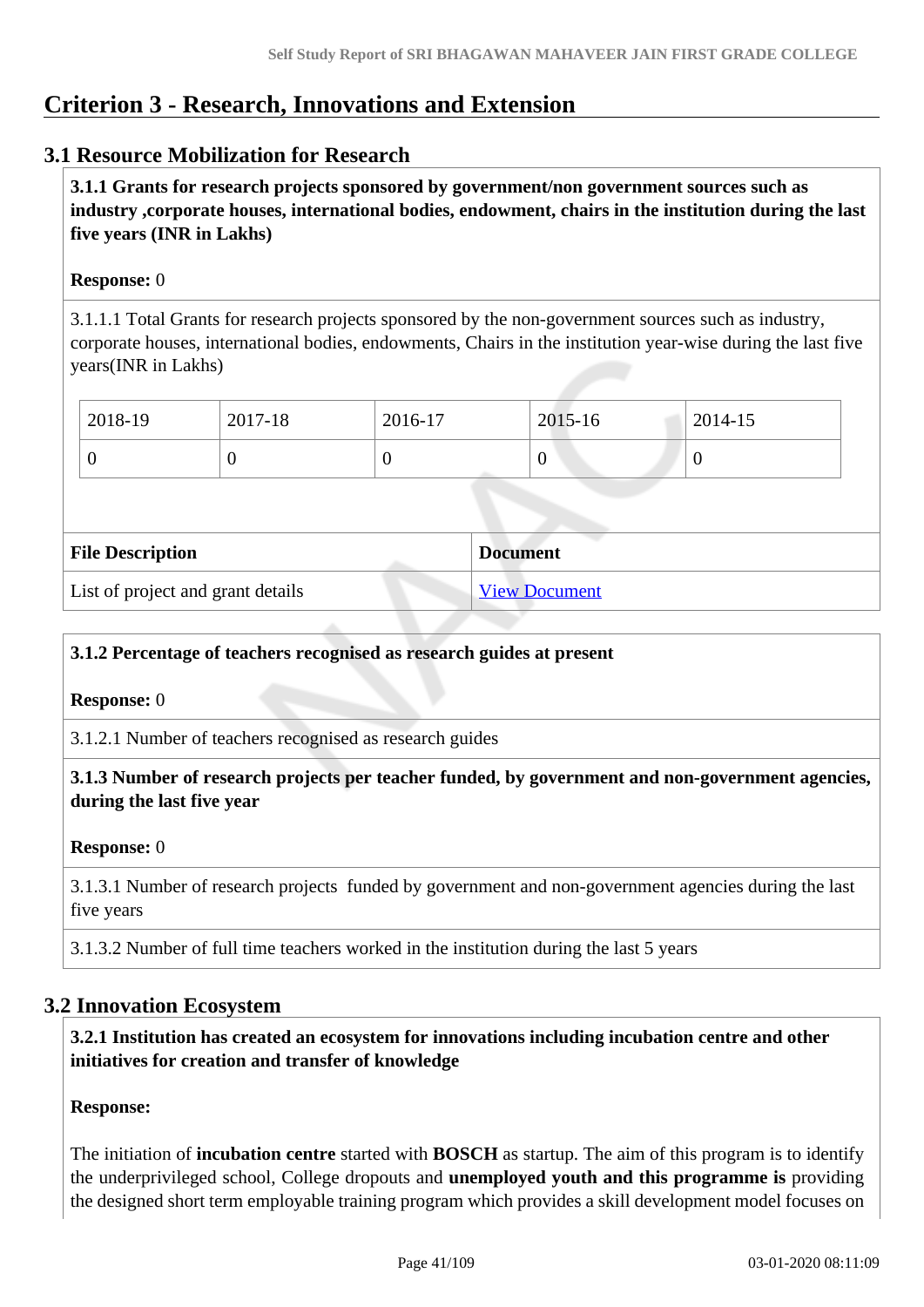making undereducated & unemployed youth (18-25 age groups) employable. The college has showcased a new method of encouraging the dropout students to learn various skills required for the placement and also it appreciates.

A vibrant eco system for Quality Research with the output of innovations has been existing in the Institution. Apart from adequate Infrastructural Facilities, The Institution has taken initiatives to form a Research Cell on Current related issues. Research Cell of the college encourages the various departments in organizing seminars, conferences and workshops for the students and faculty members. Research Cell also helps to create research culture among faculty members and students. The objective of this cell is to train young and enthusiastic undergraduate and Post Graduate students, so that they can take up Current related issues and challenges for long term sustainability of the eco-system.

The resources for research and innovations are the Departmental Laboratories with necessary equipments, conference hall with adequate audiovisual accessories for seminar presentation, central library with huge collections of books, journals, computers, required softwares and Wi-Fi connection across the campus. The staff and students are given opportunity to collaborate with the Research Institutions through Alumni (who are working in research institutions) interaction with the present batch of the students to guide them in selecting the research fields in the present scenario.

The students are trained to carry out the research projects through VAP with the help of seed money from management and motivated to participate in program such as BIOREAP **(Research Education Advancement Program) organized by Bangalore Association for Science Education (BASE)and Indian Institute of Science (IISc).**

To facilitate advanced research, the 2 days workshop for the B.Sc Biotechnology students organized jointly by SBMJC and IIT Kharagpur and the students learnt to use the software of Bioinformatics in molecular biology.

# **A few Innovations and Practices resulted from the supportive Eco System are:**

This spirit of innovation encompasses various outreach programs for creation and transfer of knowledge.

- Entrepreneur development through workshops is facilitated to final year degree students by inviting cottage industry personnel to train them on the techniques.
- The Department of Management regularly conducts **Chef kings** where the students make and sell products, the profit of which is utilised for **Joy of Giving** for the needy individuals
- The Department of Commerce organizes **Brand war and Marketing Expo** to ignite the young minds to understand the business concepts and marketing skills.
- The women cell created a platform for sale and exhibition of handicrafts made by the girl students of the institution

Such concepts involved experiential, participative learning with innovation.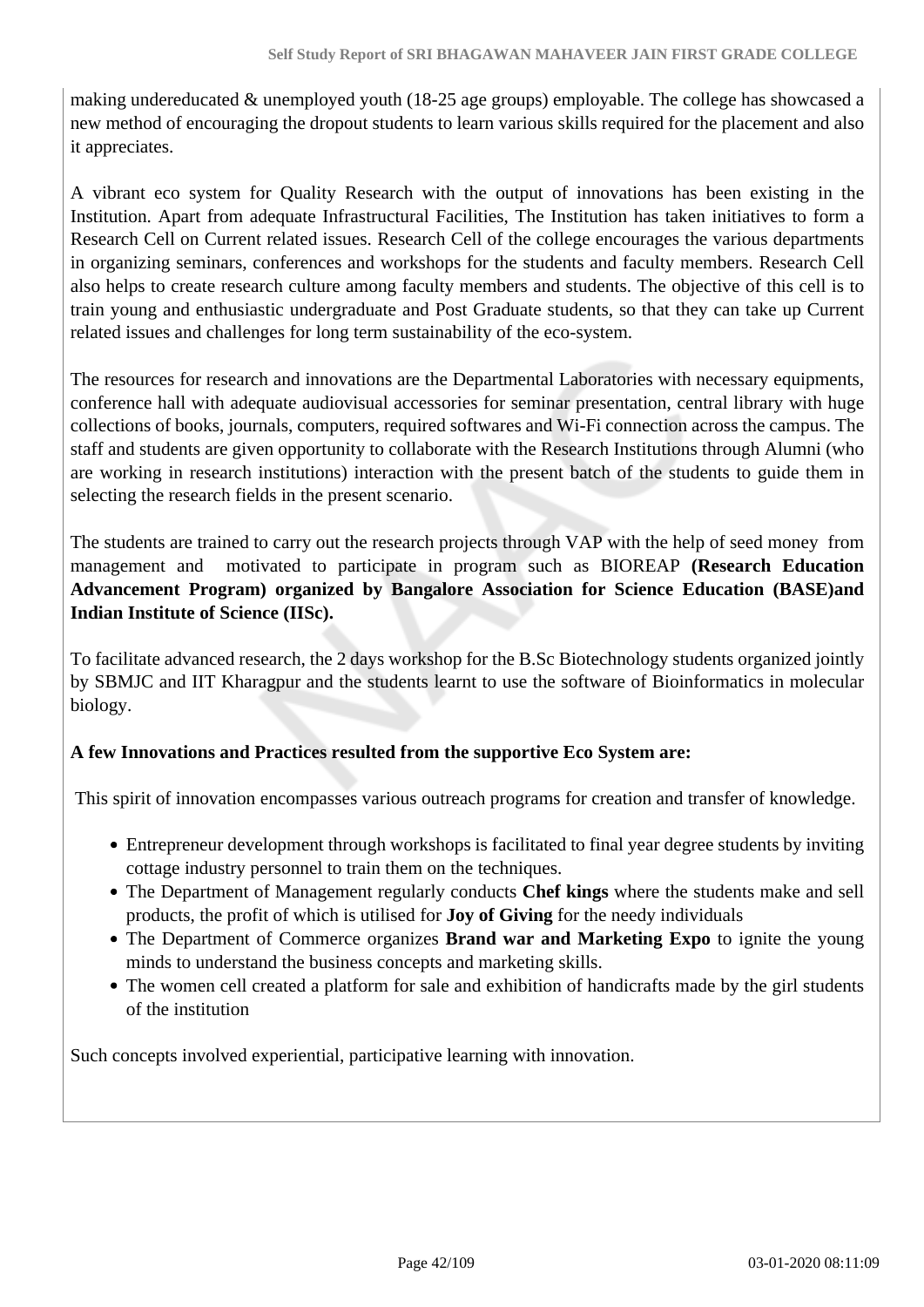| <b>File Description</b>         | <b>Document</b>      |
|---------------------------------|----------------------|
| Any additional information      | <b>View Document</b> |
| Link for Additional Information | <b>View Document</b> |

# **3.2.2 Number of workshops/seminars conducted on Intellectual Property Rights (IPR) and Industry-Academia Innovative practices during the last five years**

**Response:** 10

3.2.2.1 Number of workshops/seminars conducted on Intellectual Property Rights (IPR) and Industry-Academia Innovative practices year-wise during the last five years

| 2018-19 | 2017-18        | 2016-17 | 2015-16 | 2014-15 |
|---------|----------------|---------|---------|---------|
| 03      | $\Omega$<br>U3 | 03      | 01      | 00      |

| <b>File Description</b>                            | <b>Document</b>      |
|----------------------------------------------------|----------------------|
| Report of the event                                | <b>View Document</b> |
| List of workshops/seminars during the last 5 years | <b>View Document</b> |
| Any additional information                         | <b>View Document</b> |

# **3.3 Research Publications and Awards**

|                     | 3.3.1 The institution has a stated Code of Ethics to check malpractices and plagiarism in Research |                      |  |
|---------------------|----------------------------------------------------------------------------------------------------|----------------------|--|
| <b>Response:</b> No |                                                                                                    |                      |  |
|                     | <b>File Description</b>                                                                            | <b>Document</b>      |  |
|                     | Institutional data in prescribed format                                                            | <b>View Document</b> |  |
|                     | Any additional information                                                                         | <b>View Document</b> |  |

# **3.3.2 The institution provides incentives to teachers who receive state, national and international recognition/awards**

#### **Response:** Yes

| <b>File Description</b>           | <b>Document</b>      |
|-----------------------------------|----------------------|
| e-copies of the letters of awards | <b>View Document</b> |
| Any additional information        | <b>View Document</b> |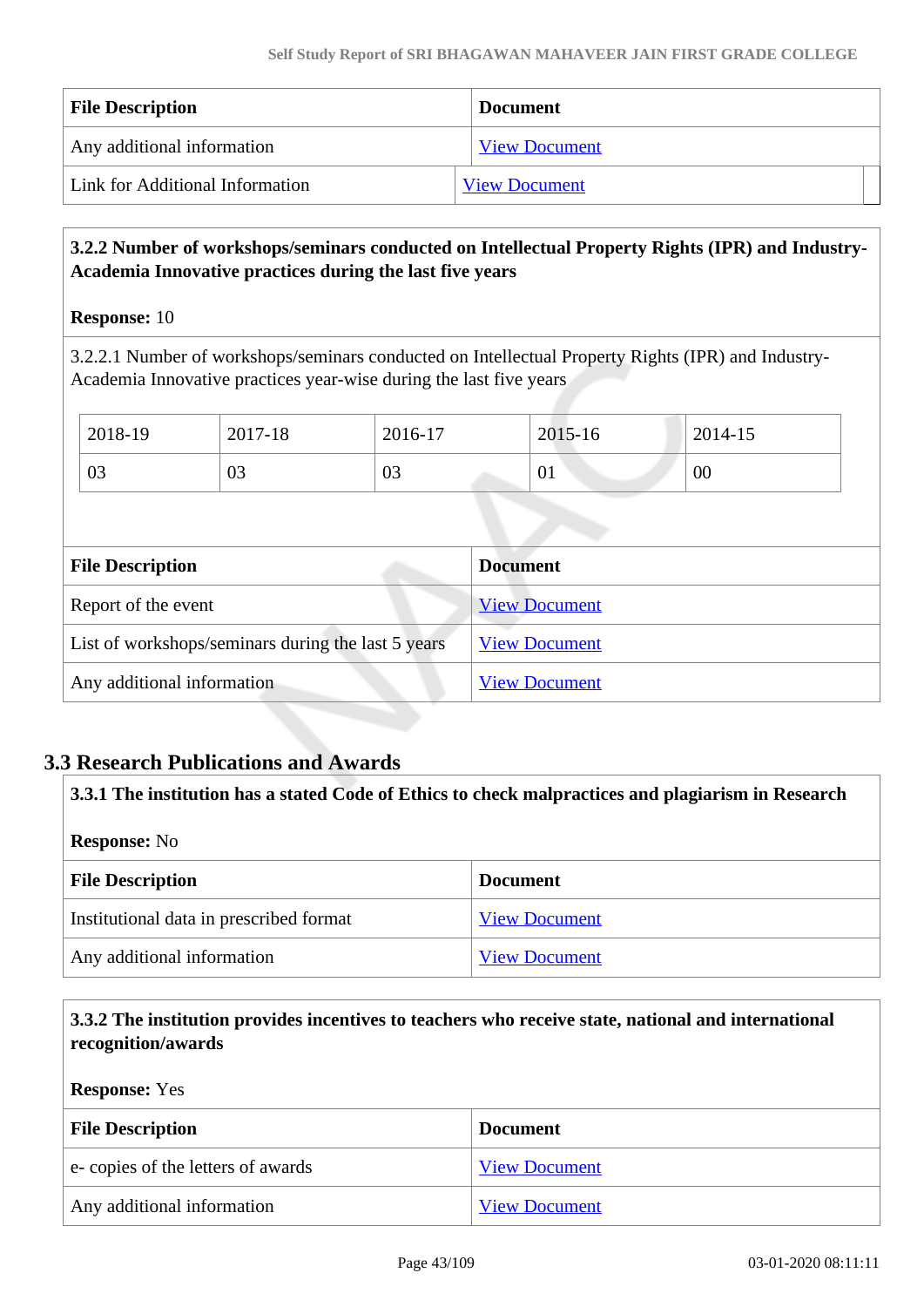# **3.3.3 Number of Ph.D.s awarded per teacher during the last five years**

# **Response:** 0

| $\bf$ Expose. $\bf{u}$                                                                               |                      |
|------------------------------------------------------------------------------------------------------|----------------------|
| 3.3.3.1 How many Ph.Ds awarded within last five years                                                |                      |
| 3.3.3.2 Number of teachers recognized as guides during the last five years                           |                      |
| <b>File Description</b>                                                                              | <b>Document</b>      |
| List of PhD scholars and their details like name of<br>the guide, title of thesis, year of award etc | <b>View Document</b> |
| Any additional information                                                                           | <b>View Document</b> |

# **3.3.4 Number of research papers per teacher in the Journals notified on UGC website during the last five years**

#### **Response:** 1.09

3.3.4.1 Number of research papers in the Journals notified on UGC website during the last five years

| 2018-19 | 2017-18 | 2016-17 | 2015-16 | 2014-15      |
|---------|---------|---------|---------|--------------|
| 18      | 05      | 09      | 08      | $\sim$<br>∸∸ |

| <b>File Description</b>                                                               | <b>Document</b>      |
|---------------------------------------------------------------------------------------|----------------------|
| List of research papers by title, author, department,<br>name and year of publication | <b>View Document</b> |
| Any additional information                                                            | <b>View Document</b> |

# **3.3.5 Number of books and chapters in edited volumes/books published and papers in national/international conference proceedings per teacher during the last five years**

#### **Response:** 2.75

3.3.5.1 Total number of books and chapters in edited volumes / books published, and papers in national/international conference-proceedings year-wise during the last five years

| 2018-19 | 2017-18 | 2016-17 | 2015-16 | 2014-15 |
|---------|---------|---------|---------|---------|
| 34      | 64      | 18      | 14      | UI      |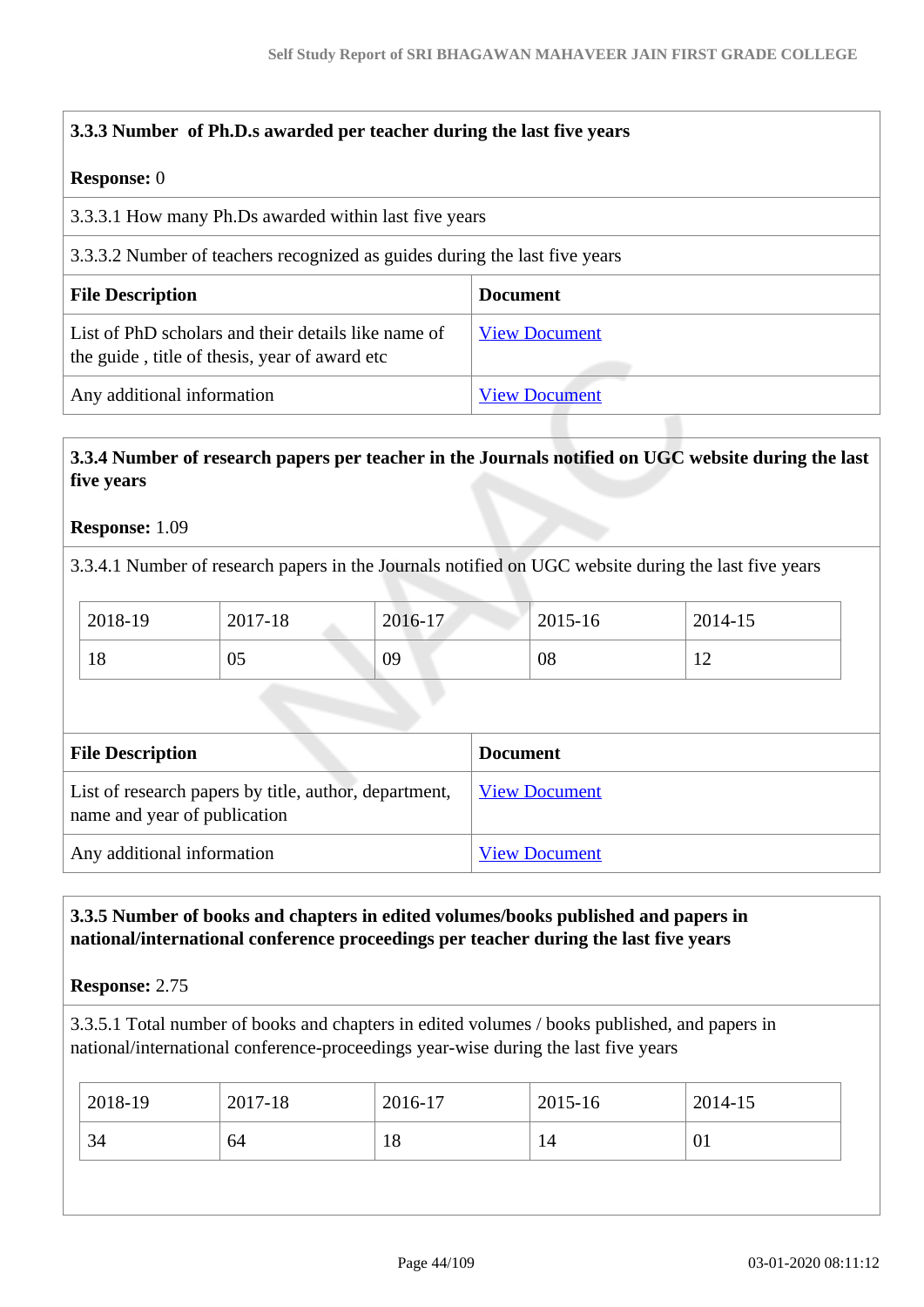| <b>File Description</b>                                        | <b>Document</b>      |
|----------------------------------------------------------------|----------------------|
| List books and chapters in edited volumes / books<br>published | <b>View Document</b> |
| Any additional information                                     | <b>View Document</b> |

# **3.4 Extension Activities**

 **3.4.1 Extension activities in the neighbourhood community in terms of impact and sensitising students to social issues and holistic development during the last five years**

# **Response:**

SBMJC, K.G.F. is a Centre for Social Responsibility, broadly encourages students to participate and sensitize them to work for public to create awareness on various social issues.

Various departments, cells and clubs of our institution organize community programs under various categories.

Environment degradation is a global issue and hence the institution plays vital role to aware the students and sensitize them through rallies and lectures. The main emphasis is focused on to educate the students about the necessity of protecting the Environment and its sustainable developments.

NSS volunteers participated in *Swachh Bharat* awareness walk and donated saplings for green environment. Here the students extend their volunteering time to aware the public about environmental consciousness.

The Indian Red Cross and Rotaract Club organizes the programs on Environmental issues and sustainability, polio immunization rally, students participation in the polio immunization camp and general health check up camp.

The activities such as Cancer Day, Nutrition week, outreach programs of every department which includes important aspects as personal grooming, personality development, health and hygiene, Basics of Computers Skills for Government schools and value education program for the school students.

- Rallies on traffic rules and helmet awareness.
- Old age home visit, Children Happy Home visit, leprosy home visit accompanied with contribution of basic needs.
- Stationeries distributed to the needy community.
- Blood donation camps.
- Rallies for save river, dengue awareness, save water, seal hut, justice for Asifa. Phulwama attack.

Such activities have not only made the students aware on the various burning social issues of the society but also made them responsible to deal with similar situations for the safe future of the nation and molded them as good citizens.

To develop holistic approach in the student, the continuous practice of the institutional social responsibility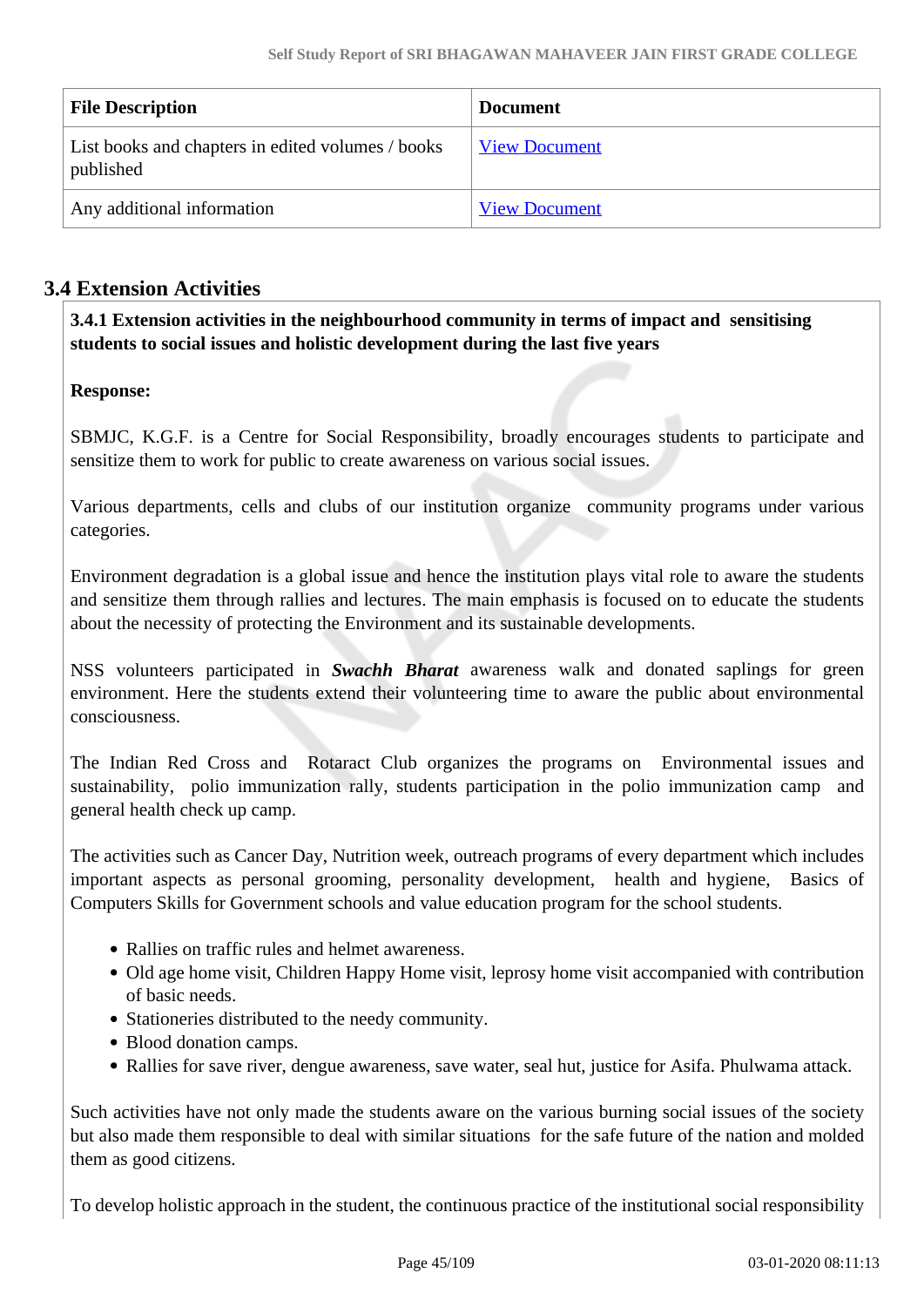leading to superior performance resulting in successful outcome in terms of generating knowledge which will be useful for the learner as well as the community.

| <b>File Description</b>         | <b>Document</b>      |
|---------------------------------|----------------------|
| Any additional information      | <b>View Document</b> |
| Link for Additional Information | <b>View Document</b> |

# **3.4.2 Number of awards and recognition received for extension activities from Government /recognised bodies during the last five years**

### **Response:** 12

3.4.2.1 Total number of awards and recognition received for extension activities from Government /recognised bodies year-wise during the last five years

| 2018-19 | 2017-18 | 2016-17 | 2015-16 | 2014-15 |
|---------|---------|---------|---------|---------|
| 03      | 04      | 04      | 01      | 00      |

| <b>File Description</b>                                      | <b>Document</b>      |
|--------------------------------------------------------------|----------------------|
| Number of awards for extension activities in last 5<br>years | <b>View Document</b> |
| e-copy of the award letters                                  | <b>View Document</b> |
| Any additional information                                   | <b>View Document</b> |

# **3.4.3 Number of extension and outreach Programs conducted in collaboration with Industry, Community and Non- Government Organizations through NSS/ NCC/ Red Cross/ YRC etc., during the last five years**

#### **Response:** 35

3.4.3.1 Number of extension and outreach Programs conducted in collaboration with Industry, Community and Non- Government Organizations through NSS/ NCC/ Red Cross/ YRC etc., year-wise during the last five years

| 2018-19 | 2017-18 | 2016-17 | 2015-16 | 2014-15 |
|---------|---------|---------|---------|---------|
| 10      | 09      | 09      | 04      | 03      |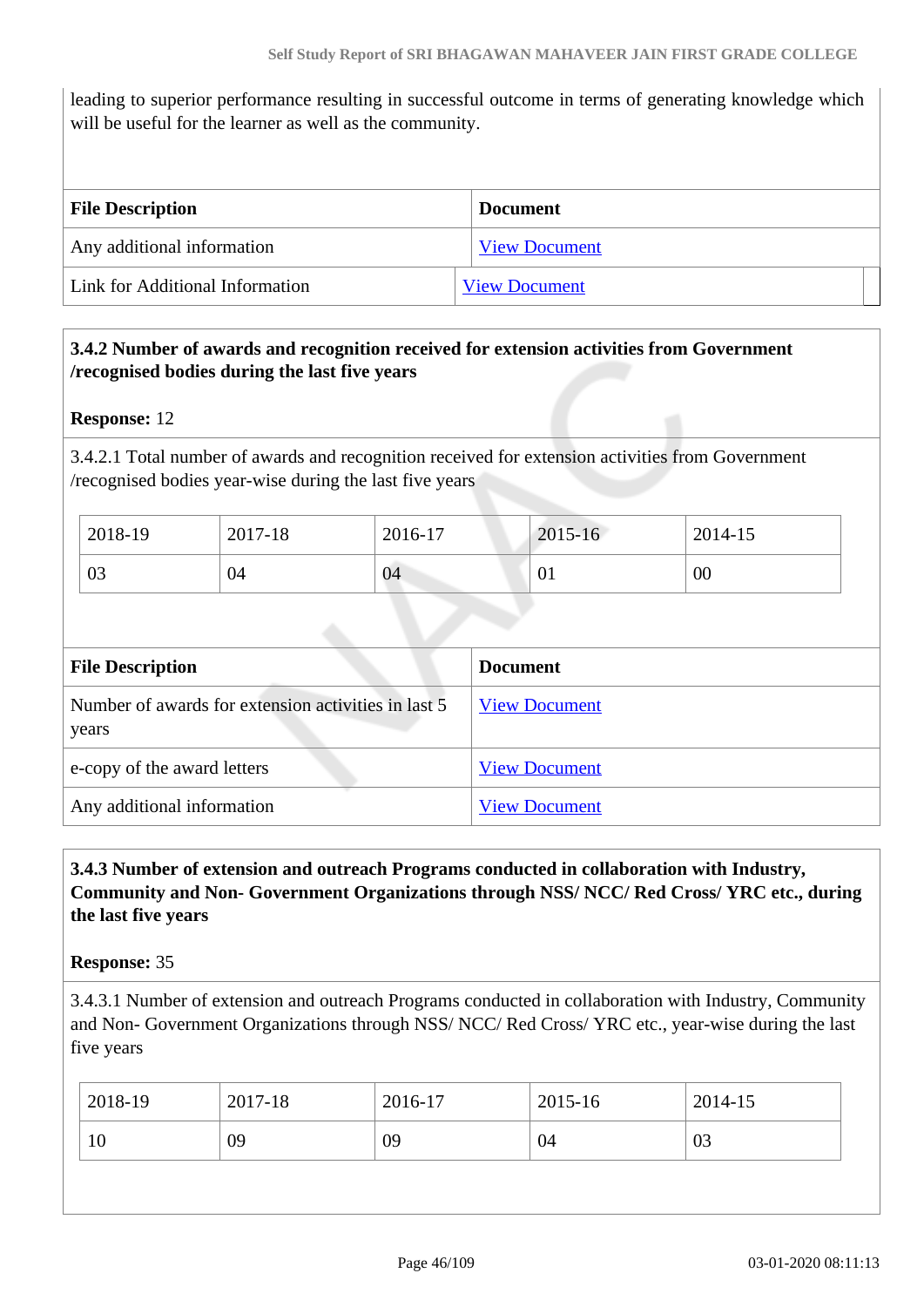| <b>File Description</b>                                                                                        | <b>Document</b>      |
|----------------------------------------------------------------------------------------------------------------|----------------------|
| Reports of the event organized                                                                                 | <b>View Document</b> |
| Number of extension and outreach programs<br>conducted with industry, community etc for the last<br>five years | <b>View Document</b> |
| Any additional information                                                                                     | <b>View Document</b> |

# **3.4.4 Average percentage of students participating in extension activities with Government Organisations, Non-Government Organisations and programs such as Swachh Bharat, Aids Awareness, Gender Issue, etc. during the last five years**

**Response:** 79.07

3.4.4.1 Total number of students participating in extension activities with Government Organisations, Non-Government Organisations and programs such as Swachh Bharat, Aids Awareness, Gender Issue, etc. yearwise during the last five years

| 2018-19 | 2017-18 | 2016-17 | 2015-16 | 2014-15 |
|---------|---------|---------|---------|---------|
| 960     | 910     | 835     | 520     | 390     |

| <b>File Description</b>                                                                      | <b>Document</b>      |
|----------------------------------------------------------------------------------------------|----------------------|
| Report of the event                                                                          | <b>View Document</b> |
| Average percentage of students participating in<br>extension activities with Govt or NGO etc | <b>View Document</b> |
| Any additional information                                                                   | <b>View Document</b> |

# **3.5 Collaboration**

 **3.5.1 Number of linkages for faculty exchange, student exchange, internship, field trip, on-the-job training, research, etc during the last five years**

**Response:** 123

3.5.1.1 Number of linkages for faculty exchange, student exchange, internship, field trip, on-the-job training, research, etc year-wise during the last five years

| 2018-19 | 2017-18 | 2016-17  | 2015-16 | 2014-15 |
|---------|---------|----------|---------|---------|
| 46      | 26      | 1 Q<br>ᆚ | ∸       | 20      |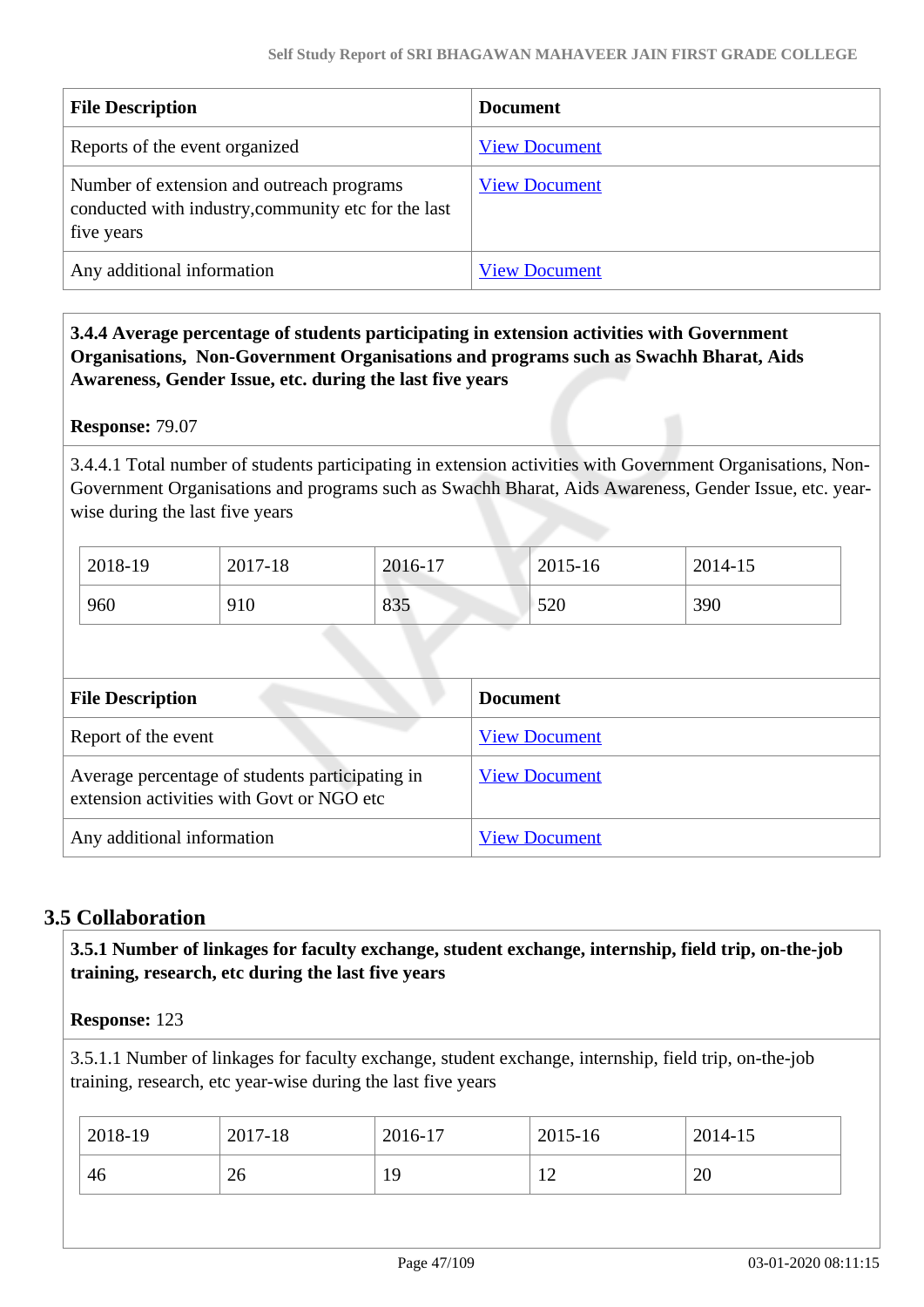| <b>File Description</b>                                         | <b>Document</b>      |
|-----------------------------------------------------------------|----------------------|
| Number of Collaborative activities for research,<br>faculty etc | <b>View Document</b> |
| Copies of collaboration                                         | <b>View Document</b> |
| Any additional information                                      | <b>View Document</b> |

# **3.5.2 Number of functional MoUs with institutions of National/ International importance, Other Institutions, Industries, Corporate houses etc., during the last five years (only functional MoUs with ongoing activities to be considered)**

### **Response:** 11

3.5.2.1 Number of functional MoUs with institutions of national, international importance, other universities, industries, corporate houses etc. year-wise during the last five years (only functional MoUs with ongoing activities to be considered)

| 2018-19 | 2017-18 | 2016-17 | 2015-16 | 2014-15 |
|---------|---------|---------|---------|---------|
|         |         |         |         |         |

| <b>File Description</b>                                                                                                                     | <b>Document</b>      |
|---------------------------------------------------------------------------------------------------------------------------------------------|----------------------|
| e-copies of the MoUs with institution/industry/<br>corporate house                                                                          | <b>View Document</b> |
| Details of functional MoUs with institutions of<br>national, international importance, other universities<br>etc during the last five years | <b>View Document</b> |
| Any additional information                                                                                                                  | <b>View Document</b> |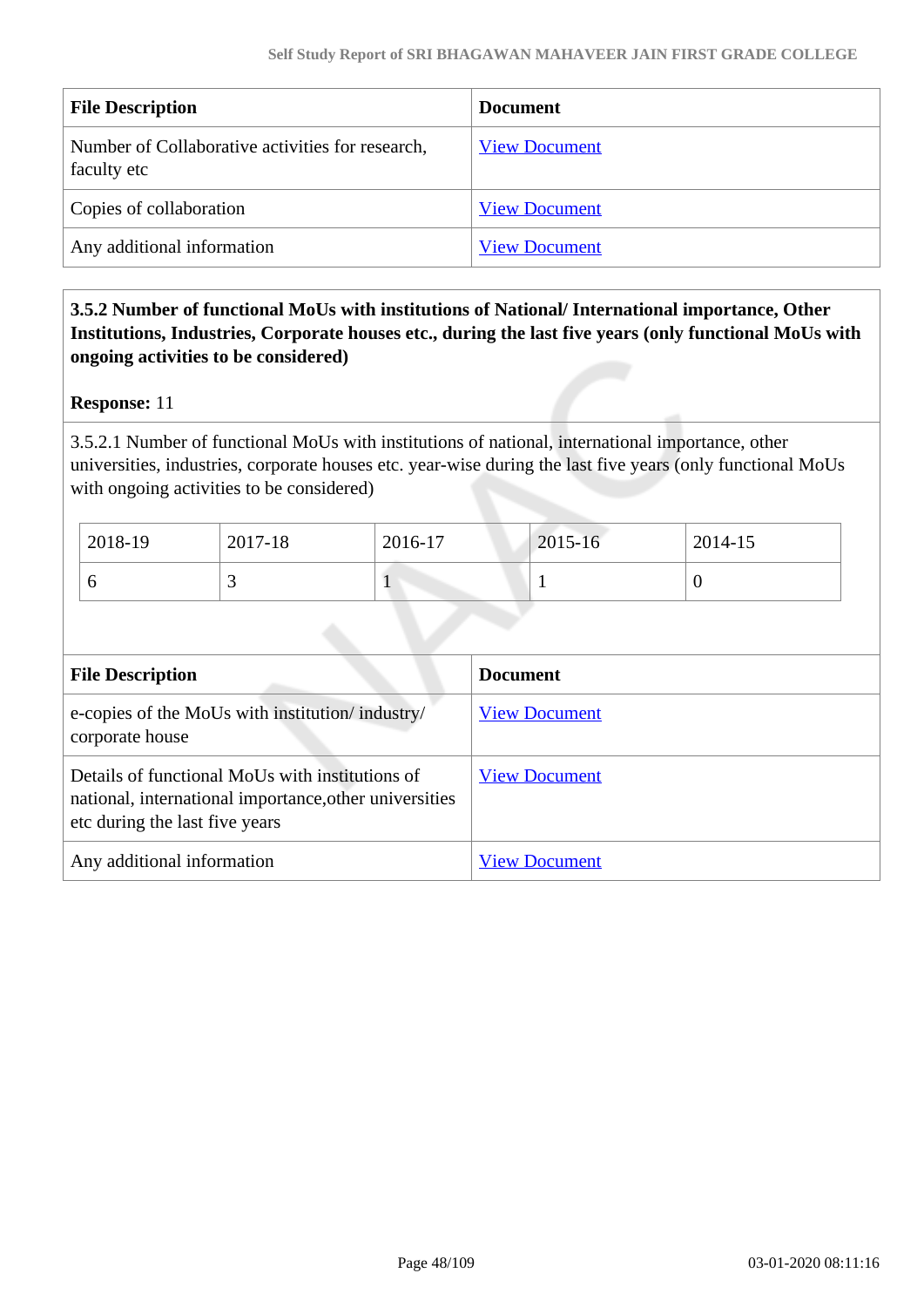# **Criterion 4 - Infrastructure and Learning Resources**

# **4.1 Physical Facilities**

 **4.1.1 The institution has adequate facilities for teaching- learning. viz., classrooms, laboratories, computing equipment, etc.**

# **Response:**

The Institution has adequate infrastructure facilities spread over 22000 sqft for facilitating teachinglearning process. the college has 40 class rooms 13 well equipped laboratories Administrative block, well stacked library, IQAC room, Counseling room, open auditorium, canteen and a parking lot which are well utilized, exclusive sports place with indoor and gymnasium centre with complete 64 CCTV surveillance caters to the needs of the students. the 4 smart class rooms, conference hall, seminar hall, BOSCH class room and 4 labs are enabled with ICT facilities.

Optimal deployment of infrastructure is ensured through proper monitoring of needs and availability of the resources. The utilization is ensured through encouraging innovative teaching – learning practices. The available physical infrastructure is utilized beyond regular college hours, to conduct certificate courses, cocurricular activities/extra - curricular activities, parent teacher meetings, campus recruitment, seminars, conferences etc..It is used as an examination Centre for, Government examinations/University Examinations like KPSC (SDC,FDC, Police recruitment, etc.)

### **Class rooms**

The Institution has 40 spacious well ventilated classrooms of 550sqft each. The classrooms are aptly furnished which provide a good Teaching-Learning ambience.

# **Library**

SBMJC Library is a treasure trove of information that enables to nourish the young minds to face the competitive world**.** It has been methodically developing the collection of books and journals right from inception. It is rich in collections which consist of Text books, Reference books, Journals, Magazines, CDS & Competitive books. It subscribes N-LIST to enhance & promote research activity. The Library operations are automated using EASYLIB Software. The Online Public Access Catalogue (OPAC) enables library users to search the book database by Title, Author, Publication etc. Library conducts extension services like book exhibition, Book Talk, orientation programs for new users,

Library has its own Blog http://sbmjckgf.in/wplib

# **Laboratories**

The Institution has 13 well-equipped laboratories for the students to carry out the practical courses and research work.

# **Computing Facility**

The College provides its students with well-furnished 4 computer laboratories with Internet enabled and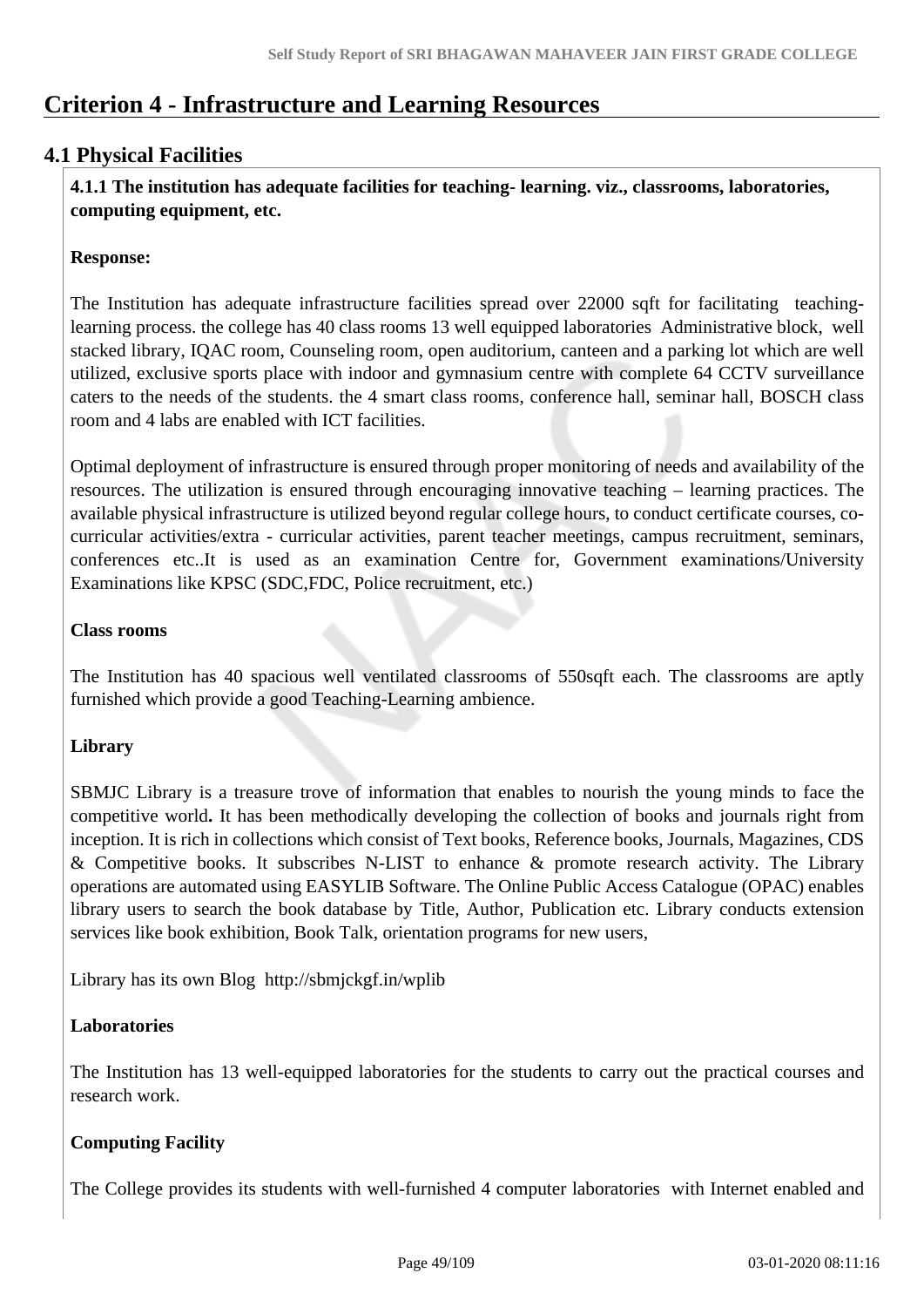language software. A Library Hub with 10 workstations for E-Learning and Library Automation. Wi-Fi enabled Campus. High-Speed Internet Gateway to provide seamless connectivity across the campus. All these facilities are planned and executed as per the policies and recommendations of Management and are upgraded based on need.

| <b>File Description</b>         | <b>Document</b>      |
|---------------------------------|----------------------|
| Any additional information      | <b>View Document</b> |
| Link for Additional Information | <b>View Document</b> |

 **4.1.2 The institution has adequate facilities for sports, games (indoor, outdoor),gymnasium, yoga centre etc., and cultural activities**

**Response:** 

The Institution encourages and provides facilities for students to participate in various extra-curricular, cocurricular and sports activities, in order to build team spirit and leadership qualities.

Facilities for indoor games like carom, chess, table tennis and badminton are available.

Yoga and karate are trained in the multipurpose open auditorium

Annual Athletic Meet is conducted in the BEML sports complex located at KGF.

 All Inter-collegiate, South Zone Inter- University and All India Inter-University tournaments are hosted in the open auditorium for indoor games such as badminton tennis karate and carom chess and BEML Sports complex, municipal grounds and the sports grounds of sister concern school located in 5km radius of the institution.

Regular coaching for tournaments is carried out in school ground and municipal ground.

Gymnasium and Yoga are provided in the Campus

**Cultural activities.** The Institution has a cultural committee for cultural activities to provide a platform for students to showcase their talents and organizational skills.

It comprises of the events in the form of competitions and stage performances such as Fresher's day, Achievers day, Graduation day, Vrishni inter-collegiate fest, Alumni Meet, Talent Search-Avishkar,YouthFest,Valedictory and Farewell, Rainbow Week, Carnival, Ethnic day and Traditional Food Competition.

Festivals like Teachers' Day, Women's Day, Independence Day, Republic Day, Gandhi Jayanthi, Ambedkar Jayanthi, etc are celebrated in the campus.

The above cultural activities are facilitated in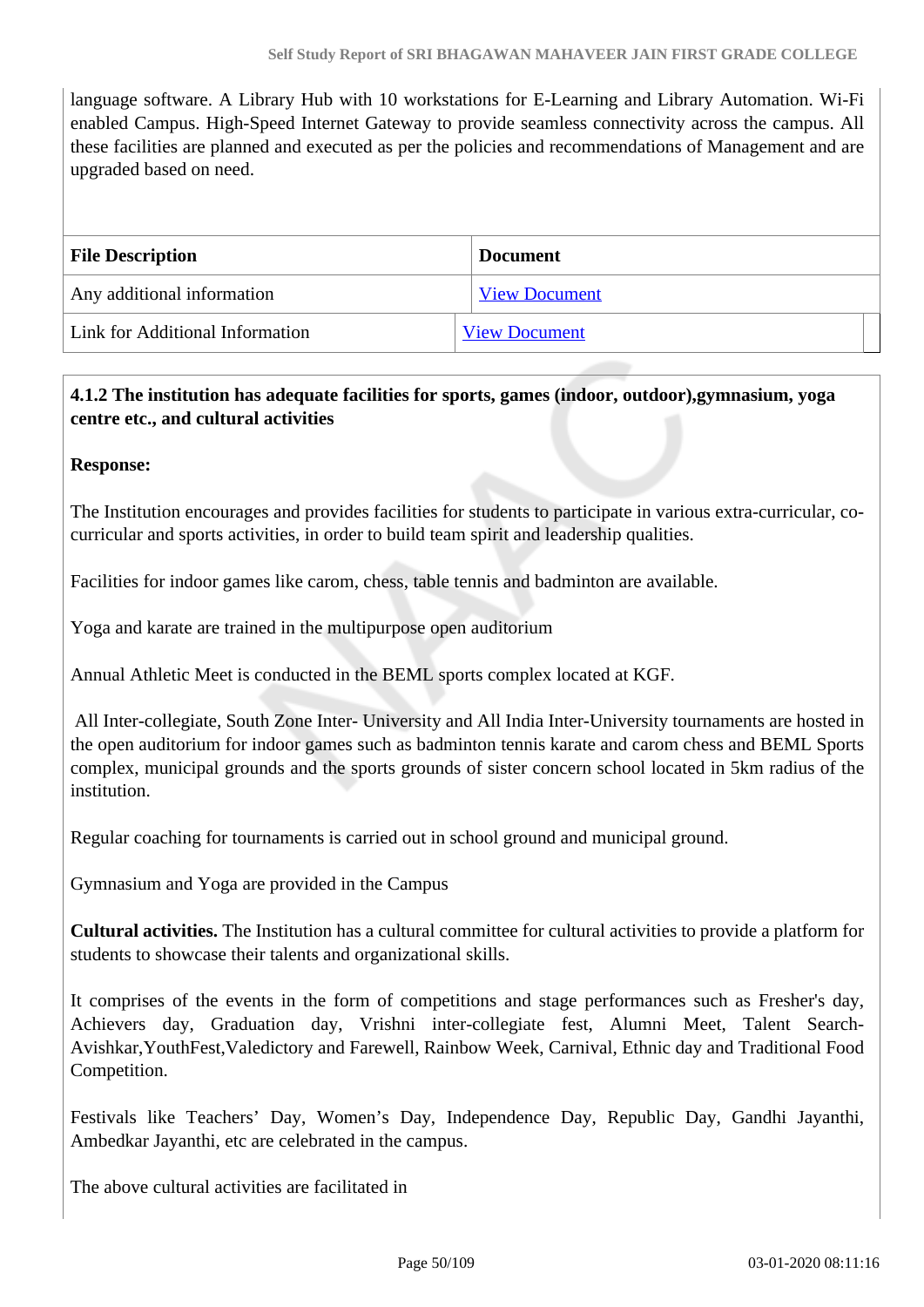- · Auditorium having a seating capacity of 250 members.
- · Conference hall having a seating capacity of 500 members.
- · Open auditorium having a seating capacity of 1500 members.
- · Public address system.
- · Music room for regular practices for intra and inter collegiate competitions.

| <b>Document</b>      |
|----------------------|
| <b>View Document</b> |
| <b>View Document</b> |
|                      |

# **4.1.3 Percentage of classrooms and seminar halls with ICT - enabled facilities such as smart class, LMS, etc**

#### **Response:** 26.19

4.1.3.1 Number of classrooms and seminar halls with ICT facilities

Response: 11

| <b>File Description</b>                                               | <b>Document</b>      |
|-----------------------------------------------------------------------|----------------------|
| Number of classrooms and seminar halls with ICT<br>enabled facilities | <b>View Document</b> |
| any additional information                                            | <b>View Document</b> |
| Link for additional information which is optional                     | <b>View Document</b> |

# **4.1.4 Average percentage of budget allocation, excluding salary for infrastructure augmentation during the last five years.**

**Response:** 2.31

4.1.4.1 Budget allocation for infrastructure augmentation, excluding salary year-wise during the last five years (INR in Lakhs)

| 2018-19 | 2017-18 | 2016-17 | 2015-16 | 2014-15 |
|---------|---------|---------|---------|---------|
| 7.86000 | 3.00000 | 2.50000 | 6.00000 | .00000  |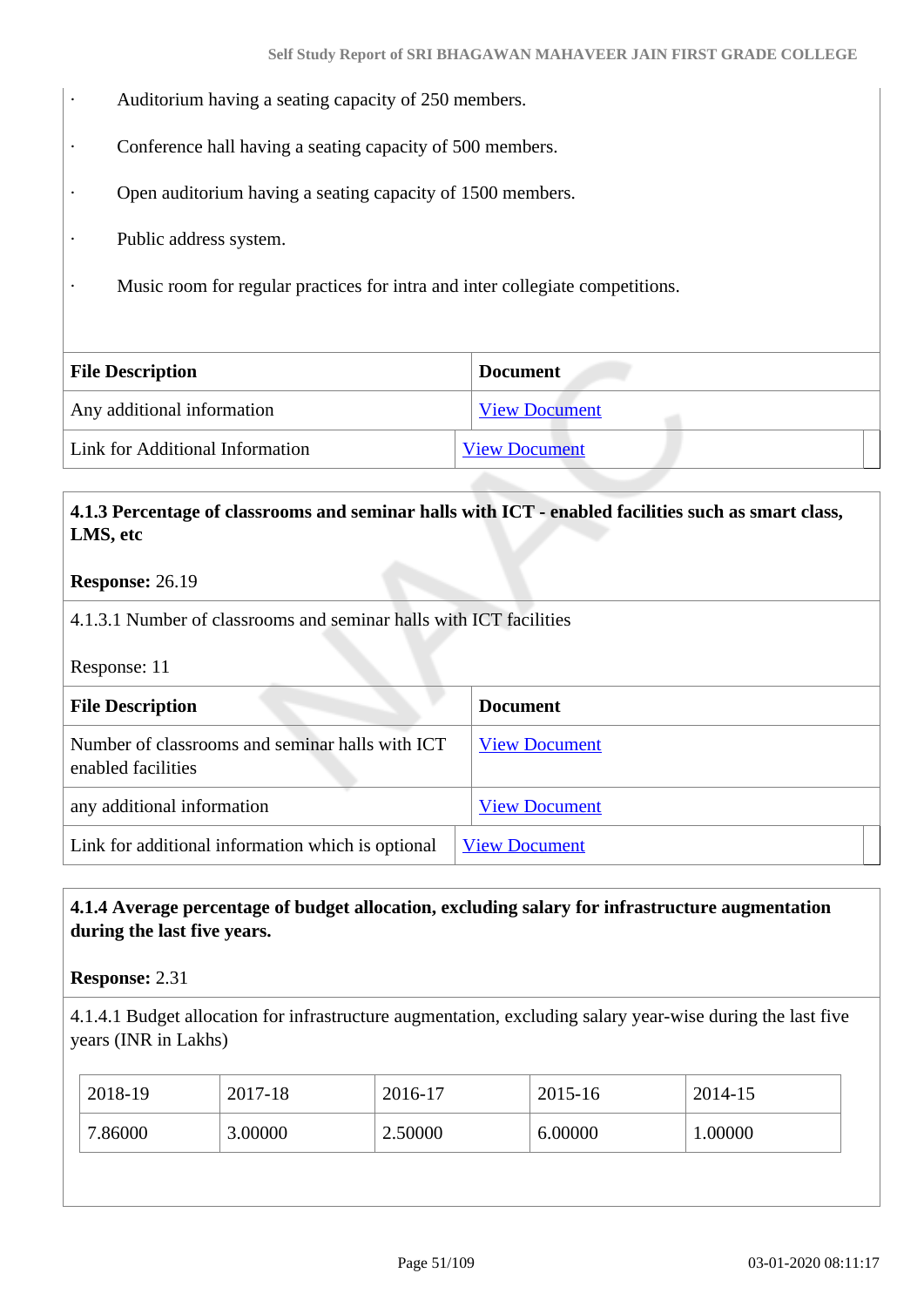| <b>File Description</b>                                                                      | Document             |
|----------------------------------------------------------------------------------------------|----------------------|
| Details of budget allocation, excluding salary during   View Document<br>the last five years |                      |
| Audited utilization statements                                                               | <b>View Document</b> |
| Any additional information                                                                   | <b>View Document</b> |

# **4.2 Library as a Learning Resource**

# **4.2.1 Library is automated using Integrated Library Management System (ILMS)**

# **Response:**

Sri Bhagawan Mahaveer jain first grade college KGF has a well-established library which caters to the need of the students and faculties. It is housed in spacious and attractive building. The library collection comprises of 14,620 Books, 70 periodicals, 270 CD-Rom, question bank, project reports, journals back volumes, cartographic materials with adequate facilities and services to achievetheinstitutional objectives.Closed Circuit Cameras are installed to monitor and safe guard of library resources. The library has a seating capacity of 250. Library is an Institutional member of INFLIBNET (N-LIST). Students are encouraged to use the library e-resource for online journals with internet facility to accomplish their Academic Objectives.

Students and Staff are provided with various services like:

- Open Access Library System
- E-Resource Centre
- Reference Service
- News Paper Clipping Service
- New Arrivals Display
- Departmental libraries for ready references.
- Additional Books are provided for merit students
- Exclusive **library hour** is allotted for students of all streams.
- Documentation of Syllabus Copies and Question Papers

Apart from the regular activities, the library also organizes various Extensional Activities every year such as:

- Orientation for Fresher's
- Orientation for NPTEL &SWAYAM
- Book Week Celebrations
- Book Talk

Motivation is provided to students to optimally utilize the available library resources. The department has introduced **Best Library User** Awards to the students who achieve Academic Excellence.

**Library is automated with EASYLIB - Library Integrated Software. All the documents are Bar-**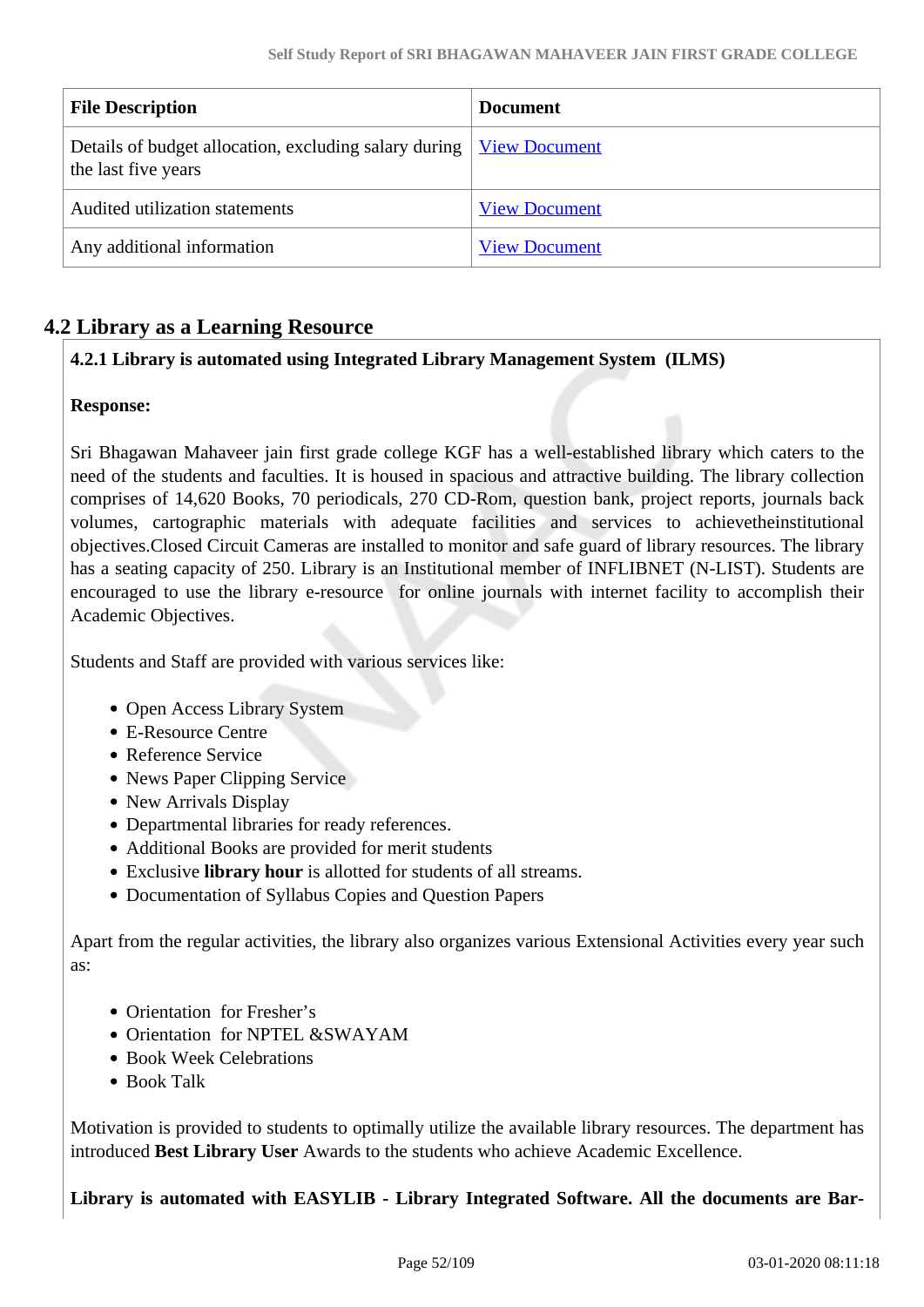#### **coded . Circulation activities are performing regularly.**

| <b>YEAR</b> | <b>NAME OF THE SOFTWARE</b> | <b>STATUS</b>          |  |
|-------------|-----------------------------|------------------------|--|
| $2013 - 16$ | E-GRANTHALAYA               | PARTIALLY AUTOMATED    |  |
| 2016        | EASYLIB 4.3.3               | <b>FULLY AUTOMATED</b> |  |

| <b>File Description</b>         | <b>Document</b>      |
|---------------------------------|----------------------|
| Any additional information      | <b>View Document</b> |
| Link for Additional Information | <b>View Document</b> |

# **4.2.2 Collection of rare books, manuscripts, special reports or any other knowledge resources for library enrichment**

#### **Response:**

The college library is enriched with various rare books, manuals, conference proceedings, Department Libraries for ready reference.

The Back volumes of the printed journals from 2006 are available in library as a bound volumes from different publishers such as Pramana,Sadhana, Current science,Prajanan,

Indian Jnl. of Economics & Business etc., to benefit the students and faculty members for their knowledge enhancement, research and exploring new things apart from the textbooks. It also maintains **Newspaper clippings** of various events organized in the institution.

The library has provided various links of open source e-journals, e-books and other helpful links to the students on the library blog, Such as DOAJ, e-PGPathshala, NPTEL, SWAYAM, INFLIBNET, Swayamprabha, Vidyamitra, N-List, Rare Books, National Digital Library, Indian manuscripts.com .

| <b>File Description</b>         | Document             |
|---------------------------------|----------------------|
| Any additional information      | <b>View Document</b> |
| Link for Additional Information | <b>View Document</b> |

**4.2.3 Does the institution have the following:**

- **1.e-journals 2.e-ShodhSindhu**
- **3.Shodhganga Membership**
- **4.e-books**
- **5.Databases**
- **A. Any 4 of the above**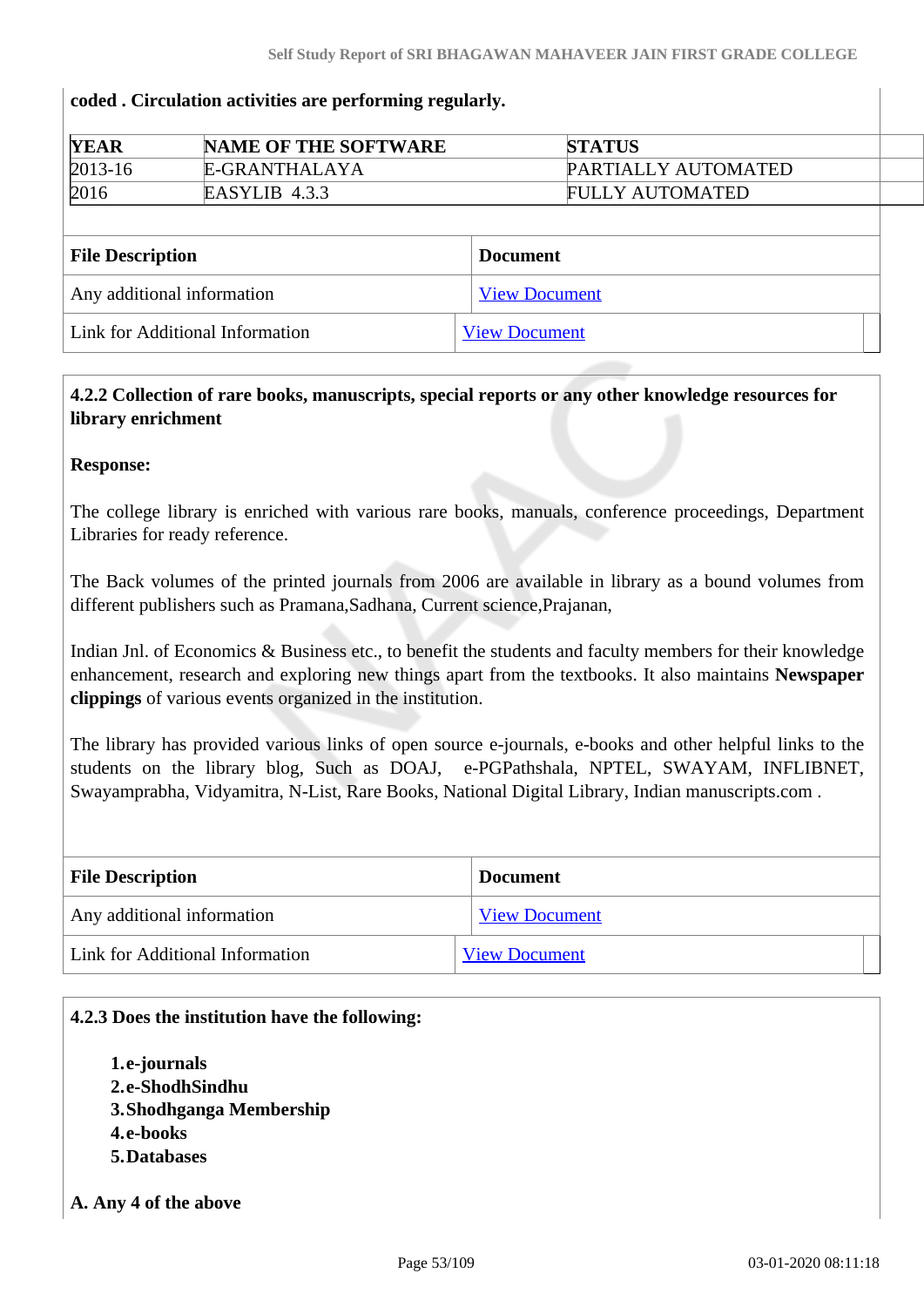| <b>B.</b> Any 3 of the above                                                          |                      |  |  |
|---------------------------------------------------------------------------------------|----------------------|--|--|
| C. Any 2 of the above                                                                 |                      |  |  |
| D. Any 1 of the above                                                                 |                      |  |  |
| <b>Response:</b> D. Any 1 of the above                                                |                      |  |  |
|                                                                                       |                      |  |  |
| <b>File Description</b>                                                               | <b>Document</b>      |  |  |
| Details of subscriptions like e-journals, e-<br>ShodhSindhu,Shodhganga Membership etc | <b>View Document</b> |  |  |

# **4.2.4 Average annual expenditure for purchase of books and journals during the last five years (INR in Lakhs)**

#### **Response:** 2.39

4.2.4.1 Annual expenditure for purchase of books and journals year-wise during the last five years (INR in Lakhs)

| 2018-19 | 2017-18 | $2016-17$ | 2015-16 | 2014-15 |
|---------|---------|-----------|---------|---------|
| 3.04762 | 2.30220 | 2.53181   | 1.92318 | 2.13969 |

| <b>File Description</b>                                                                        | <b>Document</b>      |
|------------------------------------------------------------------------------------------------|----------------------|
| Details of annual expenditure for purchase of books<br>and journals during the last five years | <b>View Document</b> |
| Audited statements of accounts                                                                 | <b>View Document</b> |
| Any additional information                                                                     | <b>View Document</b> |

|                      | 4.2.5 Availability of remote access to e-resources of the library |                      |
|----------------------|-------------------------------------------------------------------|----------------------|
| <b>Response:</b> Yes |                                                                   |                      |
|                      | <b>File Description</b>                                           | <b>Document</b>      |
|                      | Any additional information                                        | <b>View Document</b> |

| 4.2.6 Percentage per day usage of library by teachers and students |
|--------------------------------------------------------------------|
|                                                                    |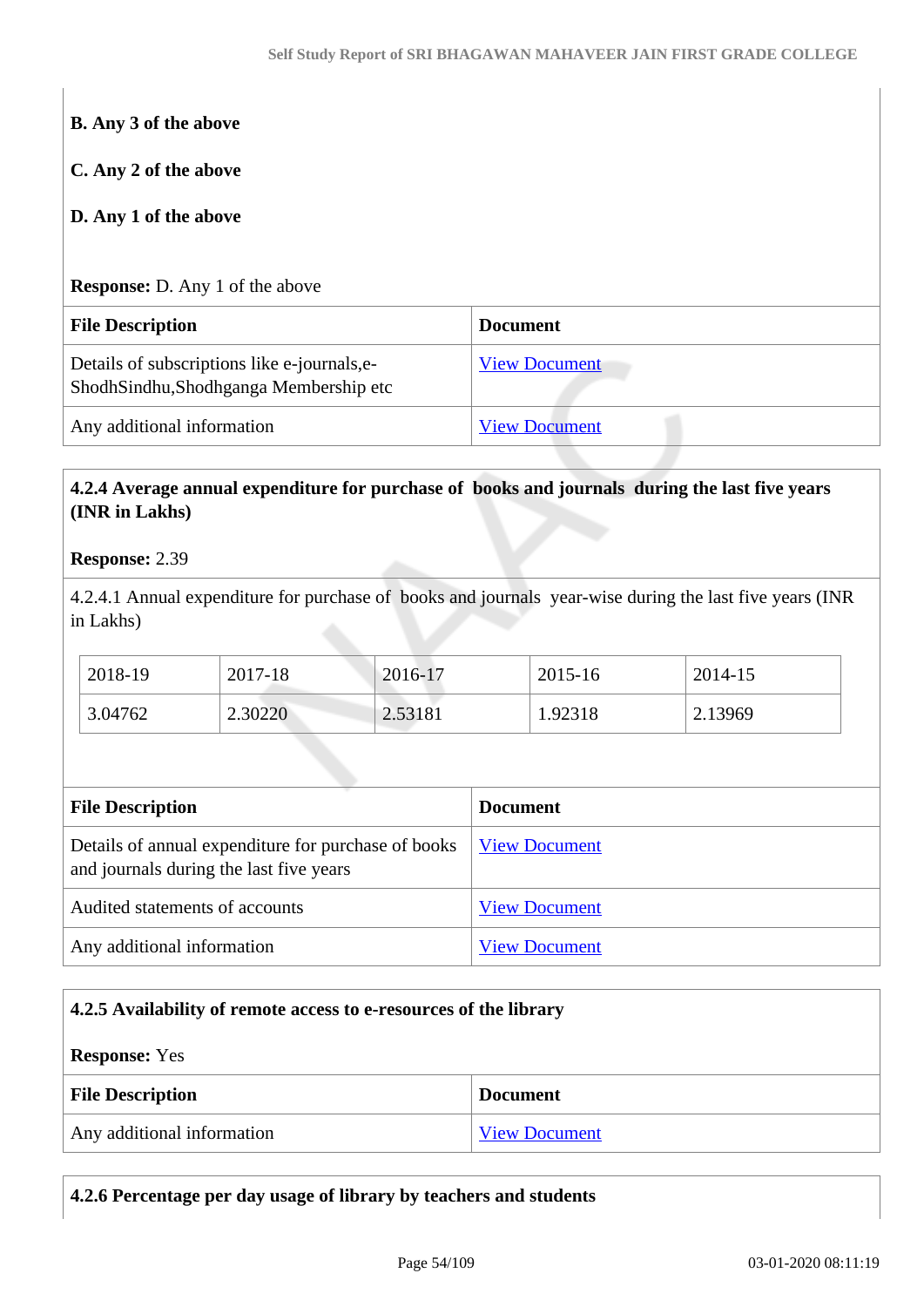# **Response:** 23.28

4.2.6.1 Average number of teachers and students using library per day over last one year

Response: 250

| <b>File Description</b>    | <b>Document</b>      |  |
|----------------------------|----------------------|--|
| Any additional information | <b>View Document</b> |  |

# **4.3 IT Infrastructure**

# **4.3.1 Institution frequently updates its IT facilities including Wi-Fi**

#### **Response:**

The Institution has always placed IT infrastructure development and its comprehensive maintenance as a top priority, as the institution envision that adequate the IT infrastructure  $\&$  its best maintenance is must to offer quality education. The Institution invest huge amounts in updating its IT facilities on a continuous basis and make it available to all the staff and students seamlessly.

Periodically cross checking all the IT equipments & upgrade the same as and when need arises in consultation with the system Administrator is an ongoing practice at SBMJC.

Assessment of the IT Infrastructure is done in the beginning of every academic year and budget is prepared for augmentation, replacement and upgradation of the existing infrastructure. We also seek advice from the users namely staff and students on this issue and take appropriate actions wherever required. We consider computer - student ratio, working condition of present equipment and availability of better IT solutions while deciding on the updation and enhancement of IT infrastructure.

Fool proof of the entire IT infrastructure is being taken care by system administrator.

Regular assessment of quality services of AMC service providers (for UPS, Generators, Software Applications, Network Printer, Internet facility etc,.)is done periodically, to ensure better IT Infrastructure utilization and experience to all the users.

#### **Enhancement of the IT Infrastructure**

- There are 157 Core4 desktop computers and 01 application software, 2 apps, 01 system software and 01 web based e-resource are available as per latest technological necessities for students as well as faculties.
- In addition to the existing computers 50 computers were purchased with latest configuration,
- The entire Institute is Wi-Fi enabled and Computer Labs are connected through Local Area Network (LAN) with internet facilities.
- Increase in the speed of Internet Connections from 50 Mbps to 100 Mbps with FTTH.
- 4 Classroom are used as smart classrooms.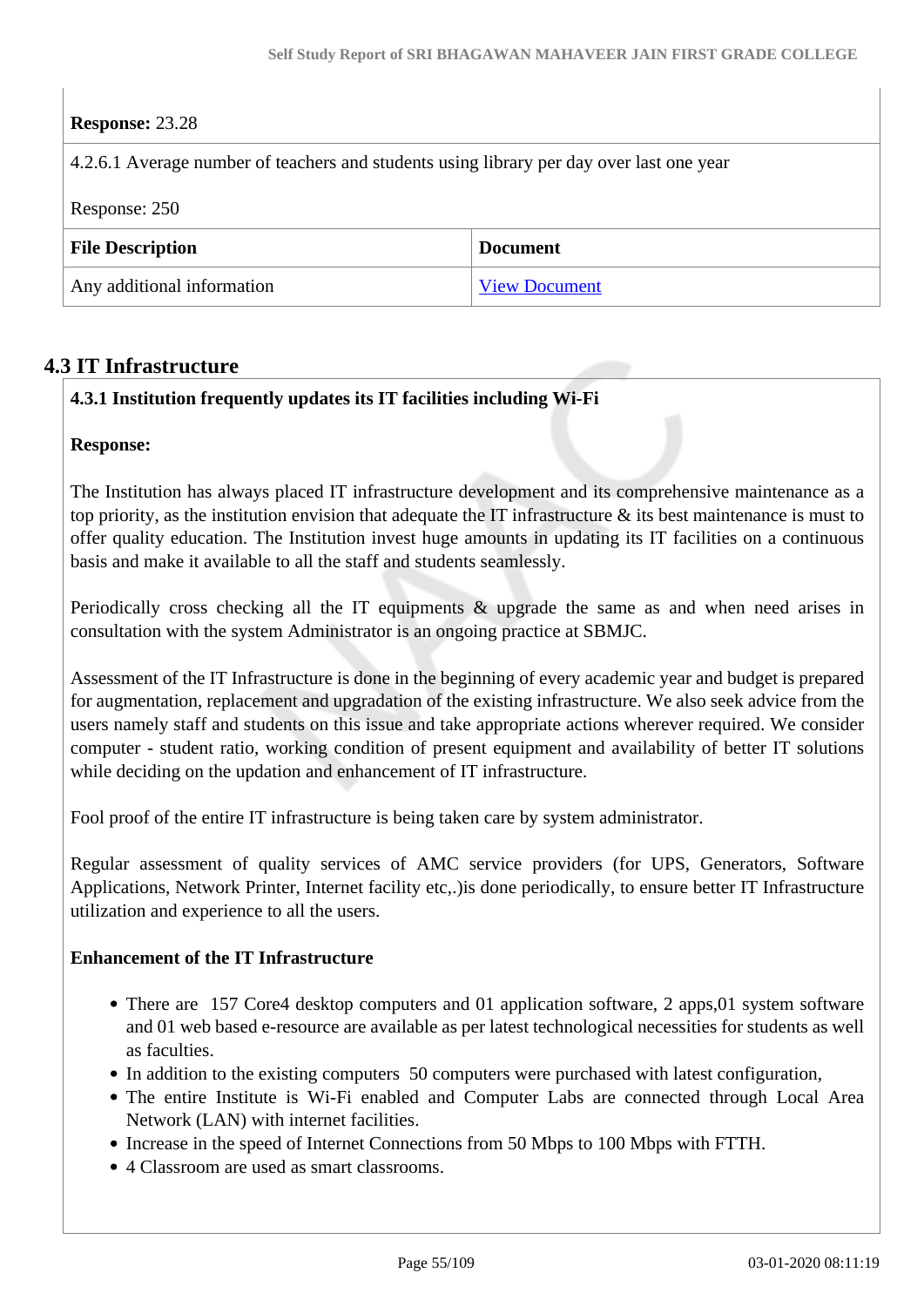| <b>File Description</b>         | <b>Document</b>      |  |
|---------------------------------|----------------------|--|
| Any additional information      | <b>View Document</b> |  |
| Link for Additional Information | <b>View Document</b> |  |

| 4.3.2 Student - Computer ratio<br><b>Response: 7.2</b> |                      |
|--------------------------------------------------------|----------------------|
|                                                        |                      |
| Any additional information                             | <b>View Document</b> |

| 4.3.3 Available bandwidth of internet connection in the Institution (Lease line)<br>$>=50$ MBPS |                      |  |
|-------------------------------------------------------------------------------------------------|----------------------|--|
| <b>35-50 MBPS</b>                                                                               |                      |  |
| <b>20-35 MBPS</b>                                                                               |                      |  |
| <b>5-20 MBPS</b>                                                                                |                      |  |
|                                                                                                 |                      |  |
| <b>Response: &lt;5 MBPS</b>                                                                     |                      |  |
| <b>File Description</b>                                                                         | <b>Document</b>      |  |
| Any additional information                                                                      | <b>View Document</b> |  |

# **4.3.4 Facilities for e-content development such as Media Centre, Recording facility, Lecture Capturing System (LCS)**

**Response:** No

| <b>File Description</b>                                                               | <b>Document</b>      |
|---------------------------------------------------------------------------------------|----------------------|
| Facilities for e-content development such as Media<br>Centre, Recording facility, LCS | <b>View Document</b> |
| Any additional information                                                            | <b>View Document</b> |

# **4.4 Maintenance of Campus Infrastructure**

 **4.4.1 Average Expenditure incurred on maintenance of physical facilities and academic support facilities excluding salary component, as a percentage during the last five years**

**Response:** 55.97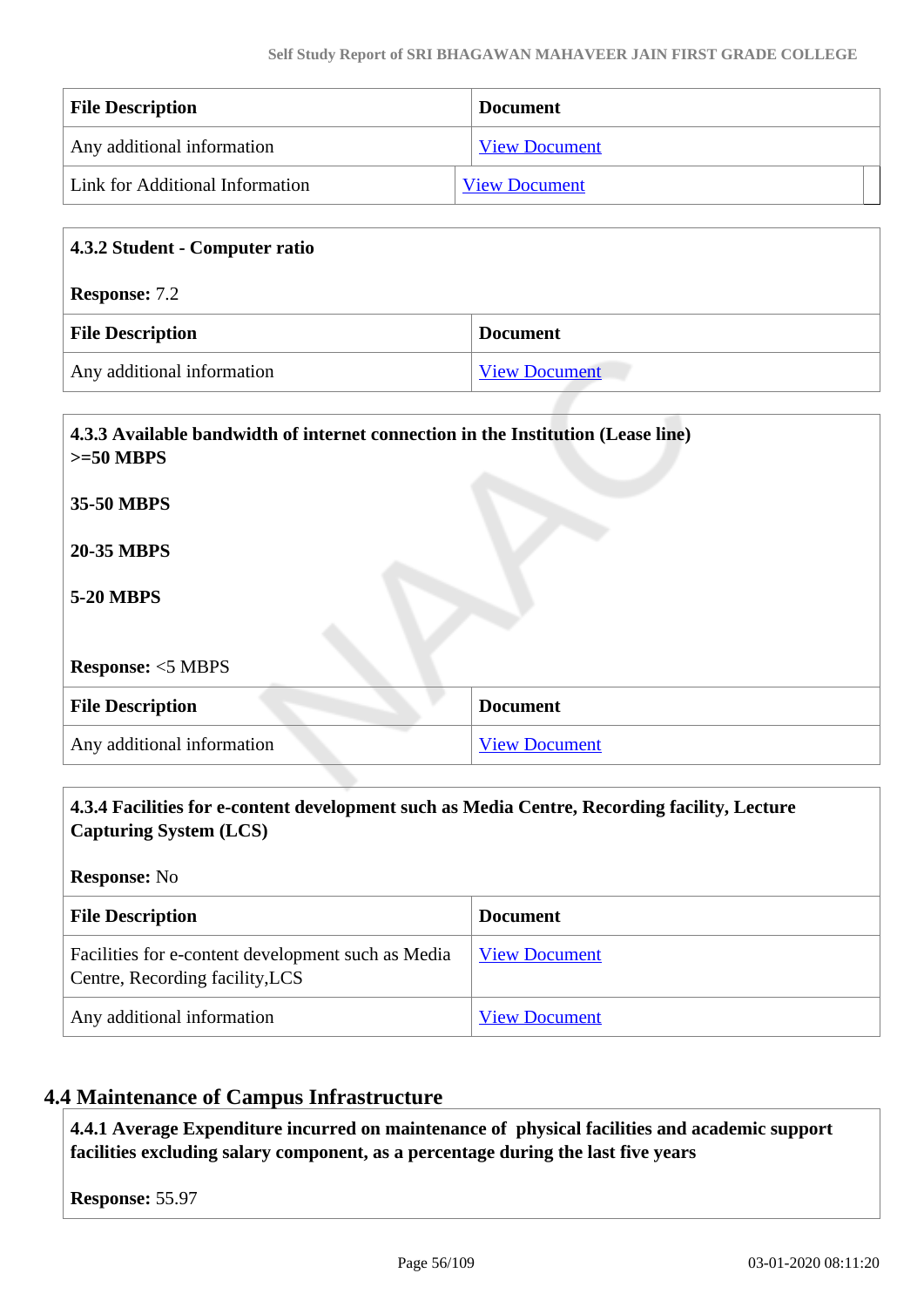4.4.1.1 Expenditure incurred on maintenance of physical facilities and academic support facilities excluding salary component year-wise during the last five years (INR in Lakhs)

|                                                                                                 | 2018-19                 | 2017-18              | 2016-17              |                 | 2015-16  | 2014-15  |
|-------------------------------------------------------------------------------------------------|-------------------------|----------------------|----------------------|-----------------|----------|----------|
|                                                                                                 | 112.98991               | 99.90421             | 98.59525             |                 | 91.98293 | 73.64633 |
|                                                                                                 |                         |                      |                      |                 |          |          |
|                                                                                                 | <b>File Description</b> |                      |                      | <b>Document</b> |          |          |
| Details about assigned budget and expenditure on<br>physical facilities and academic facilities |                         |                      | <b>View Document</b> |                 |          |          |
| Audited statements of accounts.                                                                 |                         | <b>View Document</b> |                      |                 |          |          |
| Any additional information                                                                      |                         |                      | <b>View Document</b> |                 |          |          |

# **4.4.2 There are established systems and procedures for maintaining and utilizing physical, academic and support facilities - laboratory, library, sports complex, computers, classrooms etc.**

### **Response:**

The Institution has a standard protocol policy involving procedures and processes for maintenance of the assets like computer systems, technical devices, Internet and networking, classrooms, CCTV surveillance system, electronic equipments, furniture, conference halls, sports equipments, generator, building etc. which comprises the total infrastructure of the campus.

There is a provision of allocating budget for the maintenance of physical, academic and support facilities. Budget is allocated for various purposes such as Internet fees, laboratory expenses, educational tours, organizing various college related programs and seminars, electrical charges, repairs and maintenance of garden, buildings, electricity, water supplying system, furniture, sanitation etc.

Laboratories are maintained by the departments. Each lab has a manual and stock register. The stock register has a record of all equipments/instruments/glasswares/software/systems and servers with their configuration and date/year of purchase. The lab sessions are held according to a time-table which is synchronized with the Master-timetable to enable optimal use of the laboratories. Perishable substances are purchased as and when required during the experiment. Glassware breakage is recorded and the personnel responsible for the same are either asked to replace or pay for the same.

At the end of the academic year after the stock verification HODs make a list of requirements- of new equipment to be purchased and damaged equipment to be repaired and forward it through the principal to the Management. Any repair work/ renovations to be done are also intimated so that the labs can be got ready for the new academic year in time. It is sufficiently equipped to carry out the basic research.

Auditoriums, conference hall, are made available for activities to all the departments and clubs through entries in a monthly planner available in academic resource group.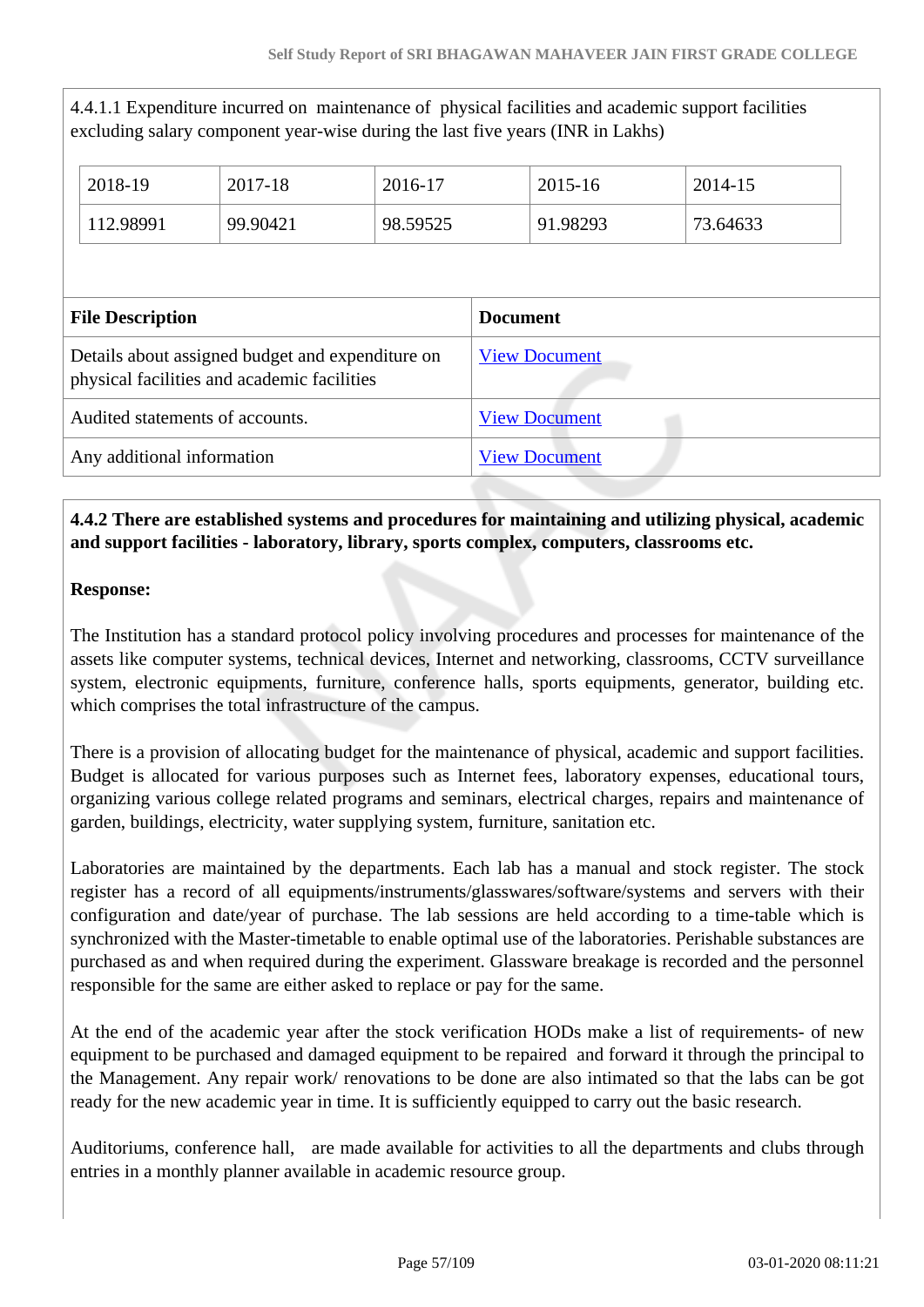The institution has hired an agency for housekeeping maintenance. The other infrastructural maintenance services are rendered by the respective vendors with whom the institution has entered into AMC. The AMC purview includes Pest Control Service Contract, Fire Systems Maintenance, UPS, Water Tank Cleaning, Generator, College Website, Blog, Printer, Biometric etc.

 Adequate in - house staffs are employed to meticulously maintain hygiene and cleanliness of the infrastructure on the campus so as to provide a congenial learning environment. Classrooms, Staffrooms, Seminar halls and Laboratories and all class rooms are cleaned and maintained regularly by Ground staff assigned for each floor. Wash rooms and rest rooms are well maintained and kept clean. Dustbins are placed in every floor and class rooms. For any repair and maintenance of civil work, the contractor referred by the Trust is engaged.

24X7 security staff (7nos) are deployed in two shifts to ensure total safety of the campus and to stop misusing of the assets.

The institution has dedicated staff that overlooks the maintenance, upkeep of equipment & computing facilities of the institution. The electrical equipments are maintained in terms of minor repairs, replacements, installations, and all other related work by the electricians. Routine computer maintenance, software installations, networking are handled by system admin. Anti-virus software is purchased and is renewed annually for the smooth working of all the computers in the institute.

Library updates its books repository on a yearly basis as per the changes in the curricula. Inputs from the student and faculty members are collected in the prescribed format for books to be procured. Library committee discusses and approves the procurement of these. Library is holding the physical collection of more than 14,620 books (as on 07.12.2019), it subscribes 30 current print journals, 32 magazines of national repute, more than 270 CDs, Bounded back volumes of journals, Competitive books. Books are arranged according Dewey decimal classification system. Additional Books are provided for merit and sc/st students. Library is kept open from 8.30 am to 4.00 p.m. during working days whereas during examination period, library time is extended up to 5.30 p.m.

Exclusive sports place with indoor games and gymnasium centre, outdoor games are conducted in the BEML sports complex, ground of the JGI school, Municipal ground and 6000sq.ft. land is taken on agreement in the next lane for lawn Tennis and Cricket.

The Physical Director, Assistant and Coach identify students with potential and train them in Athletics and Sports from 6.00 a.m till 8.30 a.m everyday except Sundays. After Class hours, students stay back and train till 5 p.m. The list of sports equipment required is sent to the Management at the end/beginning of the academic year through the Principal and the order is placed with Suppliers recommended by the Physical Director.

| <b>File Description</b>         | Document             |  |
|---------------------------------|----------------------|--|
| Any additional information      | <b>View Document</b> |  |
| Link for Additional Information | <b>View Document</b> |  |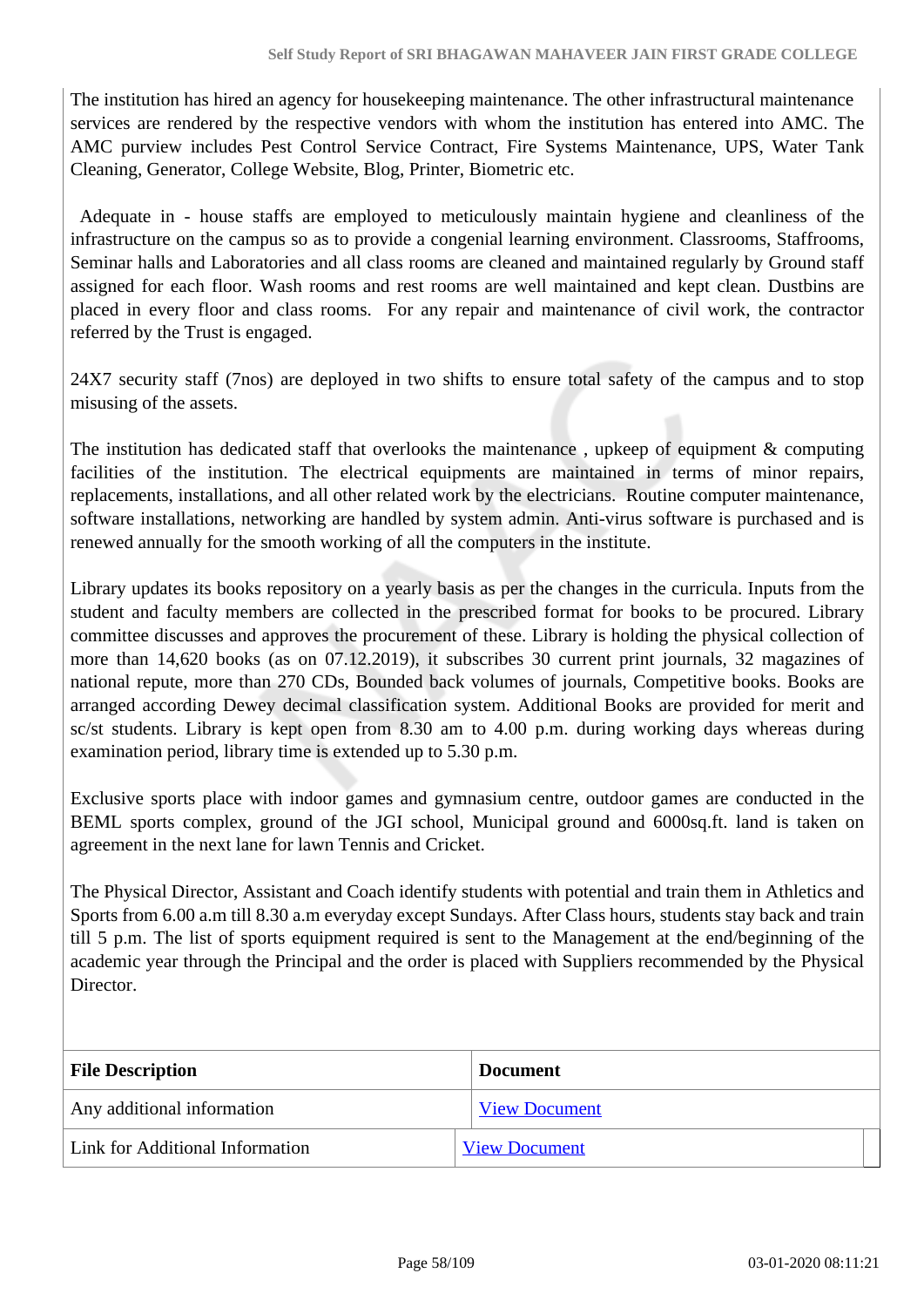# **Criterion 5 - Student Support and Progression**

# **5.1 Student Support**

# **5.1.1 Average percentage of students benefited by scholarships and freeships provided by the Government during the last five years**

### **Response:** 11.69

5.1.1.1 Number of students benefited by scholarships and freeships provided by the Government year-wise during the last five years

| 2018-19 | 2017-18 | 2016-17                | 2015-16 | 2014-15      |
|---------|---------|------------------------|---------|--------------|
| 218     | 126     | $\mathbf{Q}^{\dagger}$ | 58      | $\sim$<br>IJ |

| <b>File Description</b>                                                                                                            | <b>Document</b>      |
|------------------------------------------------------------------------------------------------------------------------------------|----------------------|
| Upload self attested letter with the list of students<br>sanctioned scholarships                                                   | <b>View Document</b> |
| Average percentage of students benefited by<br>scholarships and freeships provided by the<br>Government during the last five years | <b>View Document</b> |
| Any additional information                                                                                                         | <b>View Document</b> |

# **5.1.2 Average percentage of students benefited by scholarships, freeships, etc. provided by the institution besides government schemes during the last five years**

#### **Response:** 12.66

5.1.2.1 Total number of students benefited by scholarships, freeships, etc provided by the institution besides government schemes year-wise during the last five years

| 2018-19 | 2017-18 | 2016-17 | 2015-16 | 2014-15 |
|---------|---------|---------|---------|---------|
| 209     | 128     | 113     | 69      | 67      |

| <b>File Description</b>    | <b>Document</b>      |
|----------------------------|----------------------|
| Any additional information | <b>View Document</b> |

**5.1.3 Number of capability enhancement and development schemes –**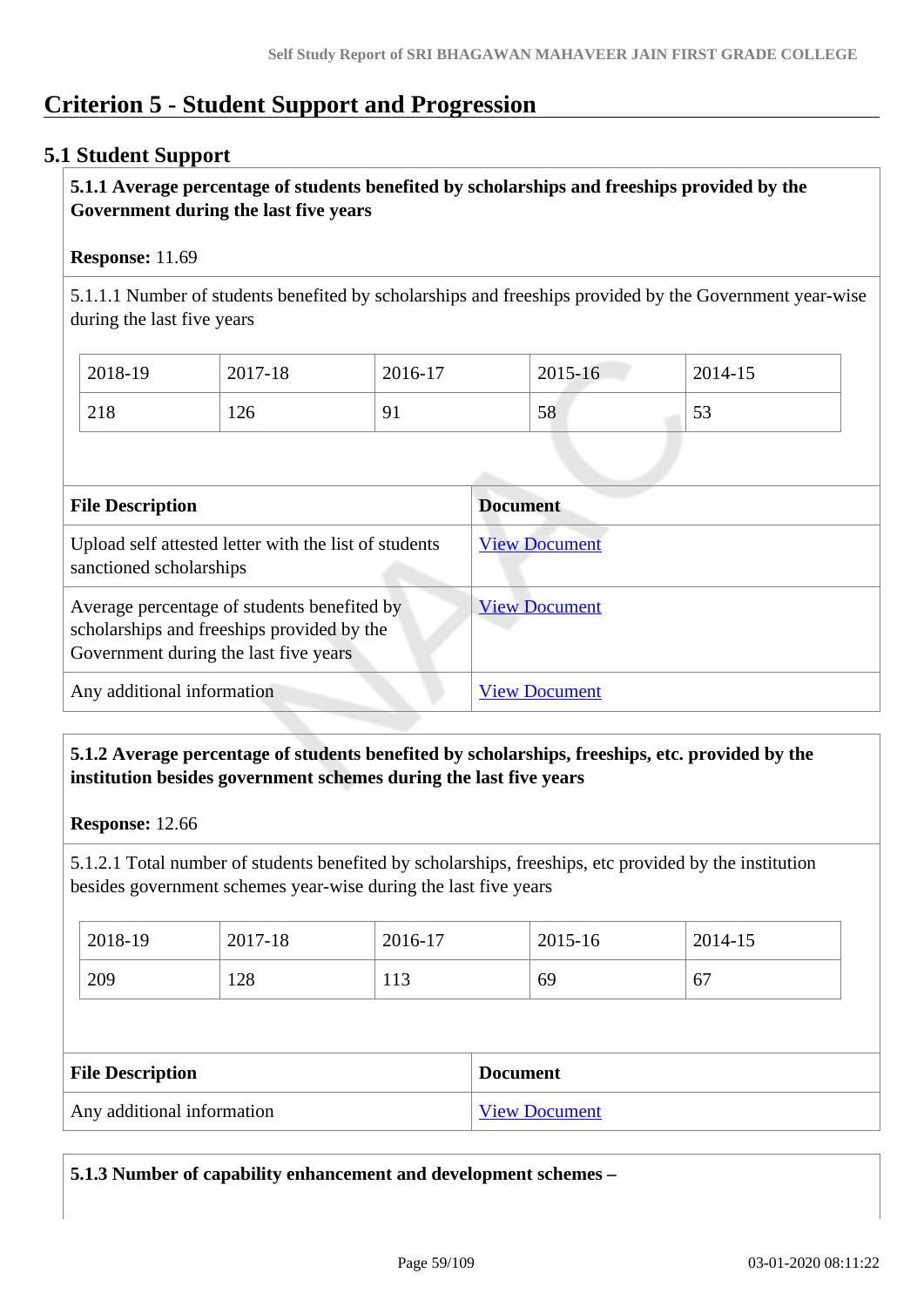| 1. For competitive examinations<br>2. Career counselling<br>3. Soft skill development<br><b>4. Remedial coaching</b><br>5. Language lab<br><b>6. Bridge courses</b><br>7. Yoga and meditation<br><b>8. Personal Counselling</b><br>A. 7 or more of the above |                      |
|--------------------------------------------------------------------------------------------------------------------------------------------------------------------------------------------------------------------------------------------------------------|----------------------|
|                                                                                                                                                                                                                                                              |                      |
| <b>B.</b> Any 6 of the above                                                                                                                                                                                                                                 |                      |
| C. Any 5 of the above<br>D. Any 4 of the above                                                                                                                                                                                                               |                      |
|                                                                                                                                                                                                                                                              |                      |
| Response: A. 7 or more of the above                                                                                                                                                                                                                          |                      |
| <b>File Description</b>                                                                                                                                                                                                                                      | <b>Document</b>      |
| Details of capability enhancement and development<br>schemes                                                                                                                                                                                                 | <b>View Document</b> |
| Any additional information                                                                                                                                                                                                                                   | <b>View Document</b> |
| Link to Institutional website                                                                                                                                                                                                                                | <b>View Document</b> |

# **5.1.4 Average percentage of student benefited by guidance for competitive examinations and career counselling offered by the institution during the last five years**

**Response:** 16.35

5.1.4.1 Number of students benefited by guidance for competitive examinations and career counselling offered by the institution year-wise during the last five years

| 2018-19 | 2017-18 | 2016-17 | 2015-16 | 2014-15 |
|---------|---------|---------|---------|---------|
| 135     | 163     | 165     | 120     | 150     |

| <b>File Description</b>                                                                                                       | <b>Document</b>      |
|-------------------------------------------------------------------------------------------------------------------------------|----------------------|
| Number of students benefited by guidance for<br>competitive examinations and career counselling<br>during the last five years | <b>View Document</b> |
| Any additional information                                                                                                    | <b>View Document</b> |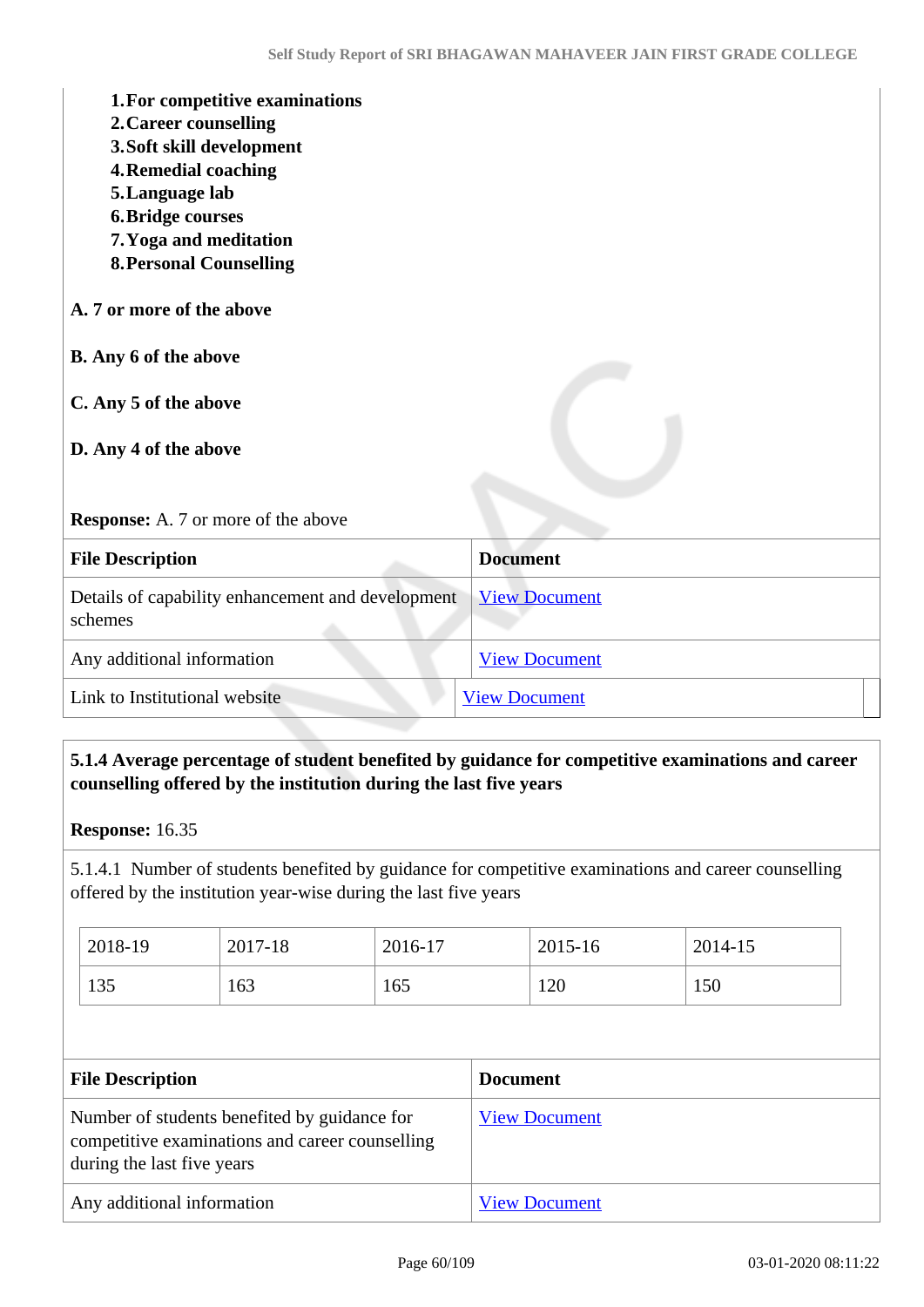# **5.1.5 Average percentage of students benefited by Vocational Education and Training (VET) during the last five years**

### **Response:** 28.23

5.1.5.1 Number of students attending VET year-wise during the last five years

| 2018-19 | 2017-18     | 2016-17                         | 2015-16 | 2014-15 |
|---------|-------------|---------------------------------|---------|---------|
| 292     | つくく<br>ر ر_ | ヘワワ<br>$\sim$ $\prime$ $\prime$ | 150     | 300     |

| <b>File Description</b>                   | <b>Document</b>      |
|-------------------------------------------|----------------------|
| Details of the students benifitted by VET | <b>View Document</b> |
| Any additional information                | <b>View Document</b> |

# **5.1.6 The institution has a transparent mechanism for timely redressal of student grievances including sexual harassment and ragging cases**

#### **Response:** Yes

| <b>File Description</b>                                                                                                            | <b>Document</b>      |
|------------------------------------------------------------------------------------------------------------------------------------|----------------------|
| Minutes of the meetings of student redressal<br>committee, prevention of sexual harassment<br>committee and Anti Ragging committee | <b>View Document</b> |
| Details of student grievances including sexual<br>harassment and ragging cases                                                     | <b>View Document</b> |
| Any additional information                                                                                                         | <b>View Document</b> |

# **5.2 Student Progression**

| <b>Response:</b> $60.16$ |         |         |                                                                                 |         |
|--------------------------|---------|---------|---------------------------------------------------------------------------------|---------|
|                          |         |         | 5.2.1.1 Number of outgoing students placed year-wise during the last five years |         |
| 2018-19                  | 2017-18 | 2016-17 | 2015-16                                                                         | 2014-15 |
| 160                      | 160     | 131     | 120                                                                             | 135     |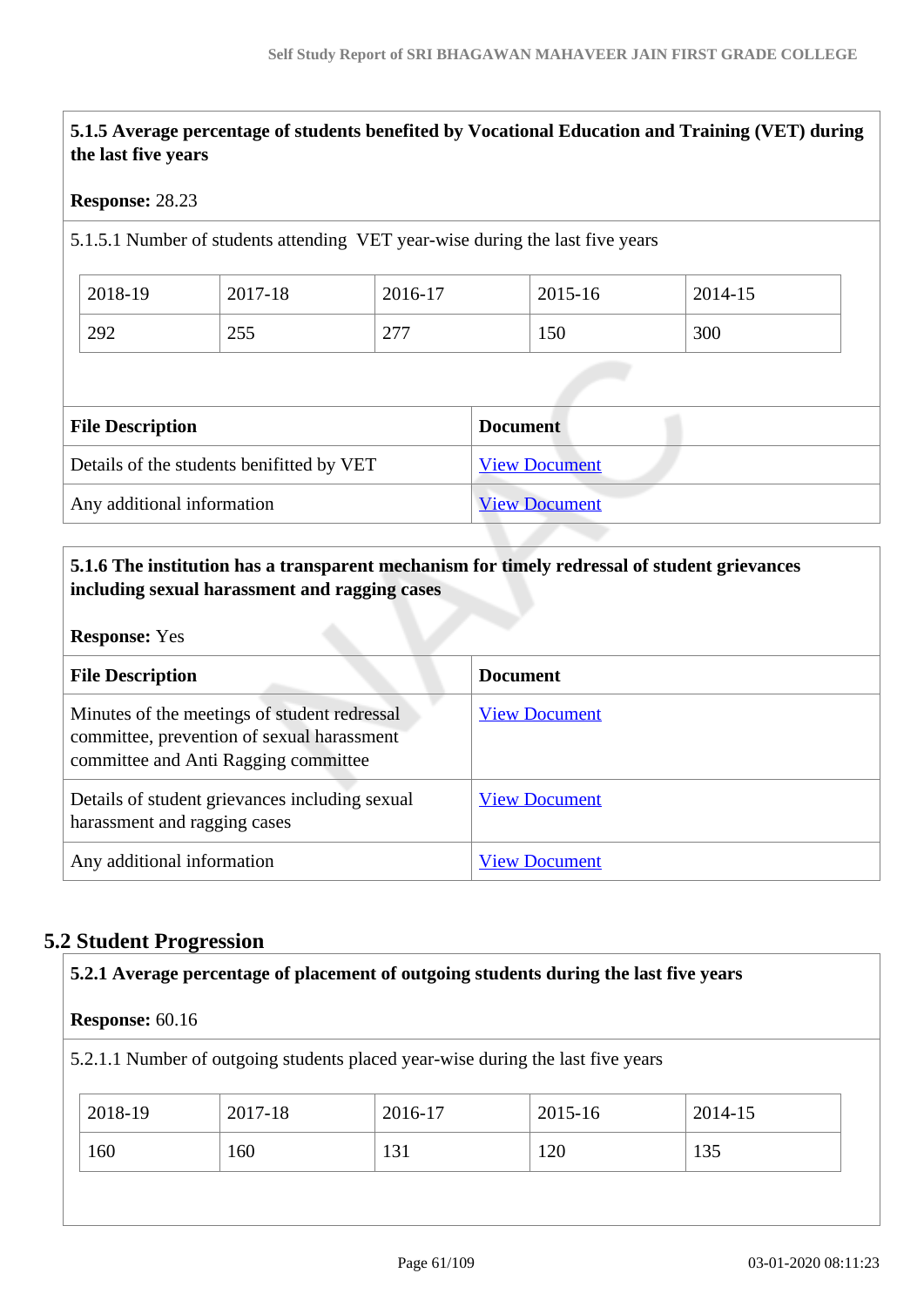| <b>File Description</b>                                    | <b>Document</b>      |
|------------------------------------------------------------|----------------------|
| Self attested list of students placed                      | <b>View Document</b> |
| Details of student placement during the last five<br>years | <b>View Document</b> |
| Any additional information                                 | <b>View Document</b> |

### **5.2.2 Percentage of student progression to higher education (previous graduating batch)**

# **Response:** 29.39

5.2.2.1 Number of outgoing students progressing to higher education

| Response: 77                                       |                      |  |  |
|----------------------------------------------------|----------------------|--|--|
| <b>File Description</b>                            | <b>Document</b>      |  |  |
| Upload supporting data for student/alumni          | <b>View Document</b> |  |  |
| Details of student progression to higher education | <b>View Document</b> |  |  |
| Any additional information                         | <b>View Document</b> |  |  |

# **5.2.3 Average percentage of students qualifying in State/ National/ International level examinations during the last five years (eg: NET/ SLET/ GATE/ GMAT/ CAT/ GRE/ TOEFL/ Civil Services/State government examinations)**

#### **Response:** 40

5.2.3.1 Number of students qualifying in state/ national/ international level examinations (eg: NET/ SLET/ GATE/ GMAT/ CAT/ GRE/ TOEFL/ Civil services/ State government examinations) year-wise during the last five years

| 2018-19 | 2017-18 | 2016-17 | 2015-16 | 2014-15 |
|---------|---------|---------|---------|---------|
| 02      | VI.     | 00      | 00      | 00      |

# 5.2.3.2 Number of students who have appeared for the exams year-wise during the last five years

| 00<br>$00\,$<br>02<br>00<br>01 |  |
|--------------------------------|--|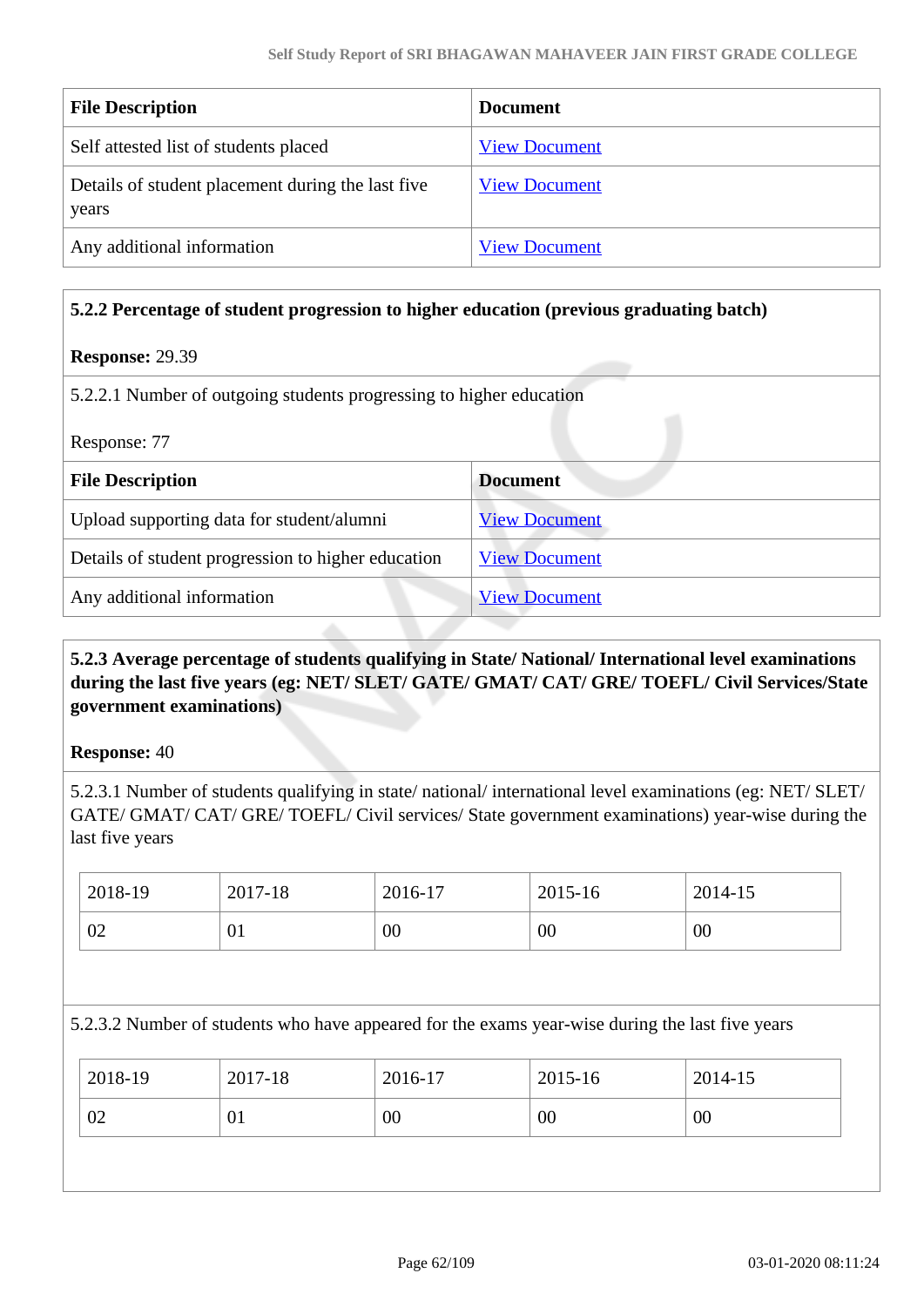| <b>File Description</b>                                                                                            | <b>Document</b>      |
|--------------------------------------------------------------------------------------------------------------------|----------------------|
| Upload supporting data for the same                                                                                | <b>View Document</b> |
| Number of students qualifying in state/national/<br>international level examinations during the last five<br>years | <b>View Document</b> |
| Any additional information                                                                                         | <b>View Document</b> |

# **5.3 Student Participation and Activities**

 **5.3.1 Number of awards/medals for outstanding performance in sports/cultural activities at national / international level (award for a team event should be counted as one) during the last five years.**

### **Response:** 2

5.3.1.1 Number of awards/medals for outstanding performance in sports/cultural activities at national/international level (award for a team event should be counted as one) year-wise during the last five years

| 2018-19 | 2017-18 | 2016-17 | 2015-16 | 2014-15 |
|---------|---------|---------|---------|---------|
| 01      | 00      | 01      | 00      | 00      |

| <b>File Description</b>                                                                                                                            | <b>Document</b>      |
|----------------------------------------------------------------------------------------------------------------------------------------------------|----------------------|
| Number of awards/medals for outstanding<br>performance in sports/cultural activities at<br>national/international level during the last five years | <b>View Document</b> |
| e-copies of award letters and certificates                                                                                                         | <b>View Document</b> |
| Any additional information                                                                                                                         | <b>View Document</b> |

# **5.3.2 Presence of an active Student Council & representation of students on academic & administrative bodies/committees of the institution**

#### **Response:**

- The institution has an active student welfare association headed by Students Welfare Officer with student members, in order to take care of the student community and make their learning experience successful and memorable.
- The student council has a representatives in the form of President, Vice President , Secretary, Treasurer and active members.
- Student welfare association(SWA) was established in the year 2015-2016 and is dedicatedly working for the welfare of all the student Community.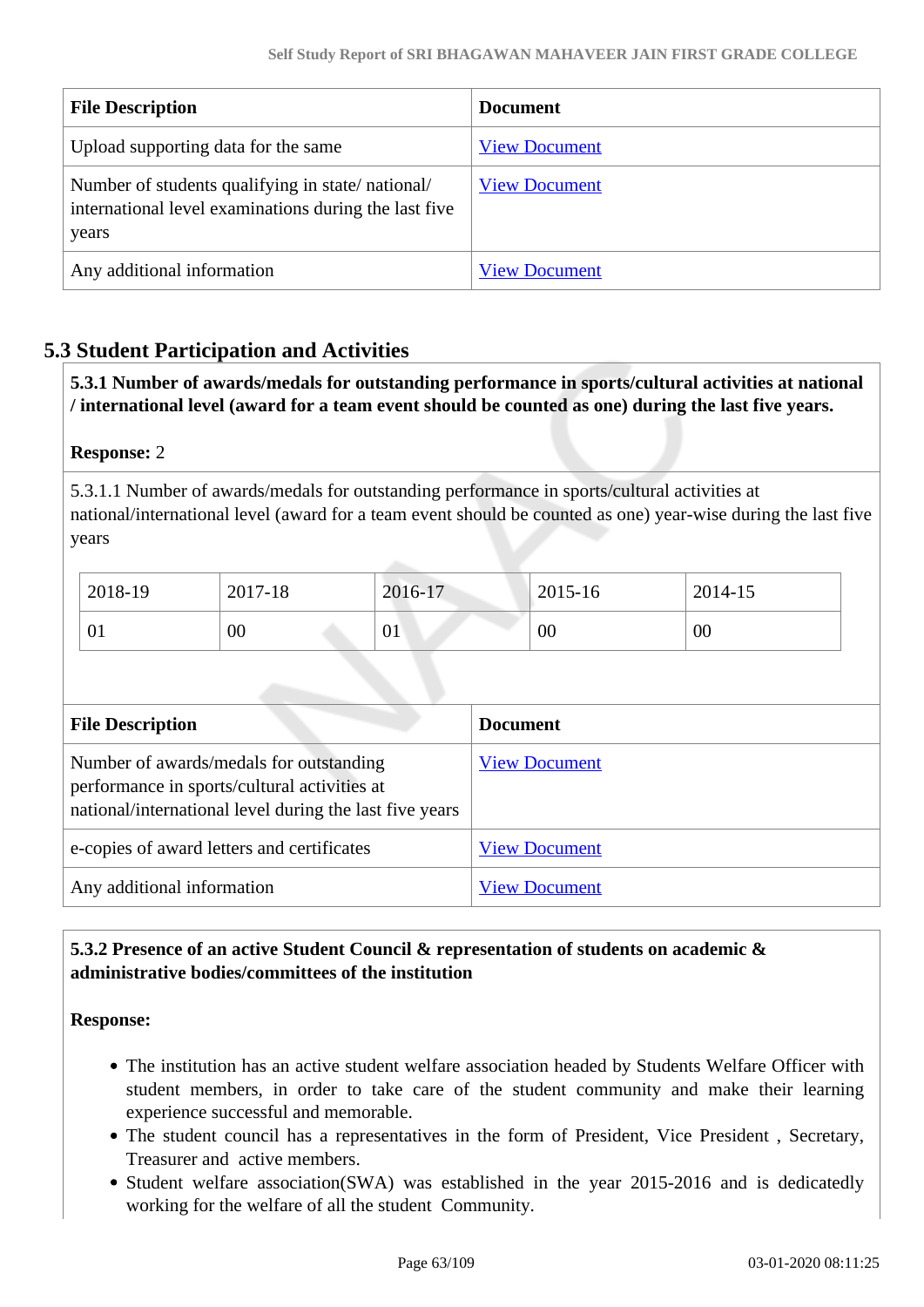- The student welfare programme is the sum total of all the policies, structures and extension activities which are planned and Implemented by the college to promote student welfare.
- **The association has adopted Ajjapanahalli Village as a part of Swatch Bharath project under the supervision of MHRD- Government of India, they also have undertaken projects on Digital literacy Mission.**
- Awareness Program on various occasions like Campaign on voting awareness program and Youth Day celebrations .
- Conducts career guidance programs for final year students every year.
- Enthusiastically involve in all the activities of the institution, departmental forums, and clubs and have been an integral part of regular academic and extracurricular activities through student participation.

# **Students role in academic and administrative bodies:**

- **Academic:** The students of SWA(student welfare association) are members of various cells and forums and are actively involved in smooth functioning and organizing of activities such as a field trip, seminars, intracollegiate fests and intercollegiate fests and outreach programmes
- They volunteer in processions and campaigns such as Aids Awareness, right to Vote, necessities of Helmet, Save Girl Child, Awareness on Nutrition Health, Plant saplings on cyanide, Polio awareness rally, and marathon, Organizing blood donation camps and health camps in our campus.

### **Administrative Bodies:**

The students are also the members of the Cultural Forum, Rotoract Club, NSS, English Literary Club, Library Committee, Magazine Committee, Management forum, Indian red cross society, Grievance Redressal Cell, Anti Ragging, Discipline Committee, Women Cell, Anti Sexual Harassment Cell, Eco Club, Science Club, Kannada Sahitya Sangha, Hindi Forum, IQAC, Research Cell, Placement cell.

| <b>File Description</b>         | <b>Document</b>      |
|---------------------------------|----------------------|
| Any additional information      | <b>View Document</b> |
| Link for Additional Information | <b>View Document</b> |

# **5.3.3 Average number of sports and cultural activities/ competitions organised at the institution level per year**

# **Response:** 31.6

5.3.3.1 Number of sports and cultural activities / competitions organised at the institution level year-wise during the last five years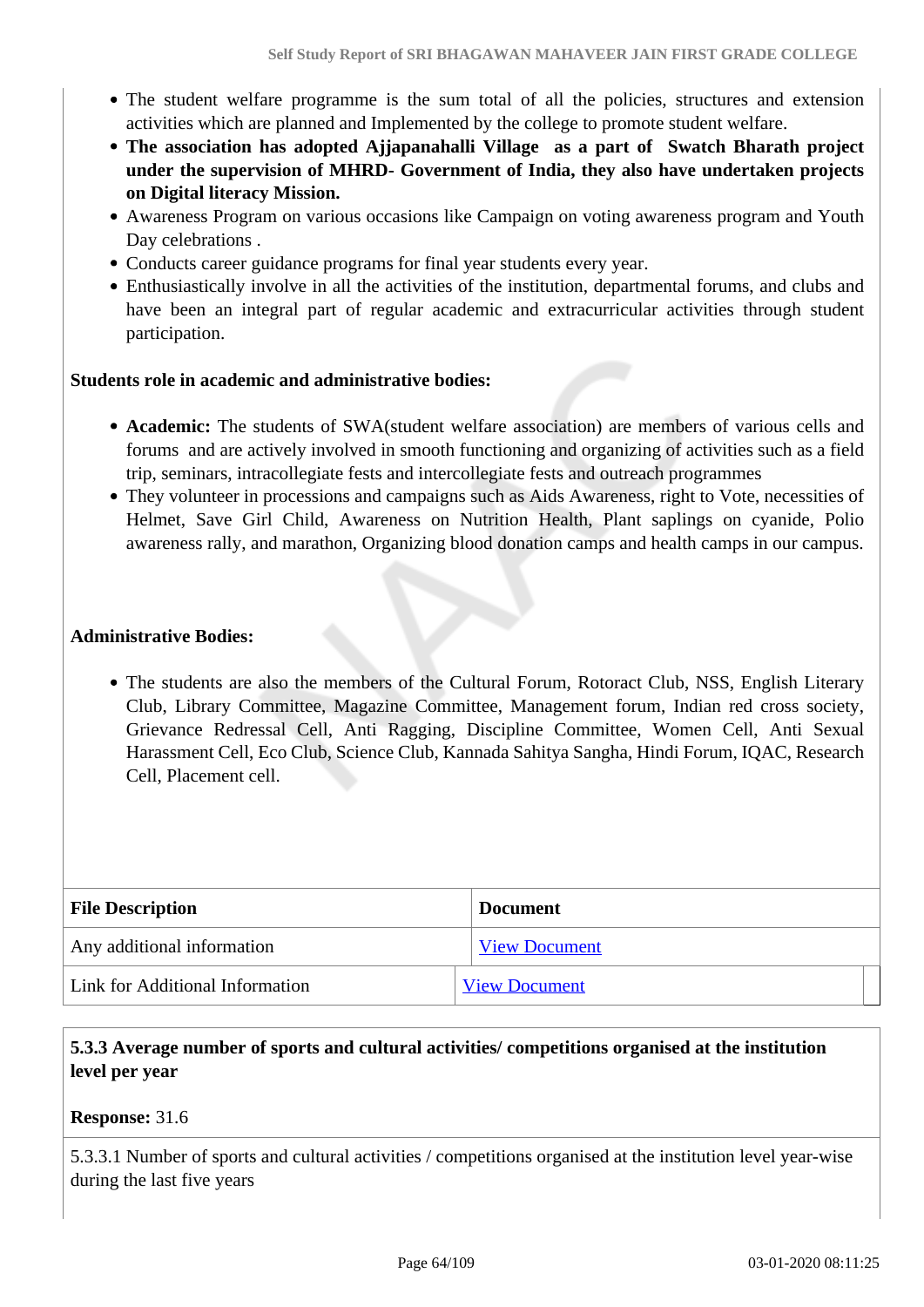|                                                                               | 2018-19 | 2017-18              | 2016-17              |                 | $2015 - 16$ | 2014-15 |
|-------------------------------------------------------------------------------|---------|----------------------|----------------------|-----------------|-------------|---------|
|                                                                               | 41      | 38                   | 30                   |                 | 30          | 19      |
|                                                                               |         |                      |                      |                 |             |         |
| <b>File Description</b>                                                       |         |                      |                      | <b>Document</b> |             |         |
| Report of the event                                                           |         | <b>View Document</b> |                      |                 |             |         |
| Number of sports and cultural activities /<br>competitions organised per year |         | <b>View Document</b> |                      |                 |             |         |
| Any additional information                                                    |         |                      | <b>View Document</b> |                 |             |         |

# **5.4 Alumni Engagement**

 **5.4.1 The Alumni Association/Chapters (registered and functional) contributes significantly to the development of the institution through financial and non financial means during the last five years**

# **Response:**

The Alumni is Registered Under **GENERAL Class of Society**

# **No. DRKL/SOR/166/2018-19**

| President                | Dr. Rekha Sethi, Principal SBMJC.                         |  |  |  |  |
|--------------------------|-----------------------------------------------------------|--|--|--|--|
|                          | Mr. Ajay, Alumni, Corporate Company SBMJC.                |  |  |  |  |
| <b>Vice President</b>    |                                                           |  |  |  |  |
|                          | Praveen, Assistant Professor, Member,<br>Mr.<br>SBMJC.    |  |  |  |  |
| Secretary                |                                                           |  |  |  |  |
| <b>Joint Secretary</b>   | Mr. Harish, Alumni, Corporate Company.                    |  |  |  |  |
|                          | Ms. Madhu Ashwini, Assistant Professor, Member<br>,SBMJC. |  |  |  |  |
| <b>General Secretary</b> |                                                           |  |  |  |  |

The objective of the association is to strengthen the ties between the alumni community and the institution.

The institution has shaped many alumni as educationist, managers, entrepreneurs, teachers and most of all responsible citizen. The Association acts as a aid in bringing all alumni together on a single platform on second Saturday of January every year. The association conducts regular meetings wherein the members interact regarding planning and execution of alumni activities. The Alumni feedback is collected with their ideas and suggestions. These ideas are duly considered and implemented effectively on timely basis as and when required. The institution takes pride in recruiting qualified alumni as faculty members. In this era of social networking the institutions connects with the alumni through various social medias like E-mail, Facebook, Whats app, Twitter The following are the services available from alumni.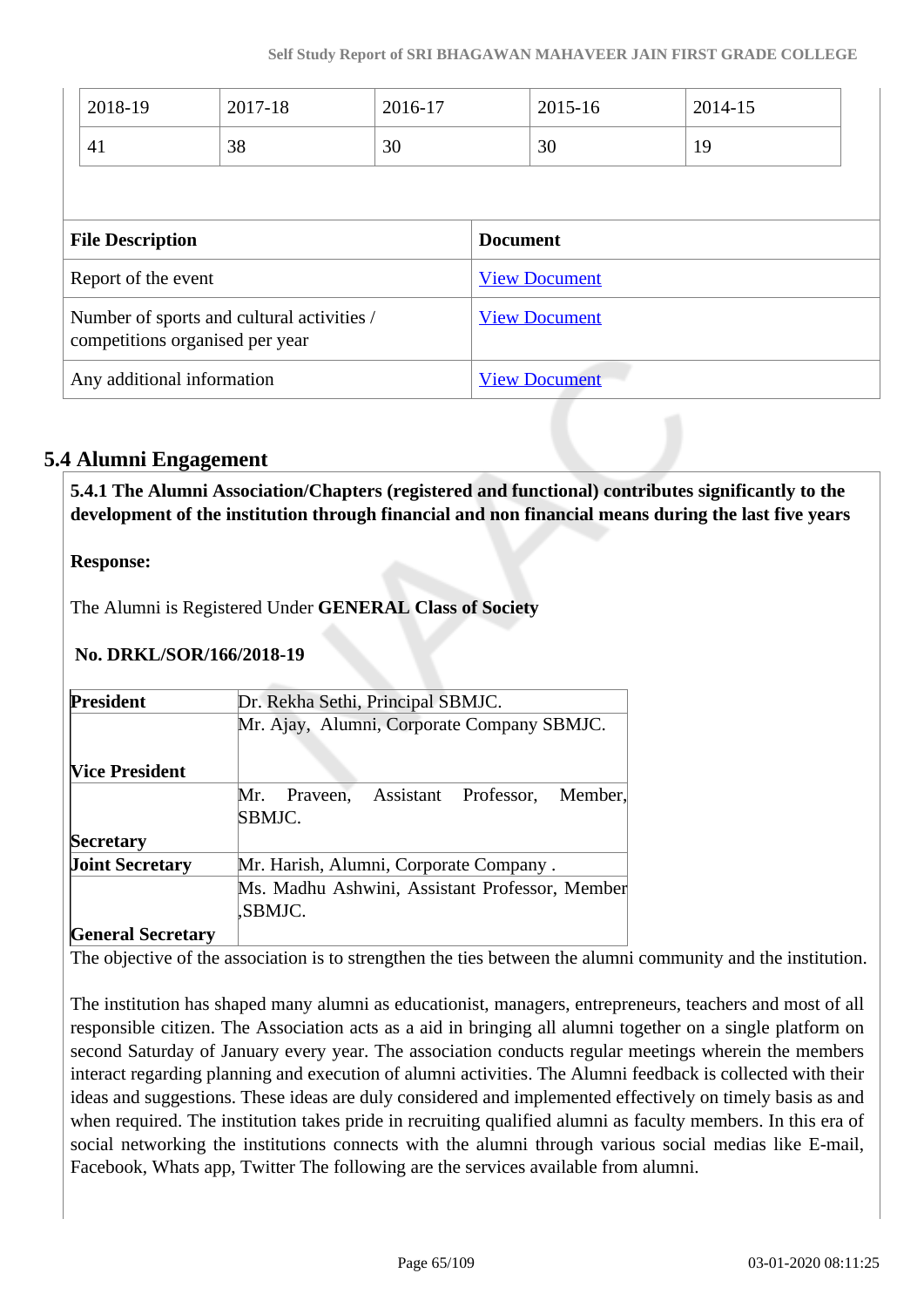- Alumni Association registered and functional contributes significantly to the development of the institution through and non financial needs:
- Alumni contribution is purely in the form of knowledge part.
- Alumni are invited for talk or as a guest lecture.
- Member of Rotoract, Alumni, NSS.
- As a participant during Seminars.
- Assist the students in placements.
- Supporters of events for alumni meet cultural fest/sports meet.
- Engaged with institution in the capacity of faculty members, PRO, Accountant.
- They help in inviting resource person through their personal source.
- Alumni has created institutions website.
- Alumni engagement in mobilization of students for admissions.

Ms. Amreen Saba and Mr. Shaik Zubair alumni , department of management have collaborated with DISHA and NDLM are providing a free government certificate course to students.

| <b>File Description</b>         | <b>Document</b>      |
|---------------------------------|----------------------|
| Any additional information      | <b>View Document</b> |
| Link for Additional Information | <b>View Document</b> |

| 5.4.2 Alumni contribution during the last five years(INR in Lakhs)<br>? 5 Lakhs |                      |  |
|---------------------------------------------------------------------------------|----------------------|--|
| 4 Lakhs - 5 Lakhs                                                               |                      |  |
| 3 Lakhs - 4 Lakhs                                                               |                      |  |
| 1 Lakh - 3 Lakhs                                                                |                      |  |
|                                                                                 |                      |  |
| <b>Response:</b> <1 Lakh                                                        |                      |  |
| <b>File Description</b>                                                         | <b>Document</b>      |  |
| Any additional information                                                      | <b>View Document</b> |  |
| Alumni association audited statements                                           | <b>View Document</b> |  |

# **5.4.3 Number of Alumni Association / Chapters meetings held during the last five years**

#### **Response:** 7

5.4.3.1 Number of Alumni Association /Chapters meetings held year-wise during the last five years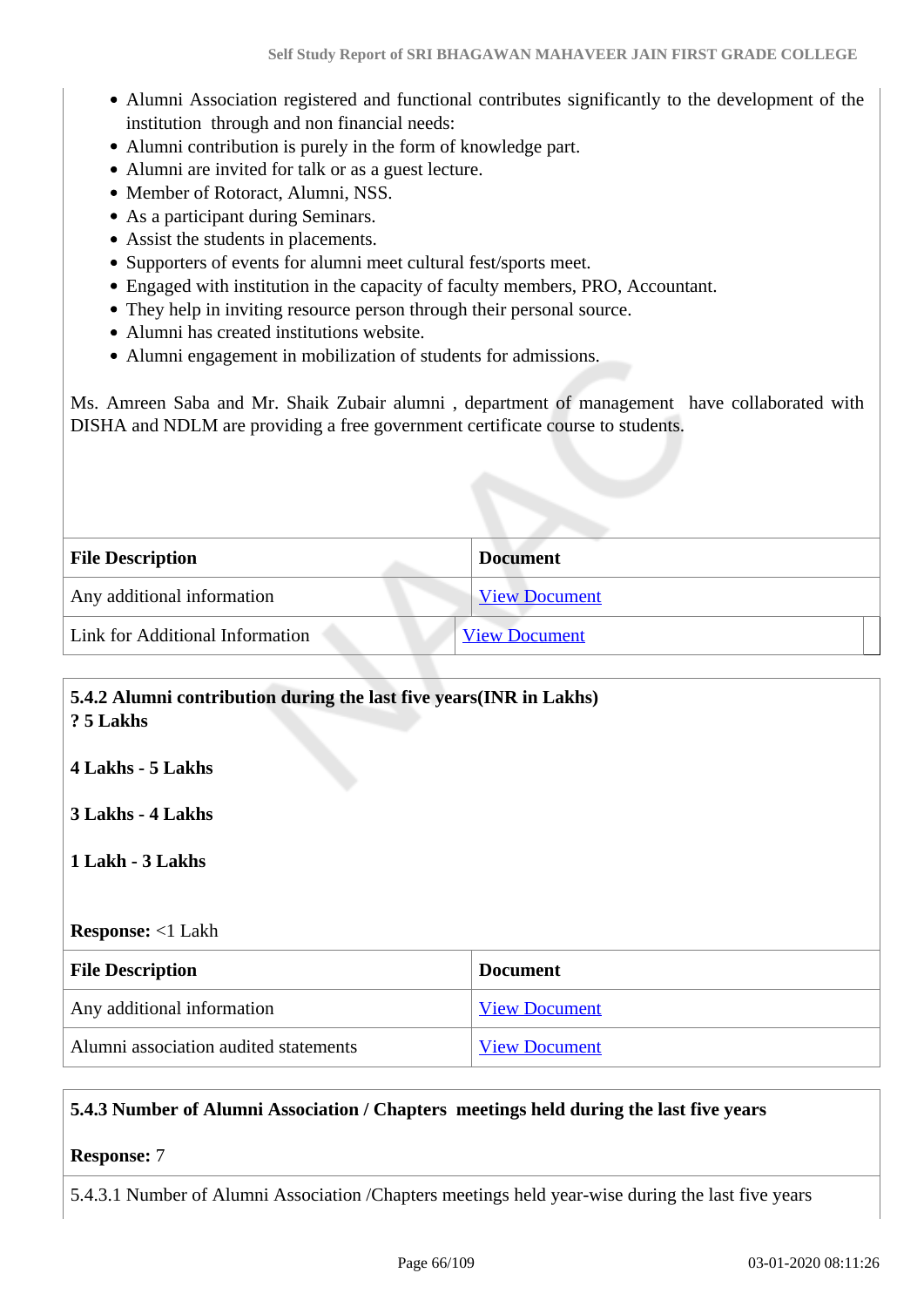| 2018-19                                                                                  | 2017-18 | 2016-17 |                      | 2015-16              | 2014-15 |  |
|------------------------------------------------------------------------------------------|---------|---------|----------------------|----------------------|---------|--|
| 03                                                                                       | 01      | 01      |                      | 01                   | 01      |  |
|                                                                                          |         |         |                      |                      |         |  |
| <b>File Description</b>                                                                  |         |         | <b>Document</b>      |                      |         |  |
| Number of Alumni Association / Chapters meetings<br>conducted during the last five years |         |         |                      | <b>View Document</b> |         |  |
| Any additional information                                                               |         |         |                      | <b>View Document</b> |         |  |
| Report of the event                                                                      |         |         | <b>View Document</b> |                      |         |  |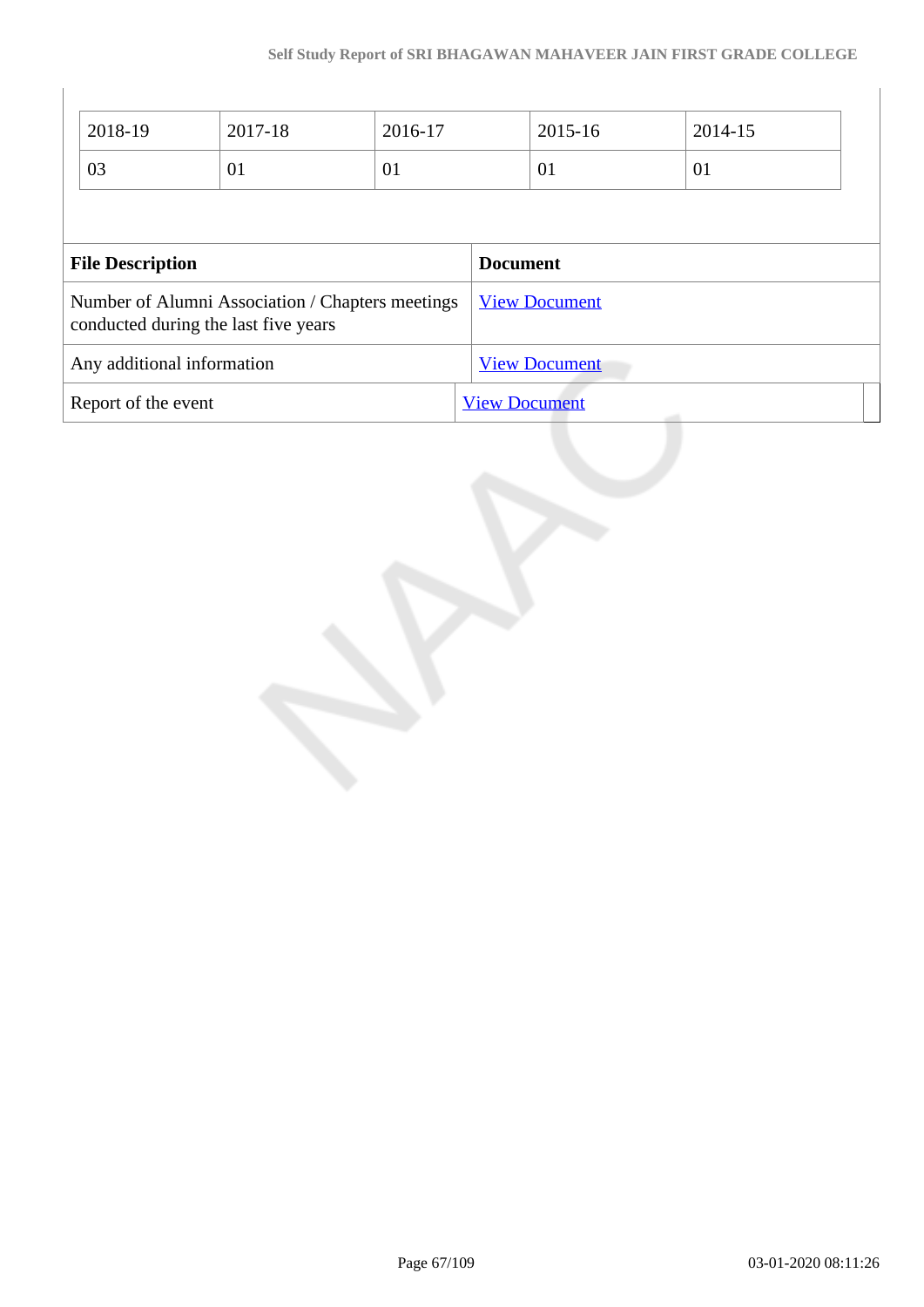# **Criterion 6 - Governance, Leadership and Management**

# **6.1 Institutional Vision and Leadership**

 **6.1.1 The governance of the institution is reflective of an effective leadership in tune with the vision and mission of the institution**

# **Response:**

Sri Bhagawan Mahaveer Jain First Grade College, Kolar Gold Fields was started in the year 2004 by Dr. Chenraj Roychand, chairman and founder, Jain Group of Institutions. The motto of the college is "Start with us to End with Success". The vision and mission of the institution focus on providing quality education to the students.

# **Vision**

To make SBMJC, KGF, a nurturing ground for the holistic development of young minds by providing intellectual nourishment and wholesome education to develop emotional stability and strength to respond creatively to the challenges of work filled with relentless competition

# **Mission**

To develop SBMJC, KGF, into a campus of excellence, to strive for continuous improvement, to provide quality education, to help students achieve not only a good career, but also achieve all round development of personality to face the challenges of the competitive world

# **Nature of Governance**

The governance and leadership of the Institution ensures that its Higher Education operations are functioning efficiently by promoting decentralization and participative decision-making process as the key factors of good governance. It believes that good governance is about the best processes adapted for implementing decisions incorporating the following aspects:

- 1. Transparency and Accountability
- 2.Compliance of rules and regulations
- 3. Serving with Responsibility
- 4. Inclusiveness and Equitable approach
- 5. Efficiency and Effectiveness

Transparency is the culture of the institution followed diligently in recruitment, finance and in protecting the stakeholders' interests. Student empowerment, social consciousness and service are the driving forces in the good governance of the Institution, clearly apparent through its Strategic Policy Planning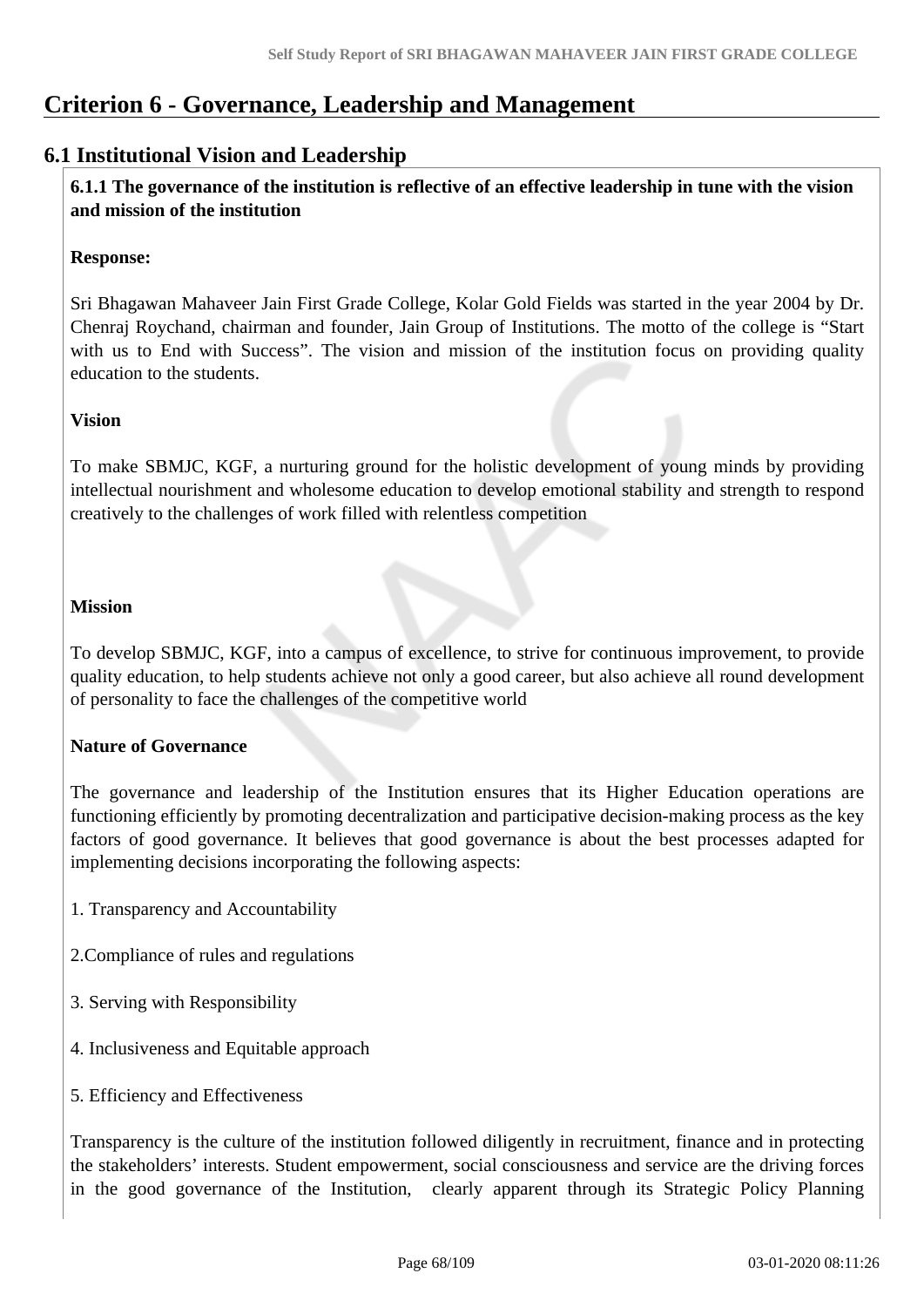and Deployment.

# **Perspective Plans**

The Institution focuses its Perspective Plans for the next five years on Quality in Higher Education. Accordingly, decision making process and quality planning are articulated keeping in view the vision and mission of the college.

- Quality Initiatives
- Academic Excellence
- Research Output
- State-of-art Infrastructure
- Human Resource Development and Training
- Social Responsibility
- Well equipped Labs

The above Perspective Plans are further developed into short term and long term Strategic Plans for the current year and every five years.

The major goals of the college for the plan period 2014-19 were:

1. Faculty Development & Excellence

- 2. Academic Excellence
- 3. Research & Development and Scholarship
- 4. Outreach and Extension Activities

# **Participation of Teachers in the decision making bodies**

The teachers represent the Governing Body, IQAC, various cells and forums of the Institution. They play a vital role in the decision-making, planning and implementation and perform the academic and administrative functions of the Institution as Heads of the departments, coordinators and members of various committees, and as mentors. They are authorized to decide the nature and scope of academics, extracurricular activities, career guidance, placements and social work. Furthermore, the teachers are encouraged to outsource their expertise as resource persons, upgrade their professional skills, review and analyze their performance for continuous growth and academic excellence.

| <b>File Description</b>         | <b>Document</b>      |
|---------------------------------|----------------------|
| Any additional information      | <b>View Document</b> |
| Link for Additional Information | <b>View Document</b> |

# **6.1.2 The institution practices decentralization and participative management**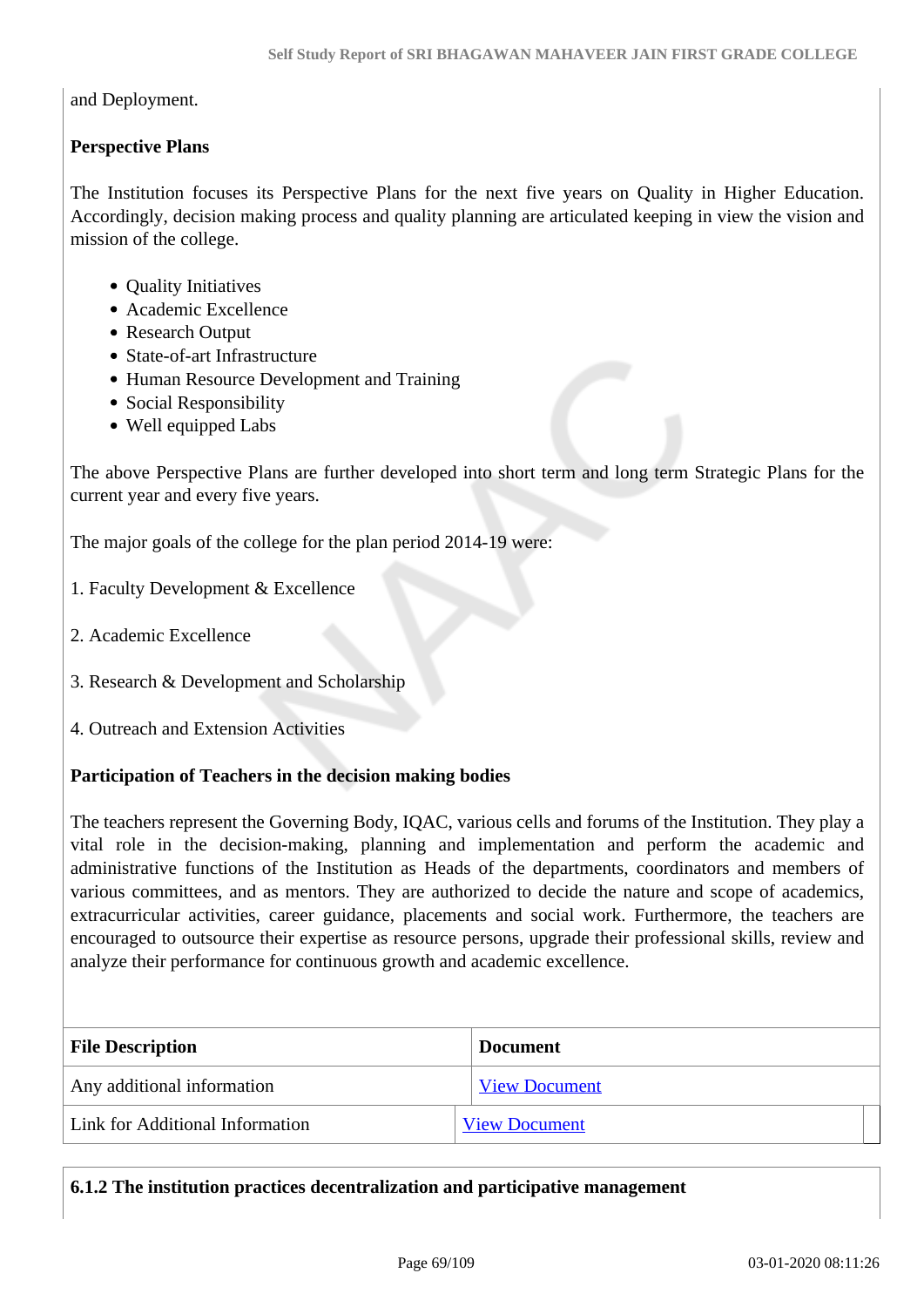# **Response:**

# **DECENTRALIZATION IN WORKING AND PARTICIPATIVE MANAGEMENT:**

- The institute practices decentralization of power and participative management.
- The institution's decision making process upholds complete transparency.
- Power and authority is delegated at all levels.
- Management has empowered the Principal to make decisions on academic and extra-curricular activities.
- Power and authority is further delegated from Principal to IQAC and to all HOD's of various departments.
- Frequent meetings are conducted both at department level and at institutional level.
- All important matters will be discussed by following the rule of transparency and fairness and every individual is given freedom of expression in the meetings.
- Innovative ideas are highly appreciated and support is extended both from Principal and the management for implementation.
- Every individuals contribution is highly valued thus upholding the culture of decentralization and participative management.

# **Case study**

Case study on budget allocation for the academic year 2018 - 2019 illustrates the decentralization and participative management being practiced in the Institution. A circular will be sent by principal asking all the departments to furnish the details of proposed budget for the academic year. Once the circular is received HOD'S will call for a meeting with all its teaching and non-teaching staff. The agenda of the meeting will be to discuss about the academic and non-academic activities that the department is planning to host in the academic year. The resources required will be listed and the budget will also be estimated in the meeting and finally a proposed budget will be prepared and handed over to the principal. After the proposed budget is received, a meeting will be convened where principal, IQAC and all the HOD'S will discuss the feasibility of the proposed budget. New ideas and suggestions will be encouraged and incorporated if found suitable. In case of any changes the proposed budget will be subjected to amendments. The final approved copy of the proposed budget will be then submitted to the management for approval. The proposed budget will be sanctioned and constant support will be extended by the management

Above stated case denotes how institution systematically practices decentralization and also promotes participative management at all levels giving the teaching and non-teaching staff freedom to take part in the decision making process of the institution.

| <b>File Description</b>         | <b>Document</b>      |
|---------------------------------|----------------------|
| Any additional information      | <b>View Document</b> |
| Link for Additional Information | <b>View Document</b> |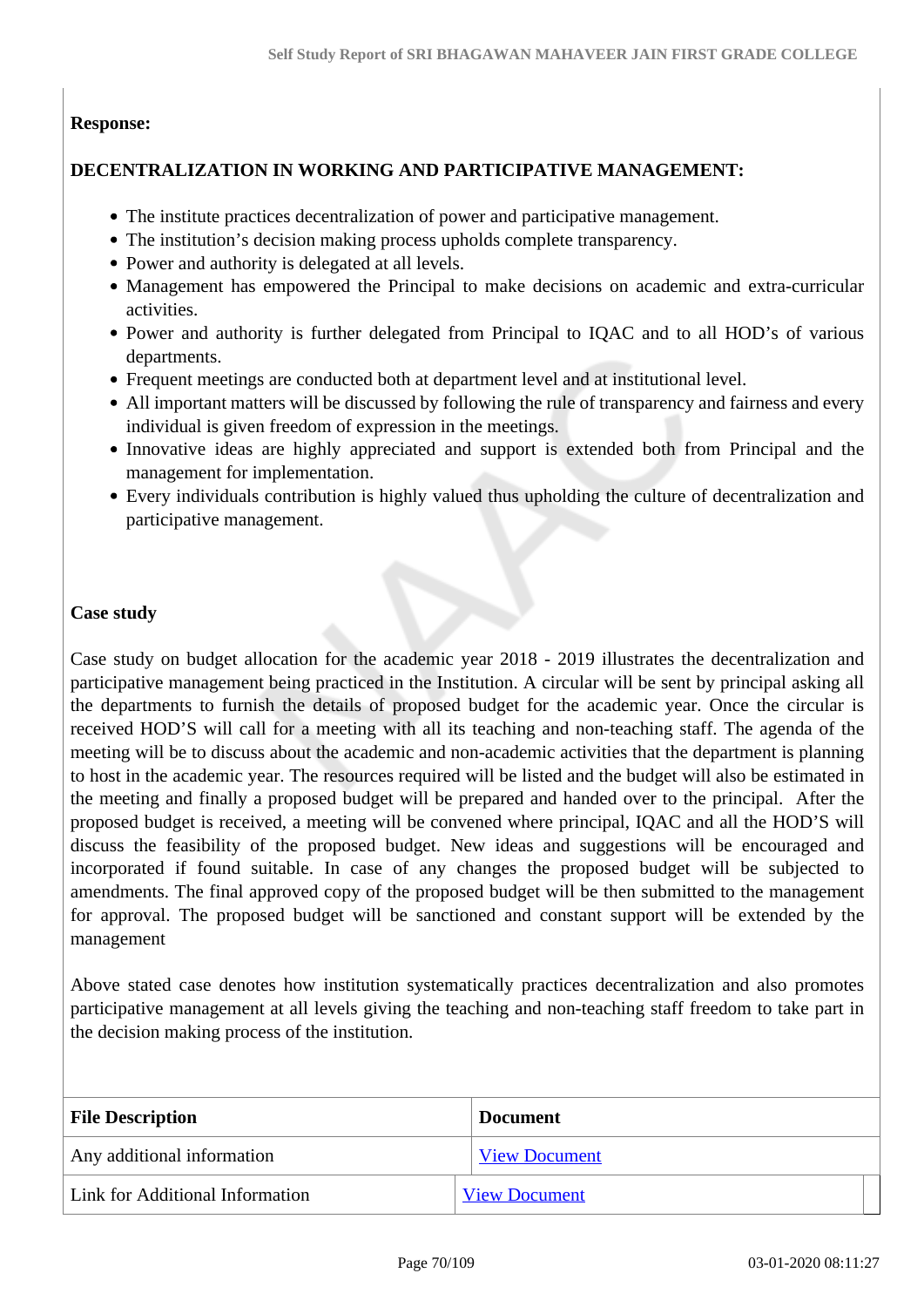# **6.2 Strategy Development and Deployment**

# **6.2.1 Perspective/Strategic plan and Deployment documents are available in the institution**

### **Response:**

The college has a perspective plan for institutional development based on the vision and mission of the college. In order to provide quality and inclusive education, the college has developed a strategic plan for various activities.

The perspective institutional plan is developed by involving the cooperation of members of the managing committee, Principal, faculty members and students.

- The Management monitors and reviews the plans/projects implemented from time to time.
- Each department is required to submit their strategic plan; short term strategic plan for the whole academic year and long term strategic plan for five years.
- A review of the strategic plan of the previous year is also done by the departments.
- Strategy of development and deployment, committees are constituted for each and every development work.
- Teachers participate in all the institutional plans and wherever the situation demands, students are also involved. Meetings with students are arranged to involve their participation.

Some of the mile stones achieved in the last five years as per the plan.

- Increase in value added, skill developed, capacity building programs
- ICT based teaching learning
- Strengthened research culture.
- Library automation.
- Enhance placements.
- Quality initiatives to support academic strengthen.
- Green initiatives.
- Enhanced result and university rank
- Extension and outreach programs with a great social impact.
- Awards for extension activities and contribution to education.
- WIFI campus.
- CCTV enabled campus.

| <b>File Description</b>                                   | <b>Document</b>      |
|-----------------------------------------------------------|----------------------|
| Any additional information                                | <b>View Document</b> |
| Strategic Plan and deployment documents on the<br>website | <b>View Document</b> |
| Link for Additional Information                           | <b>View Document</b> |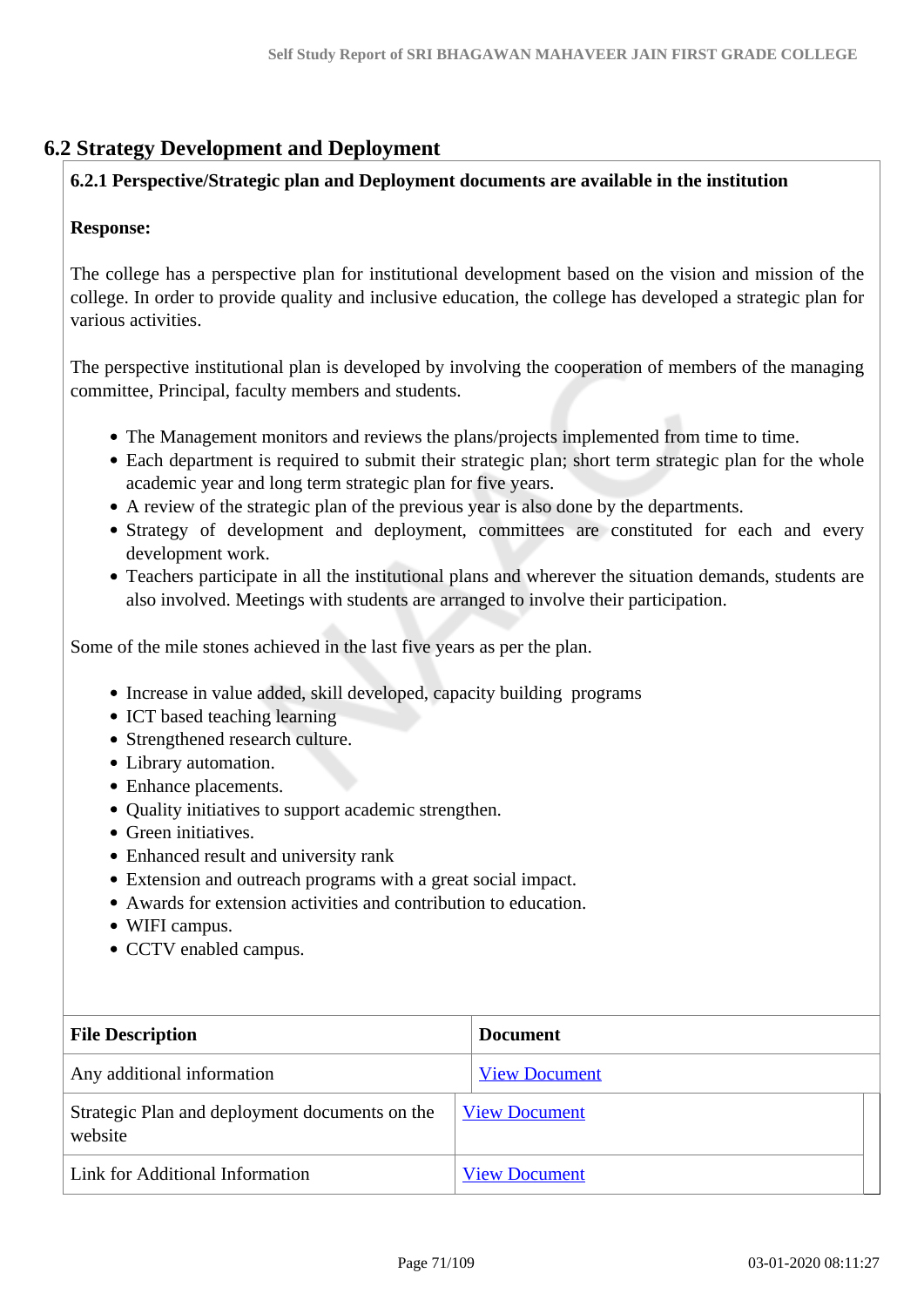**6.2.2 Organizational structure of the institution including governing body, administrative setup, and functions of various bodies, service rules, procedures, recruitment, promotional policies as well as grievance redressal mechanism**

# **Response:**

There is a well-defined and coordinated hierarchy in the organizational structure of the college, and joint decision making is observed for academic and administrative purposes. Committed leadership is provided by the Governing Council with their specific functions and roles.

The Principal, being the head of the institution, is responsible for all the functional areas of the institution including academics and non-academics. Based on the higher education policy guidelines, the Principal prepares an outline of the quality policy of the college.

The internal organizational structure operates on these levels. The Principal along with the staff members; Heads of the Departments, coordinators of different committees along with college administrative staff work as an organized, efficient and effective team.

There is a set of service rules that are diligently followed and executed.

 The recruitment process is taken care of by the IQAC by short listing candidates based on their resume, application letter, demonstration class, communication skills, interview, etc.

- The governing council initiates a key role in formulating the policies pertaining to the administration of the institution. It regularly meets to implement the decisions in finance, quality management, planning and evaluation.
- The Governing Council decentralizes the administration by setting up various statutory and nonstatutory committees and distributes powers to various committees responsible for examinations, research, placements, curricular, co-curricular activities, etc.

Chairman : Who involves in major financial decision and perceptive plan of the institution.

Managing Trustee : the Major in the strategic development , infrastructure comes out by managing trustee who is appointed by the chairman, takes care of financial and audit and also keeps an active and open channel of communication through the principal with staff and students.

Principal: The Principal takes care of day to day administrative, academy, finance, strategic developments and all the activities associated to the functioning of the organization.

IQAC: The IQAC supports the principal in development of quality initiative, academies resources, audits, feedbacks, performance, recruitment and infrastructure maintenance.

Placement Officer : The placement officer plays a major role in campus drive career guidance initiatives and placement activities.

HOD's : The responsible are vested out on the heads of the department to rigorously carry out time-table, subject allocation, regular class and conduction co-curricular extension and outreach programs, facilitate and support value added programs.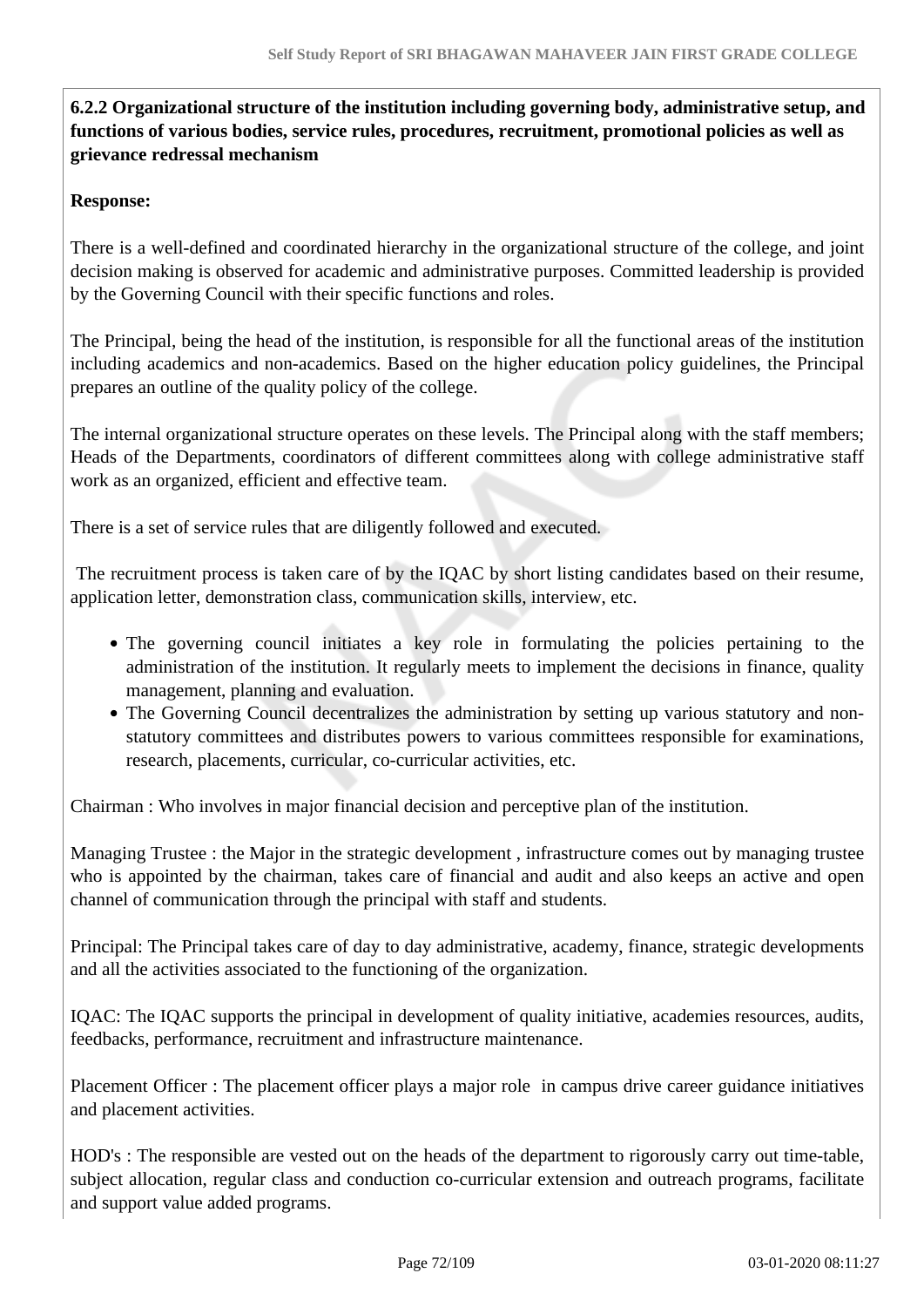Administration : The Administrative body of the institution is responsible for accounts, logistics, examination, scholarships, documentation, admission approval and all other documents relevant to the day to day function.

Cell : The heads of various cells, forums and clubs and committees coordinate the regular defined activities of the respective areas along with the students coordinator.

- Transparency and accountability are practiced through regular internal and external audits. Faculty development programs and research culture is maintained in the institution through adequate financial support and motivation.
- Staff meetings are held regularly to review academic standards.
- The institution's relationship with stakeholders is good and active. Inclusive practices are followed in admission and appointment of staff.

| <b>File Description</b>         | <b>Document</b>      |
|---------------------------------|----------------------|
| Any additional information      | <b>View Document</b> |
| Link for Additional Information | <b>View Document</b> |

| 6.2.3 Implementation of e-governance in areas of operation                                                                                             |
|--------------------------------------------------------------------------------------------------------------------------------------------------------|
| <b>1. Planning and Development</b><br>2. Administration<br><b>3. Finance and Accounts</b><br><b>4. Student Admission and Support</b><br>5. Examination |
| A. All 5 of the above                                                                                                                                  |
| <b>B.</b> Any 4 of the above                                                                                                                           |
| C. Any 3 of the above                                                                                                                                  |
| D. Any 2 of the above                                                                                                                                  |
| <b>Response:</b> A. All 5 of the above                                                                                                                 |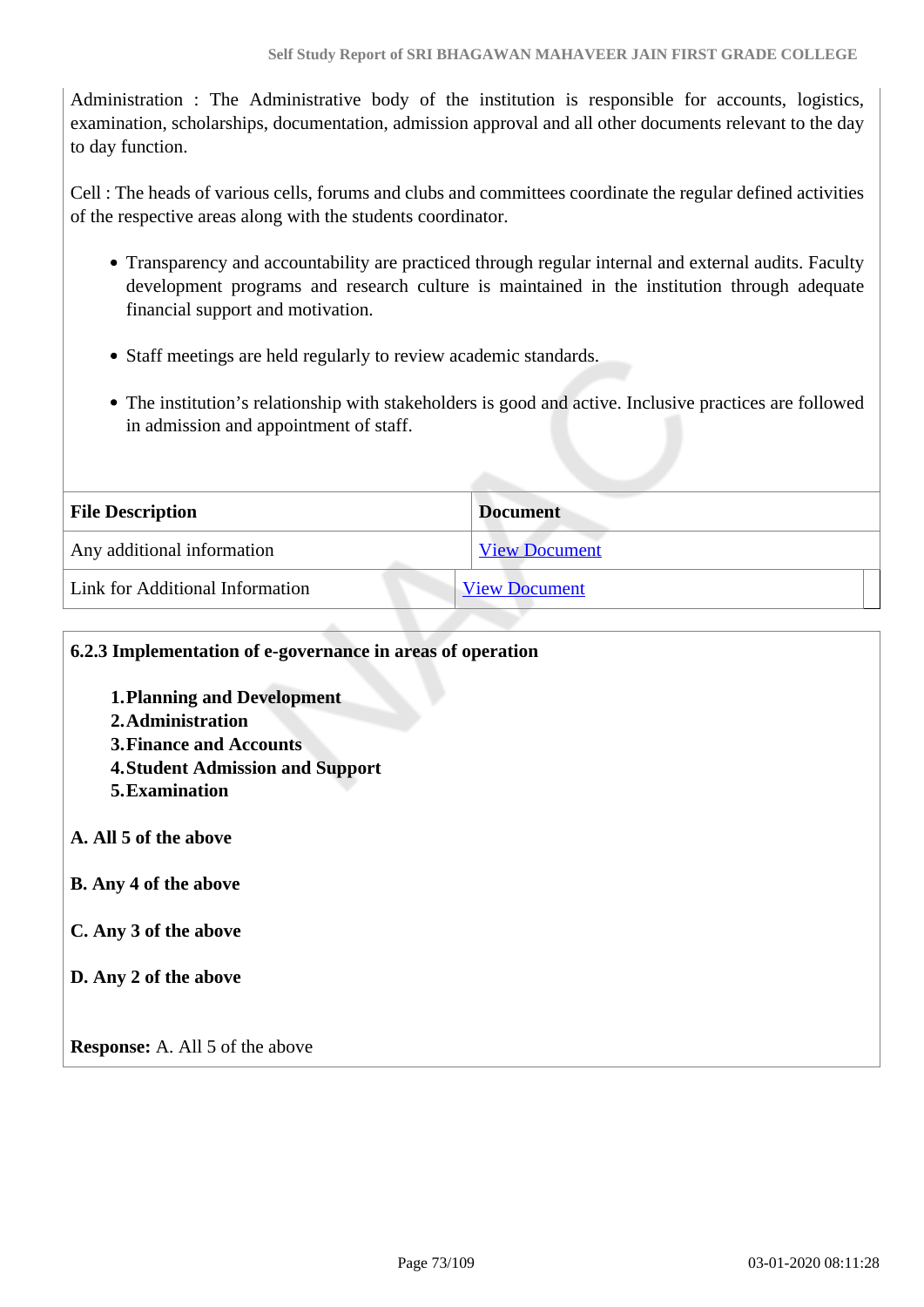| <b>File Description</b>                                                                                            | <b>Document</b>      |
|--------------------------------------------------------------------------------------------------------------------|----------------------|
| Screen shots of user interfaces                                                                                    | <b>View Document</b> |
| <b>ERP</b> Document                                                                                                | <b>View Document</b> |
| Details of implementation of e-governance in areas<br>of operation Planning and<br>Development, Administration etc | <b>View Document</b> |
| Any additional information                                                                                         | <b>View Document</b> |

## **6.2.4 Effectiveness of various bodies/cells/committees is evident through minutes of meetings and implementation of their resolutions**

## **Response:**

The effectivenes of the Rotaract Club activities as the example case study;

The Rotaract Club of SBMJC, KGF is one of the most vibrant clubs in the institution. It has been awarded the **Star Club award for three consecutive years**. The certificates bear ample testimony to the efficacy of the Rotaract Club. The objectives are to develop professional and leadership skills, to provide opportunities for young people to address the needs and concerns of the community and work in cooperation with the sponsoring Rotary Club, namely the Rotary Club of Kolar Gold Fields.

Some of the awards and activities of the Rotaract Club are highlighted.

- The Rotaract Club of SBMJC, KGF received an Achievement Award as Star Club at Utsav 2017.
- Rotaractors participated in a trekking expedition at Madhugiri Hills on 24th September, 2017 which was recorded in the India Book of Records.
- Certificate of Appreciation was awarded for taking active participation in the National Immunisation Days on 28th January and 11th March, 2018 by immunizing over 500 kids below 5 years, thereby contributing in retaining India Polio Free.
- DRR's Special Recognition was presented to the Club for contributing towards Rotaract Vruksha an initiative to have a greener environment by planting over 1243 saplings.
- A Star Club Award was bagged in recognition of the Rotaract Club's fulfilling contribution during the first quarter of Rotayear 2018-19.
- The valuable contribution of the Rotaractors to Rota –Trek at Channagiri Hills on 16th September, 2018 as a Partnering Club was appreciated.
- Citation from the District Rotaract Representative was awarded for taking a Step towards Change by performing exceptional service towards society.
- A Certificate of Association was presented for conducting an Associated Event: Quoter with the Rotaract Club of Nandha Engineering College.
- Rtr. Dorothy S. was awarded a Certificate of Achievement to recognize her leadership and services as the Secretary of the Rotaract Club.
- The Rotaract Club was presented a Certificate of Recognition for successfully conducting joint projects with clubs outside RI District 3190 by posting letterhead exchanges and building stronger international relationships.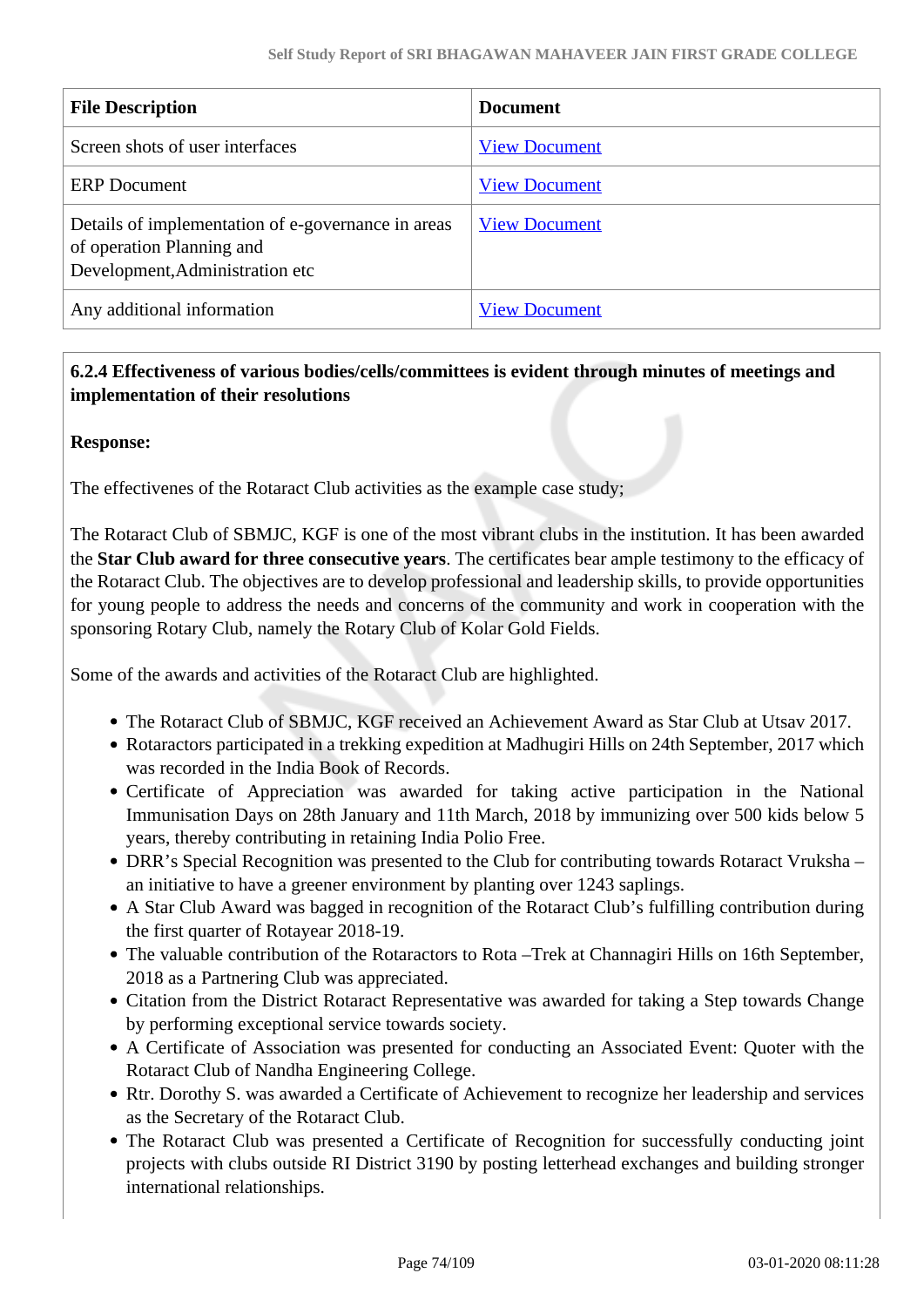- Zone Ruby and the ZRRs recognized and appreciated the Kisan Diwas Project of organic farming at KGF.
- A blood donation camp was organized with the support of the KGF Civil Hospital Doctors and staff on 7th July, 2018
- With the support of the Rotary Club, KGF and Private Doctors Association, the rotaractors and college students conducted a rally on Public Health Awareness on 18th July, 2018.
- The Rotaract Club re-adopted SVR Global School, Bangarpet on 1st August, 2018.
- Under the initiative of Rtr. Srinidhi, SVR Global School won the second place in the taluk level dance competition held on 15th August, 2018.
- For the relief of the Kodagu flood victims, provisions, medicines, etc were packed and sent on 28th August, 2018.
- An awareness talk on Poly Cystic Ovarian Syndrome was delivered by gynaecologist, Dr. Rohini on 4th September, 2018.
- A talk on eye donation was delivered by ophthalmologist, Dr. Muralidhar on 11th September, 2018.

| <b>File Description</b>         | <b>Document</b>      |  |
|---------------------------------|----------------------|--|
| Any additional information      | <b>View Document</b> |  |
| Link for Additional Information | <b>View Document</b> |  |

## **6.3 Faculty Empowerment Strategies**

## **6.3.1 The institution has effective welfare measures for teaching and non-teaching staff**

#### **Response:**

The college has a welfare mechanism in place for teaching and non–teaching staff. It provides welfare schemes to create efficient, healthy, loyal and satisfied human resources. The Principal gives a note of appreciation/congratulation at staff meetings for any accomplishment, achievement or execution of duty well done. The faculty members are sent for workshops and conferences organized by other universities or institutions.

Regular faculty development programmes are organized for the teaching staff, the expense for which is borne by the management. Training programmes are organized for the non-teaching staff also.

The benefits of Welfare Measures can be summarized as follows:

- Free transportation is provided to the faculty members who travel 100 kms from Bangalore and lunch is provided without any financial burden on them
- Increments on award of Ph. D. and M. Phil. are given
- Gratuity benefits for Teaching and Non-teaching staff
- ECL- Earned Casual Leave is provided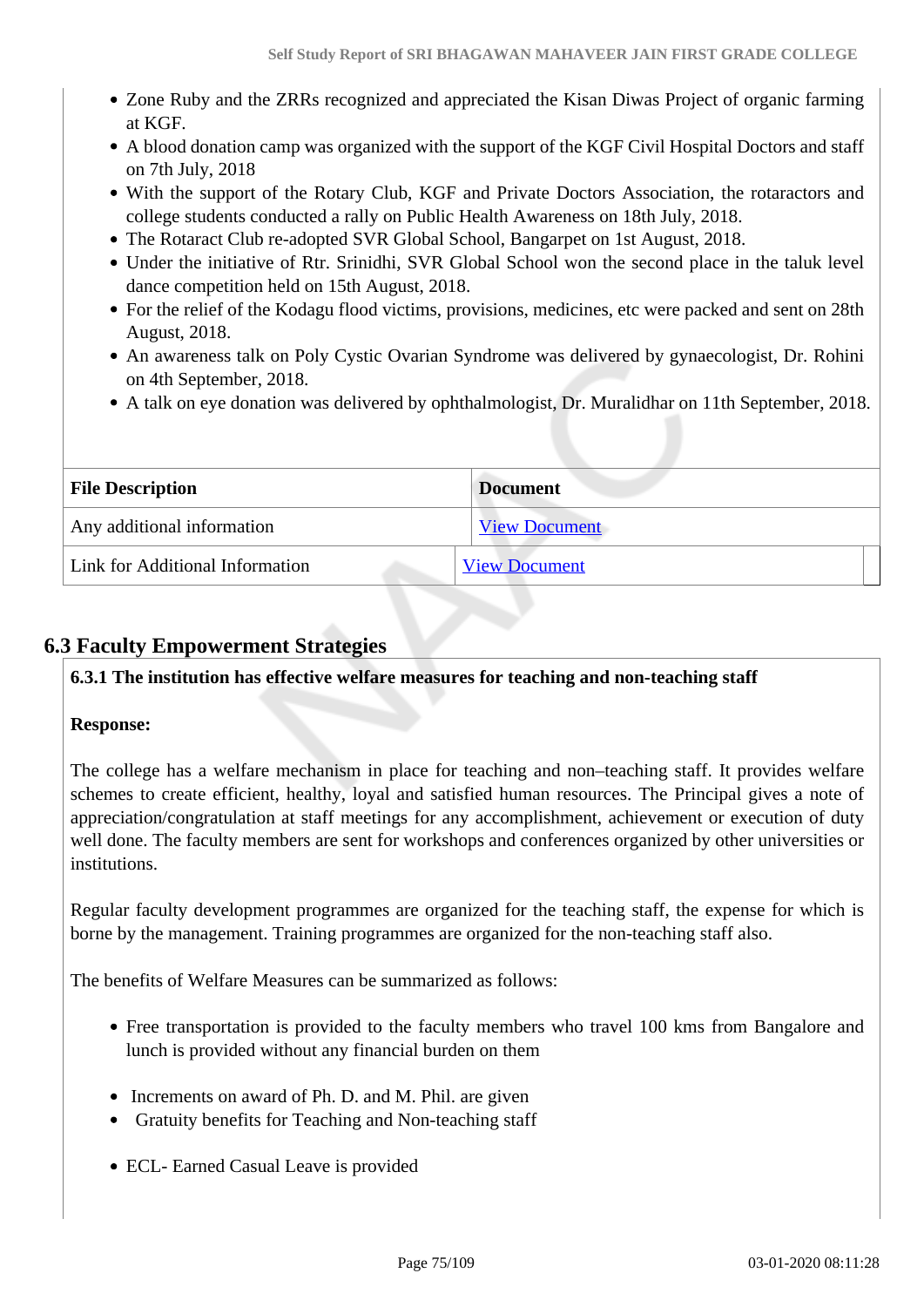- Accommodation is provided for teachers from other states
- Benefits of ESI medical facility is provided
- Group insurance facility is provided
- Employee Provident Fund is given by the college
- Paid maternity leave.
- Paid paternity leave.
- Sick Leave.
- Loans and advance salary is given.
- To encourage research work (M. Phil. & Ph. D.), the timetable of the faculty member is adjusted. OOD facility is provided.
- Fee concessions are given to the wards of faculty members
- The Institution sponsors the registration fee to teachers for attending conferences, workshops, symposia, seminars and faculty development programs.
- Financial support is given to teachers to present and publish research papers
- Research Cell gives awards to encourage research and publication
- Well-furnished and spacious seating is provided to each member of the staff to work comfortably. Each staff room is provided with a desktop having access to internet facility.
- Extra library books are provided to those faculty members pursuing higher qualification like M. Phil. And Ph. D.
- First aid facility is readily accessible so that initial medication can be provided to the needy employees.
- The institution has a gymnasium for the employees' health and fitness.
- Canteen facility is available which provides hygienic and nutritious food.
- Proper and sufficient lighting, fans and ventilation facilities are provided.
- Adequate safety and security measures are adopted by the institution.
- The non teaching ground staff members are provided with uniforms and shoes.

All the other statutory requirements as per the law of the land in terms of employee benefits are provided mandatorily.

| <b>File Description</b>         | <b>Document</b>      |  |
|---------------------------------|----------------------|--|
| Any additional information      | <b>View Document</b> |  |
| Link for Additional Information | <b>View Document</b> |  |

## **6.3.2 Average percentage of teachers provided with financial support to attend conferences/workshops and towards membership fee of professional bodies during the last five years**

**Response:** 95.11

6.3.2.1 Number of teachers provided with financial support to attend conferences / workshops and towards membership fee of professional bodies year-wise during the last five years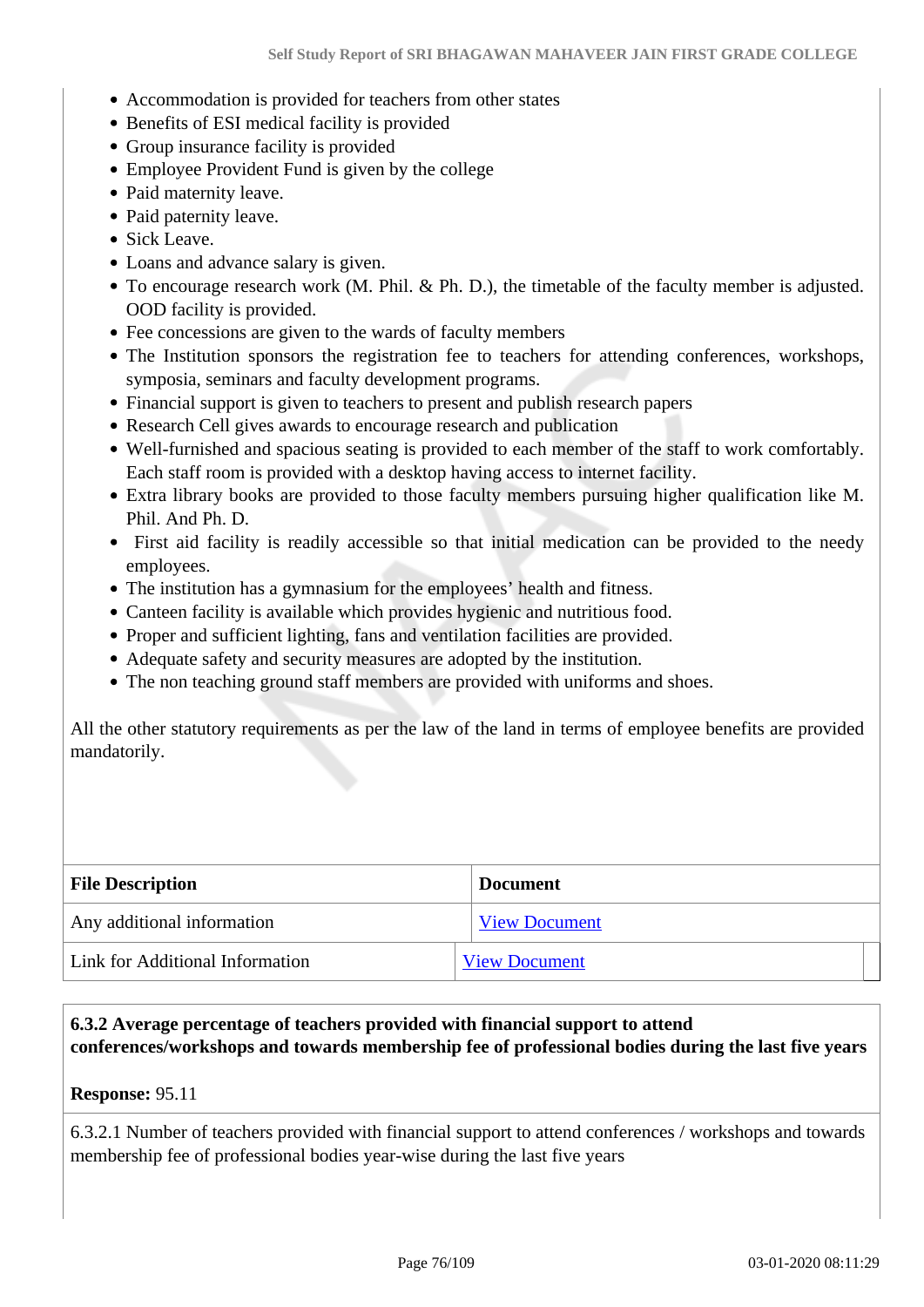| 2018-19<br>27                                                                                                             | 2017-18<br>27 | 2016-17<br>76 |                 | 2015-16<br>70        | 2014-15<br>25 |
|---------------------------------------------------------------------------------------------------------------------------|---------------|---------------|-----------------|----------------------|---------------|
| <b>File Description</b>                                                                                                   |               |               | <b>Document</b> |                      |               |
| Details of teachers provided with financial support<br>to attend conferences, workshops etc during the last<br>five years |               |               |                 | <b>View Document</b> |               |
| Any additional information                                                                                                |               |               |                 | <b>View Document</b> |               |

## **6.3.3 Average number of professional development /administrative training programs organized by the institution for teaching and non teaching staff during the last five years**

## **Response:** 3.2

6.3.3.1 Total number of professional development / administrative training programs organized by the Institution for teaching and non teaching staff year-wise during the last five years

| 2018-19 | 2017-18 | 2016-17 | 2015-16 | 2014-15 |
|---------|---------|---------|---------|---------|
| 04      | 04      | 03      | 04      | -01     |

| <b>File Description</b>                                                                                                                       | <b>Document</b>      |
|-----------------------------------------------------------------------------------------------------------------------------------------------|----------------------|
| Reports of the Human Resource Development<br>Centres (UGC ASC or other relevant centres).                                                     | <b>View Document</b> |
| Reports of Academic Staff College or similar<br>centers                                                                                       | <b>View Document</b> |
| Details of professional development / administrative<br>training programs organized by the Institution for<br>teaching and non teaching staff | <b>View Document</b> |
| Any additional information                                                                                                                    | <b>View Document</b> |

 **6.3.4 Average percentage of teachers attending professional development programs viz., Orientation Program, Refresher Course, Short Term Course, Faculty Development Program during the last five years**

**Response:** 28.35

6.3.4.1 Total number of teachers attending professional development programs, viz., Orientation Program,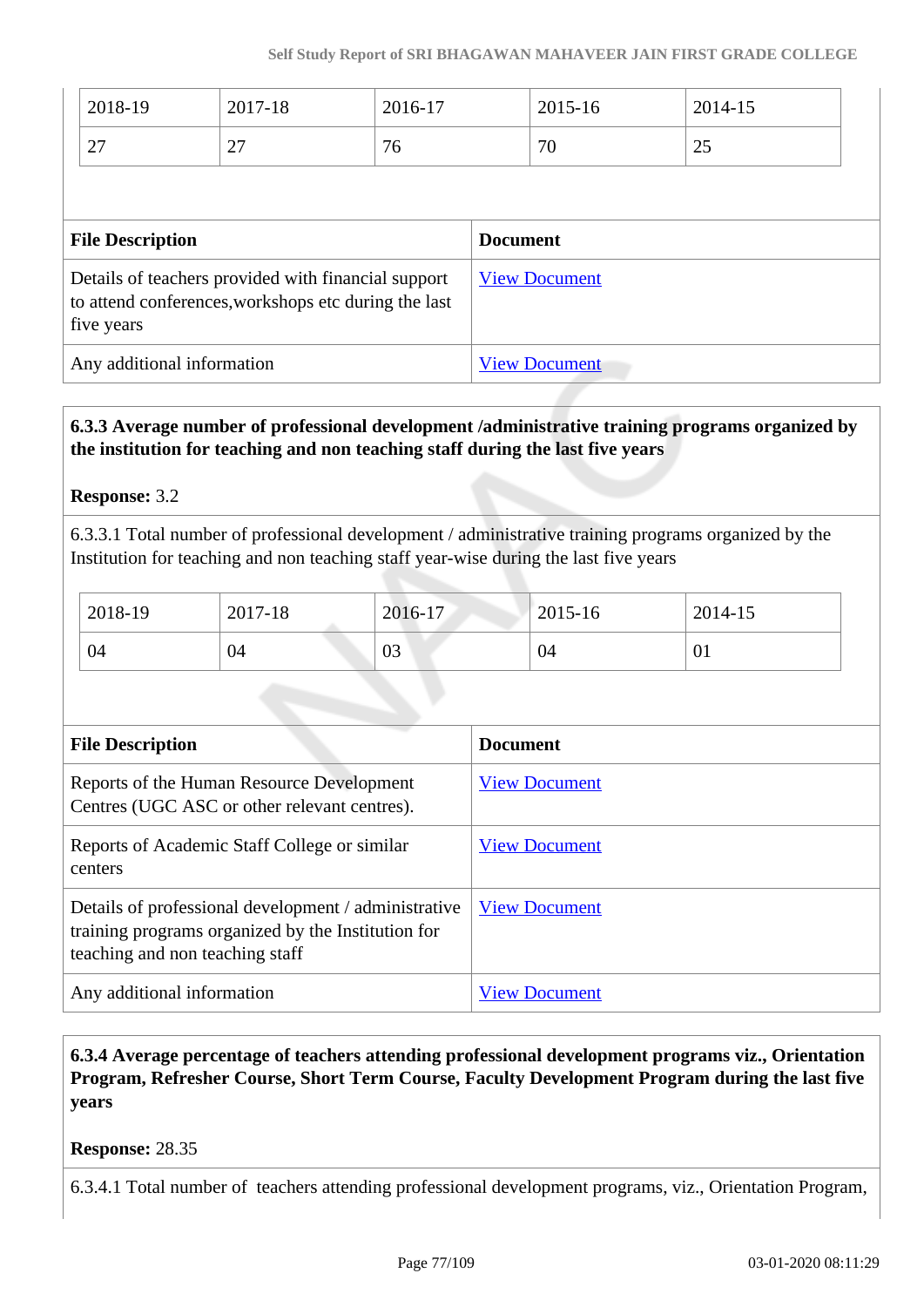|                                                                                               | 2018-19 | 2017-18              | 2016-17              |                      | 2015-16 | 2014-15 |  |
|-----------------------------------------------------------------------------------------------|---------|----------------------|----------------------|----------------------|---------|---------|--|
|                                                                                               | 17      | 21                   | 17                   |                      | 07      | 06      |  |
|                                                                                               |         |                      |                      |                      |         |         |  |
| <b>File Description</b>                                                                       |         |                      |                      | <b>Document</b>      |         |         |  |
| Reports of the Human Resource Development<br>Centres (UGC ASC or other relevant centers).     |         | <b>View Document</b> |                      |                      |         |         |  |
| <b>IQAC</b> report summary                                                                    |         |                      | <b>View Document</b> |                      |         |         |  |
| Details of teachers attending professional<br>development programs during the last five years |         | <b>View Document</b> |                      |                      |         |         |  |
| Any additional information                                                                    |         |                      |                      | <b>View Document</b> |         |         |  |

## Refresher Course, Short Term Course, Faculty Development Programs year-wise during the last five years

## **6.3.5 Institution has Performance Appraisal System for teaching and non-teaching staff**

## **Response:**

Performance appraisal system is conducted for the teaching and non teaching staff. The performance appraisal system has two methods involved in its application and both these methods have proved to be very effective and reliable.

The first system is performance appraisal system from the individual faculty member known as "self appraisal". Here the faculty member is given the self appraisal booklet and is asked to fill in the data in a conscientious manner. The objectives of individual activities, the aims and tasks for the next academic year, the sort of training that would benefit the employee, etc comes under the discussion points. The next section deals with the components of learning, class delivery, student evaluation, administrative component, etc. The last section deals with papers presented in conferences, seminars, workshops and symposia attended. Faculty Improvement Programmes, Research and Academic contribution is also highlighted. In this way, the various strengths and weaknesses of the individual faculty member, mistakes committed and known to self, mistakes committed and not realized, faults in the administration and its failures, etc. are identified to be rectified for a much better approach in the next cycle.

A self appraisal system is in place for the non-teaching staff also. The questionnaire has a personal profile followed by 30 statements. These statements are used for assessment as to whether the employee agrees or disagrees. The criteria starts from communication and information flow. It deals with a wide spectrum regarding the quality and quantity of work, the personal growth, welfare measures, etc.

The second method is to collect the feedback on a given individual faculty member from a class where he/she teaches a subject. The feedback form consists of all relevant questions from the first step of the faculty member being punctual and well prepared for the class, overall classroom teaching, subject knowledge, teaching and learning process, etc. This feedback also points at various other aspects like administration, classroom and time management, campus discipline, faculty behavior, etc.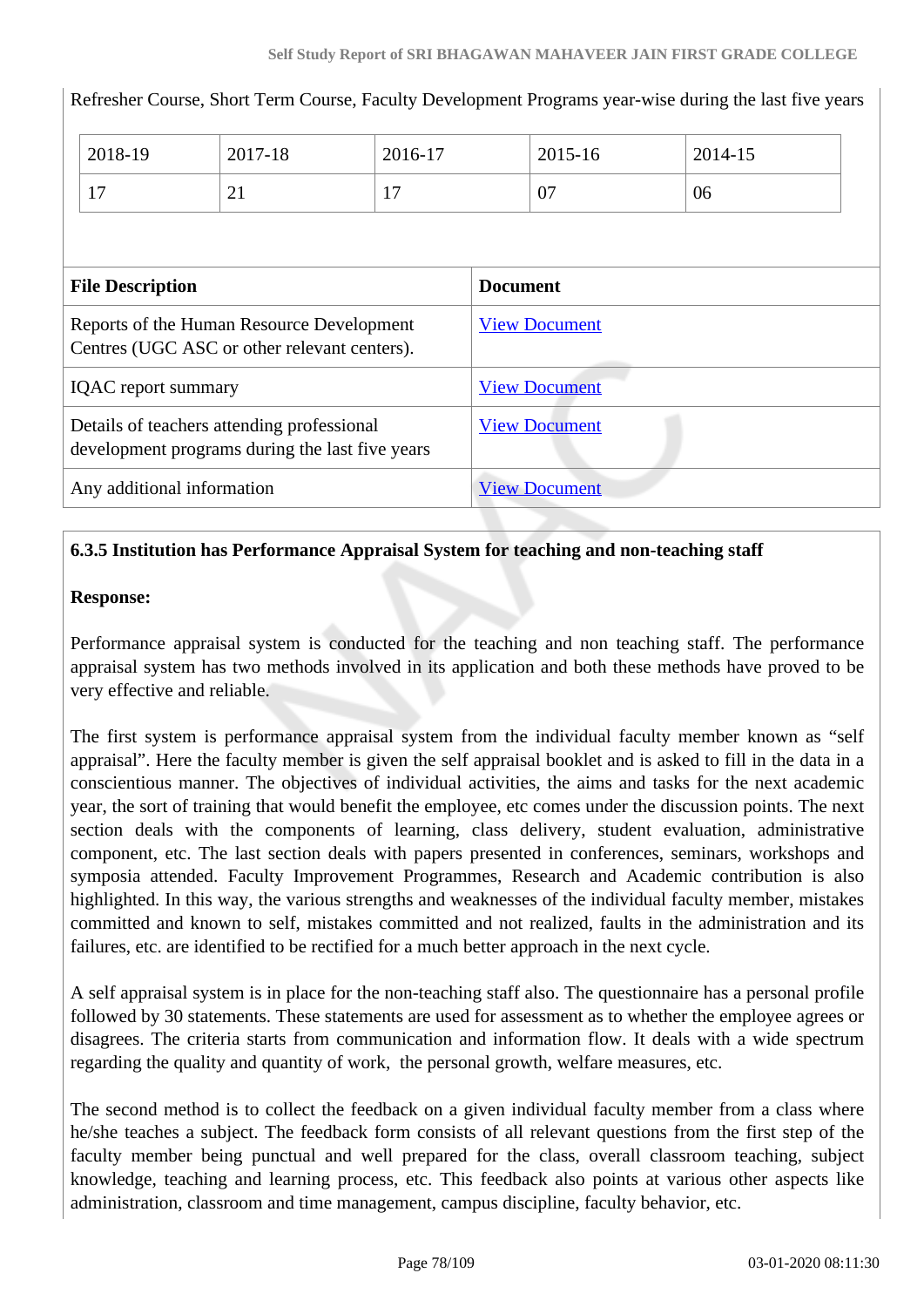The collected feedbacks are reviewed by the Head of the Institution on a one to one basis in person with the concerned faculty member and the data is provided to the faculty member to go through and understand where he/she stands with regard to the context and the expectations.

Feedback from parents is collected during the open day which enables the management, Principal and staff to understand the expectations of the parents and evaluate the outcome of the academic endeavors of the institution. Parents are also encouraged to meet the Principal and the teachers for a better understanding of the fulfillment of their ward's educational goals. They can also give their feedback orally during such meetings, which are discussed by the Principal and respective teachers for necessary action.

| <b>File Description</b>    | <b>Document</b> |
|----------------------------|-----------------|
| Any additional information | View Document   |

## **6.4 Financial Management and Resource Mobilization**

## **6.4.1 Institution conducts internal and external financial audits regularly**

#### **Response:**

Both internal and external financial audits are conducted on a regular basis. Audited income and expenditure statements are maintained meticulously. The annual budget is allotted to the college by the management every year for the requirements of various departmental activities. The accounts of the institution are subjected to an audit by a certified external chartered accountant appointed by the management. The income and expenditure from different sources are audited regularly by the internal and external auditors. The internal audit is done every year and the management scurtinises and approves it.

1. Accounts are audited regularly once a year. The Management of the college approves the Annual Budget in addition to the income through tuition fees. When there are additional expenses over and above the budget proposals, special sanction is to be taken.

2. The Internal Auditing is verified by the Managing Trustee.

3. The External Auditing is done by the Certified Chartered Accountant. The auditor has certified that the Institution has compiled proper approval as to the budget and disbursement of budget and certified that expenditure is incurred for the purpose for which it is budgeted. The accounts are verified by the external auditor as per norms. The audit report has no objections.

## **Mechanism**

- The External auditors are appointed by the Management.
- The Internal and External Audit Reports are presented to the Management through the proper channel.
- The Principal and the administrative staff members extend support for the internal and external audit for their smooth conduct.
- Auditing is done every year. There are no audit objections.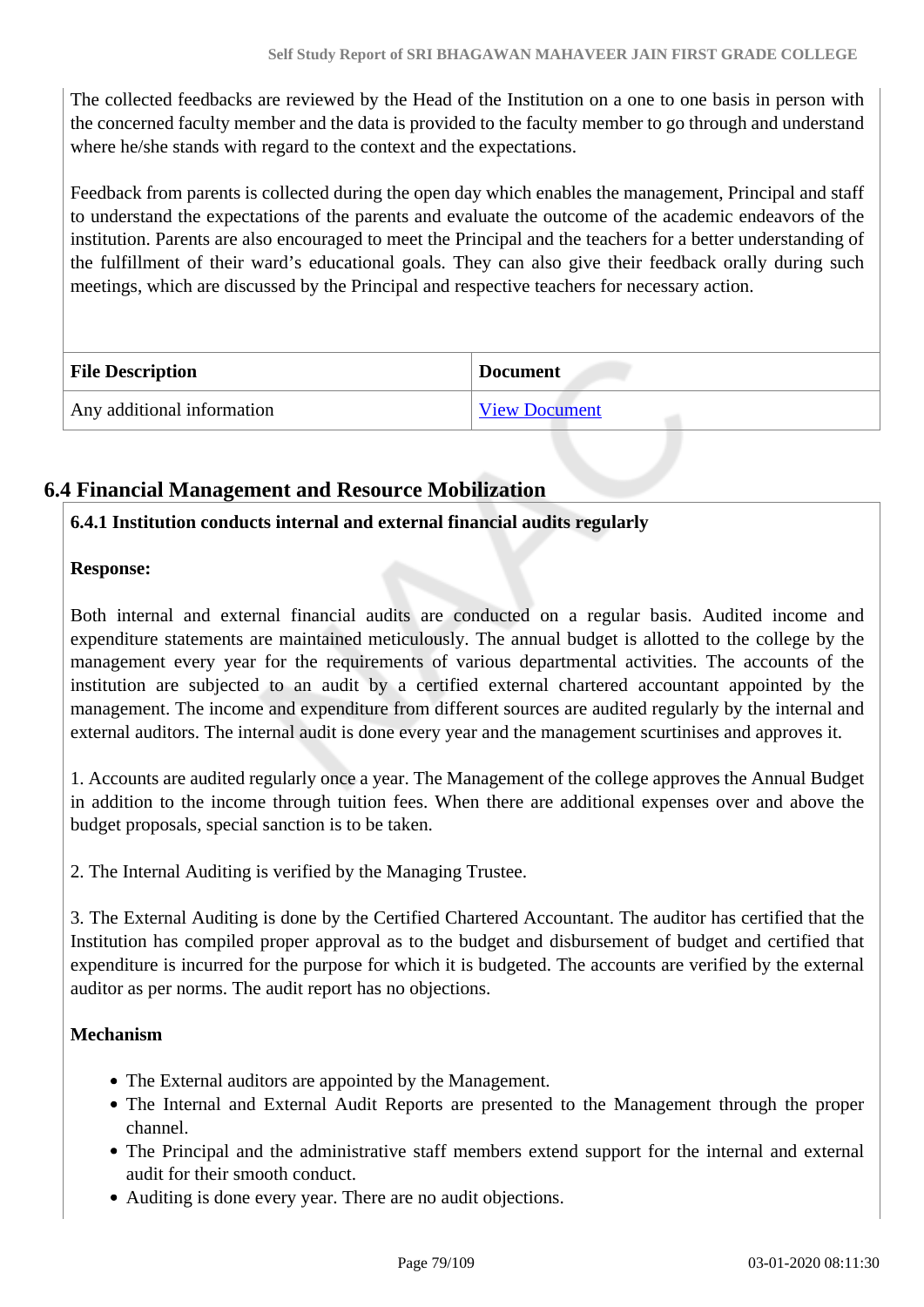| <b>File Description</b>         | <b>Document</b>      |  |
|---------------------------------|----------------------|--|
| Any additional information      | <b>View Document</b> |  |
| Link for Additional Information | <b>View Document</b> |  |

## **6.4.2 Funds / Grants received from non-government bodies, individuals, Philanthropists during the last five years (not covered in Criterion III) (INR in Lakhs)**

## **Response:** 0.16

6.4.2.1 Total Grants received from non-government bodies, individuals, philanthropists year-wise during the last five years (INR in Lakhs)

| 2018-19 | 2017-18 | 2016-17 | 2015-16 | 2014-15 |
|---------|---------|---------|---------|---------|
| 0.0595  | 0.07    | ν       | 0.03    | ν       |

| <b>File Description</b>                                                                      | <b>Document</b>      |
|----------------------------------------------------------------------------------------------|----------------------|
| Details of Funds / Grants received from non-<br>government bodies during the last five years | <b>View Document</b> |
| Any additional information                                                                   | <b>View Document</b> |
| Annual statements of accounts                                                                | <b>View Document</b> |

## **6.4.3 Institutional strategies for mobilisation of funds and the optimal utilisation of resources**

#### **Response:**

Sri Bhagawan Mahaveer Jain First Grade College is a self financed institution. The main source of receipt and funding for the college is the academic fees collected from the students. Budget is prepared as per the requirements of the various departments. The dispersal of funds for the needs proposed are strictly monitored by the Principal. Expenditure receipts are maintained for various purchases made especially towards those related to the laboratories and library. The college follows a transparent accounting and audit practice. Since its inception, the institution has not faced a deficit situation as far as the funds for the institution is concerned.

Since its inception, the demand for student-enrollment is growing. At the same time, operational costs and capital costs are on the rise, steadily. Hence, the institution has developed a policy for optimal utilization of resources available.

## **Objectives:**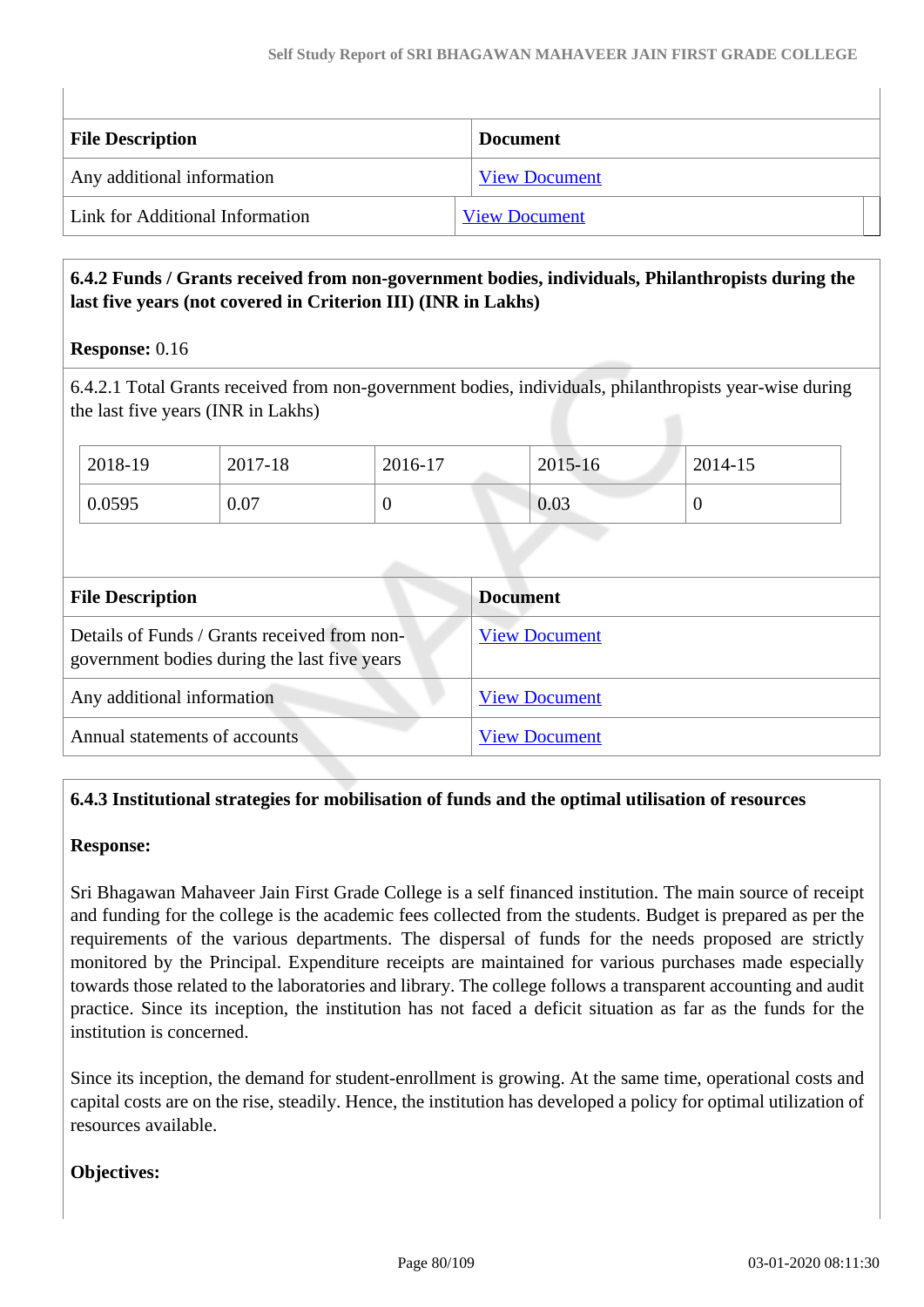- To focus on the sustainability of the institution.
- To implement new programmes in line with Vision and Mission of the institution.
- Effective and efficient use of resources: human, physical, infra-structure and support facilities.
- Identify and analyze the resources available for program priorities, policies and efficient budget allocation.
- To develop an alternate model for generating external funds from stakeholders, alumnae and organizations.

The Management of the institution prepares the policy for proper utilization of resources. These policy matters are communicated horizontally to HODs, faculty members and internal committees.

- Identification of resources and utilization of badminton courts by students from other schools.
- Outsourcing the Auditorium and Conference Hall to external agencies /bodies like the Police Department, KGF Municipality, Election Commission, Lawyers Association, etc.
- Organizing short term and long term programmes during and after college hours
- Optimum utilization of the buildings for examinations for recruitment, promotions and admissions during holidays and on Sundays.

Involving the alumnae of the institution in the activities of the college and encouraging them to contribute for the development and integral growth.

Judicious usage of internal resources with focus on cost reduction.

| <b>File Description</b>         | <b>Document</b>      |
|---------------------------------|----------------------|
| Any additional information      | <b>View Document</b> |
| Link for Additional Information | <b>View Document</b> |

## **6.5 Internal Quality Assurance System**

 **6.5.1 Internal Quality Assurance Cell (IQAC) has contributed significantly for institutionalizing the quality assurance strategies and processes**

#### **Response:**

The IQAC of Sri Bhagawan Mahaveer Jain First Grade College, KGF, follows Quality Assurance Strategies and processes which primarily focus on providing a need-based and affordable to all economical classes, and to create a demand for the Institution, based on Quality.

Two significant best practices institutionalized as a result of IQAC initiatives during the last five years are:

**1. Continuous Professional Development through Seminars, Faculty Development and Staff Training Programs.**

**2. Mentoring and Focus on Employability Skills across all programs.**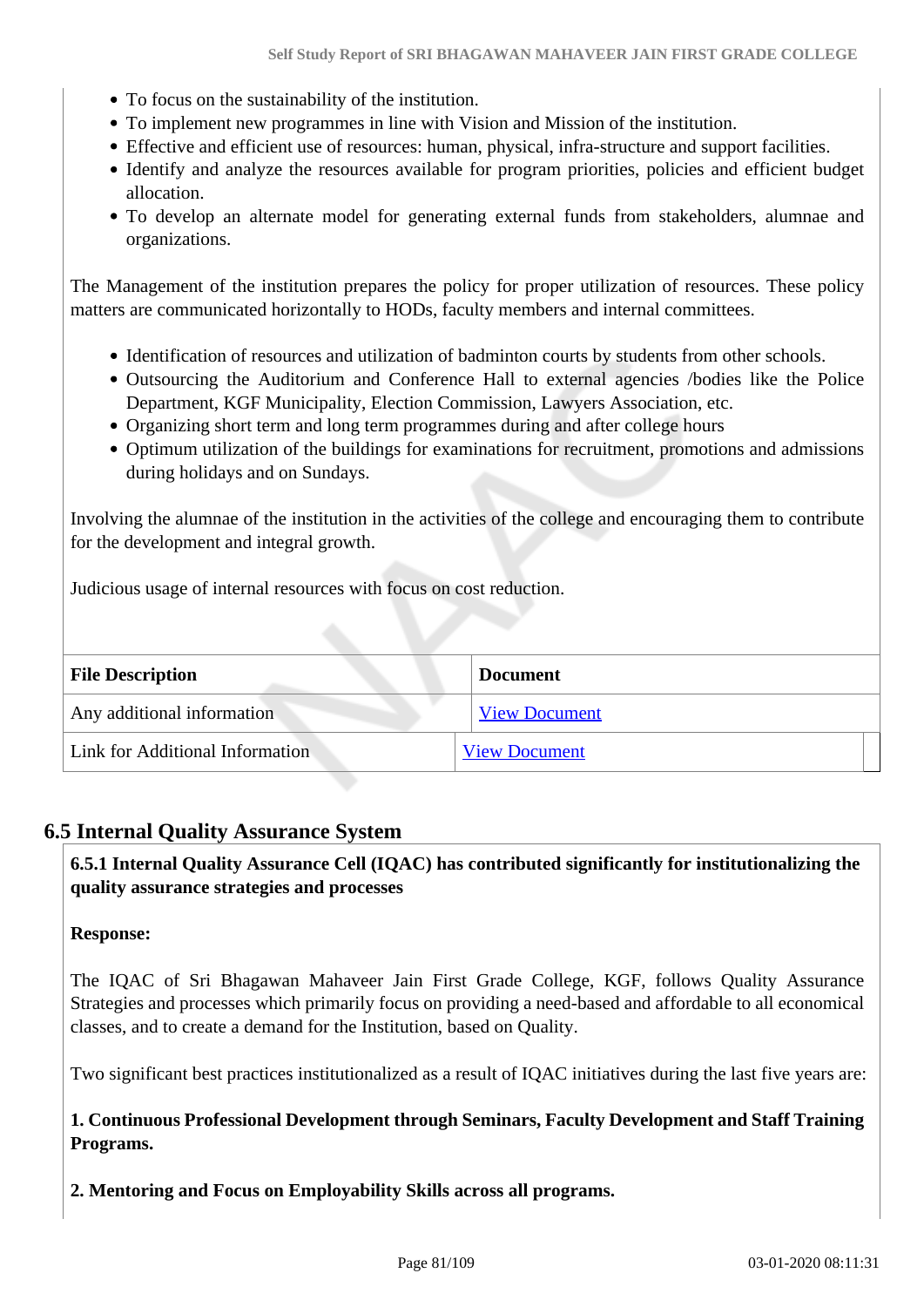**Continuous Professional Development:** To ensure **Quality of Education in HEI's** professional development needs to be a continuous process. Continuous Learning is imperative as teacher's knowledge lags behind due to continuous expansion of knowledge. This will lead to effective teaching which in turn promotes effective learning and enhance student's learning outcomes.

On the suggestion of IQAC the **Governing Body of the Institution** sanctions a yearly budget to support the professional development of teaching and non-teaching staff.

The IQAC discusses with the Principal and HODs to plan for National and State level seminars, conferences, workshops and include them in the academic plan before the beginning of every academic year.

The Management and IQAC ensure that Faculty from every department; Administrative and Nonteaching staff attend the professional development programs on and off campus, contribute in rendering **Enhanced Quality in imparting Value-based education** and also help in meeting the current needs of the students.

IQAC has contributed significantly in promoting Research in the college by obtaining financial assistance from the Management, for providing necessary Infrastructural support and Research incentives.

Staff and Student Projects are encouraged and supported through infrastructural facilities, manpower and other learning resources.

ICT and Smart Classroom was strengthened, Wi-Fi was provided to the campus and all departments were given Desktop Computers.

Every class has mentors for a group of students. These faculty members who are mentors establish a rapport with their mentees. They fill the details in the mentorship books provided with the student's and parents' details, etc. The marks obtained in the college internal exams are maintained. The mentors deal with the students and make them feel comfortable while approaching them. The mentors meet the parents on the allotted open day and discuss the performance of their wards. The parents and students are able to maintain a cordial rapport with the mentors. The students are able to confide in their mentors even if they have any academic or personal problems.

## **Employability Skills**

IQAC has recognized the fact that graduates have to be equipped with **Transferable Skills,** needed for the real world. At the same time, academic output standard should also be maintained in all the programs and courses of study. It believes that assuring the Quality of student's Experience in the college **plays** a key role in their being employable. Based on the above values, IQAC has successfully institutionalized the aspect of Employability across all the programs of the Institution.

| <b>File Description</b>         | <b>Document</b>      |
|---------------------------------|----------------------|
| Any additional information      | <b>View Document</b> |
| Link for Additional Information | <b>View Document</b> |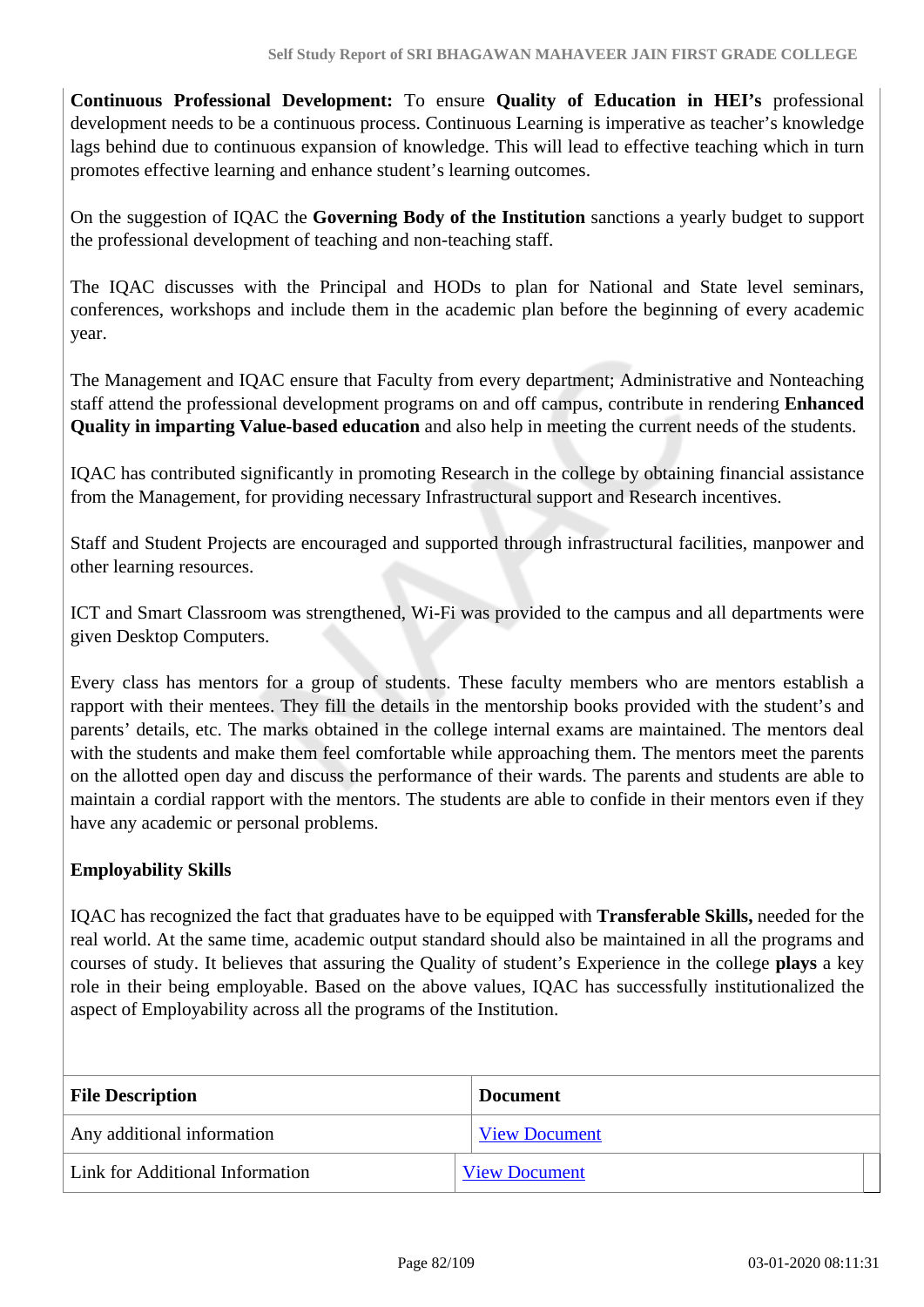**6.5.2 The institution reviews its teaching learning process, structures & methodologies of operations and learning outcomes at periodic intervals through IQAC set up as per norms**

## **Response:**

IQAC being the central body within the College, monitors and reviews the teaching-learning process regularly. It has designed a structured feedback form for teacher's performances, curriculum and infrastructure. Based on these feedbacks various innovative activities and reforms are introduced.

The two examples based on feedback implemented are

## **1) Enhanced ICT facilities**

**2) Continuous Assessment for Academic Excellence**

## **ENHANCED ICT FACILITIES**

- To meet the growing need of global knowledge requirement the institution motivated the faculty to adapt ICT enabled teaching methodology.
- Teaching faculty and support staff are encouraged to participate in ICT training and Orientation programmes.
- Computer Science department arrange special talks and lectures regularly on various topics to equip the students and the faculty about the innovations.
- Departments are provided Desktop computers with internet facility and Wifi facility.
- 4 Smart Classrooms, 4 Projector rooms along with the auditorium and conference halls are exclusively used by all the departments to make Teaching more Interactive, Impressive, Interesting, Undistracted and creating a greater impact on the learning and understanding process of the courses.

The college organized the following programmes to enhance ICT usage:

- **"Innovative Teaching Methodology to be Adopted in the Classroom-** one day orientation programme for teachers on **23rd December 2016.**
- **"Methodologies to make Teaching more Interactive"-**Two Days Faculty Development Programme by RATS Technologies, Bangalore on **21st and 22nd December 2017.**
- **"Innovative Teaching in HEIs**" Two days FDP for teachers on **27th and 28th December 2018**.
- **"ICT Enabled Teaching"**  one day Faculty Development Programme for Teachers on **7th September 2019.**

## **ICT in Teaching and Learning outcomes:**

·The different courses in a programme are delivered and the learning outcomes further evaluated on the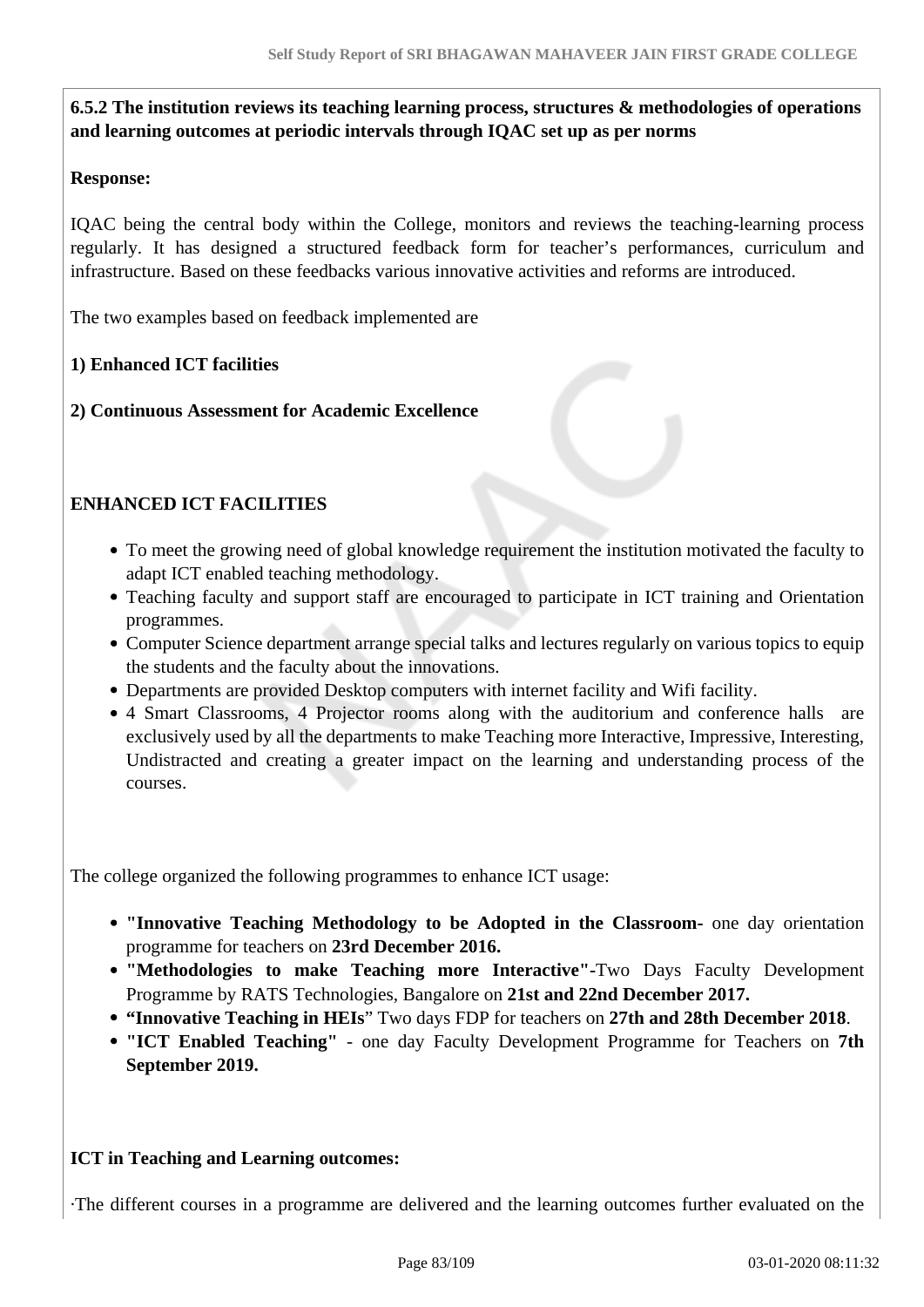following six attributes:

- Knowledge
- Comprehension
- Application
- Analysis
- Synthesis
- Evaluation.

The faculty members have continuously attempted to use ICT aids to make teaching effective and the outcome is visible in terms of the all round process.

## **CONTINUOUS ASSESSMENT FOR ACADEMIC EXCELLENCE**

Continuous Assessment is a pre-requisite for Excellence. The College has Comprehensive approach of Continuous Assessment. In this regard IQAC has taken the following initiatives to improve Teaching Learning process such as

Examination Committee – The committee plans for the conduct of the Internal Examinations in sync with the University Calendar, which includes, making of the Time Table, Setting question papers, allotment of invigilators, class room allotments, record of absentees, SMS alerts to parents regarding absentees, collection and disbursement of answer scripts to the valuers. Internal Assessment Process involves the following-

- Unit Tests, Term and Pre-final exams
- CBCS: Internal Assessment
- Assignments, Projects, Presentation, Seminars, GDs, and Workshops
- Evaluation in the stipulated Time
- Feedback after each test/Exam is sent by SMS.
- SMS to Parents
- Record of Marks
- 1.Syllabus Completion It is monitored by meetings at the beginning by planning the syllabus and at the end of the semesters for the plan accomplishment, IQAC lesson plan book; work diary, feedback from students and the respective Heads of the Departments monitor the same through close interactions.
- 2.Question Banks Are made available in the Library blog, website, subject wise and year wise booklets are issued and the papers are solved in the class by the Faculty members.
- 3.Formal/Informal Parent Teacher Meets
- 4.University Examinations The Exam committee works for the University Examinations, as per norms.
- 5.Remedial Classes are conducted for the slow learners, where importance is given to student learning with varied strategies focusing on simplifying the complex topics and preparation of topics which help the students for examinations specifically.
- 6.Bridge Courses are offered to the slow learners for knowledge and understanding enhancement and to the advanced learners specially designed bridge courses help in filling the gap when students come from varied disciplines at the entry level.
- 7.Mandatory Value Addition, Skill Development and Vocational Training Programs- The Institution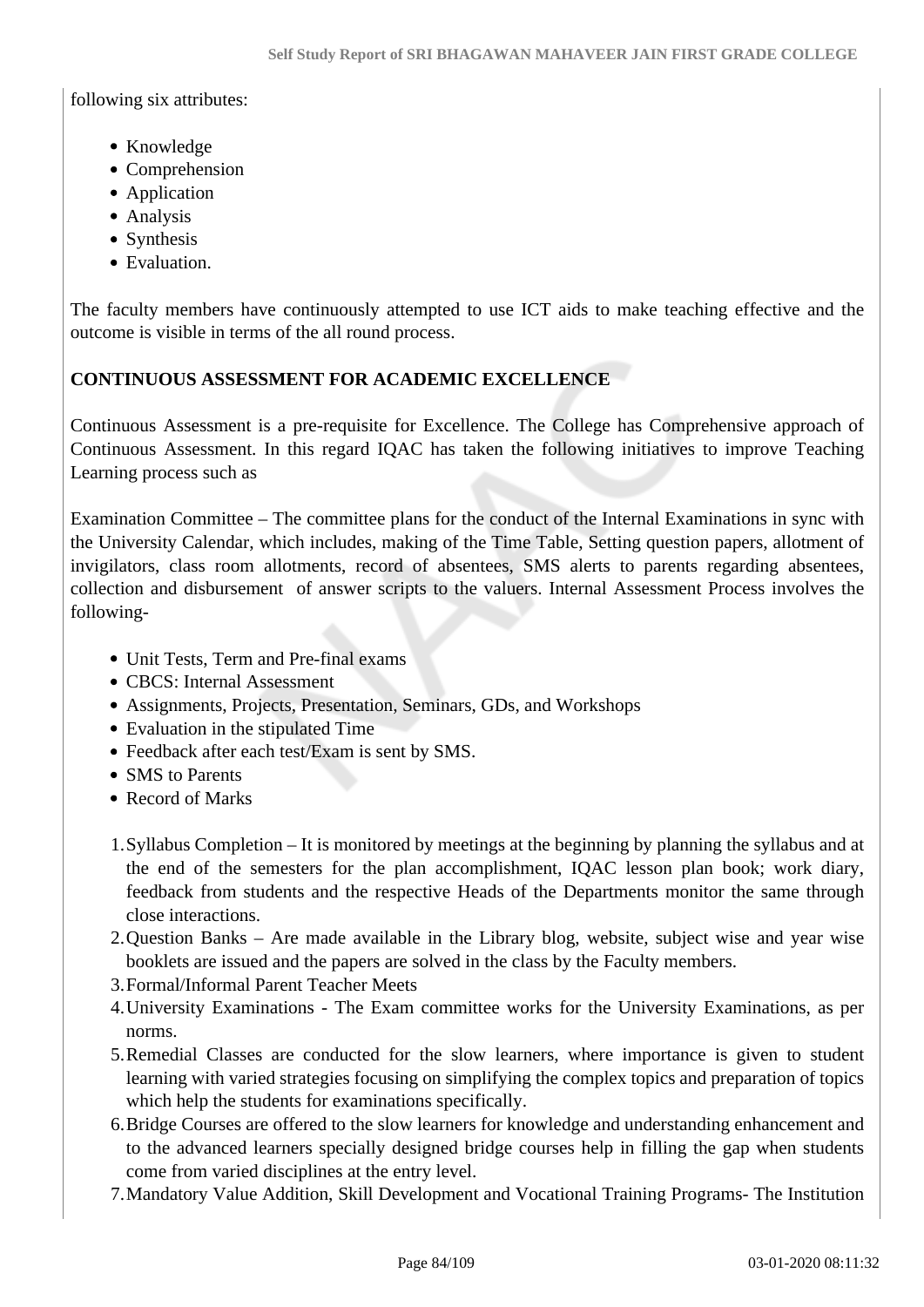started initially with optional programmes to fill the gap between the industry and academics and enhance employability, but over a period of time after seeking feedback from various sources such as students, alumni and teachers, such programmes have been made mandatory and every student is expected to study atleast one extra programme in each semester depending on the interest and relevance.

- 8.Online Course and Certifications- The students are encouraged to register for free online courses in the form of SWAYAM and NPTEL. The institution has a NPTLE local chapter and one of the faculty is identified as the SPOC member to monitor and motivate students enrollment for such courses.
- 9.Research The B.Sc students undertake projects on current issues by obtaining seed money from the management, the outcome of which has been represented in conferences in the form of presentations and few publications. The BCA and the BBA students take up this activity in the form of in house evaluative software development and internships in industries. The faculty members guide the students.
- 10.Feedback mechanisms Formal feedback is taken and analyzed by the IQAC. The Principal gives her comments in the feedback and interacts with the faculty on one to one basis for the incremental growth of the faculty and benefit of students as per the feedback obtained.
- 11.Self appraisal A mechanism with which the faculty members appraise themselves once in a year and understand the growth and activities of the academic year and identify the areas to be strengthened.
- 12.Academic audits are carried out once in a year to assess the growth of the institution as per the norms of the University and assessing bodies for quality enhancement.
- 13.Annual reports reflect on the academic, non-academic, financial, administrative progression of the institution.

## **Outcome of Continuous Assessment for Academic Excellence:**

- The result analysis of the students' Academic Performance in the University Examinations show that the Institution has carved a niche in Academics at the Bangalore University.
- There have been 7 Gold medalists and 10 top rankers from 2014-2019.

| <b>File Description</b>         | <b>Document</b>      |
|---------------------------------|----------------------|
| Any additional information      | <b>View Document</b> |
| Link for Additional Information | <b>View Document</b> |

## **6.5.3 Average number of quality initiatives by IQAC for promoting quality culture per year**

## **Response:** 27.8

6.5.3.1 Number of quality initiatives by IQAC for promoting quality year-wise for the last five years

| 2018-19 | 2017-18                            | 2016-17 | 2015-16    | 2014-15 |
|---------|------------------------------------|---------|------------|---------|
| 35      | $\sim$<br>$\overline{\phantom{a}}$ | 24      | n –<br>ا ک | 26      |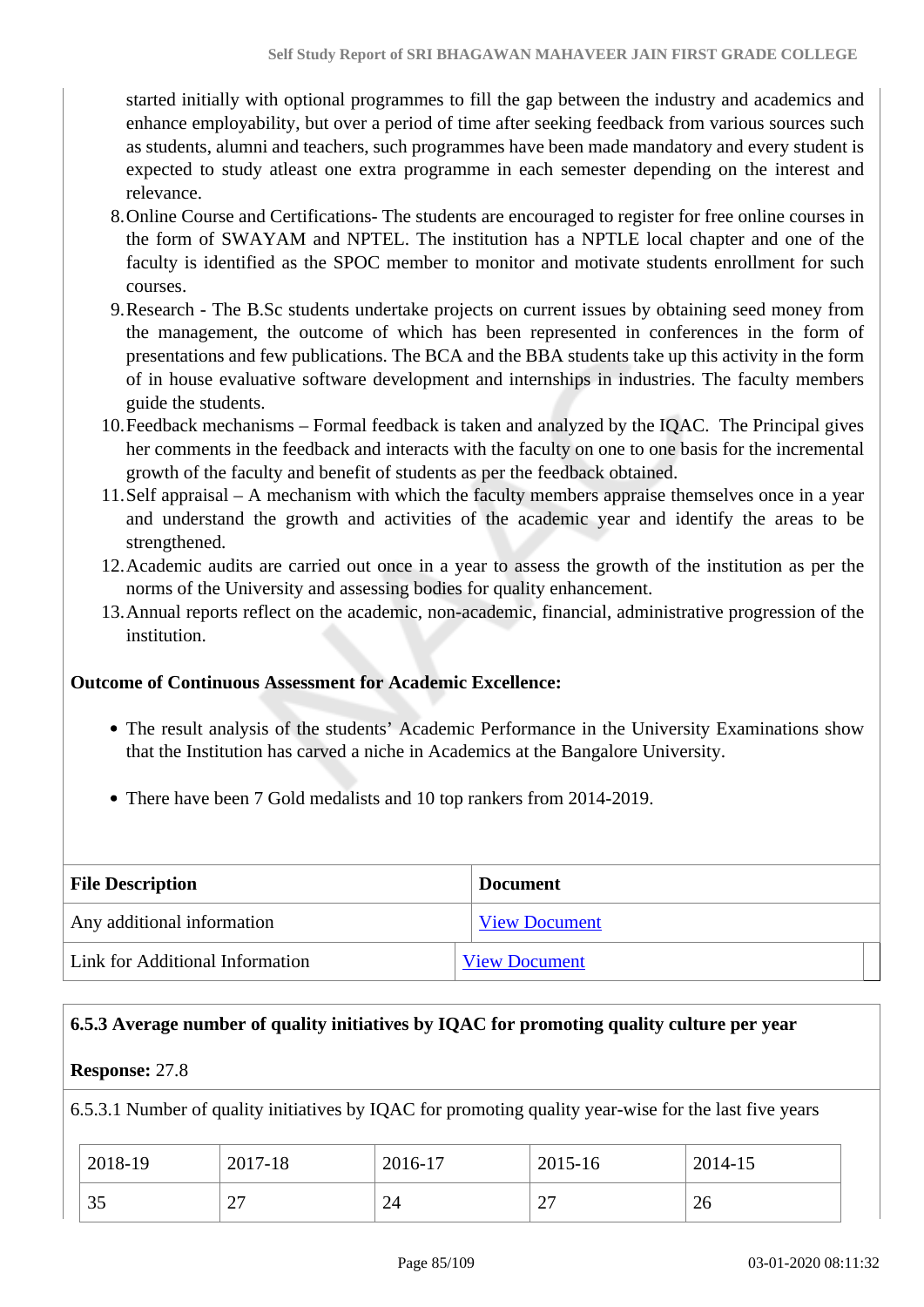| <b>File Description</b>                                                         | <b>Document</b>      |
|---------------------------------------------------------------------------------|----------------------|
| Number of quality initiatives by IQAC per year for<br>promoting quality culture | <b>View Document</b> |
| Any additional information                                                      | <b>View Document</b> |
| <b>IQAC</b> link                                                                | <b>View Document</b> |

**6.5.4 Quality assurance initiatives of the institution include:**

- **1.Regular meeting of Internal Quality Assurance Cell (IQAC); timely submission of Annual Quality Assurance Report (AQAR) to NAAC; Feedback collected, analysed and used for improvements**
- **2.Academic Administrative Audit (AAA) and initiation of follow up action**
- **3.Participation in NIRF**
- **4.ISO Certification**
- **5.NBA or any other quality audit**
- **A. Any 4 of the above**
- **B. Any 3 of the above**
- **C. Any 2 of the above**
- **D. Any 1 of the above**

#### **Response:** C. Any 2 of the above

| <b>File Description</b>                                        | <b>Document</b>      |
|----------------------------------------------------------------|----------------------|
| e-copies of the accreditations and certifications              | <b>View Document</b> |
| Details of Quality assurance initiatives of the<br>institution | <b>View Document</b> |
| Any additional information                                     | <b>View Document</b> |
| Annual reports of institution                                  | <b>View Document</b> |

## **6.5.5 Incremental improvements made during the preceding five years** *(in case of first cycle)* **Post accreditation quality initiatives** *(second and subsequent cycles)*

#### **Response:**

The Institution's quality enhancement initiatives in the academic and administrative domains had made an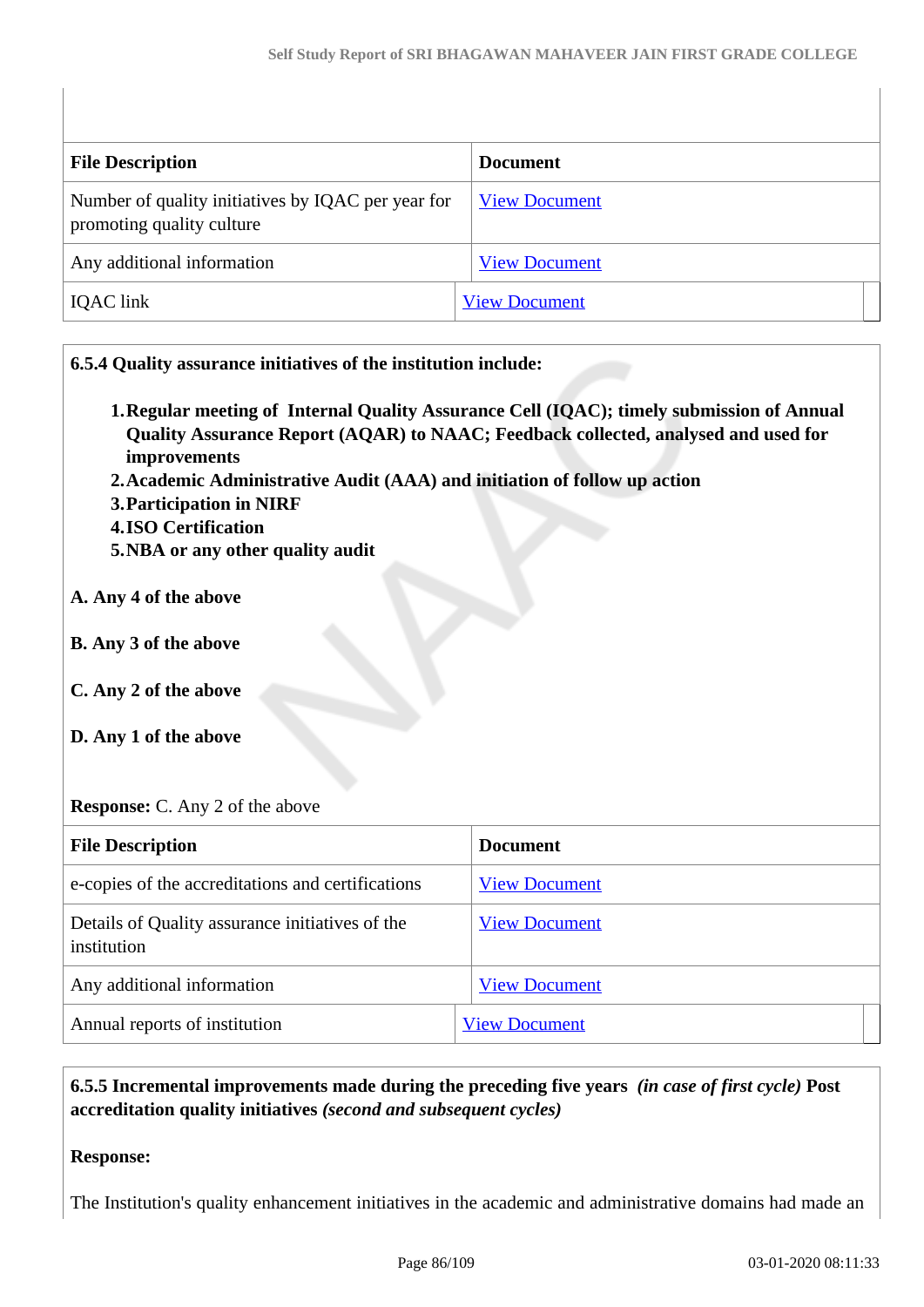incremental improvement and progression in the last five years.

## **Curriculum Delivery:**

The institution meticulously develops academic action plans for effective implementation of Curriculum delivery. The institution continuous to be an affiliating institute of the Bangalore North University and delivers the same with the CBCS scheme and electives as prescribed by the university. The curriculum is enriched and the academic industry gap is bridged with number of value addition, skill development, capacity building and vocation training programmes. The students are updated with recent trends by regular guest lecturers from expert resource persons belonging to industries and research fields. The syllabus is delivered with a lot of innovative techniques ranging from lecturing, interactions, role plays, case studies, experiential learning, ICT based learning, use of models and audio visual aids. These practices on curriculum have scaled up a systematic and effective administration .Over the past five years the college has witnessed improvement in the student's academic performance.

#### **Teaching Learning Process:**

The institution gives admission to the students as per norms of the university and the reservation as per government norms is followed. The institution is sensitive to differently abled students but no admission of the same has happened. The institution carries out all its activities inclusive of the internal semester examinations in sync with the university calendar of events. Advance and slow learners are indentified based on the orientation, induction, class interaction and test. Remedial, bridge, cooperative and blended learning techniques are adopted for slow learners. The advance learners are encouraged to participate in activities associated to research and allowed to lead and participate in various clubs, forums as organizers. Lesson plan work diary, flip book, IQAC plan book are used for planning on teaching methods with good support of ICT. The teacher quality has improved with enhanced number of doctorates and M.Phils and some teacher are pursuing higher education to upgrade qualification and knowledge. We have been able to obtain 04 university ranks and 08 gold medals in the last five years, the results have shown a significant and consistent growth.

#### **Admission to students**:

Admission of students is done through a single window as per University norms. The Institution ensures wide publicity and transparency in the admission process through prospectus, college website and advertisements in all leading national and regional daily newspapers. The prospectus and application form are uploaded in the college website and available in college premises.

#### **Research and Extension:**

 The institution has a research cell which encourages faculty and students to attend conferences , seminars, workshops, paper presentations at National and International levels and Publications in UGC listed journals, peer reviewed journals and conference proceedings the institution also sanctions seed money for the minor projects carried out by students and teachers on current related issues. The research activities have seen significant growth in terms of 106 presentations and 173 publications. With the significant budgetary provision for research, the faculty members are supported with registration fee for attending conferences workshops and publishing papers. Recourse mobilization has been achieved from funding agencies such as KSTA, IISC & VTPC. The institution also has published 09 conference proceedings with ISBN number and faculty members have received best paper awards on various forums and publication of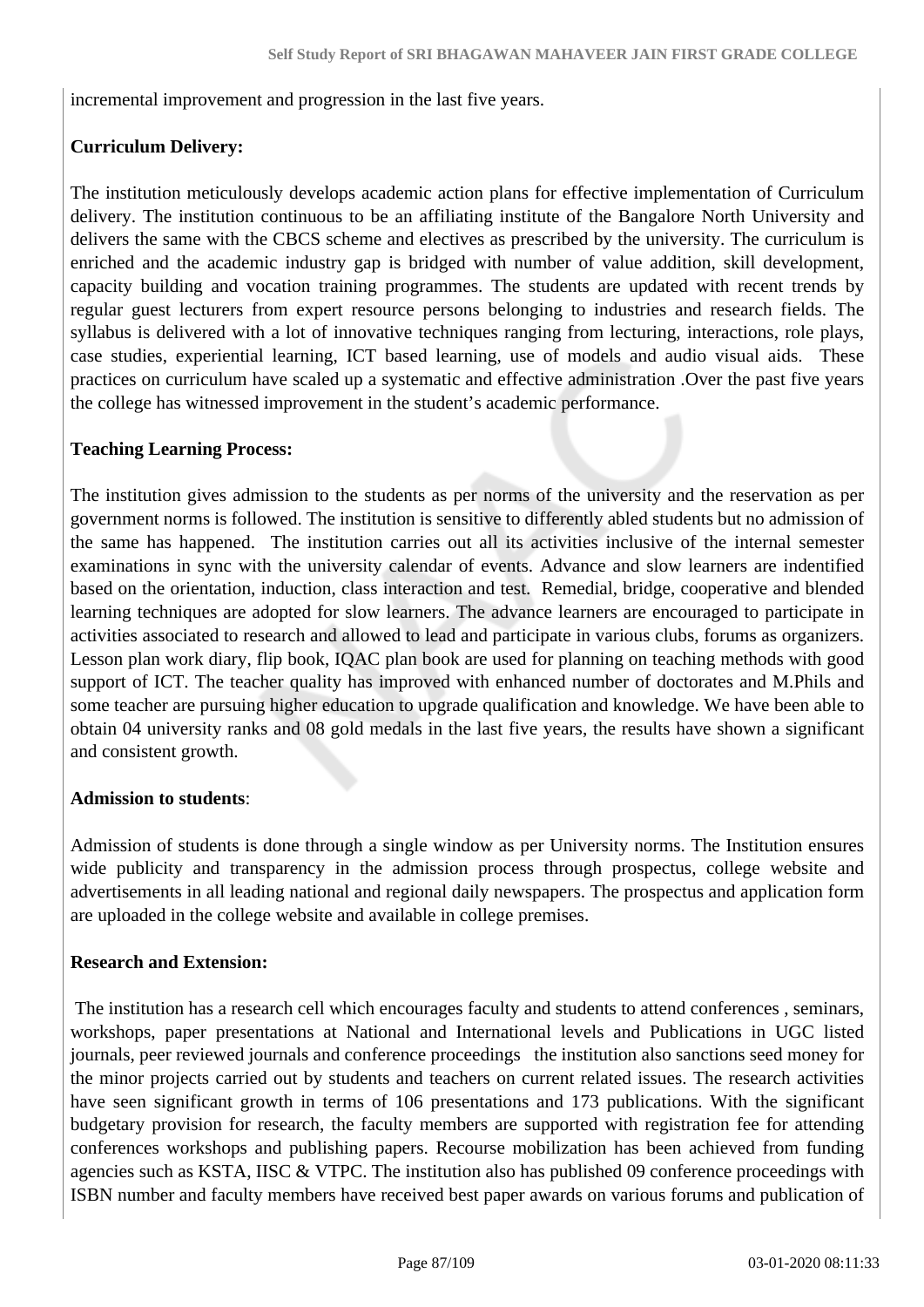a few with impact factor.

The extension activities are taken up on various social issues such as computer literacy, AIDS awareness, environmental issues, elections, plantations, blood donations, village adoptions, SWACH Bharat, School adoption, women empowerment, nutrition week, traffic rule awareness through the NSS, student welfare, Rotaract, ECO club and departmental forums.

## **Infrastructure and Learning resources:**

Located in the campus area of 0.5 acres of 40 well ventilated and furnished classes, 13 well equipped laboratories, 04 smart classes, 06 rooms with LCD facilities, Indoor sports facility, gym and yoga centre, an auditorium, open auditorium, conference hall, common room for girls, transport facility, WIFI enabled campus.

The library is completely automated with Easylib software and enhanced number of books, journals, periodicals, titles, magazines and news papers. The campus maintenance is supported by outsourced housekeeping personnel, garden maintenance, system administrator for computer, generator and UPS power back up, website maintained by alumni and online attendance.

## **Student progression**:

The institution provides merit, sports, and economical weaker section scholarships to students. The students are facilitated with various government scholarships through the college office. The students are supported with a counseling cell, grievance cell, anti ragging cell, CCTV surveillance, and Security for right ambience to learn, apart from academics the students are personally mentored and extensively take part in a number of co curricular, extracurricular, sports, outreach and extension programs conducted on regular basis. Career guidance, placement and professional course training are a part of learning. Ample opportunity to get placed before the completion of the degree. The students have won laurels for themselves and the institution through this holistic development approach. Student welfare association solely runs by the students. The college has gone on to incorporate more talent-inclusive activities with student centric approach even supporting earn while you learn though this association.

## **Governance Leadership and management:**

The vision and mission are in tune with the polices of higher education supported with a good perspective plan, code of conduct, hand book, service rules, feedback, self appraisal and staff welfare mechanisms. The financial management governed by the trust is audited and no flaws were found. The IQAC is in place and works on several quality initiates and recruitments, documentation, preparation of annul reports and submission of AQAR's.

## **Innovations and best practices:**

The college is becoming eco friendly to an extent and has taken green initiatives in the form of vertical gardens, rain water harvesting and LED lights. The best practices of the institution are the BOSCH bridge centre, promotion of preservation of tradition and culture heritage and the institution is very distinct in its quality education where students who seek admission, many of them being below average to a few above average all of them start with us to end with success.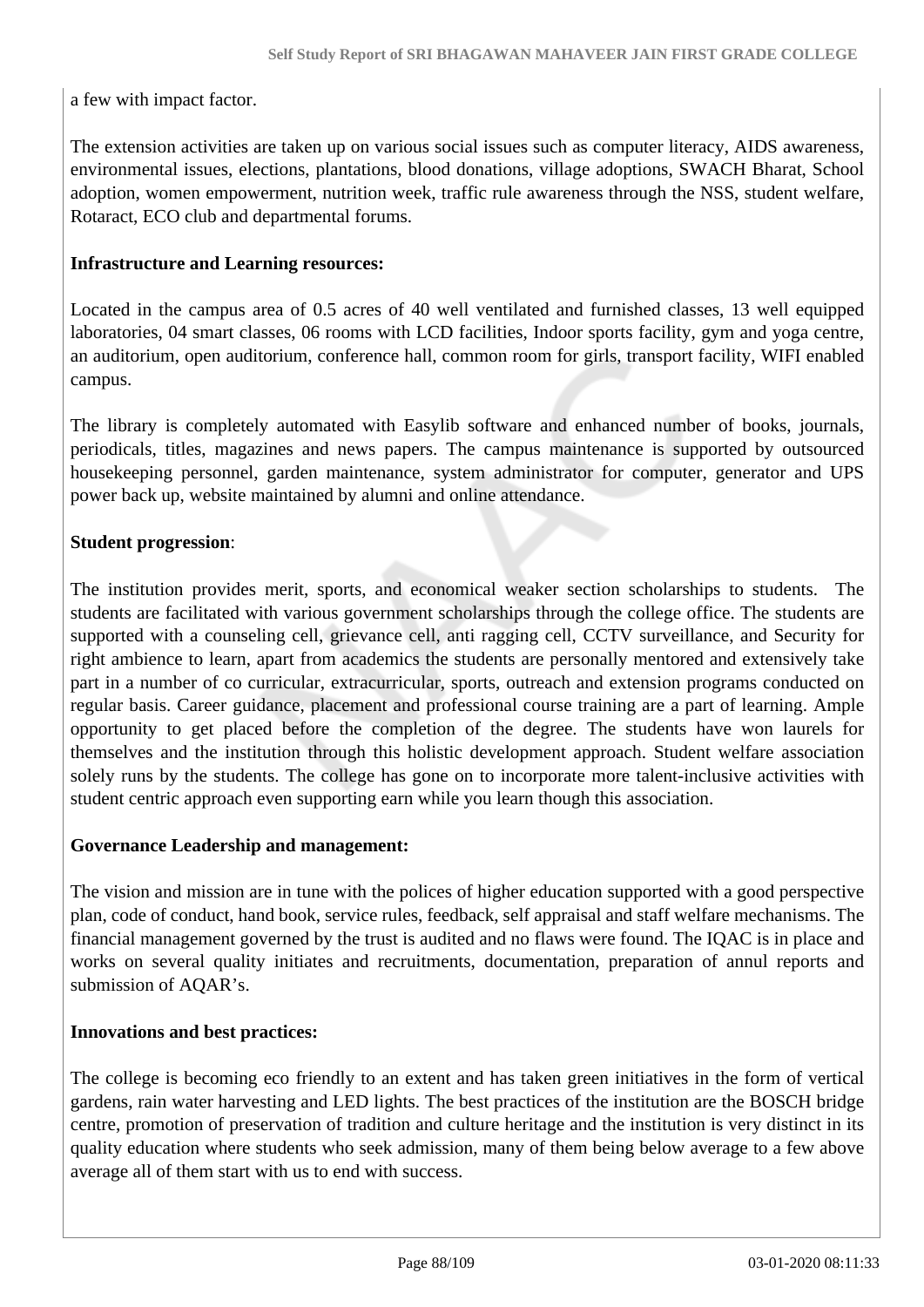| <b>File Description</b>    | <b>Document</b>      |
|----------------------------|----------------------|
| Any additional information | <b>View Document</b> |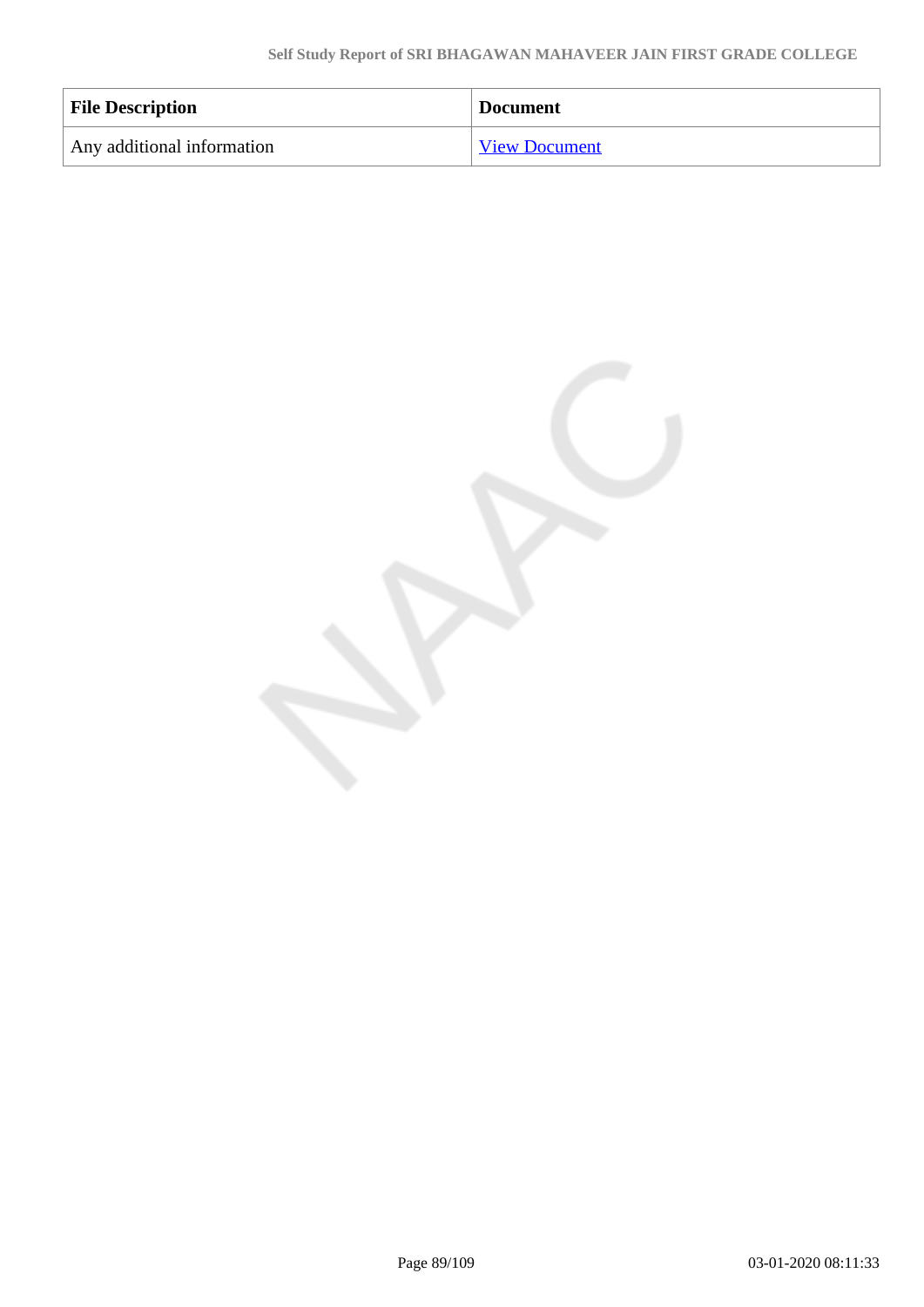# **Criterion 7 - Institutional Values and Best Practices**

## **7.1 Institutional Values and Social Responsibilities**

 **7.1.1 Number of gender equity promotion programs organized by the institution during the last five years** 

## **Response:** 37

7.1.1.1 Number of gender equity promotion programs organized by the institution year-wise during the last five years

| 2018-19 | 2017-18 | 2016-17 | 2015-16 | 2014-15 |
|---------|---------|---------|---------|---------|
|         | 09      | 07      | 07      | 03      |

| <b>File Description</b>                                                  | <b>Document</b>      |
|--------------------------------------------------------------------------|----------------------|
| Report of the event                                                      | <b>View Document</b> |
| List of gender equity promotion programs organized<br>by the institution | <b>View Document</b> |
| Any additional information                                               | <b>View Document</b> |

## **7.1.2**

## **1.Institution shows gender sensitivity in providing facilities such as:**

- **1.Safety and Security**
- **2.Counselling**
- **3.Common Room**

## **Response:**

## **1. Safety & Security**

- The Institution is situated at the Centre of the city. On the West side of the college there is **Police station** and on the North side there is **Bus stand** this provides the primary safety and security for the ladies and for those coming from distant places.
- The college starts from 08.45 am to 03.40 pm, once the students enter in to the college, gate will be closed and are allowed to leave the college only during the break and lunch sections and not during the working hours.
- College Security Guards will allow the students with proper College ID cards in to the college and will be monitoring the movements of the students and others in and out side the college.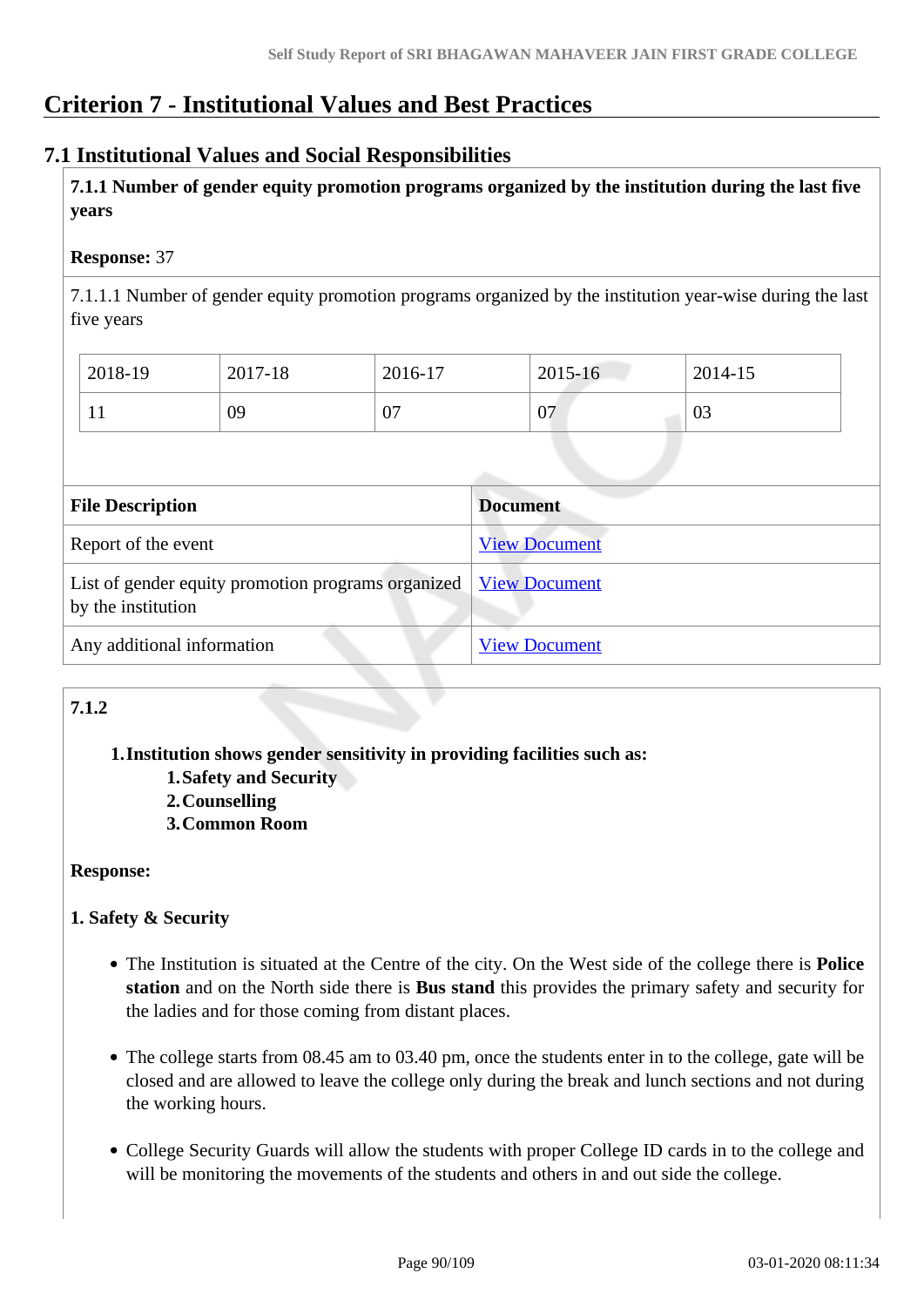- **Closed Circuit Cameras** are arranged in each class room, labs, library, sports room, and basement and at different locations of the college for vigilant monitoring of the campus. The 64 CCTV footage is also saved for tracing out case of misconduct.
- **Fire extinguishers** are placed near the labs, library, and office and at appropriate places in each floor for the safety of the fire incidences. First-Aid boxes are available in all the Labs and in the reception.
- College Discipline committee, Anti raging cell, Anti sexual harassment cell and Women Cell has been constituted to prevent raging and to empower the safety measures for female members in the Institution.
- The Women Cell works to promote gender sensitivity in the Institution and produce harmonious atmosphere in the college. It organizes workshops/seminars and sensitization programs both for staff and students by eminent Psychologists and social workers.
- Principal personally calls the Parents in case any girl student needs to go home on emergency.
- Manual Attendance and E-Attendance of the students is recorded strictly every hour using the software **Fusil** and the absence is communicated immediately by SMS to the parents/guardians.

## **2. Counseling**

- Career Guidance and Counseling of students takes place from the time of joining of the students in to the college by the subject experts.
- Counseling sessions are held regularly to enlighten the students on the contemporary social conditions and threats and how to overcome such hassles in life through and confidence. If any grievance is there, then the Grievance Cell attends to the grievances of the aggrieved student and deciphers their problems and based on their need counseling is done by the coordinator qualified in Psychology at the Counseling Centre. Confidentiality is maintained so that students share their grief without any apprehension.
- A mentor for every 20 students in each Department provides counseling to the students on regular basis on the personal and career issues.

## **3. Common rooms**

The college provides Common room for girls with necessary facility and adjacent to the room, ladies rest room is situated.

| <b>File Description</b>    | <b>Document</b>      |
|----------------------------|----------------------|
| Any additional information | <b>View Document</b> |

## **7.1.3 Alternate Energy initiatives such as:**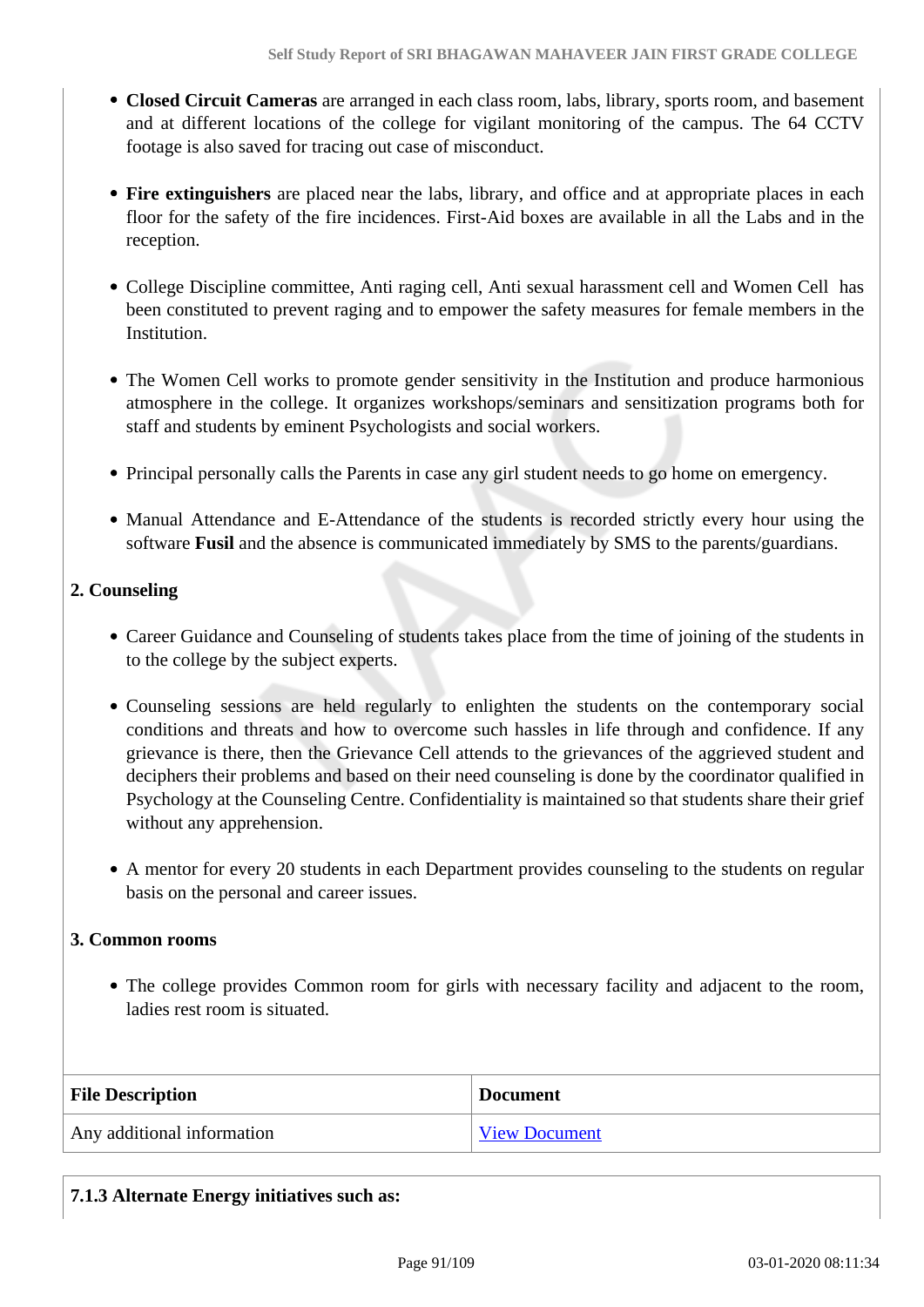## **1.Percentage of annual power requirement of the Institution met by the renewable energy sources**

#### **Response:** 0

7.1.3.1 Annual power requirement met by the renewable energy sources (in KWH)

## 7.1.3.2 Total annual power requirement (in KWH)

| <b>File Description</b>                                                            | <b>Document</b>      |
|------------------------------------------------------------------------------------|----------------------|
| Details of power requirement of the Institution met<br>by renewable energy sources | <b>View Document</b> |
| Any additional information                                                         | <b>View Document</b> |

## **7.1.4 Percentage of annual lighting power requirements met through LED bulbs**

#### **Response:** 69.82

7.1.4.1 Annual lighting power requirement met through LED bulbs (in KWH)

Response: 5996

7.1.4.2 Annual lighting power requirement (in KWH)

Response: 8588

| <b>File Description</b>                                         | <b>Document</b>      |
|-----------------------------------------------------------------|----------------------|
| Details of lighting power requirements met through<br>LED bulbs | <b>View Document</b> |
| Any additional information                                      | <b>View Document</b> |

#### **7.1.5 Waste Management steps including:**

- **Solid waste management**
- **Liquid waste management**
- **E-waste management**

#### **Response:**

Wastage produced in the college is very limited as we follow Avoid, Reduce and Reuse formula.

**Solid waste management: Green**, B**lue** and **Red** color bins are used in the college. Blue color bins are placed in the Administrative office, all Departments, Library and in each floor. Red and Blue color bins are used in Labs. Green color bin is used in the canteen. Green color is used for the degradable waste Blue is used for the non degradable waste like paper, plastic and glass and Red color dust bin is to collect the Ewaste and Chemicals. Every day sweepers collect the waste from the bins, segregate them, collect the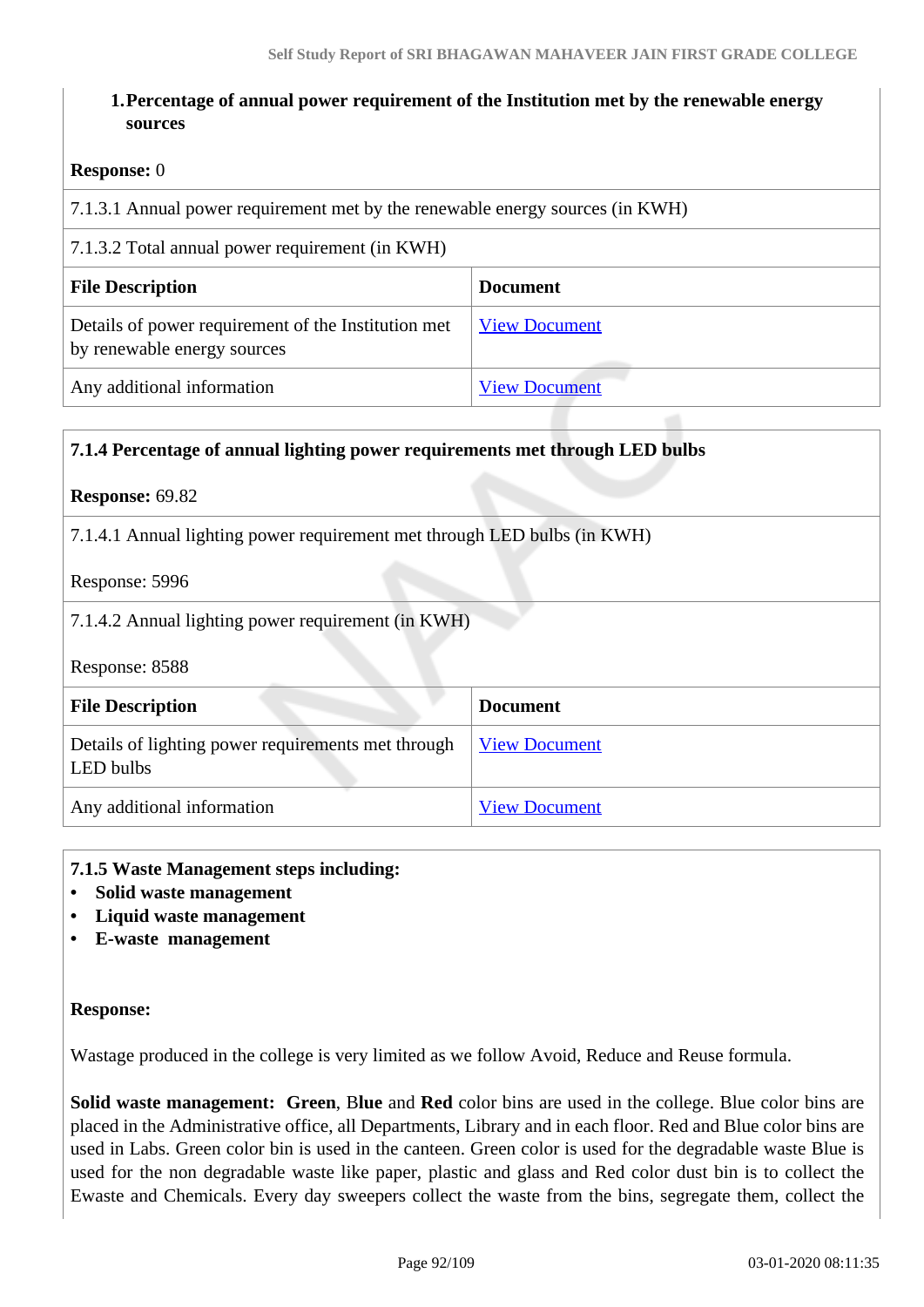recyclable waste like paper and plastic and dispose them to the vendors, remaining are disposed to municipal waste collecting tractor every day morning on regular basis.

**Liquid waste management:** The acidic and the alkaline chemical waste generated from the laboratories are neutralized before disposal to minimize the environmental pollution. Liquid waste from Canteen and toilets are disposed in to the municipal underground drainage system.

Students of Management studies and Life science Departments organized **Extension Activity** in various schools on environmental pollution and solid waste management.

**E-waste management:** Servicing is done at regular interval of time and the out dated computers are used for demonstration purpose in electronics and computer labs during the hardware and networking class. A Red color dustbin is placed in the Computer lab, Physics lab and at the basement to dump all types of ewaste generated in the college.

Awareness was created to the students on safe disposal of Ewaste on the **World Environment Day** and 80 Kg of Ewaste generated in the college and collected from the students are disposed to a certified vender **E-Cycle Solutions**, Bangalore.

| <b>File Description</b>         | <b>Document</b>      |
|---------------------------------|----------------------|
| Any additional information      | <b>View Document</b> |
| Link for Additional Information | <b>View Document</b> |
|                                 |                      |

## **7.1.6 Rain water harvesting structures and utilization in the campus**

#### **Response:**

The Institution had designed a Roof Top method for Rain water harvesting and sustainable **Water Resource Management** by installing rain harvesting plant in the college to filter the rain water collected in the terrace and is connected to the bore well to recharge it and to increase the ground water level. The following Seminars and Extension Activities are conducted to sensitize the students towards conservation of water.

- One day National Seminar on **Innovative Technology to Combat Climate Change in India** on 3rd March 2017, in this seminar one of the topic was **Water Management**.
- Students of Management studies and Life science Departments organized **Extension Activity** in various schools on Rain Water Harvesting.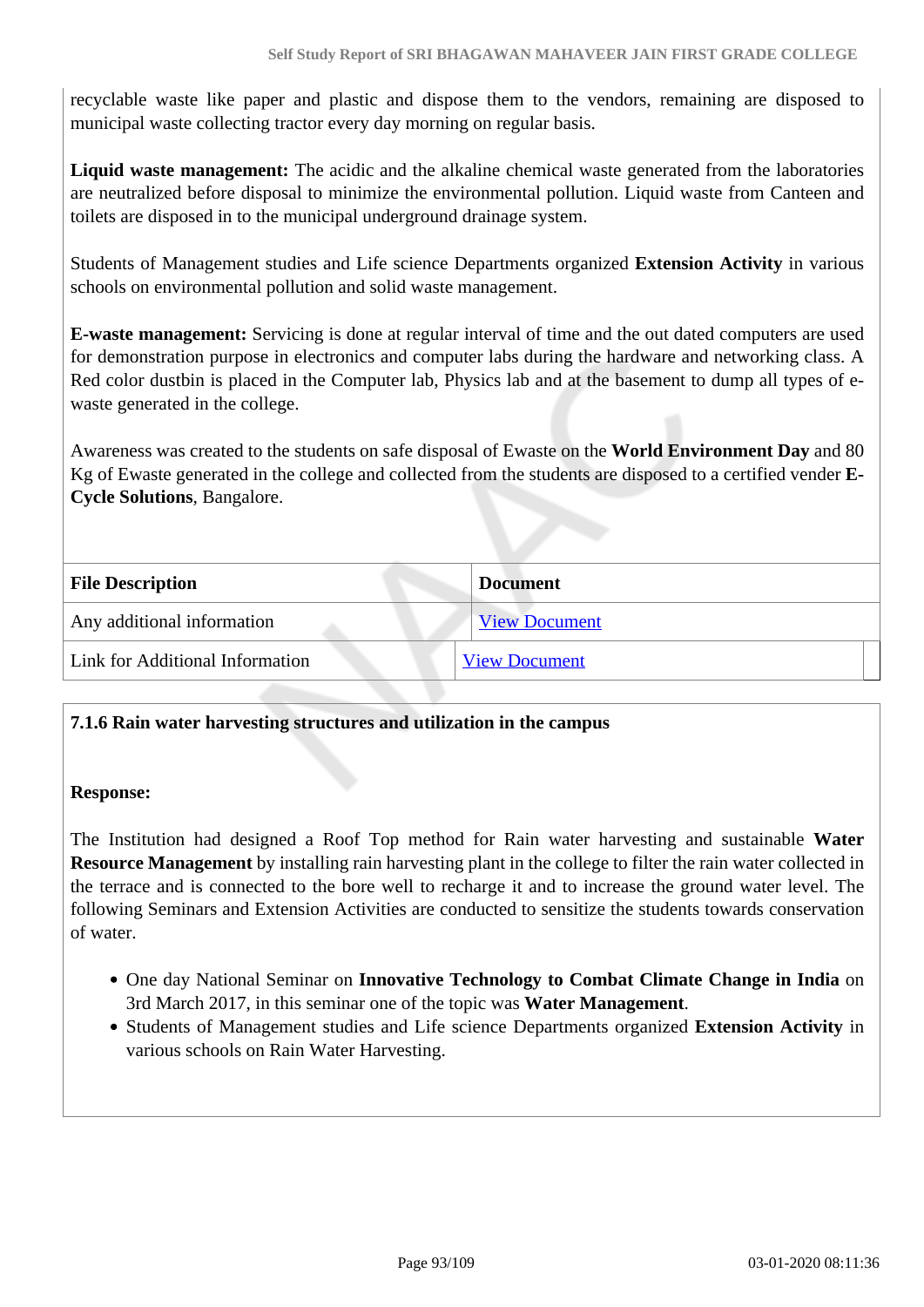| <b>File Description</b>         | <b>Document</b>      |
|---------------------------------|----------------------|
| Any additional information      | <b>View Document</b> |
| Link for Additional Information | <b>View Document</b> |

## **7.1.7 Green Practices**

- **Students, staff using**
- **a) Bicycles**
- **b) Public Transport**
- **c) Pedestrian friendly roads**
- **Plastic-free campus**
- **Paperless office**
- **Green landscaping with trees and plants**

#### **Response:**

**Students, staff using**

#### **a) Bicycles:**

As the college is situated at the centre of the city about 5% of the students use bicycles and 40% of the students come by walk from the bus stand and around the college.

#### **b) Public Transport:**

Transport facility is provided by the institution with 04 buses for the students and staff from Kolar, Mulbagal, Vkota and Bangalore. Most of the students opt for public transport and utilize the RTC Bus Pass/Private Bus.

## **Plastic free campus:**

 Awareness is made to the students and staff not to use the plastic related items in the college. During college functions paper cups are used to supply tea and water to protect the environment. Students of our college actively participated in road rally on **Say No to Plastic** to bring awareness to the public on the hazards of plastic and to avoid the usage of polythene bags in and around KGF.

## **Paperless Office:**

 All correspondence from Principal, administrative office, IQAC and from Departments to staff and students are done by Mails and Whatsapp. One side printed papers are reused in the office. Message to the parents and students are sent through SMS.

#### **Green landscaping with trees and plants:**

Small but beautiful greenery is maintained in front of the college. Vertical gardening are maintained with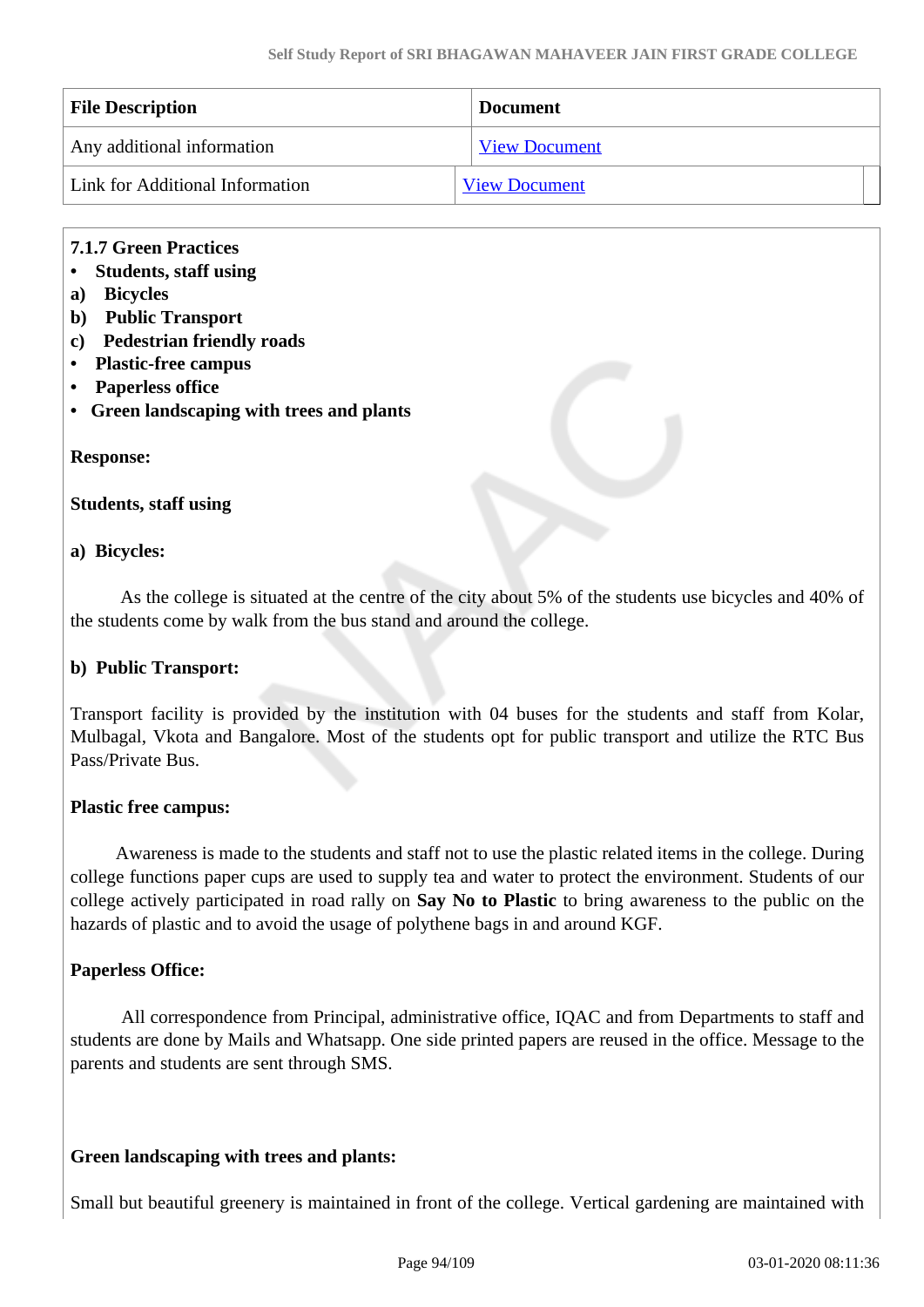indoor plants like Sasevieria, Snake Plant, Palm Live Plant etc in front of the Auditorium and Conference Hall, also in the Open Auditorium to maintain the aesthetic beauty of the institute and to naturally purify the air and provide fresh oxygen and create a congenial atmosphere in the college.

- On the **World Environment Day** on 4th June 2016 Eco Club members and other clubs along with Rotaract Club, KGF, planted saplings in the King George Hall Park.
- An extension activity **Go Green was** organized by B.Com students in the Government High School, BEML Nagar on 26/06/2016 to bring awareness of the importance of trees and also planted saplings in the school premises.
- Students of our college planted more than 1000 saplings on the Cyanide dump to avoid soil erosion on 11/08/2017.

| <b>File Description</b>         | <b>Document</b>      |
|---------------------------------|----------------------|
| Any additional information      | <b>View Document</b> |
| Link for Additional Information | <b>View Document</b> |

## **7.1.8 Average percentage expenditure on green initiatives and waste management excluding salary component during the last five years**

**Response:** 0.36

7.1.8.1 Total expenditure on green initiatives and waste management excluding salary component yearwise during the last five years(INR in Lakhs)

| 2018-19 | 2017-18 | 2016-17 | 2015-16 | 2014-15 |
|---------|---------|---------|---------|---------|
| 0.68040 | 0.73400 | 0.57000 | 0.57500 | 0.50700 |

| <b>File Description</b>                                                                                        | <b>Document</b>      |
|----------------------------------------------------------------------------------------------------------------|----------------------|
| Green audit report                                                                                             | <b>View Document</b> |
| Details of expenditure on green initiatives and waste   View Document<br>management during the last five years |                      |
| Any additional information                                                                                     | <b>View Document</b> |

## **7.1.9 Differently abled (Divyangjan) Friendliness Resources available in the institution:**

**1.Physical facilities**

- **2.Provision for lift**
- **3.Ramp / Rails**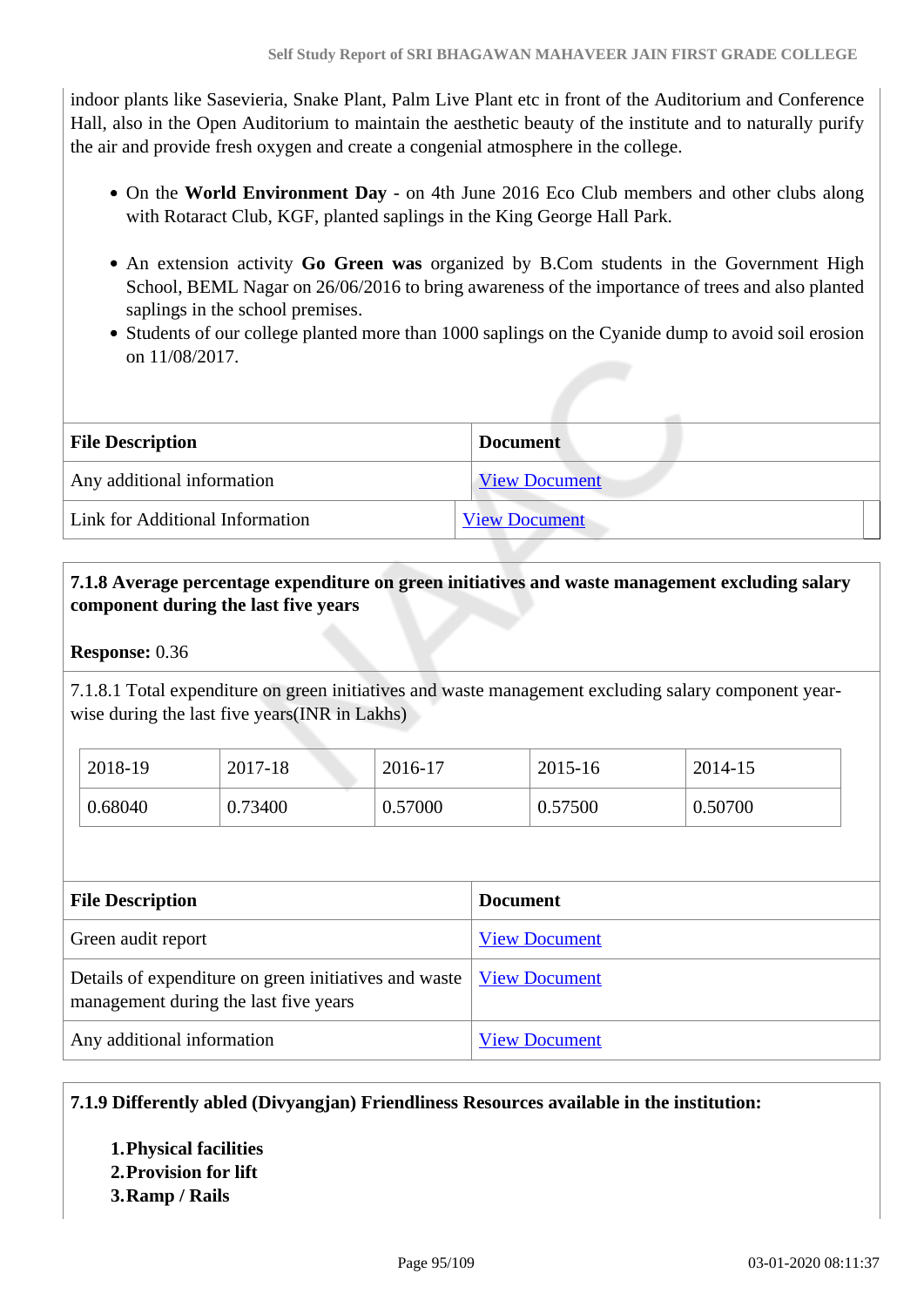| <b>6. Scribes for examination</b><br>7. Special skill development for differently abled students<br><b>8. Any other similar facility (Specify)</b> |                      |  |  |
|----------------------------------------------------------------------------------------------------------------------------------------------------|----------------------|--|--|
| A. 7 and more of the above                                                                                                                         |                      |  |  |
| <b>B.</b> At least 6 of the above                                                                                                                  |                      |  |  |
| C. At least 4 of the above                                                                                                                         |                      |  |  |
| D. At least 2 of the above                                                                                                                         |                      |  |  |
| <b>Response:</b> C. At least 4 of the above                                                                                                        |                      |  |  |
| <b>File Description</b>                                                                                                                            | <b>Document</b>      |  |  |
| Resources available in the institution for<br>Divyangjan                                                                                           | <b>View Document</b> |  |  |
| Any additional information                                                                                                                         | <b>View Document</b> |  |  |
| link to photos and videos of facilities for<br>Divyangjan                                                                                          | <b>View Document</b> |  |  |

## **7.1.10 Number of Specific initiatives to address locational advantages and disadvantages during the last five years**

**Response:** 37

**4.Braille Software/facilities**

**5.Rest Rooms**

7.1.10.1 Number of specific initiatives to address locational advantages and disadvantages year-wise during the last five years

| 2018-19      | 2017-18                  | 2016-17 | 2015-16 | 2014-15 |
|--------------|--------------------------|---------|---------|---------|
| $\mathbf{r}$ | $\overline{\phantom{0}}$ | 06      | 07      | ΩT.     |

| <b>File Description</b>                                                              | <b>Document</b>      |
|--------------------------------------------------------------------------------------|----------------------|
| Number of Specific initiatives to address locational<br>advantages and disadvantages | <b>View Document</b> |
| Any additional information                                                           | <b>View Document</b> |

**7.1.11 Number of initiatives taken to engage with and contribute to local community during the last**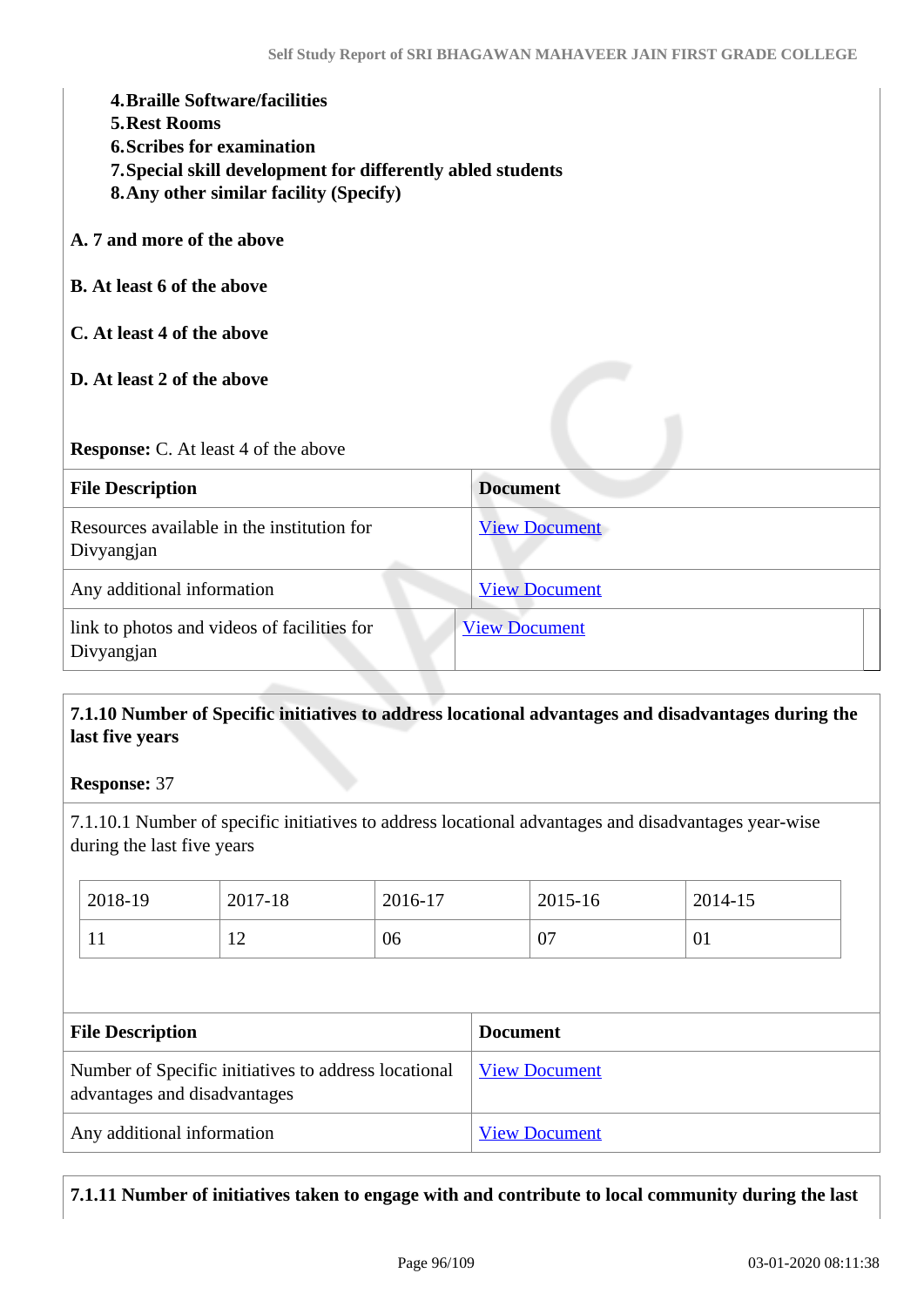#### **five years (Not addressed elsewhere)**

## **Response:** 38

7.1.11.1 Number of initiatives taken to engage with and contribute to local community year-wise during the last five years

| 2018-19         | 2017-18 | 2016-17 | 2015-16  | 2014-15 |
|-----------------|---------|---------|----------|---------|
| $\sqrt{2}$<br>∸ | ∸       | 07      | ∩⊄<br>UJ | 02      |

| <b>File Description</b>    | <b>Document</b>      |  |
|----------------------------|----------------------|--|
| Report of the event        | <b>View Document</b> |  |
| Any additional information | <b>View Document</b> |  |

## **7.1.12**

## **Code of conduct handbook exists for students, teachers, governing body, administration including Vice Chancellor / Director / Principal /Officials and support staff**

#### **Response:** Yes

| <b>File Description</b>                                                                                                           | <b>Document</b>      |
|-----------------------------------------------------------------------------------------------------------------------------------|----------------------|
| Any additional information                                                                                                        | <b>View Document</b> |
| URL to Handbook on code of conduct for<br>students and teachers, manuals and brochures on<br>human values and professional ethics | <b>View Document</b> |

# **7.1.13 Display of core values in the institution and on its website Response:** Yes **File Description Document** Any additional information <br>
<u>[View Document](https://assessmentonline.naac.gov.in/storage/app/hei/SSR/102034/7.1.13_1577373666_2269.pdf)</u> Provide URL of website that displays core values  $\frac{V_i}{V_i}$  Document

## **7.1.14 The institution plans and organizes appropriate activities to increase consciousness about national identities and symbols; Fundamental Duties and Rights of Indian citizens and other constitutional obligations**

**Response:** Yes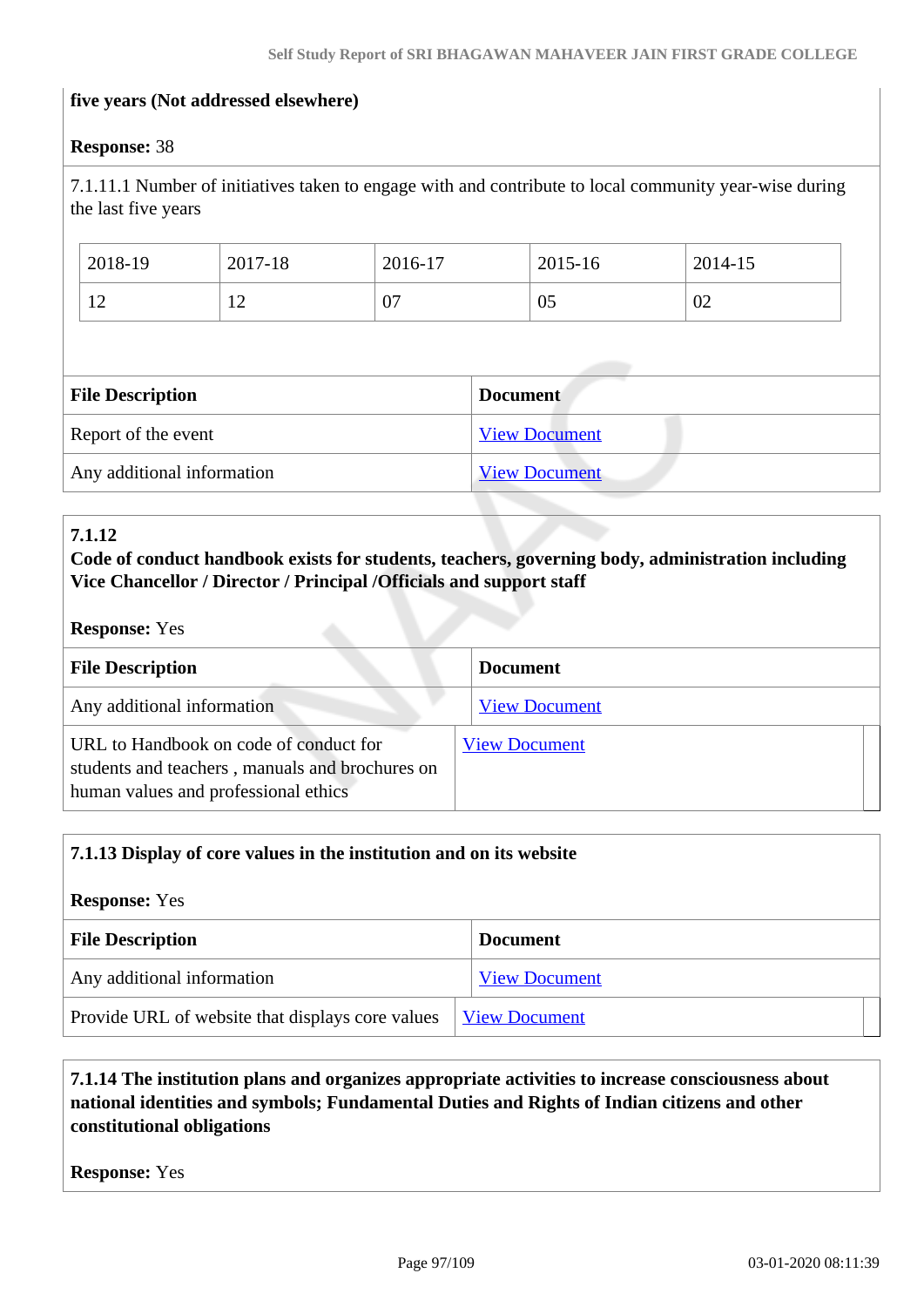| <b>File Description</b>                                                                            | <b>Document</b>      |
|----------------------------------------------------------------------------------------------------|----------------------|
| Details of activities organized to increase<br>consciousness about national identities and symbols | <b>View Document</b> |
| Any additional information                                                                         | <b>View Document</b> |

## **7.1.15 The institution offers a course on Human Values and professional ethics**

#### **Response:** Yes

| <b>File Description</b>                                                                     | <b>Document</b>      |
|---------------------------------------------------------------------------------------------|----------------------|
| Any additional information                                                                  | <b>View Document</b> |
| Provide link to Courses on Human Values and<br>professional ethics on Institutional website | <b>View Document</b> |

## **7.1.16 The institution functioning is as per professional code of prescribed / suggested by statutory bodies / regulatory authorities for different professions**

**Response:** Yes

| <b>File Description</b>                                                                        | <b>Document</b>      |
|------------------------------------------------------------------------------------------------|----------------------|
| Any additional information                                                                     | <b>View Document</b> |
| Provide URL of supporting documents to prove<br>institution functions as per professional code | <b>View Document</b> |

 **7.1.17 Number of activities conducted for promotion of universal values (Truth, Righteous conduct, Love, Non-Violence and peace); national values, human values, national integration, communal harmony and social cohesion as well as for observance of fundamental duties during the last five years**

#### **Response:** 169

7.1.17.1 Number of activities conducted for promotion of universal values (Truth, Righteous conduct, Love, Non-Violence and peace); national values, human values, national integration, communal harmony and social cohesion as well as for observance of fundamental duties year-wise during the last five years

| 2018-19 | 2017-18 | 2016-17 | $2015 - 16$ | 2014-15 |
|---------|---------|---------|-------------|---------|
| 47      | 47      | 42      | 26          | 07      |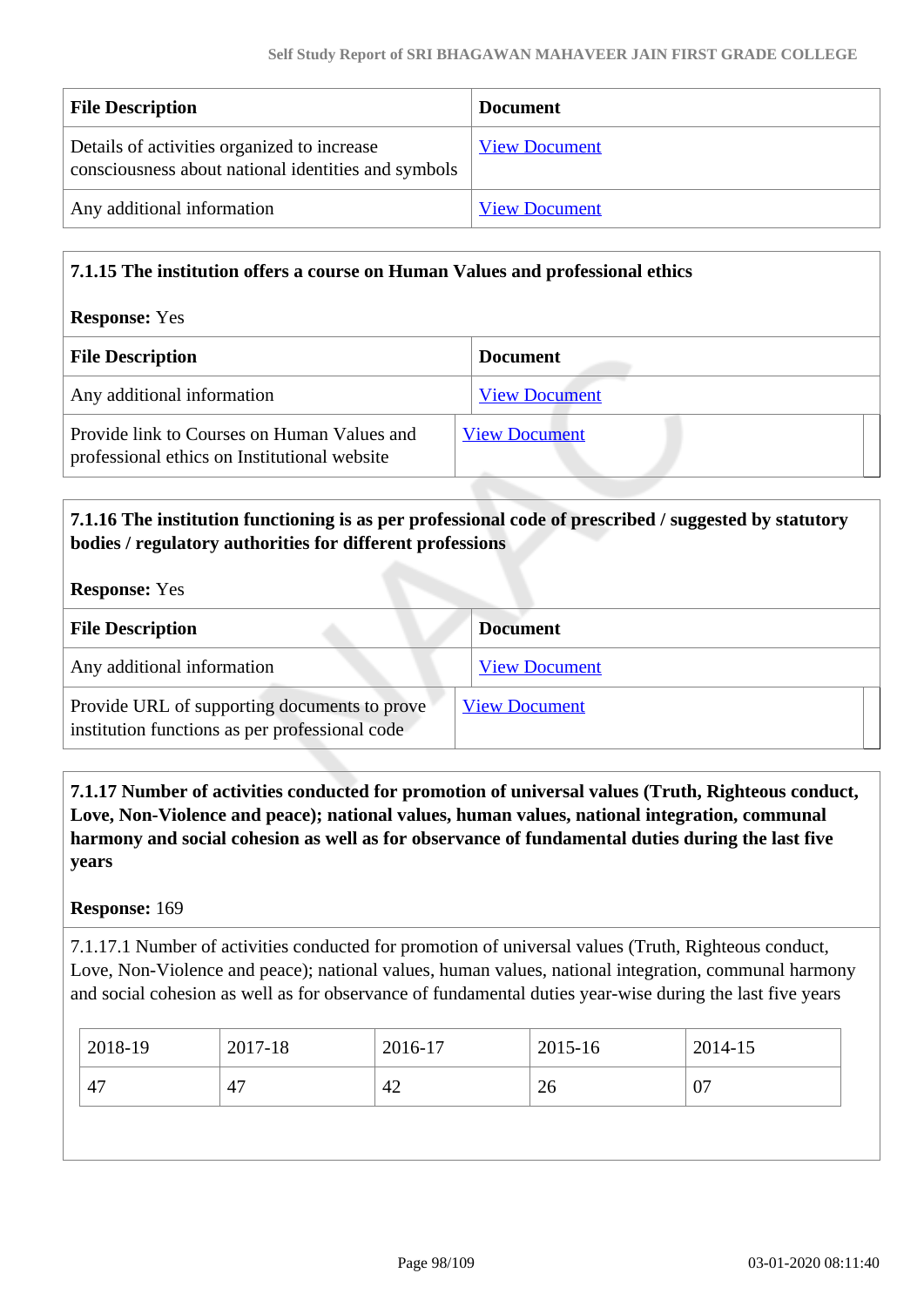| <b>File Description</b>                                           | <b>Document</b>      |
|-------------------------------------------------------------------|----------------------|
| List of activities conducted for promotion of<br>universal values | <b>View Document</b> |
| Any additional information                                        | <b>View Document</b> |

## **7.1.18 Institution organizes national festivals and birth / death anniversaries of the great Indian personalities**

## **Response:**

## **SBMJC organizes and celebrates the festivals like:**

## **National Youth Day:**

Students Welfare Association organizes this day on 12th January, Swami Vivekananda birthday. Student Welfare Association organizes various events and speeches on universal values for the students at inter college and intera college level and prizes are distributed.

## **Republic Day:**

Every year we celebrate this day on 26th January, NSS and Sports Department take active role in organizing this day. Flag hosting is done, various competitions are conducted and sweets are distributed.

## **National Science Day:**

Every year National Science Day is celebrate on 28th February as a remarkable tribute to the greatest Indian Scientist and Nobel prize winner Sir C.V. Raman. From 2016 Science Club of Science Departments organizes this in a grand manner with Guest lecturers from Scientists from DRDO/NIRM/IISc/KSTA and other science related events like Quiz, Essay Writing, Model Making, Debate, Chrome Art competitions etc and prizes and certificates are distributed for the winners.

## **Independence Day:**

Every year we celebrate this day on 15th August, NSS and Sports Department take active role in organizing this day. Flag hosting is done, various competitions are conducted and sweets are distributed

## **Teacher's Day:**

Academic Resource Group(ARG) and Student Welfare Association(SWA) organizes Teachers day on 5th September, in memory of Dr. Sarvepally Radhakrishnan birthday. Various events are organized for the teachers and prizes were distributed for the winners from the management.

## **Hindi Diwas:**

Every year Hindi Department celebrates this day on 14th September, on the Birth day of Sri Beohar Rajendra Simha, various competitions are organized at intercollegiate level and for school students at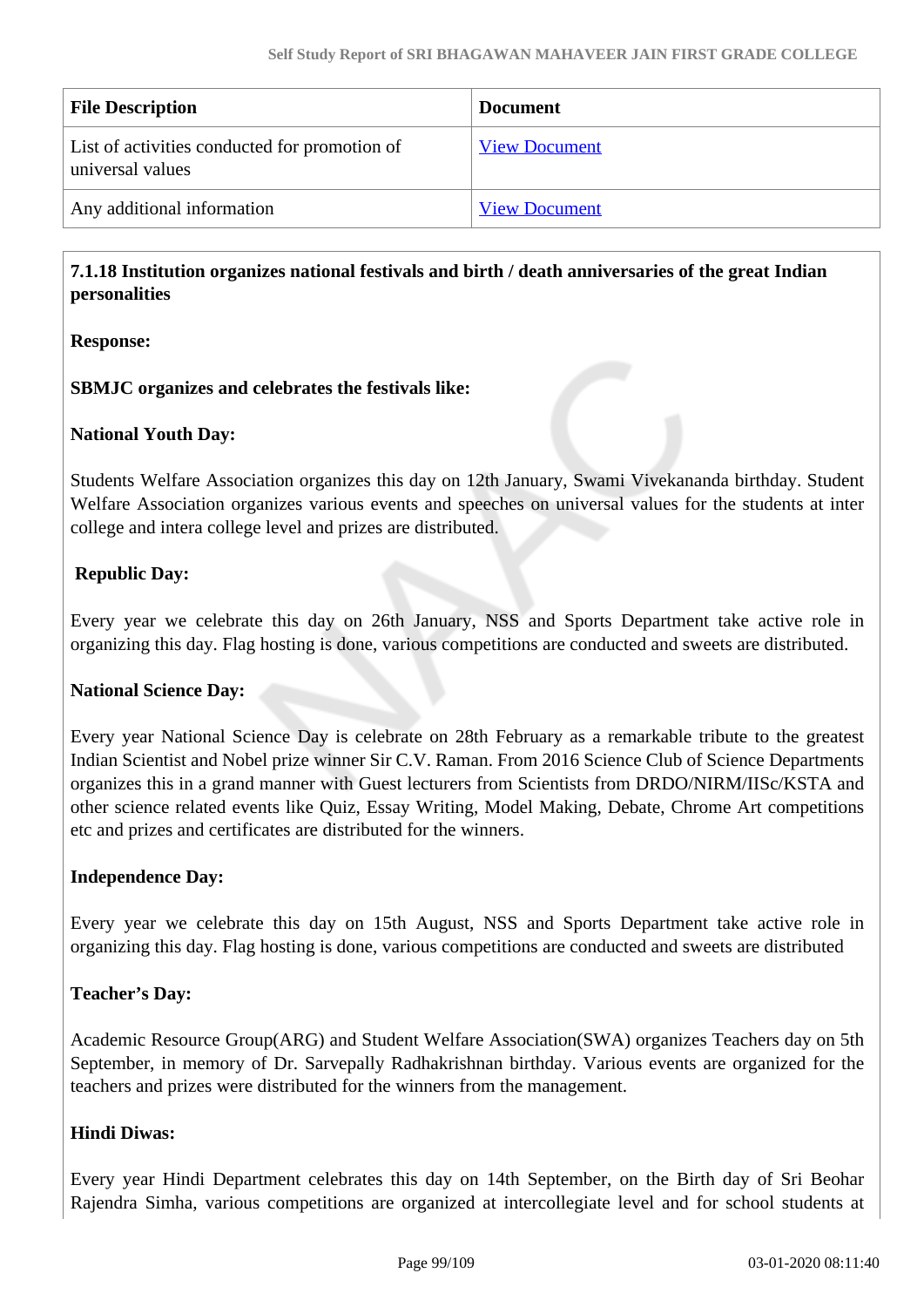District Level**.**

## **Saraswathi Pooja:**

Every year Saraswathi Pooja is celebrated in the office and at all Departments in the college with the involvement of students and staff.

#### **Kannada Rajoostava:**

Kannada Department celebrates Kannada Rajoostava on 1st November as Karnataka formation Day. Various events are organized for the students.

#### **National Mathematics**

Science Club of Department of Physical Science celebrated National Mathematics Day on 22nd December 2018 in remembrance of birth anniversary of the Indian Mathematical genius **Srinivasa Ramanujan**. Various events and Guest lecture was organized.

| <b>File Description</b>    | <b>Document</b>      |
|----------------------------|----------------------|
| Any additional information | <b>View Document</b> |

 **7.1.19 The institution maintains complete transparency in its financial, academic, administrative and auxiliary functions**

#### **Response:**

SBMJC ensure good governance, transparency and accountability in all the dimensions

#### **Administrative Function**

- The Institution follows the guidelines prescribed by the University and other statutory body in the recruitment of the teaching staff and in the admission process of the students. All staff and students will follow the code of conduct that gives the minimum standard of conduct and professional ethics.
- Principal's meeting with the Heads of the Department is organized prior to the implementation of any policy and the suggestions are considered and then it is sent for the approval from the Management.
- All academic programmes are published in the college annual magazine **The Golden Threshold** and the same is provided to the students, staff, governing body and LIC.
- The feedback on faculty and the Institution is taken from the students, parents and other stakeholders for the upgrading and furthering the policies of the institutions.
- Self appraisal is also taken from the teaching and non teaching staff for the effective administrative functioning of the college.

#### **Academic Function**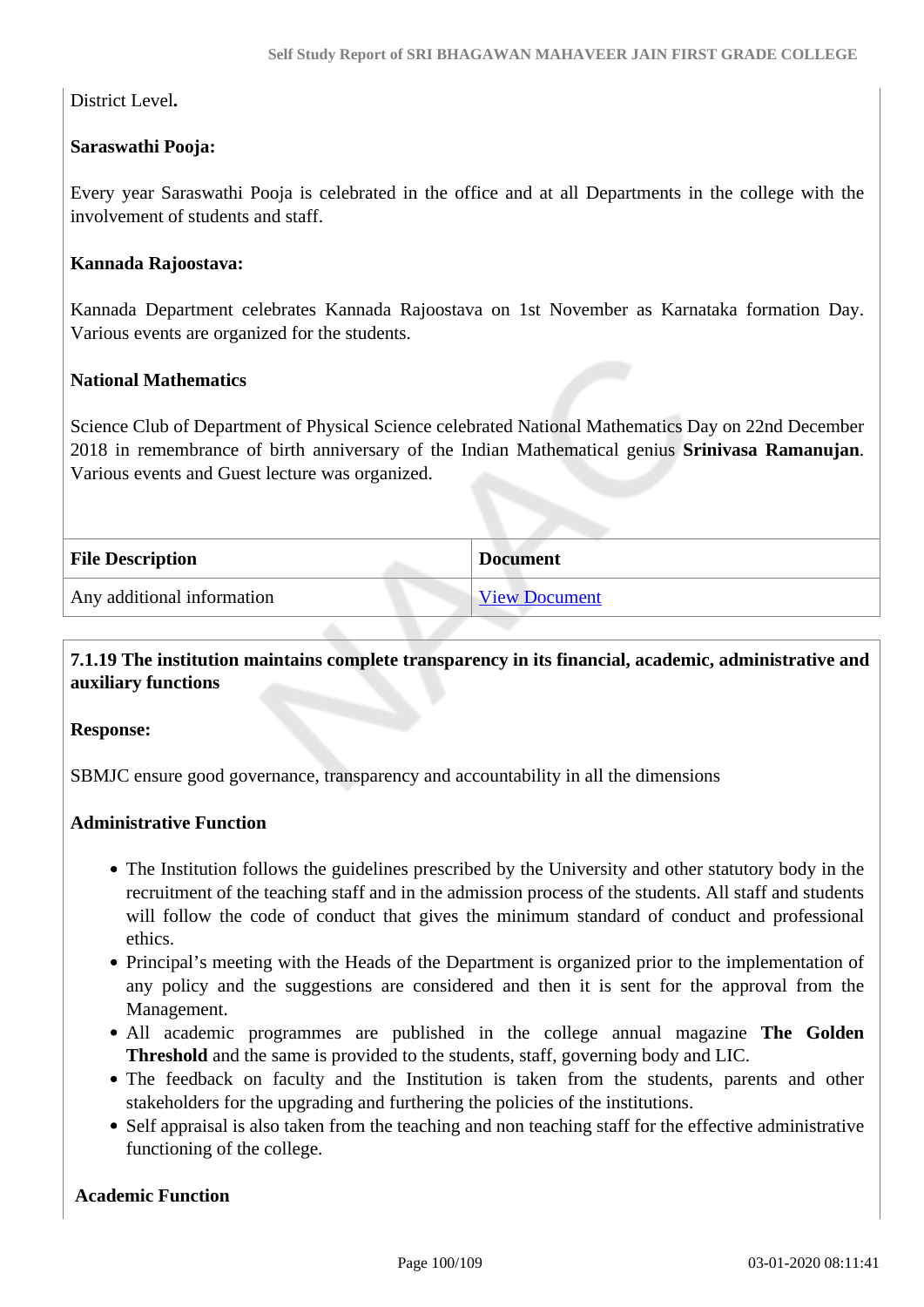- As the Institution is affiliated to the Bangalore North University, we follow the academic calendar prescribed by the University and the academic calendar of events of the Institution is designed in synchronization with the University calendar. The academic calendar of the Institution is provided to the students. The information on various events and programmes are circulated to the students through the circular duly signed by the Principal and the report is uploaded in to the website.
- As per the University 30 marks is allotted as inter marks for each subject, SBMJC follows a standard norms for this marks, based on this, the marks obtained are displayed on the notice board for the verification of the students. The norms are:
- 1. Internal Exams: 10 Marks
- 2. Attendance : 10 Marks
- 3. Assignments : 05 Marks
- 4. Behavior : 05 Marks

Attendance of the student is sent via **SMS** to the parents hour to hour.

- Progress of the student is informed to the parents during **Parents Meeting** by the mentors.
- Functioning and decision making of the Cells, Committees and Clubs are transparent.
- Academic audit is conducted annually by the Internal Auditing Committee.

#### **Financial**

The Institution adheres to the policies framed by the Higher Education Department and University. The Institution makes efforts to ensure all its financial transactions, reports and documents are completed with integrity and present the accurate information timely to the LIC and Management. Institutional Financial transparencies are:

- Salaries of all employees are deposited into their bank account to maintain clarity.
- Fee structure is open.
- Bulk purchase of lab equipments are done by quotations.
- All payments are made by cheques and e-banking.
- Financial Accounts are audited by the certified Auditing Agency.

| <b>File Description</b>            | <b>Document</b>      |
|------------------------------------|----------------------|
| $\perp$ Any additional information | <b>View Document</b> |

## **7.2 Best Practices**

| 7.2.1 Describe at least two institutional best practices (as per NAAC Format) |
|-------------------------------------------------------------------------------|
| <b>Response:</b>                                                              |
| <b>Best Practice: 1</b>                                                       |

**Title: Bosch Bridge Vocational Training Center**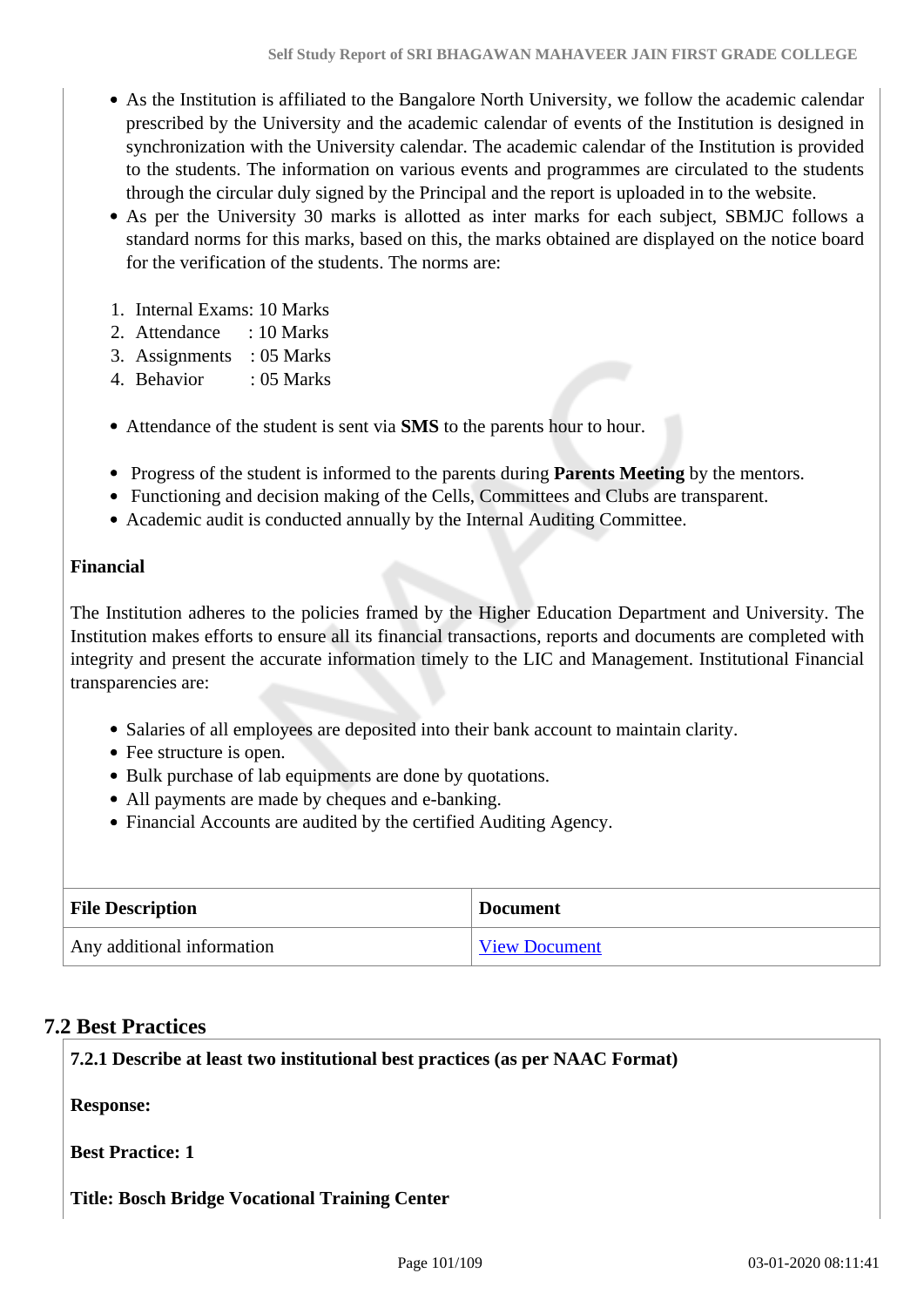## **Objective**:

- To providing Soft Skills and Job Specific Skills
- To provide Basic Computer Skills
- To providing Bosch Certificate on Job Training
- To providing placements at various industries

## **The Context:**

KGF is a semi urban area with more economically poor population and less literacy rate and most of the parents and youth go for labor work to Bangalore. Students from these economically weak background with their family members are not in a condition to complete their education and gain job respectively, so these unemployed youth between the age of 18 to 25 years look for the entry level jobs, in this context the Institution is collaborated with Bosch Bridge Vocational Training Center to support those students to succeed their dreams.

## **The Practice:**

BRIDGE: BOSCH Response to India's Development and Growth to Employability Enhancement, and has designed a short term training programme to impart vocational training to underprivileged school dropout and unemployed youth, The programme is conducted through NSDC (National Skill Development Corporation) partners. Sri Bhagawan Mahaveer Jain College, KGF has undertaken the MOU with BOSCH to help the underprivileged School and College dropout students. BOSCH Vocational Training Center was inaugurated in the college on 6th March 2017.

We identify the underprivileged SSLC/PUC/Degree dropouts and provide them short term employable training program with curriculum designed by BOSCH BRIDGE with trained staff and provide them placement at various Industries. Following the instructions of BOSCH BRIDGE we train the students and provide the certificate through BOSCH and NSDC. This creates a platform to students to choose employment or career in higher education as a choice.

## **Modular Structure and Course Duration** - (45 Days Classroom Teaching + 15 Days Internship)

- Communication Skills
- Personality Development and Positive Attitude
- Customer Services
- Self Discipline and Interview Skills
- Industry specific knowledge/skills
- Spoken English
- Basic Computer Skills

**Evidence of Success:** So far 6 batches had been successfully trained with Soft skills and Computer Skills and certificates are issued. Few students are placed in various companies and few joined in colleges to continue their education.

## **Problems Encountered and Resource Required:**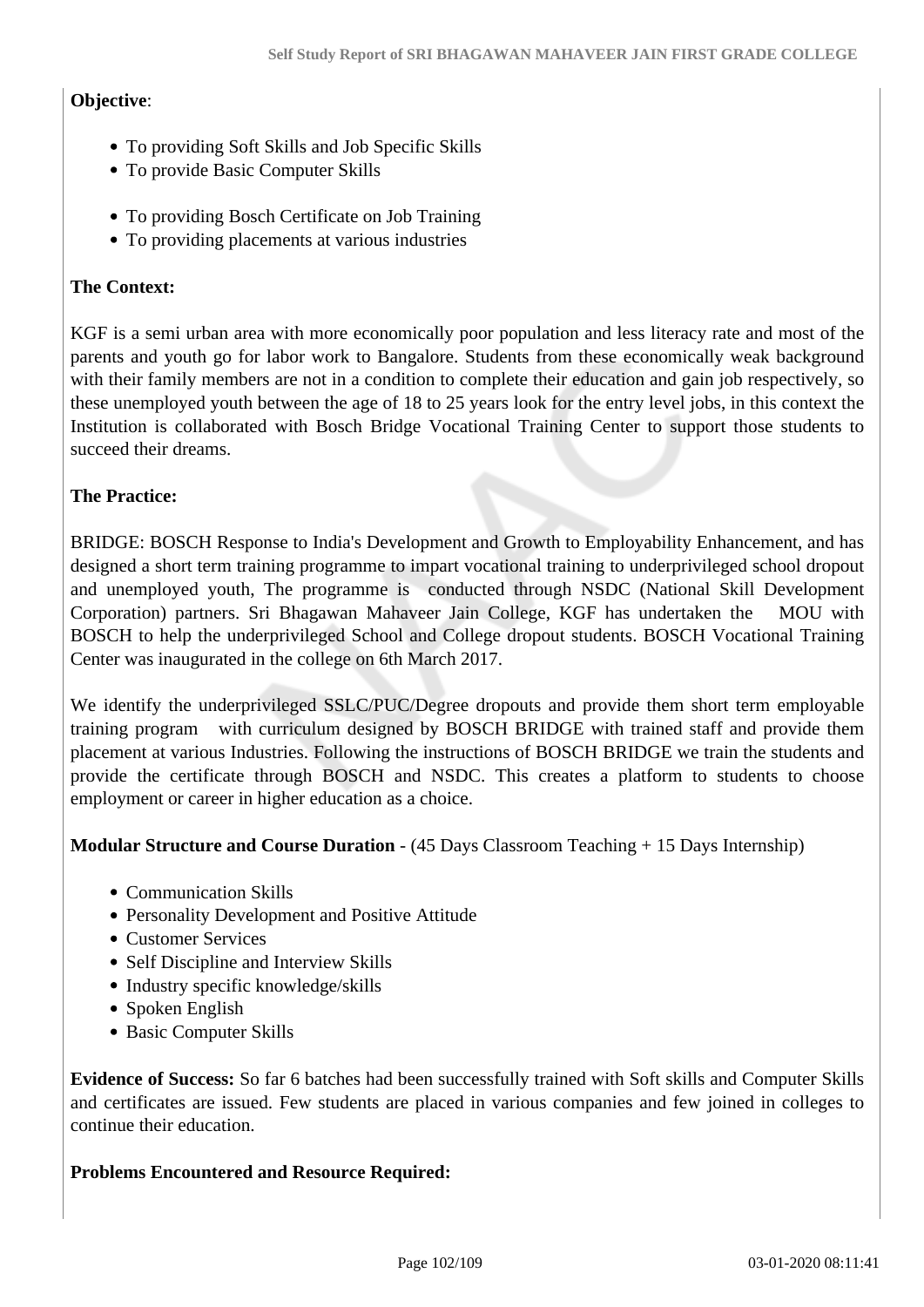- Mobilization of students is bit difficult
- Few students drop the job after few months due to their own personal reasons
- Extra work load for the staff engaging the course
- Additional assistance regarding placement is required from BRIDGE
- Student expectation for internship is high

## **Best Practice: 2**

## **Title: Promotion and preservation of Tradition and Cultural Heritage**

## **Objective**:

- To respect and appreciate cultural diversity
- To promote national integration
- To eliminate racism and discrimination in society
- To develop organizational, presentational, leadership and interpersonal communication skills
- To promote opportunities for everyone to experience culture
- To develop and promote the rich diversity and uniqueness of the various arts.
- To frame programs that would encourage and involve the youth in creative cultural communications through the process of festivals
- To honor artists in the society
- Cleaning of temples of our District

**The Context:** Preserving and promoting culture and tradition has been identified as one of the National Key Result Areas (NKRA) with the aim to strengthen the country's identity and sovereignty. Cultural heritage and natural history of a nation has a very high value and is unique. It is an identity that can be introduced to the world.

Cultural Heritage is the legacy of physical artefacts and intangible attributes of a group or society that are inherited from past generations, maintained in the present and bestowed for the benefit of future generations. Cultural heritage includes tangible culture, which includes temples, arts, antiques, indigenous food, and sports and intangible culture traditions or living expressions inherited from our ancestors and passed on to our descendants, such as oral traditions, skills, attitudes, beliefs, performing arts, social practices, rituals, festive events, knowledge and practices concerning nature.

Culture and its heritage reflect and shape values, beliefs, and aspirations, thereby defining a people's national identity. They can help young people to acquire inter and intra cultural understanding. They are not just multi cultural, they invite cross-cultural communication, and they teach openness towards those who are different from each other.

Education means not only academics. The teaching learning process must take into account the life-view and living styles of the communities to which the students belong and adapt the content of learning to their needs and aspirations. Cultural and Heritage activities would become an added benefit because students would learn to understand and appreciate and in the process find out unique ways of protecting their heritage.

In the present modern civilization our tradition and culture is severely neglected, so special focus is made to promote and preserve the region and geographical aspects of Traditional and Cultural Heritage to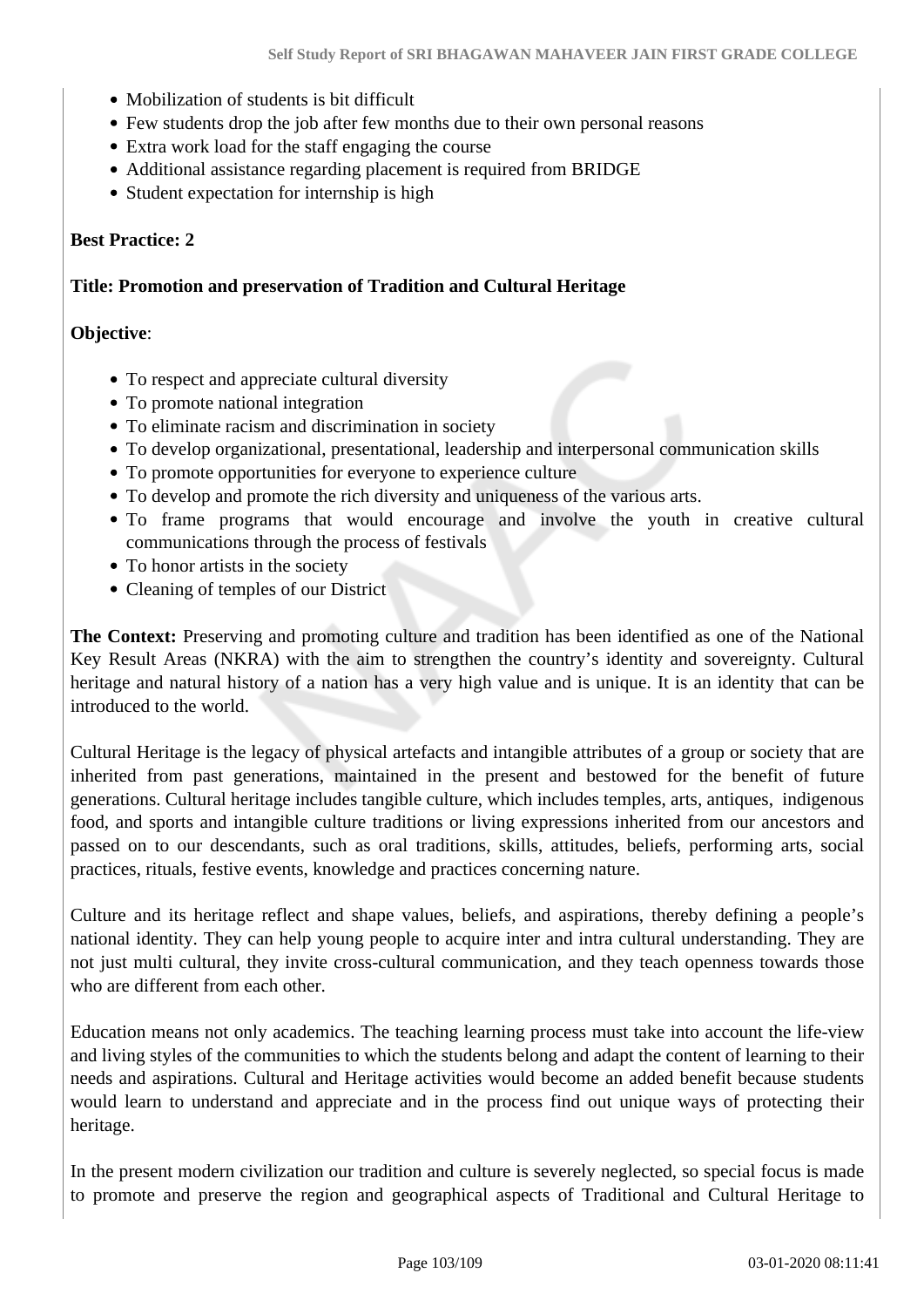accommodate the diversity of Indian culture by organizing fests like **Kannada Habba, Kannada Siri, Kannada Natakotsava, Kannada Jatre, Kannada Oostava, Janapadha Siri, Janapadha Sambhram, Hindhi Diwas, Gurupoornima, traditional food fest, International Yoga Day** and **ethnic Day** by encouraging and engage students to participate and show case their talents.

## **The Practice:**

- Kannada Department organizes various events related to Kannada Culture and literature through **Kannada Habba, Kannada Siri, Kannada Natakotsava, Kannada Jatre, Kannada Oostava, Janapadha Siri** and **Janapadha Sambhram.**
- **Kannada Rajyaostava** is celebrated every year on 1st November by the Kannada Department with flag hoisting and cultural events.
- **Hindi Diwas** is celebrated on 14th September every year by the Hindi Department with various events related to Hindi literature.
- **Guru Poornima** is celebrated every year by the Women Cell.
- **Saraswathi Pooja** is celebrated every year in all the Departments with the involvement of students and staff.
- **Food Carnival** is organized every year by the Cultural Forum. Allowing students to showcase different cuisines from all over India. A true Example for "Divided We are by Culture but United We stand as a Nation"
- **Ethnic Day** is organized every year for the student community. It envisages a nation held together by its heritage, civilization and culture. The students were extremely thrilled to dress up in their traditional attire. Ethnic day helps to bring in the spirit of national integration.
- **Yoga** and **Meditation** are practiced in the college
- **Shramadan** towards cleanliness of ancient temples during Annual Camp
- Competitions themed on **Folk dance** and **Music**
- Screening of **Classic Indian Culture** movies

## **Evidence of Success:**

- Organised more than 20 programmes on Tradition and Culture
- Participation of students in Gurupoornima and Saraswathi pooja
- Students follow traditional costumes during the cultural events
- KGF is a tri lingual junction of Kannada, Telugu and Tamil, equal respect and importance is given
- On **Kannada Natakotsava** various folk artists are awarded
- Students gained organizational, presentational, leadership and interpersonal skills
- Students organized Kannada Habba, Kannada Siri, Kannada Natakotsava, Kannada Jatre, Kannada Oostava, Janapadha Siri, Janapadha Sambhram, Hindhi Diwas, Gurupoornima, traditional food fest, and Ethnic Day

## **Problems Encountered and Resource Required:**

- Lack of understanding the depth of culture of the state and nation due to the influence of Tollywood, Kollywood and Bollywood.
- The British legacy continues to prevail in many factors which include day to day living, celebration of all festivals.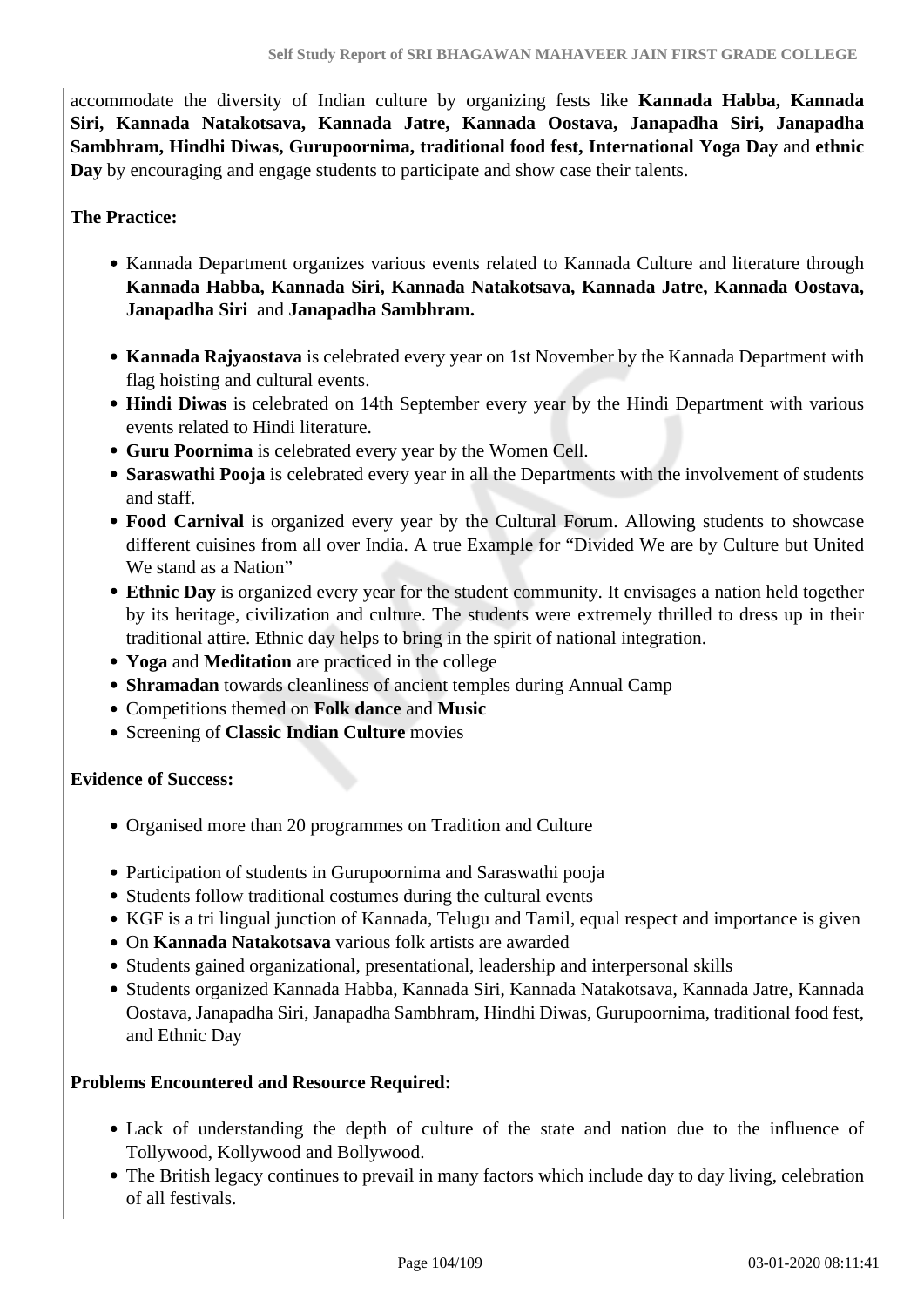- Very few students are trained in the classic Indian style from their home fronts.
- Lack of trained resource persons who specifically train students
- Getting traditional costumes is difficult.
- Financial support is needed from the Government or NGO

| <b>File Description</b>         | <b>Document</b>      |  |
|---------------------------------|----------------------|--|
| Any additional information      | <b>View Document</b> |  |
| Link for Additional Information | <b>View Document</b> |  |

## **7.3 Institutional Distinctiveness**

 **7.3.1 Describe/Explain the performance of the institution in one area distinctive to its vision, priority and thrust**

**Response:** 

## **Start with us to End with Success**

SBMJC, KGF is the 21st constituent unit of the JGI group located at the heart of the Golden City, a Tri Lingual junction. We give admissions for students from below average to gifted and diverse background; ultimately we see that all the students who join the Institution succeed in academics and in professional life and synchronizes with the Moto **Start with us to End with Success**. The Institution provides equal growth and opportunity to each learner and enables them to face relentless challenges of the world. Our educational framework is based on the foundational concept of providing a holistic education to all diverse background students. Our Co-curriculum added with the Curriculum and Extra curriculum ensures that all students develop into well-rounded individuals mentally, emotionally, socially, physically and culturally, for this the Institution is focused on five areas which are:

**1. Academic Excellence and Inculcation of Research Culture:** The Institution has an outstanding reputation for teaching and research; in developing knowledge and skilled individuals who consistently reach their goals and transform our society. This reputation, based on our aim to continually grow and enhance innovative teaching and learning, high pass percentage with high grades, University Gold Medals, providing skill and job seeking courses. In terms of research, our faculty are actively involved in guiding the students in their project and research papers are presented by faculty and students, also won best paper presentation awards.

- Inculcating research culture in students and faculty through Research Cell and minor projects in the Life Science Department and publishing the results of few projects in the Journals.
- Providing seed money for the in house project works.
- Encouraging faculty to present research papers in the conference/seminars to develop their professional skills, in turn they encourage the students to present and publish the papers.
- Organising seminars, conference, workshops, certificate courses and guest lectures by the experts.

**2. Entrepreneurship and Leadership:** Currently there has been a thrust towards Entrepreneurship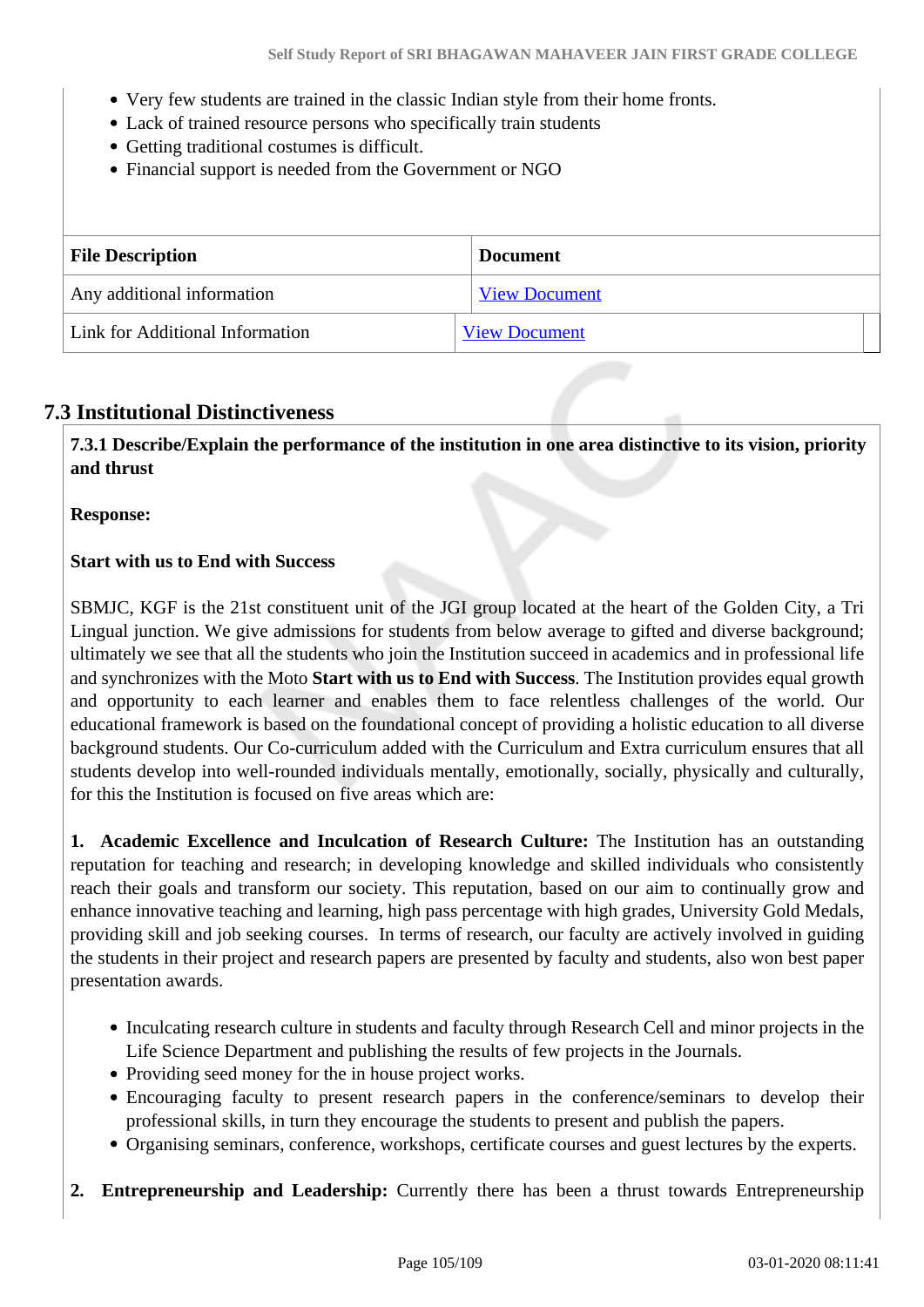Education in India, especially with the Start-up India movement. It is observed that many students have creative business ideas but do not have roadmap or guidance to shape their Idea into reality. Considering this, the **Management Forum** from Department of Management Studies and **Common Wealth of Commerce** from Department of Commerce came up with an idea of hosting entrepreneurship events **Marketing Expo**, **Chef Kings and Brand Wars**. The main objective of these events is to provide a platform to the student who has entrepreneurial aptitude, can explore entrepreneurial resources, network with entrepreneurs, understand businesses and share ideas. Various activities conducted for the students are:

- Exposing students to executives' thought processes by analyzing situations to provide real-life business solutions and mistakes through Industrial Visits.
- Case Study, Presentation on Business Plan and Sector Presentation
- Campus to Corporate Various Industry experts share their experiences and knowledge about latest technology, innovation, processes and the new products in the market
- Organising Seminars, Workshops and Guest lecturers from Professionals and Business executive to make the content more engaging and add practical insight

**3. Personality Development:** University had prescribed syllabus on Personality Development as a Fundamental Course, in addition to this prescribed curricula, in view of the Institution, students must be given additional training to develop life-skills and enhance potential of students and enrich mind-sets of students towards establishing their own career, accordingly MOUs have been signed with various Organizations for various certificate Courses.

- **Adaptive Thinking:** Dot Net, Hardware and Net working, i3 Indya, Web Designing, Tally, NSDC Banking and Retail Management
- **Technology Skills:** Entrepreneur and Digital Marketing soft skills Skill Hub India, Data Analytics – Rats Technology, Tally – Alpha Tech
- **Soft Skills:** Personality development, Self Discovery and Mastery Nancy Skill Development Academy
- Organising Guest lectures and Workshops on PD
- Organising Extension Activity by students in various schools on the topics **Time, Water Management, Pollution, Health, Science and Basics of Computers**
- Organising Yoga and Meditation Classes

## **4. Inculcation of Human Values and Social Responsibility**:

Participation of students in outreach and extension programmes helps to enhance the awareness and exposure to the real world challenges. Experiences and appreciations gained through these activities assist students in better understanding and attitude toward the society and also resulting in higher academic achievement, some of the acuities are:

- Visit to Old Age Home and Orphanage Home
- Organising Blood Donation Camps
- Donating Stationary and Sanitary items to the economically poor students on the day of **Joy of Giving** and inauguration of NSS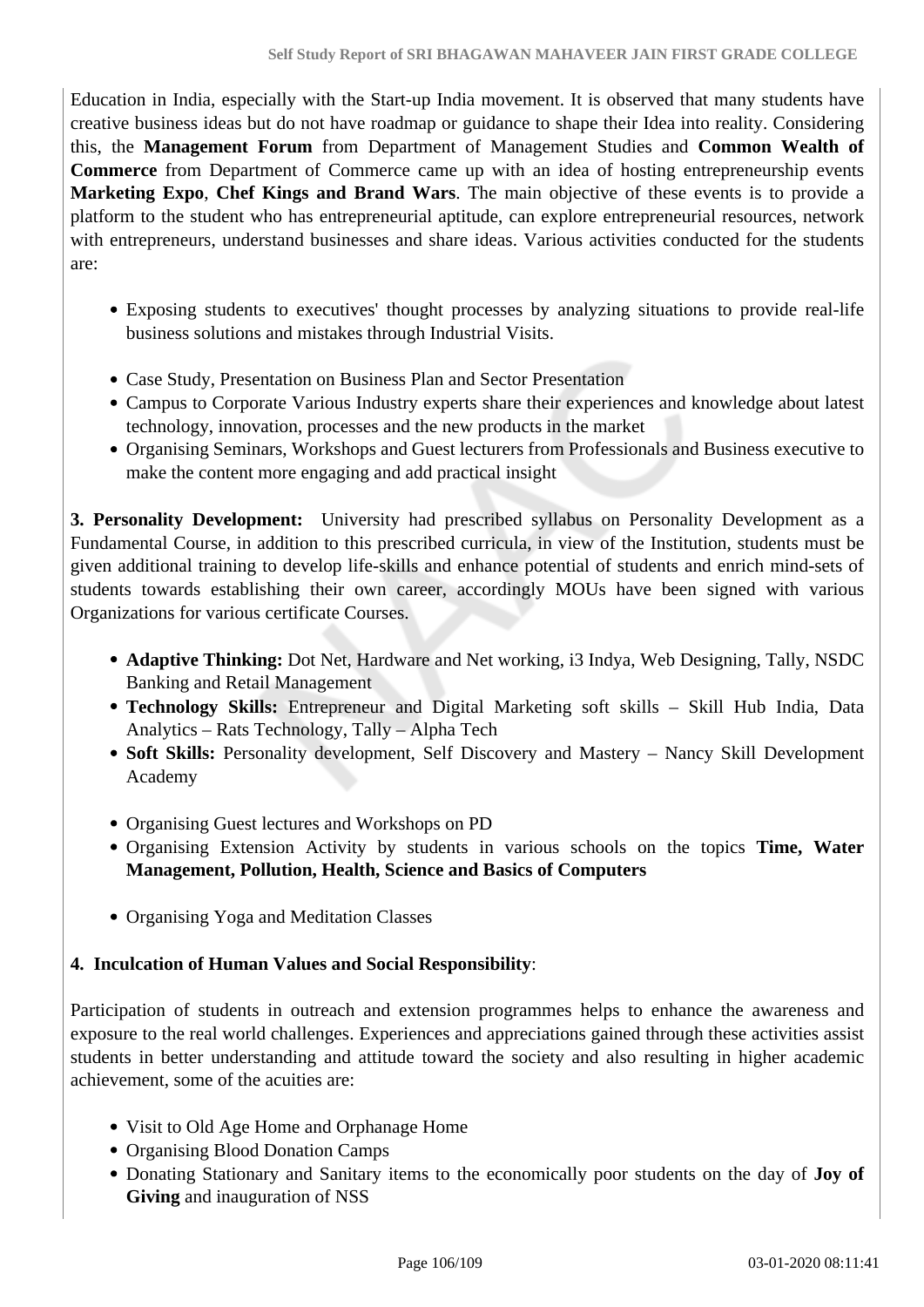- Planting saplings in schools and in and around KGF on **Hasiru Habba**
- Organising Health check up camp in association with Rotatract Club
- Organising Swachh Bharat Programmes and Shramadan
- Adoption of SVR School, Bangarpet and providing intellectual nourishment
- Providing job seeking skills to underprivileged school and college dropout's you**t**h by providing a short term employable training program through **BOSCH BRIDGE** Vocational Training Centre
- Organising various awareness programmes
- Organising Extension and Outreach activities at schools

**5. Excellence in Sports and Performing Arts:** The College aims at creating a hatching ground for the students to develop their hobbies and achieve success in life by

- Providing Indoor Sports Room with all facilities.
- Facilitating and coaching Outdoor Sports and games
- Organising Annual Sports Meet.
- Providing Music room with set of Musical Instruments and a teacher
- Organising Cultural events like Avishkar, Vrishni, Kannada Habba and other fests.
- Encouraging the students to participate at intercollegiate level, District level and University level.

We find that the results of the above areas are much more than the sum of their parts. Students don't just learn to meet classroom challenges, but also to the challenges of life. This holistic approach in harmonization with the Vision, positions our students to confidently think, lead, and innovate as contributing global citizens.

| <b>File Description</b>         | <b>Document</b>      |  |
|---------------------------------|----------------------|--|
| Any additional information      | <b>View Document</b> |  |
| Link for Additional Information | <b>View Document</b> |  |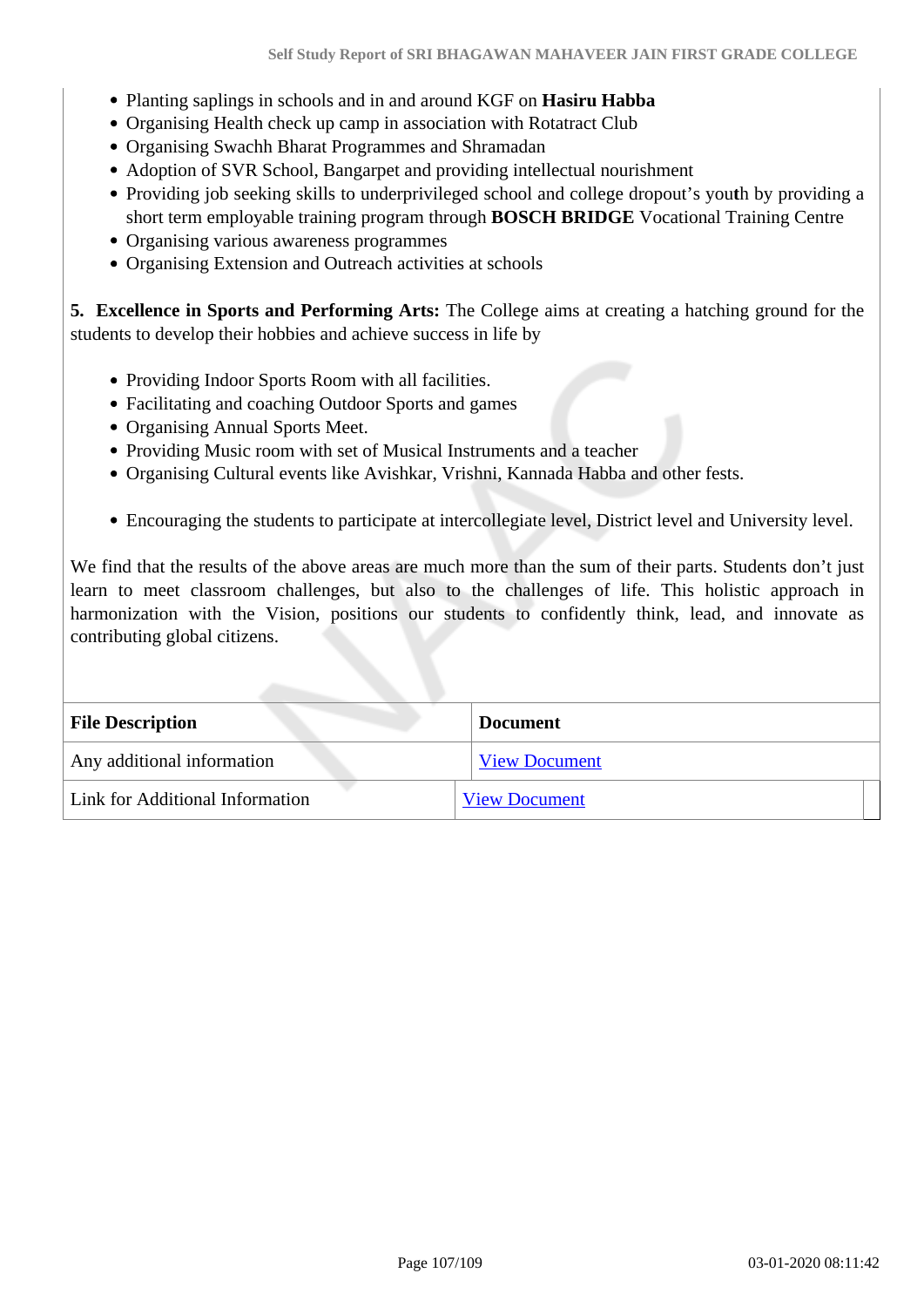# **5. CONCLUSION**

# **Additional Information :**

The Institution has been recognized as the best Institution in District of Kolar.

Successfully, the Institution could produce several students who have been molded to compete with students of urban areas and secure ranks in the university.

During campus drives the preferred candidates are students from Sri Bhagawan Mahaveer Jain College, due to the quality of holistic education and development.

Major class of students is first generation learners. The Institution has motivated them and tracked many of them to pursue higher education and has supported many others in establishing themselves as entrepreneurs.

# **Concluding Remarks :**

#### **Conclusion**

With the aim to render quality education and to build the future of the young, Sri Bhagawan Mahaveer Jain First Grade College, K.G.F, has been keen in the practice to accomplish.

The Institution, has created a congenial environment and has made the same better with time, providing necessary facilities with latest technologies and trends to make teaching and learning a pleasure in itself.

Student safety without discrimination is made a priority by the Institution.

Teaching methodologies with modern technologies are introduced by upgrading the efficient team of faculty to cater each student, be it a slow learner or an advance learner, opportunity to grow is facilitated equally.

Leadership qualities and other organizational skills are identified and nurtured positively.

Transparent evaluation system, show the discipline in Administration, that is adhered to maintain transparency without bias.

Despite the fact, that Kolar Gold Fields is semi urban area, the efficient and eminent leadership and management are able to retain the faculty members by creating a congenial work atmosphere and maintaining a healthy Management and staff relationship by respecting the dignity of Human Resources.

The Institution is working towards setting up a research centre and is pursuing in starting various Post Graduate Programmes in different streams.

The impact of the hard and smart work and services rendered in the field of education can be seen in the flouring student strength seeking admissions to pursue their education, every academic year.

Thus, the institution will relentlessly work with quality to meet the mass.